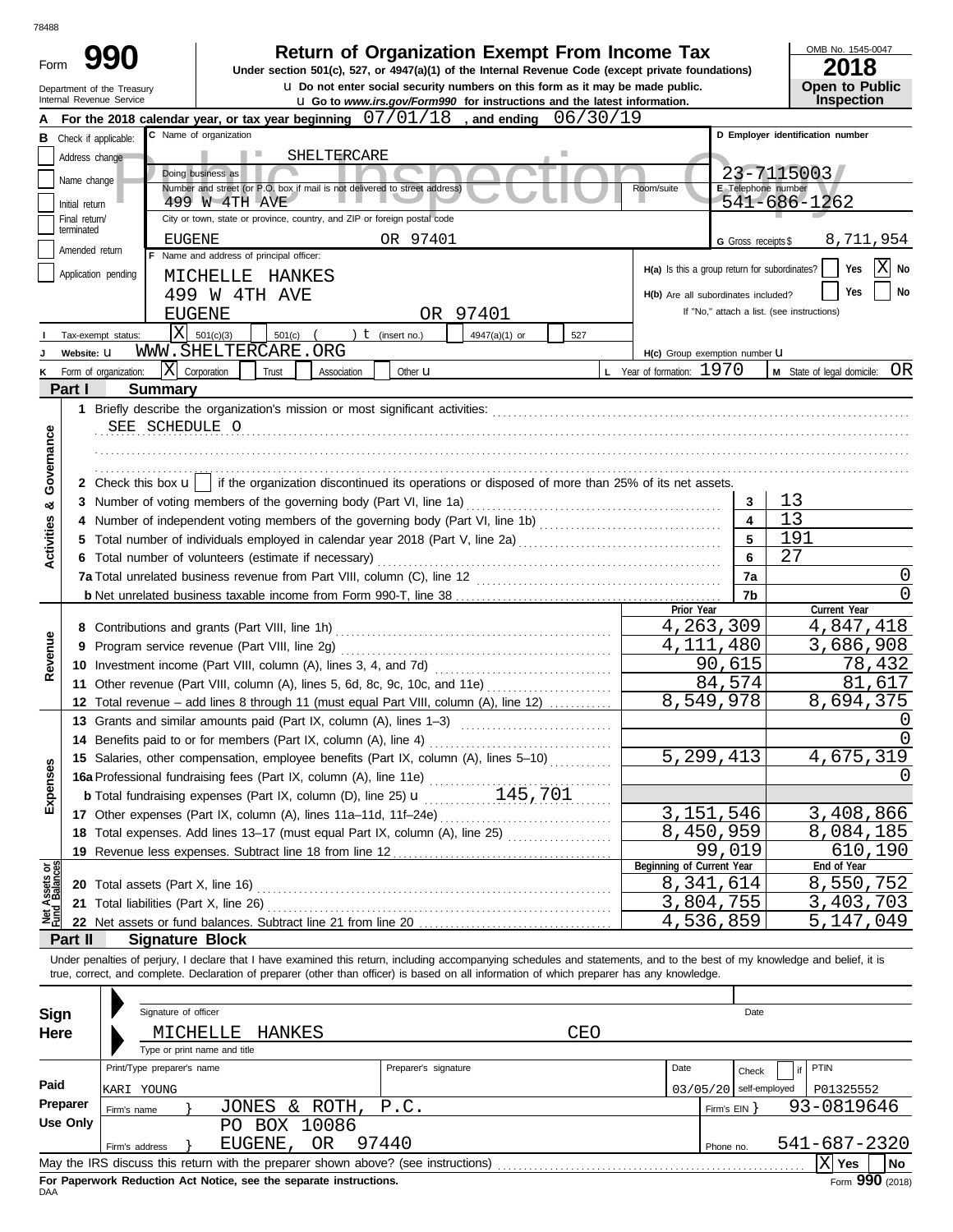|                         | Form 990 (2018) SHELTERCARE                                    |                                                                                                              | 23-7115003                                                                                                                     | Page 2                                                                                                                                                                                                                                                      |
|-------------------------|----------------------------------------------------------------|--------------------------------------------------------------------------------------------------------------|--------------------------------------------------------------------------------------------------------------------------------|-------------------------------------------------------------------------------------------------------------------------------------------------------------------------------------------------------------------------------------------------------------|
| Part III                |                                                                | <b>Statement of Program Service Accomplishments</b>                                                          |                                                                                                                                |                                                                                                                                                                                                                                                             |
|                         |                                                                |                                                                                                              | Check if Schedule O contains a response or note to any line in this Part III [11] [11] [11] [11] [11] [11] [1                  | $\vert X \vert$                                                                                                                                                                                                                                             |
| 1                       | Briefly describe the organization's mission:<br>SEE SCHEDULE O |                                                                                                              |                                                                                                                                |                                                                                                                                                                                                                                                             |
|                         |                                                                |                                                                                                              |                                                                                                                                |                                                                                                                                                                                                                                                             |
|                         |                                                                |                                                                                                              |                                                                                                                                |                                                                                                                                                                                                                                                             |
| 2                       |                                                                | Did the organization undertake any significant program services during the year which were not listed on the |                                                                                                                                |                                                                                                                                                                                                                                                             |
|                         | prior Form 990 or 990-EZ?                                      |                                                                                                              |                                                                                                                                | Yes $ X $ No                                                                                                                                                                                                                                                |
| 3                       | If "Yes," describe these new services on Schedule O.           | Did the organization cease conducting, or make significant changes in how it conducts, any program           |                                                                                                                                |                                                                                                                                                                                                                                                             |
| services?               |                                                                |                                                                                                              |                                                                                                                                | Yes $ \overline{X} $ No                                                                                                                                                                                                                                     |
|                         | If "Yes," describe these changes on Schedule O.                |                                                                                                              |                                                                                                                                |                                                                                                                                                                                                                                                             |
|                         |                                                                |                                                                                                              | Describe the organization's program service accomplishments for each of its three largest program services, as measured by     |                                                                                                                                                                                                                                                             |
|                         |                                                                |                                                                                                              | expenses. Section 501(c)(3) and 501(c)(4) organizations are required to report the amount of grants and allocations to others, |                                                                                                                                                                                                                                                             |
|                         |                                                                | the total expenses, and revenue, if any, for each program service reported.                                  |                                                                                                                                |                                                                                                                                                                                                                                                             |
| 4a (Code:               |                                                                | ) (Expenses $\frac{4}{318}$ , $\frac{518}{18}$ including grants of $\frac{6}{3}$                             |                                                                                                                                | 827,173<br>) (Revenue \$                                                                                                                                                                                                                                    |
|                         | SEE SCHEDULE O                                                 |                                                                                                              |                                                                                                                                |                                                                                                                                                                                                                                                             |
|                         |                                                                |                                                                                                              |                                                                                                                                |                                                                                                                                                                                                                                                             |
|                         |                                                                |                                                                                                              |                                                                                                                                |                                                                                                                                                                                                                                                             |
|                         |                                                                |                                                                                                              |                                                                                                                                |                                                                                                                                                                                                                                                             |
|                         |                                                                |                                                                                                              |                                                                                                                                |                                                                                                                                                                                                                                                             |
|                         |                                                                |                                                                                                              |                                                                                                                                |                                                                                                                                                                                                                                                             |
|                         |                                                                |                                                                                                              |                                                                                                                                |                                                                                                                                                                                                                                                             |
|                         |                                                                |                                                                                                              |                                                                                                                                |                                                                                                                                                                                                                                                             |
|                         |                                                                |                                                                                                              |                                                                                                                                |                                                                                                                                                                                                                                                             |
|                         |                                                                |                                                                                                              |                                                                                                                                |                                                                                                                                                                                                                                                             |
|                         |                                                                |                                                                                                              |                                                                                                                                |                                                                                                                                                                                                                                                             |
| 4b (Code:               |                                                                |                                                                                                              |                                                                                                                                | ) (Expenses $\frac{1}{2}$ , 012, 169 including grants of $\frac{1}{2}$ , 012, 169 including grants of $\frac{1}{2}$ , 012, 169 including grants of $\frac{1}{2}$ , 012, 012, 169 including grants of $\frac{1}{2}$ , 000 including $\frac{1}{2}$ , 000 incl |
|                         | SEE SCHEDULE O                                                 |                                                                                                              |                                                                                                                                |                                                                                                                                                                                                                                                             |
|                         |                                                                |                                                                                                              |                                                                                                                                |                                                                                                                                                                                                                                                             |
|                         |                                                                |                                                                                                              |                                                                                                                                |                                                                                                                                                                                                                                                             |
|                         |                                                                |                                                                                                              |                                                                                                                                |                                                                                                                                                                                                                                                             |
|                         |                                                                |                                                                                                              |                                                                                                                                |                                                                                                                                                                                                                                                             |
|                         |                                                                |                                                                                                              |                                                                                                                                |                                                                                                                                                                                                                                                             |
|                         |                                                                |                                                                                                              |                                                                                                                                |                                                                                                                                                                                                                                                             |
|                         |                                                                |                                                                                                              |                                                                                                                                |                                                                                                                                                                                                                                                             |
|                         |                                                                |                                                                                                              |                                                                                                                                |                                                                                                                                                                                                                                                             |
|                         |                                                                |                                                                                                              |                                                                                                                                |                                                                                                                                                                                                                                                             |
| 4c (Code:               | ) (Expenses \$                                                 | 314,669 including grants of \$                                                                               |                                                                                                                                | 137,667<br>) (Revenue \$                                                                                                                                                                                                                                    |
| ACOUIRED                | BRAIN                                                          | INJURY SERVICES:<br><b>SERVICES</b>                                                                          |                                                                                                                                | INCLUDE SUPPORTED HOUSING AND                                                                                                                                                                                                                               |
| <b>OTHER</b><br>HOUSING | <b>SERVICES</b><br>FOR<br>PROVIDED<br>THROUGH                  | INDIVIDUALS<br>UHLHORN PROGRAM<br>THE                                                                        | WITH AN ACQUIRED<br>BRAIN<br>TWO<br>AT                                                                                         | INJURY<br>SUPPORTED<br>FACILITIES<br>( UHLHORN                                                                                                                                                                                                              |
| APARTMENTS              | RIVER<br>AND                                                   | KOURT<br>APARTMENTS)                                                                                         | UHLHORN<br>ΙN<br>EUGENE                                                                                                        | DAY<br>CENTER<br>OFFERS                                                                                                                                                                                                                                     |
| PEOPLE                  | WITH<br>DEMENTIA                                               | <b>BRAIN</b><br>INJURY,                                                                                      | AND OTHER<br>COGNITIVE                                                                                                         | DISABILITIES<br>WITH                                                                                                                                                                                                                                        |
| THE                     | OPPORTUNITY<br>TO.                                             | SOCIALIZE AND                                                                                                | ENJOY ACTIVITIES<br>ΙN.<br>A                                                                                                   | SAFE<br>ENVIRONMENT                                                                                                                                                                                                                                         |
|                         |                                                                |                                                                                                              |                                                                                                                                |                                                                                                                                                                                                                                                             |
|                         |                                                                |                                                                                                              |                                                                                                                                |                                                                                                                                                                                                                                                             |
|                         |                                                                |                                                                                                              |                                                                                                                                |                                                                                                                                                                                                                                                             |
|                         |                                                                |                                                                                                              |                                                                                                                                |                                                                                                                                                                                                                                                             |
|                         |                                                                |                                                                                                              |                                                                                                                                |                                                                                                                                                                                                                                                             |
|                         | 4d Other program services (Describe in Schedule O.)            |                                                                                                              |                                                                                                                                |                                                                                                                                                                                                                                                             |
| (Expenses \$            |                                                                | 77,694 including grants of \$                                                                                | (Revenue \$                                                                                                                    | 127,170                                                                                                                                                                                                                                                     |
|                         | 4e Total program service expenses u                            | 6,723,150                                                                                                    |                                                                                                                                | ^^^                                                                                                                                                                                                                                                         |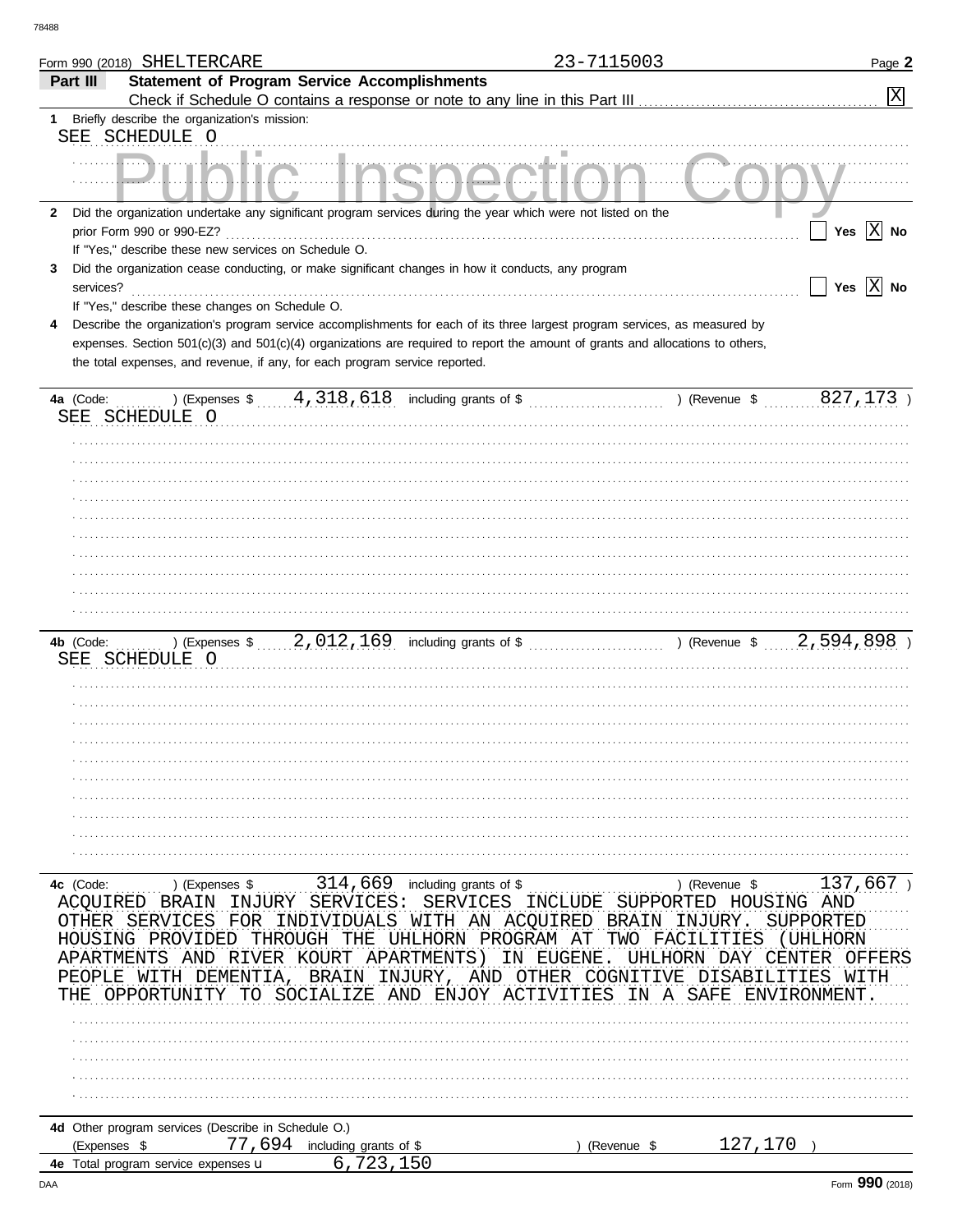78488

**Part IV Checklist of Required Schedules**

| SHELTERCARE<br>Form 990<br>(2018) | $F \cap \cap \cap$<br>$\overline{\phantom{0}}$<br>ט ט ר | Page |
|-----------------------------------|---------------------------------------------------------|------|
| ___<br>$\sim$ $\sim$<br>.<br>--   |                                                         |      |

|     |                                                                                                                                                                                                         |                | Yes | No.      |
|-----|---------------------------------------------------------------------------------------------------------------------------------------------------------------------------------------------------------|----------------|-----|----------|
| 1   | Is the organization described in section $501(c)(3)$ or $4947(a)(1)$ (other than a private foundation)? If "Yes,"                                                                                       |                |     |          |
|     | complete Schedule A                                                                                                                                                                                     | 1              | X   |          |
| 2   | Is the organization required to complete Schedule B, Schedule of Contributors (see instructions)?                                                                                                       | $\overline{2}$ | X   |          |
| 3   | Did the organization engage in direct or indirect political campaign activities on behalf of or in opposition to<br>candidates for public office? If "Yes," complete Schedule C, Part I                 |                |     | Χ        |
| 4   | Section 501(c)(3) organizations. Did the organization engage in lobbying activities, or have a section 501(h)<br>election in effect during the tax year? If "Yes," complete Schedule C, Part II         | 4              | Χ   |          |
| 5   | Is the organization a section $501(c)(4)$ , $501(c)(5)$ , or $501(c)(6)$ organization that receives membership dues,                                                                                    |                |     |          |
|     | assessments, or similar amounts as defined in Revenue Procedure 98-19? If "Yes," complete Schedule C, Part III                                                                                          | 5              |     | Χ        |
| 6   | Did the organization maintain any donor advised funds or any similar funds or accounts for which donors                                                                                                 |                |     |          |
|     | have the right to provide advice on the distribution or investment of amounts in such funds or accounts? If                                                                                             |                |     |          |
|     | "Yes," complete Schedule D, Part I                                                                                                                                                                      | 6              |     | Χ        |
| 7   | Did the organization receive or hold a conservation easement, including easements to preserve open space,                                                                                               |                |     |          |
|     | the environment, historic land areas, or historic structures? If "Yes," complete Schedule D, Part II                                                                                                    | 7              |     | Χ        |
| 8   | Did the organization maintain collections of works of art, historical treasures, or other similar assets? If "Yes,"                                                                                     |                |     |          |
|     | complete Schedule D, Part III                                                                                                                                                                           | 8              |     | Χ        |
| 9   | Did the organization report an amount in Part X, line 21, for escrow or custodial account liability, serve as a                                                                                         |                |     |          |
|     | custodian for amounts not listed in Part X; or provide credit counseling, debt management, credit repair, or                                                                                            |                |     |          |
|     | debt negotiation services? If "Yes," complete Schedule D, Part IV                                                                                                                                       | 9              |     | Χ        |
| 10  | Did the organization, directly or through a related organization, hold assets in temporarily restricted                                                                                                 |                |     |          |
|     | endowments, permanent endowments, or quasi-endowments? If "Yes," complete Schedule D, Part V                                                                                                            | 10             | Χ   |          |
| 11  | If the organization's answer to any of the following questions is "Yes," then complete Schedule D, Parts VI,                                                                                            |                |     |          |
|     | VII, VIII, IX, or X as applicable.                                                                                                                                                                      |                |     |          |
| а   | Did the organization report an amount for land, buildings, and equipment in Part X, line 10? If "Yes,"                                                                                                  |                |     |          |
|     | complete Schedule D, Part VI                                                                                                                                                                            | 11a            | X   |          |
| b   | Did the organization report an amount for investments—other securities in Part X, line 12 that is 5% or more                                                                                            |                |     | Χ        |
|     | of its total assets reported in Part X, line 16? If "Yes," complete Schedule D, Part VII<br>Did the organization report an amount for investments—program related in Part X, line 13 that is 5% or more | 11b            |     |          |
| c   | of its total assets reported in Part X, line 16? If "Yes," complete Schedule D, Part VIII                                                                                                               | 11c            |     | Χ        |
| d   | Did the organization report an amount for other assets in Part X, line 15 that is 5% or more of its total assets                                                                                        |                |     |          |
|     | reported in Part X, line 16? If "Yes," complete Schedule D, Part IX                                                                                                                                     | 11d            | Χ   |          |
|     | Did the organization report an amount for other liabilities in Part X, line 25? If "Yes," complete Schedule D, Part X                                                                                   | 11e            | X   |          |
| f   | Did the organization's separate or consolidated financial statements for the tax year include a footnote that addresses                                                                                 |                |     |          |
|     | the organization's liability for uncertain tax positions under FIN 48 (ASC 740)? If "Yes," complete Schedule D, Part X                                                                                  | 11f            |     | Χ        |
| 12a | Did the organization obtain separate, independent audited financial statements for the tax year? If "Yes," complete                                                                                     |                |     |          |
|     | Schedule D, Parts XI and XII                                                                                                                                                                            | 12a            |     | Χ        |
|     | Was the organization included in consolidated, independent audited financial statements for the tax year? If                                                                                            |                |     |          |
|     | "Yes," and if the organization answered "No" to line 12a, then completing Schedule D, Parts XI and XII is optional                                                                                      | 12b            | Χ   |          |
| 13  | Is the organization a school described in section $170(b)(1)(A)(ii)?$ If "Yes," complete Schedule E                                                                                                     | 13             |     | Χ        |
| 14a | Did the organization maintain an office, employees, or agents outside of the United States?                                                                                                             | 14a            |     | Χ        |
| b   | Did the organization have aggregate revenues or expenses of more than \$10,000 from grantmaking,                                                                                                        |                |     |          |
|     | fundraising, business, investment, and program service activities outside the United States, or aggregate                                                                                               |                |     |          |
|     | foreign investments valued at \$100,000 or more? If "Yes," complete Schedule F, Parts I and IV                                                                                                          | 14b            |     | X        |
| 15  | Did the organization report on Part IX, column (A), line 3, more than \$5,000 of grants or other assistance to or                                                                                       |                |     |          |
| 16  | for any foreign organization? If "Yes," complete Schedule F, Parts II and IV<br>Did the organization report on Part IX, column (A), line 3, more than \$5,000 of aggregate grants or other              | 15             |     | Χ        |
|     | assistance to or for foreign individuals? If "Yes," complete Schedule F, Parts III and IV                                                                                                               | 16             |     | Χ        |
| 17  | Did the organization report a total of more than \$15,000 of expenses for professional fundraising services on                                                                                          |                |     |          |
|     |                                                                                                                                                                                                         | 17             |     | Χ        |
| 18  | Did the organization report more than \$15,000 total of fundraising event gross income and contributions on                                                                                             |                |     |          |
|     | Part VIII, lines 1c and 8a? If "Yes," complete Schedule G, Part II                                                                                                                                      | 18             | Χ   |          |
| 19  | Did the organization report more than \$15,000 of gross income from gaming activities on Part VIII, line 9a?                                                                                            |                |     |          |
|     |                                                                                                                                                                                                         | 19             |     | <u>X</u> |
| 20a | Did the organization operate one or more hospital facilities? If "Yes," complete Schedule H                                                                                                             | 20a            |     | Χ        |
| b   | If "Yes" to line 20a, did the organization attach a copy of its audited financial statements to this return?                                                                                            | 20b            |     |          |
| 21  | Did the organization report more than \$5,000 of grants or other assistance to any domestic organization or                                                                                             |                |     |          |
|     |                                                                                                                                                                                                         | 21             |     | Χ        |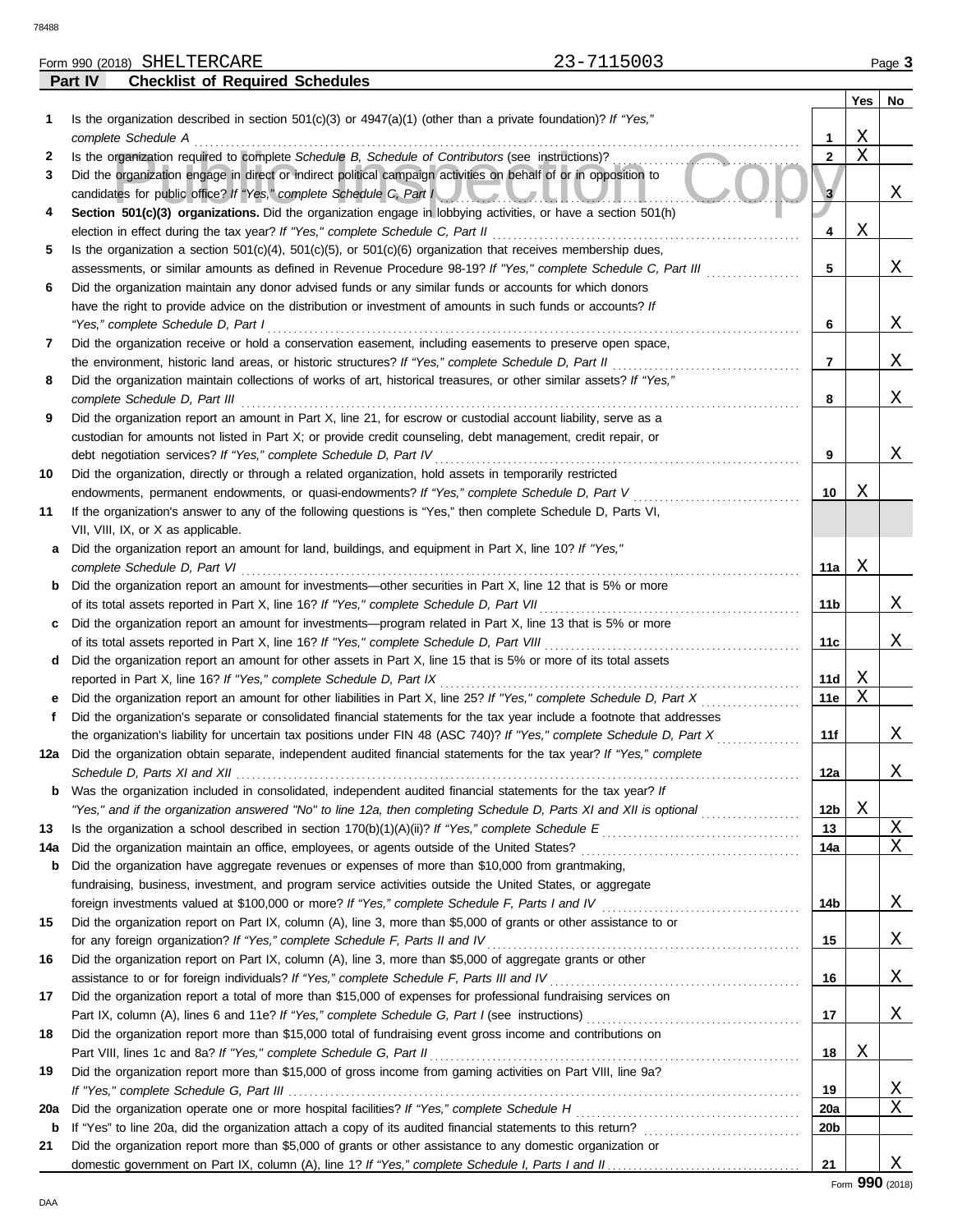**Part IV Checklist of Required Schedules** *(continued)*

|     |                                                                                                                                                                                         |                 | Yes | No              |
|-----|-----------------------------------------------------------------------------------------------------------------------------------------------------------------------------------------|-----------------|-----|-----------------|
| 22  | Did the organization report more than \$5,000 of grants or other assistance to or for domestic individuals on                                                                           |                 |     |                 |
|     | Part IX, column (A), line 2? If "Yes," complete Schedule I, Parts I and III                                                                                                             | 22              |     | X               |
| 23  | Did the organization answer "Yes" to Part VII, Section A, line 3, 4, or 5 about compensation of the                                                                                     |                 |     |                 |
|     | organization's current and former officers, directors, trustees, key employees, and highest compensated                                                                                 |                 |     |                 |
| 24a | employees? If "Yes," complete Schedule J<br><u>IIIOUUCHU</u><br>Did the organization have a tax-exempt bond issue with an outstanding principal amount of more than                     | 23              |     | X               |
|     | \$100,000 as of the last day of the year, that was issued after December 31, 2002? If "Yes," answer lines 24b                                                                           |                 |     |                 |
|     | through 24d and complete Schedule K. If "No," go to line 25a                                                                                                                            | 24a             | Χ   |                 |
| b   | Did the organization invest any proceeds of tax-exempt bonds beyond a temporary period exception?                                                                                       | 24b             |     | X               |
| c   | Did the organization maintain an escrow account other than a refunding escrow at any time during the year                                                                               |                 |     |                 |
|     | to defease any tax-exempt bonds?                                                                                                                                                        | 24c             |     | Χ               |
| d   | Did the organization act as an "on behalf of" issuer for bonds outstanding at any time during the year?                                                                                 | 24d             |     | X               |
| 25a | Section 501(c)(3), 501(c)(4), and 501(c)(29) organizations. Did the organization engage in an excess benefit                                                                            |                 |     |                 |
|     | transaction with a disqualified person during the year? If "Yes," complete Schedule L, Part I                                                                                           | 25a             |     | Χ               |
| b   | Is the organization aware that it engaged in an excess benefit transaction with a disqualified person in a prior                                                                        |                 |     |                 |
|     | year, and that the transaction has not been reported on any of the organization's prior Forms 990 or 990-EZ?                                                                            |                 |     |                 |
|     | If "Yes," complete Schedule L, Part I                                                                                                                                                   | 25 <sub>b</sub> |     | X               |
| 26  | Did the organization report any amount on Part X, line 5, 6, or 22 for receivables from or payables to any                                                                              |                 |     |                 |
|     | current or former officers, directors, trustees, key employees, highest compensated employees, or                                                                                       |                 |     |                 |
|     | disqualified persons? If "Yes," complete Schedule L, Part II                                                                                                                            | 26              |     | X               |
| 27  | Did the organization provide a grant or other assistance to an officer, director, trustee, key employee,                                                                                |                 |     |                 |
|     | substantial contributor or employee thereof, a grant selection committee member, or to a 35% controlled                                                                                 |                 |     |                 |
|     | entity or family member of any of these persons? If "Yes," complete Schedule L, Part III                                                                                                | 27              |     | X               |
| 28  | Was the organization a party to a business transaction with one of the following parties (see Schedule L,                                                                               |                 |     |                 |
|     | Part IV instructions for applicable filing thresholds, conditions, and exceptions):                                                                                                     |                 |     |                 |
| а   | A current or former officer, director, trustee, or key employee? If "Yes," complete Schedule L, Part IV                                                                                 | 28a             |     | X               |
| b   | A family member of a current or former officer, director, trustee, or key employee? If "Yes," complete                                                                                  |                 |     |                 |
|     | Schedule L, Part IV                                                                                                                                                                     | 28b             |     | Χ               |
| c   | An entity of which a current or former officer, director, trustee, or key employee (or a family member thereof)                                                                         |                 |     |                 |
|     |                                                                                                                                                                                         | 28c             |     | Χ               |
| 29  | Did the organization receive more than \$25,000 in non-cash contributions? If "Yes," complete Schedule M                                                                                | 29              |     | Χ               |
| 30  | Did the organization receive contributions of art, historical treasures, or other similar assets, or qualified                                                                          |                 |     |                 |
|     | conservation contributions? If "Yes," complete Schedule M                                                                                                                               | 30              |     | Χ               |
| 31  | Did the organization liquidate, terminate, or dissolve and cease operations? If "Yes," complete Schedule N, Part I                                                                      | 31              |     | X               |
| 32  | Did the organization sell, exchange, dispose of, or transfer more than 25% of its net assets? If "Yes,"                                                                                 |                 |     |                 |
|     | complete Schedule N, Part II                                                                                                                                                            | 32              |     | Χ               |
| 33  | Did the organization own 100% of an entity disregarded as separate from the organization under Regulations<br>sections 301.7701-2 and 301.7701-3? If "Yes," complete Schedule R, Part I |                 |     | Χ               |
| 34  | Was the organization related to any tax-exempt or taxable entity? If "Yes," complete Schedule R, Part II, III,                                                                          | 33              |     |                 |
|     | or IV, and Part V, line 1                                                                                                                                                               | 34              | Χ   |                 |
| 35a |                                                                                                                                                                                         | 35a             |     | Χ               |
| b   | If "Yes" to line 35a, did the organization receive any payment from or engage in any transaction with a                                                                                 |                 |     |                 |
|     |                                                                                                                                                                                         | 35 <sub>b</sub> |     |                 |
| 36  | Section 501(c)(3) organizations. Did the organization make any transfers to an exempt non-charitable                                                                                    |                 |     |                 |
|     | related organization? If "Yes," complete Schedule R, Part V, line 2                                                                                                                     | 36              |     | Χ               |
| 37  | Did the organization conduct more than 5% of its activities through an entity that is not a related organization                                                                        |                 |     |                 |
|     | and that is treated as a partnership for federal income tax purposes? If "Yes," complete Schedule R, Part VI                                                                            | 37              |     | Χ               |
| 38  | Did the organization complete Schedule O and provide explanations in Schedule O for Part VI, lines 11b and                                                                              |                 |     |                 |
|     | 19? Note. All Form 990 filers are required to complete Schedule O.                                                                                                                      | 38              | Χ   |                 |
|     | <b>Statements Regarding Other IRS Filings and Tax Compliance</b><br>Part V                                                                                                              |                 |     |                 |
|     | Check if Schedule O contains a response or note to any line in this Part V                                                                                                              |                 |     |                 |
|     |                                                                                                                                                                                         |                 | Yes | No              |
| 1а  | 21<br>Enter the number reported in Box 3 of Form 1096. Enter -0- if not applicable [<br>1a                                                                                              |                 |     |                 |
| b   | 0<br>1 <sub>b</sub><br>Enter the number of Forms W-2G included in line 1a. Enter -0- if not applicable                                                                                  |                 |     |                 |
| c   | Did the organization comply with backup withholding rules for reportable payments to vendors and                                                                                        |                 |     |                 |
|     |                                                                                                                                                                                         | 1c              | Χ   |                 |
|     |                                                                                                                                                                                         |                 |     | Form 990 (2018) |

DAA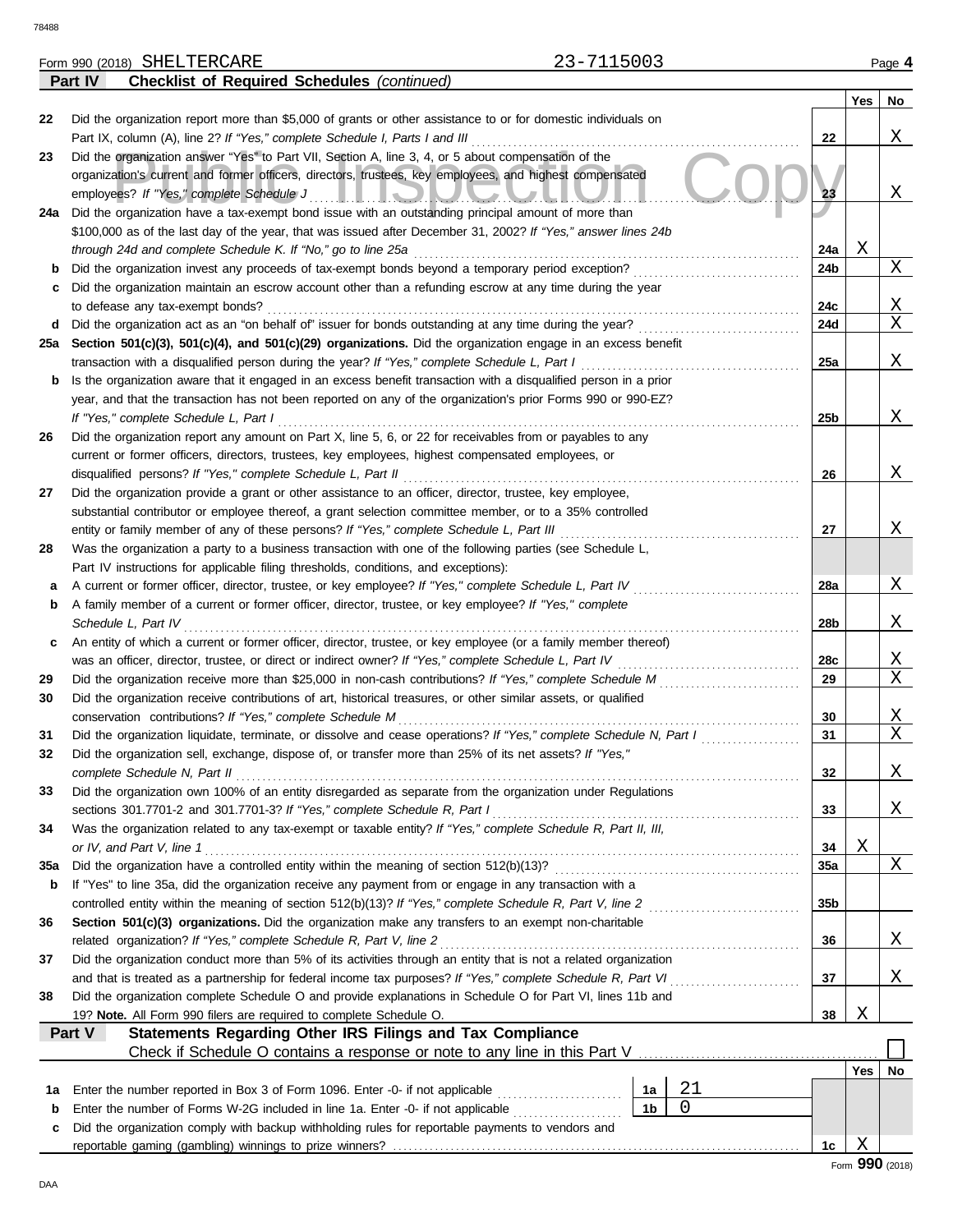|             | 23-7115003<br>Form 990 (2018) SHELTERCARE                                                                                                                    |                 |                |     |    |  |  |  |
|-------------|--------------------------------------------------------------------------------------------------------------------------------------------------------------|-----------------|----------------|-----|----|--|--|--|
|             | Statements Regarding Other IRS Filings and Tax Compliance (continued)<br>Part V                                                                              |                 |                |     |    |  |  |  |
|             |                                                                                                                                                              |                 |                | Yes | No |  |  |  |
|             | 2a Enter the number of employees reported on Form W-3, Transmittal of Wage and Tax                                                                           |                 |                |     |    |  |  |  |
|             | Statements, filed for the calendar year ending with or within the year covered by this return                                                                | 191<br>2a       |                | Χ   |    |  |  |  |
| b           | If at least one is reported on line 2a, did the organization file all required federal employment tax returns?                                               |                 |                |     |    |  |  |  |
|             | Note. If the sum of lines 1a and 2a is greater than 250, you may be required to e-file (see instructions)                                                    |                 |                |     |    |  |  |  |
| За          | Did the organization have unrelated business gross income of \$1,000 or more during the year?                                                                |                 | 3a             |     | Χ  |  |  |  |
| b           | If "Yes," has it filed a Form 990-T for this year? If "No" to line 3b, provide an explanation in Schedule O                                                  |                 | 3 <sub>b</sub> |     |    |  |  |  |
| 4a          | At any time during the calendar year, did the organization have an interest in, or a signature or other authority over,                                      |                 |                |     |    |  |  |  |
|             | a financial account in a foreign country (such as a bank account, securities account, or other financial account)?                                           |                 | 4a             |     | Χ  |  |  |  |
| b           | If "Yes," enter the name of the foreign country: <b>u</b>                                                                                                    |                 |                |     |    |  |  |  |
|             | See instructions for filing requirements for FinCEN Form 114, Report of Foreign Bank and Financial Accounts (FBAR).                                          |                 |                |     |    |  |  |  |
| 5a          | Was the organization a party to a prohibited tax shelter transaction at any time during the tax year?                                                        |                 | 5a             |     | Χ  |  |  |  |
| b           | Did any taxable party notify the organization that it was or is a party to a prohibited tax shelter transaction?                                             |                 | 5b             |     | Χ  |  |  |  |
| c           | If "Yes" to line 5a or 5b, did the organization file Form 8886-T?                                                                                            |                 | 5c             |     |    |  |  |  |
| 6а          | Does the organization have annual gross receipts that are normally greater than \$100,000, and did the                                                       |                 |                |     |    |  |  |  |
|             | organization solicit any contributions that were not tax deductible as charitable contributions?                                                             |                 | 6a             |     | Χ  |  |  |  |
| b           | If "Yes," did the organization include with every solicitation an express statement that such contributions or                                               |                 |                |     |    |  |  |  |
|             | gifts were not tax deductible?                                                                                                                               |                 | 6b             |     |    |  |  |  |
| 7           | Organizations that may receive deductible contributions under section 170(c).                                                                                |                 |                |     |    |  |  |  |
| а           | Did the organization receive a payment in excess of \$75 made partly as a contribution and partly for goods                                                  |                 |                | Χ   |    |  |  |  |
|             | and services provided to the payor?                                                                                                                          |                 | 7a<br>7b       | X   |    |  |  |  |
| b           | Did the organization sell, exchange, or otherwise dispose of tangible personal property for which it was                                                     |                 |                |     |    |  |  |  |
| c           |                                                                                                                                                              |                 | 7c             |     | Χ  |  |  |  |
| d           |                                                                                                                                                              | 7d              |                |     |    |  |  |  |
| е           |                                                                                                                                                              |                 | 7e             |     | Χ  |  |  |  |
| t           | Did the organization, during the year, pay premiums, directly or indirectly, on a personal benefit contract?                                                 |                 | 7f             |     | Χ  |  |  |  |
| g           | If the organization received a contribution of qualified intellectual property, did the organization file Form 8899 as required?                             |                 | 7g             |     |    |  |  |  |
| h           | If the organization received a contribution of cars, boats, airplanes, or other vehicles, did the organization file a Form 1098-C?                           |                 | 7h             |     |    |  |  |  |
| 8           | Sponsoring organizations maintaining donor advised funds. Did a donor advised fund maintained by the                                                         |                 |                |     |    |  |  |  |
|             |                                                                                                                                                              |                 | 8              |     |    |  |  |  |
| 9           | Sponsoring organizations maintaining donor advised funds.                                                                                                    |                 |                |     |    |  |  |  |
| а           | Did the sponsoring organization make any taxable distributions under section 4966?                                                                           |                 | 9a             |     |    |  |  |  |
| $\mathbf b$ | Did the sponsoring organization make a distribution to a donor, donor advisor, or related person?                                                            |                 | 9b             |     |    |  |  |  |
| 10          | Section 501(c)(7) organizations. Enter:                                                                                                                      |                 |                |     |    |  |  |  |
|             |                                                                                                                                                              | 10a             |                |     |    |  |  |  |
| b           | Gross receipts, included on Form 990, Part VIII, line 12, for public use of club facilities                                                                  | 10 <sub>b</sub> |                |     |    |  |  |  |
| 11          | Section 501(c)(12) organizations. Enter:                                                                                                                     |                 |                |     |    |  |  |  |
| а           | Gross income from members or shareholders                                                                                                                    | 11a             |                |     |    |  |  |  |
| b           | Gross income from other sources (Do not net amounts due or paid to other sources                                                                             |                 |                |     |    |  |  |  |
|             | against amounts due or received from them.)                                                                                                                  | 11 <sub>b</sub> |                |     |    |  |  |  |
| 12a         | Section 4947(a)(1) non-exempt charitable trusts. Is the organization filing Form 990 in lieu of Form 1041?                                                   |                 | 12a            |     |    |  |  |  |
| b           | If "Yes," enter the amount of tax-exempt interest received or accrued during the year                                                                        | 12b             |                |     |    |  |  |  |
| 13          | Section 501(c)(29) qualified nonprofit health insurance issuers.                                                                                             |                 |                |     |    |  |  |  |
| а           | Is the organization licensed to issue qualified health plans in more than one state?                                                                         |                 | 13а            |     |    |  |  |  |
|             | Note. See the instructions for additional information the organization must report on Schedule O.                                                            |                 |                |     |    |  |  |  |
| b           | Enter the amount of reserves the organization is required to maintain by the states in which                                                                 |                 |                |     |    |  |  |  |
|             |                                                                                                                                                              | 13 <sub>b</sub> |                |     |    |  |  |  |
| c           | Enter the amount of reserves on hand                                                                                                                         | 13c             |                |     |    |  |  |  |
| 14a         | Did the organization receive any payments for indoor tanning services during the tax year?                                                                   |                 | 14a            |     | Χ  |  |  |  |
| b           | If "Yes," has it filed a Form 720 to report these payments? If "No," provide an explanation in Schedule O                                                    |                 | 14b            |     |    |  |  |  |
| 15          | Is the organization subject to the section 4960 tax on payment(s) of more than \$1,000,000 in remuneration or                                                |                 |                |     |    |  |  |  |
|             | excess parachute payment(s) during the year?                                                                                                                 |                 | 15             |     | Χ  |  |  |  |
|             | If "Yes," see instructions and file Form 4720, Schedule N.                                                                                                   |                 | 16             |     | Χ  |  |  |  |
| 16          | Is the organization an educational institution subject to the section 4968 excise tax on net investment income?<br>If "Yes," complete Form 4720, Schedule O. |                 |                |     |    |  |  |  |
|             |                                                                                                                                                              |                 |                |     |    |  |  |  |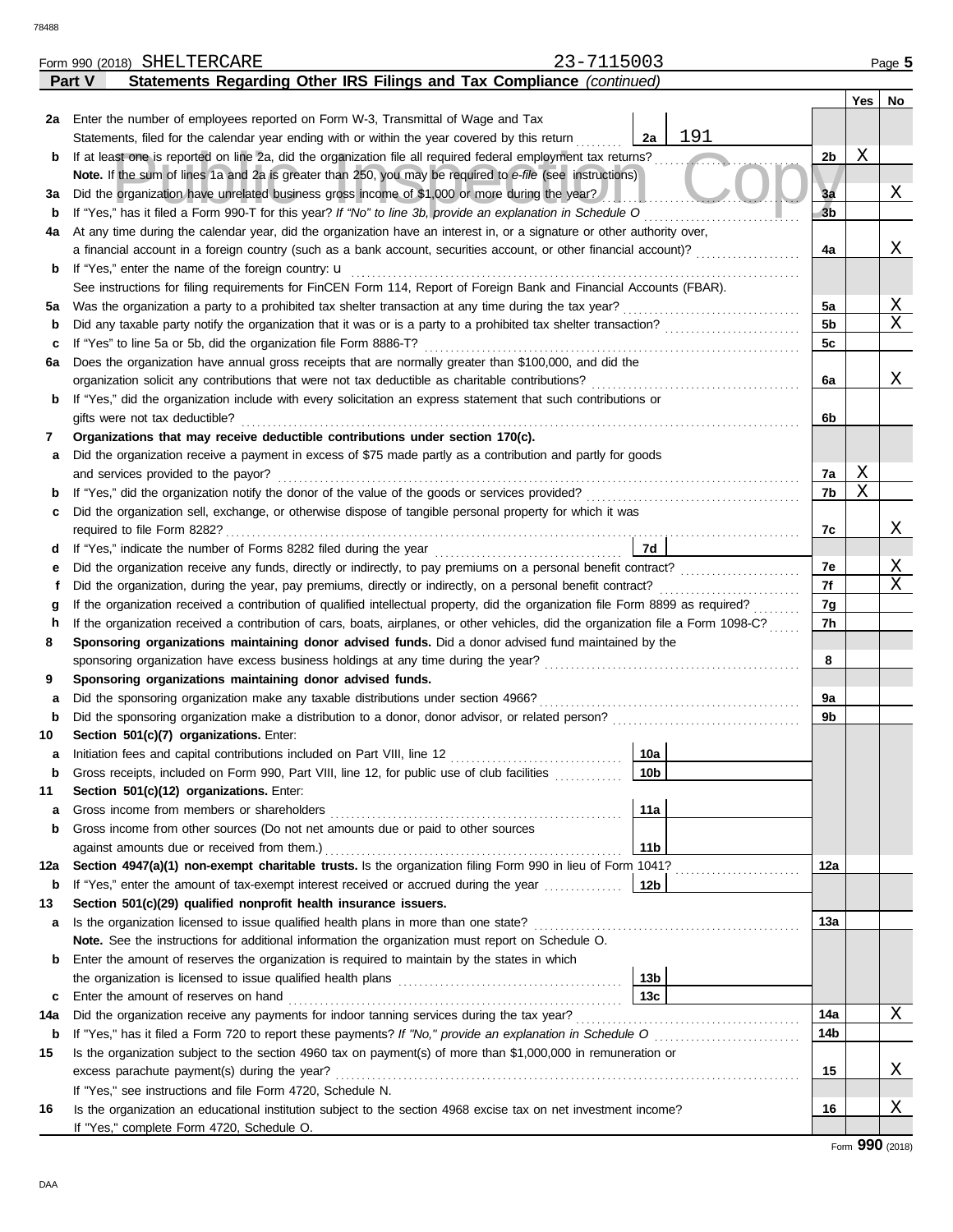|     | 23-7115003<br>Form 990 (2018) SHELTERCARE                                                                                                                                                                                                                                       |                 |     | Page 6          |
|-----|---------------------------------------------------------------------------------------------------------------------------------------------------------------------------------------------------------------------------------------------------------------------------------|-----------------|-----|-----------------|
|     | Governance, Management, and Disclosure For each "Yes" response to lines 2 through 7b below, and for a "No"<br>Part VI                                                                                                                                                           |                 |     |                 |
|     | response to line 8a, 8b, or 10b below, describe the circumstances, processes, or changes in Schedule O. See instructions.                                                                                                                                                       |                 |     |                 |
|     | Check if Schedule O contains a response or note to any line in this Part VI                                                                                                                                                                                                     |                 |     | X               |
|     | Section A. Governing Body and Management                                                                                                                                                                                                                                        |                 |     |                 |
|     |                                                                                                                                                                                                                                                                                 |                 | Yes | <b>No</b>       |
| 1a  | Enter the number of voting members of the governing body at the end of the tax year<br>1a<br>If there are material differences in voting rights among members of the governing body, or<br>if the governing body delegated broad authority to an executive committee or similar |                 |     |                 |
|     | committee, explain in Schedule O.                                                                                                                                                                                                                                               |                 |     |                 |
| b   | 13<br>1b<br>Enter the number of voting members included in line 1a, above, who are independent                                                                                                                                                                                  |                 |     |                 |
| 2   | Did any officer, director, trustee, or key employee have a family relationship or a business relationship with                                                                                                                                                                  |                 |     |                 |
|     | any other officer, director, trustee, or key employee?                                                                                                                                                                                                                          | 2               |     | Χ               |
| 3   | Did the organization delegate control over management duties customarily performed by or under the direct                                                                                                                                                                       |                 |     |                 |
|     | supervision of officers, directors, or trustees, or key employees to a management company or other person?                                                                                                                                                                      | 3               |     | Χ               |
| 4   | Did the organization make any significant changes to its governing documents since the prior Form 990 was filed?                                                                                                                                                                | 4               |     | X               |
| 5   | Did the organization become aware during the year of a significant diversion of the organization's assets?                                                                                                                                                                      | 5               |     | Χ               |
| 6   | Did the organization have members or stockholders?                                                                                                                                                                                                                              | 6               |     | Χ               |
| 7a  | Did the organization have members, stockholders, or other persons who had the power to elect or appoint                                                                                                                                                                         |                 |     |                 |
|     | one or more members of the governing body?                                                                                                                                                                                                                                      | 7a              |     | Χ               |
| b   | Are any governance decisions of the organization reserved to (or subject to approval by) members,                                                                                                                                                                               |                 |     |                 |
|     | stockholders, or persons other than the governing body?                                                                                                                                                                                                                         | 7b              |     | Χ               |
| 8   | Did the organization contemporaneously document the meetings held or written actions undertaken during the year by the following:                                                                                                                                               |                 |     |                 |
| a   | The governing body?                                                                                                                                                                                                                                                             | 8a              | Χ   |                 |
| b   | Each committee with authority to act on behalf of the governing body?                                                                                                                                                                                                           | 8b              | Χ   |                 |
| 9   | Is there any officer, director, trustee, or key employee listed in Part VII, Section A, who cannot be reached at                                                                                                                                                                |                 |     |                 |
|     |                                                                                                                                                                                                                                                                                 | 9               |     | Χ               |
|     | Section B. Policies (This Section B requests information about policies not required by the Internal Revenue Code.)                                                                                                                                                             |                 |     |                 |
|     |                                                                                                                                                                                                                                                                                 |                 | Yes | No              |
| 10a | Did the organization have local chapters, branches, or affiliates?                                                                                                                                                                                                              | 10a             |     | Χ               |
| b   | If "Yes," did the organization have written policies and procedures governing the activities of such chapters,                                                                                                                                                                  |                 |     |                 |
|     | affiliates, and branches to ensure their operations are consistent with the organization's exempt purposes?                                                                                                                                                                     | 10b             |     |                 |
| 11a | Has the organization provided a complete copy of this Form 990 to all members of its governing body before filing the form?                                                                                                                                                     | 11a             | Χ   |                 |
| b   | Describe in Schedule O the process, if any, used by the organization to review this Form 990.                                                                                                                                                                                   |                 |     |                 |
| 12a | Did the organization have a written conflict of interest policy? If "No," go to line 13                                                                                                                                                                                         | 12a             | Χ   |                 |
| b   | Were officers, directors, or trustees, and key employees required to disclose annually interests that could give rise to conflicts?                                                                                                                                             | 12 <sub>b</sub> | Χ   |                 |
| с   | Did the organization regularly and consistently monitor and enforce compliance with the policy? If "Yes,"                                                                                                                                                                       |                 |     |                 |
|     | describe in Schedule O how this was done                                                                                                                                                                                                                                        | 12c             | Χ   |                 |
| 13  | Did the organization have a written whistleblower policy?                                                                                                                                                                                                                       | 13              | X   |                 |
| 14  | Did the organization have a written document retention and destruction policy?                                                                                                                                                                                                  | 14              | Χ   |                 |
| 15  | Did the process for determining compensation of the following persons include a review and approval by                                                                                                                                                                          |                 |     |                 |
|     | independent persons, comparability data, and contemporaneous substantiation of the deliberation and decision?                                                                                                                                                                   |                 |     |                 |
| а   |                                                                                                                                                                                                                                                                                 | 15a             | Χ   |                 |
| b   | Other officers or key employees of the organization                                                                                                                                                                                                                             | 15b             | Χ   |                 |
|     | If "Yes" to line 15a or 15b, describe the process in Schedule O (see instructions).                                                                                                                                                                                             |                 |     |                 |
| 16a | Did the organization invest in, contribute assets to, or participate in a joint venture or similar arrangement                                                                                                                                                                  |                 |     |                 |
|     | with a taxable entity during the year?                                                                                                                                                                                                                                          | 16a             |     | Χ               |
| b   | If "Yes," did the organization follow a written policy or procedure requiring the organization to evaluate its                                                                                                                                                                  |                 |     |                 |
|     | participation in joint venture arrangements under applicable federal tax law, and take steps to safeguard the                                                                                                                                                                   |                 |     |                 |
|     |                                                                                                                                                                                                                                                                                 | 16b             |     |                 |
|     | <b>Section C. Disclosure</b>                                                                                                                                                                                                                                                    |                 |     |                 |
| 17  | List the states with which a copy of this Form 990 is required to be filed $\mathbf{u}$ OR                                                                                                                                                                                      |                 |     |                 |
| 18  | Section 6104 requires an organization to make its Forms 1023 (1024 or 1024-A if applicable), 990, and 990-T (Section 501(c)                                                                                                                                                     |                 |     |                 |
|     | (3)s only) available for public inspection. Indicate how you made these available. Check all that apply.                                                                                                                                                                        |                 |     |                 |
|     | ΣI<br>$\vert$ Another's website $\vert X \vert$ Upon request<br>Own website<br>Other (explain in Schedule O)                                                                                                                                                                    |                 |     |                 |
| 19  | Describe in Schedule O whether (and if so, how) the organization made its governing documents, conflict of interest policy, and                                                                                                                                                 |                 |     |                 |
|     | financial statements available to the public during the tax year.                                                                                                                                                                                                               |                 |     |                 |
| 20  | State the name, address, and telephone number of the person who possesses the organization's books and records u                                                                                                                                                                |                 |     |                 |
|     | SHELTERCARE<br>499 W 4TH AVE                                                                                                                                                                                                                                                    |                 |     |                 |
|     | OR 97401<br><b>EUGENE</b>                                                                                                                                                                                                                                                       | 541-686-1262    |     |                 |
| DAA |                                                                                                                                                                                                                                                                                 |                 |     | Form 990 (2018) |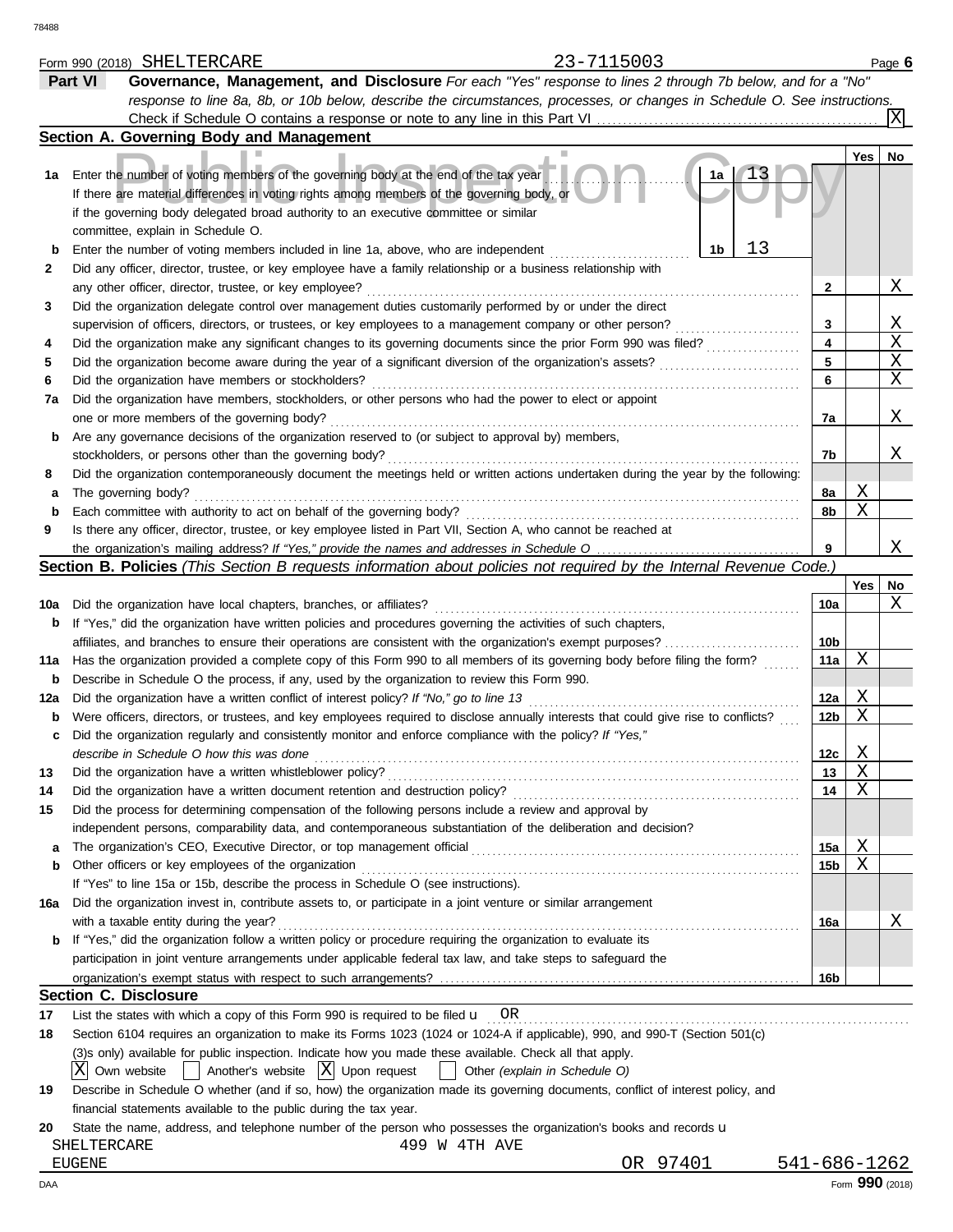#### Form 990 (2018) Page **7** SHELTERCARE 23-7115003

| -7115003 |  |
|----------|--|
|          |  |

| Part VII                 | Compensation of Officers, Directors, Trustees, Key Employees, Highest Compensated Employees, and                                                                                                                                                                                                           |
|--------------------------|------------------------------------------------------------------------------------------------------------------------------------------------------------------------------------------------------------------------------------------------------------------------------------------------------------|
|                          | <b>Independent Contractors</b>                                                                                                                                                                                                                                                                             |
|                          | Check if Schedule O contains a response or note to any line in this Part VII                                                                                                                                                                                                                               |
| Section A.               | Officers, Directors, Trustees, Key Employees, and Highest Compensated Employees                                                                                                                                                                                                                            |
| organization's tax year. | 1a Complete this table for all persons required to be listed. Report compensation for the calendar year ending with or within the                                                                                                                                                                          |
|                          | List all of the organization's current officers, directors, trustees (whether individuals or organizations), regardless of amount of<br>compensation. Enter -0- in columns (D), (E), and (F) if no compensation was paid.                                                                                  |
|                          | • List all of the organization's current key employees, if any. See instructions for definition of "key employee."                                                                                                                                                                                         |
|                          | • List the organization's five current highest compensated employees (other than an officer, director, trustee, or key employee)<br>who received reportable compensation (Box 5 of Form W-2 and/or Box 7 of Form 1099-MISC) of more than \$100,000 from the<br>organization and any related organizations. |
|                          | • List all of the organization's former officers, key employees, and highest compensated employees who received more than<br>\$100,000 of reportable compensation from the organization and any related organizations.                                                                                     |
|                          | • List all of the organization's <b>former directors or trustees</b> that received, in the capacity as a former director or trustee of the<br>organization, more than \$10,000 of reportable compensation from the organization and any related organizations.                                             |

List persons in the following order: individual trustees or directors; institutional trustees; officers; key employees; highest compensated employees; and former such persons.

Check this box if neither the organization nor any related organization compensated any current officer, director, or trustee.

| (A)<br>Name and Title            | (B)<br>Average<br>hours per<br>week<br>(list any<br>hours for |                                      |                          | (C)<br>Position |              | (do not check more than one<br>box, unless person is both an<br>officer and a director/trustee) |        | (D)<br>Reportable<br>compensation<br>from<br>the<br>organization | (E)<br>Reportable<br>compensation from<br>related<br>organizations<br>(W-2/1099-MISC) | (F)<br>Estimated<br>amount of<br>other<br>compensation<br>from the |
|----------------------------------|---------------------------------------------------------------|--------------------------------------|--------------------------|-----------------|--------------|-------------------------------------------------------------------------------------------------|--------|------------------------------------------------------------------|---------------------------------------------------------------------------------------|--------------------------------------------------------------------|
|                                  | related<br>organizations<br>below dotted<br>line)             | Individual<br>or director<br>trustee | Institutional<br>trustee | Officer         | Key employee | Highest compensated<br>employee                                                                 | Former | (W-2/1099-MISC)                                                  |                                                                                       | organization<br>and related<br>organizations                       |
| (1) ERIC VAN HOUTEN<br>PRESIDENT | 1.00<br>0.00                                                  | $\mathbf X$                          |                          | X               |              |                                                                                                 |        | 0                                                                | 0                                                                                     | 0                                                                  |
| (2) JACOB FOX                    |                                                               |                                      |                          |                 |              |                                                                                                 |        |                                                                  |                                                                                       |                                                                    |
| VICE PRESIDENT                   | 1.00<br>0.00                                                  | Χ                                    |                          | Χ               |              |                                                                                                 |        | 0                                                                | 0                                                                                     | 0                                                                  |
| (3) MELINDA GRIER                |                                                               |                                      |                          |                 |              |                                                                                                 |        |                                                                  |                                                                                       |                                                                    |
| SECRETARY                        | 1.00<br>0.00                                                  | $\mathbf X$                          |                          | X               |              |                                                                                                 |        | 0                                                                | 0                                                                                     | $\overline{0}$                                                     |
| (4) REBEKAH LAMBERT              |                                                               |                                      |                          |                 |              |                                                                                                 |        |                                                                  |                                                                                       |                                                                    |
| PAST PRESIDENT                   | 1.00<br>0.00                                                  | X                                    |                          |                 |              |                                                                                                 |        | 0                                                                | 0                                                                                     | 0                                                                  |
| $(5)$ CHRIS<br>CUNNINGHAM        |                                                               |                                      |                          |                 |              |                                                                                                 |        |                                                                  |                                                                                       |                                                                    |
| <b>MEMBER</b>                    | 1.00<br>0.00                                                  | Χ                                    |                          |                 |              |                                                                                                 |        | 0                                                                | 0                                                                                     | 0                                                                  |
| (6) DR. DAVID DEHAA\$            |                                                               |                                      |                          |                 |              |                                                                                                 |        |                                                                  |                                                                                       |                                                                    |
| <b>MEMBER</b>                    | 1.00<br>0.00                                                  | $\mathbf X$                          |                          |                 |              |                                                                                                 |        | 0                                                                | 0                                                                                     | $\overline{0}$                                                     |
| (7) GERRY GAYDOS                 | 1.00                                                          |                                      |                          |                 |              |                                                                                                 |        |                                                                  |                                                                                       |                                                                    |
| <b>MEMBER</b>                    | 0.00                                                          | X                                    |                          |                 |              |                                                                                                 |        | 0                                                                | 0                                                                                     | 0                                                                  |
| (8) PRISCILLA GOULD              | 1.00                                                          |                                      |                          |                 |              |                                                                                                 |        |                                                                  |                                                                                       |                                                                    |
| 1.1.1.1.1.1<br>MEMBER            | 0.00                                                          | X                                    |                          |                 |              |                                                                                                 |        | 0                                                                | 0                                                                                     | $\Omega$                                                           |
| (9) CHRIS PAGE                   | 1.00                                                          |                                      |                          |                 |              |                                                                                                 |        |                                                                  |                                                                                       |                                                                    |
| MEMBER                           | 0.00                                                          | Χ                                    |                          |                 |              |                                                                                                 |        | 0                                                                | 0                                                                                     | $\overline{0}$                                                     |
| SANGHVI<br>(10) SUJATA           | 1.00                                                          |                                      |                          |                 |              |                                                                                                 |        |                                                                  |                                                                                       |                                                                    |
| <b>MEMBER</b>                    | 0.00                                                          | X                                    |                          |                 |              |                                                                                                 |        | 0                                                                | 0                                                                                     | $\mathbf 0$                                                        |
| <b>SCHEETZ</b><br>(11) SANDY     | 1.00                                                          |                                      |                          |                 |              |                                                                                                 |        |                                                                  |                                                                                       |                                                                    |
| <b>MEMBER</b>                    | 0.00                                                          | $\mathbf X$                          |                          |                 |              |                                                                                                 |        | 0                                                                | 0                                                                                     |                                                                    |
| DAA                              |                                                               |                                      |                          |                 |              |                                                                                                 |        |                                                                  |                                                                                       | Form 990 (2018)                                                    |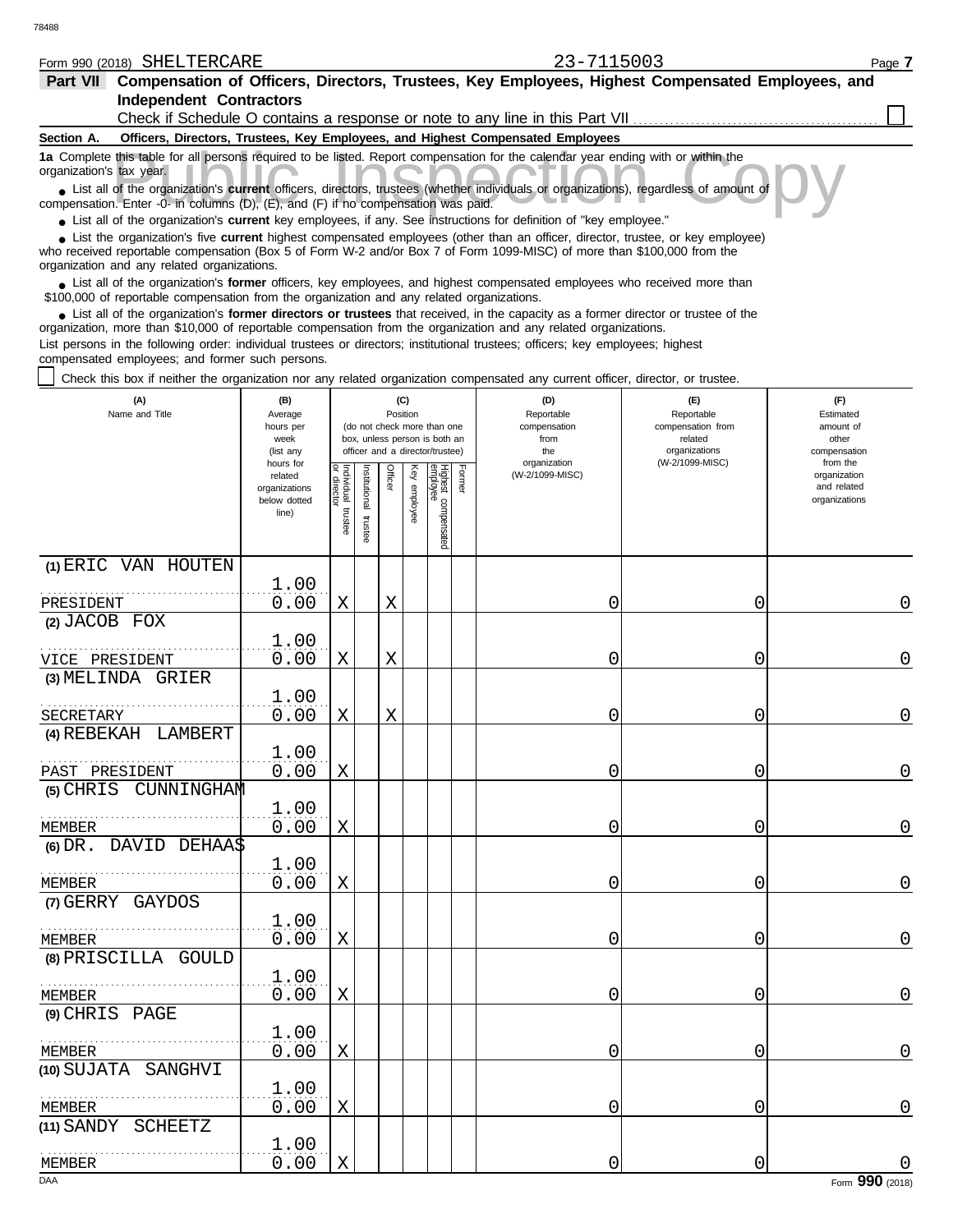| 78488<br>Form 990 (2018) SHELTERCARE                                                                                                                                                                                                                        |                                                               |                                   |                      |                 |              |                                                                                                 |                   | 23-7115003                                                                                             |                                                                                                  |                                                                    | Page 8              |
|-------------------------------------------------------------------------------------------------------------------------------------------------------------------------------------------------------------------------------------------------------------|---------------------------------------------------------------|-----------------------------------|----------------------|-----------------|--------------|-------------------------------------------------------------------------------------------------|-------------------|--------------------------------------------------------------------------------------------------------|--------------------------------------------------------------------------------------------------|--------------------------------------------------------------------|---------------------|
| <b>Part VII</b>                                                                                                                                                                                                                                             |                                                               |                                   |                      |                 |              |                                                                                                 |                   | Section A. Officers, Directors, Trustees, Key Employees, and Highest Compensated Employees (continued) |                                                                                                  |                                                                    |                     |
| (A)<br>Name and title                                                                                                                                                                                                                                       | (B)<br>Average<br>hours per<br>week<br>(list any<br>hours for |                                   |                      | (C)<br>Position |              | (do not check more than one<br>box, unless person is both an<br>officer and a director/trustee) |                   | (D)<br>Reportable<br>compensation<br>from<br>the<br>organization                                       | $(\mathsf{F})$<br>Reportable<br>compensation from<br>related<br>organizations<br>(W-2/1099-MISC) | (F)<br>Estimated<br>amount of<br>other<br>compensation<br>from the |                     |
| PII                                                                                                                                                                                                                                                         | related<br>organizations<br>below dotted<br>line)             | Individual trustee<br>or director | nstitutional trustee | Officer         | Key employee | Highest compensated<br>employee                                                                 | Former            | (W-2/1099-MISC)                                                                                        |                                                                                                  | organization<br>and related<br>organizations                       |                     |
| (12)<br><b>BRAD</b><br>SMITH                                                                                                                                                                                                                                |                                                               |                                   |                      |                 |              |                                                                                                 |                   |                                                                                                        |                                                                                                  |                                                                    |                     |
| MEMBER                                                                                                                                                                                                                                                      | 1.00<br>0.00                                                  | Χ                                 |                      |                 |              |                                                                                                 |                   | 0                                                                                                      | 0                                                                                                |                                                                    | 0                   |
| TOM HARBURG<br>(13)<br>DR.                                                                                                                                                                                                                                  |                                                               |                                   |                      |                 |              |                                                                                                 |                   |                                                                                                        |                                                                                                  |                                                                    |                     |
| MEMBER                                                                                                                                                                                                                                                      | 1.00<br>0.00                                                  | Χ                                 |                      |                 |              |                                                                                                 |                   | 0                                                                                                      | 0                                                                                                |                                                                    | 0                   |
| (14)<br>SUSAN BAN                                                                                                                                                                                                                                           |                                                               |                                   |                      |                 |              |                                                                                                 |                   |                                                                                                        |                                                                                                  |                                                                    |                     |
|                                                                                                                                                                                                                                                             | 40.00<br>0.00                                                 |                                   |                      |                 |              |                                                                                                 |                   |                                                                                                        |                                                                                                  |                                                                    |                     |
| EXECUTIVE DIRECTOR<br>(15)<br>KATHLEEN                                                                                                                                                                                                                      | BROADHURST                                                    |                                   |                      | X               |              |                                                                                                 |                   | 98,816                                                                                                 | 0                                                                                                |                                                                    | 18,553              |
|                                                                                                                                                                                                                                                             | 40.00                                                         |                                   |                      |                 |              |                                                                                                 |                   |                                                                                                        |                                                                                                  |                                                                    |                     |
| CONTROLLER                                                                                                                                                                                                                                                  | 0.00                                                          |                                   |                      | X               |              |                                                                                                 |                   | 71,123                                                                                                 | 0                                                                                                |                                                                    | 6, 256              |
|                                                                                                                                                                                                                                                             |                                                               |                                   |                      |                 |              |                                                                                                 |                   |                                                                                                        |                                                                                                  |                                                                    |                     |
|                                                                                                                                                                                                                                                             |                                                               |                                   |                      |                 |              |                                                                                                 |                   |                                                                                                        |                                                                                                  |                                                                    |                     |
|                                                                                                                                                                                                                                                             |                                                               |                                   |                      |                 |              |                                                                                                 |                   |                                                                                                        |                                                                                                  |                                                                    |                     |
|                                                                                                                                                                                                                                                             |                                                               |                                   |                      |                 |              |                                                                                                 |                   |                                                                                                        |                                                                                                  |                                                                    |                     |
|                                                                                                                                                                                                                                                             |                                                               |                                   |                      |                 |              |                                                                                                 |                   |                                                                                                        |                                                                                                  |                                                                    |                     |
|                                                                                                                                                                                                                                                             |                                                               |                                   |                      |                 |              |                                                                                                 |                   |                                                                                                        |                                                                                                  |                                                                    |                     |
|                                                                                                                                                                                                                                                             |                                                               |                                   |                      |                 |              |                                                                                                 |                   |                                                                                                        |                                                                                                  |                                                                    |                     |
| Sub-total<br>1b                                                                                                                                                                                                                                             |                                                               |                                   |                      |                 |              |                                                                                                 | u                 | 169,939                                                                                                |                                                                                                  |                                                                    | 24,809              |
| Total from continuation sheets to Part VII, Section A<br>c<br>d                                                                                                                                                                                             |                                                               |                                   |                      |                 |              |                                                                                                 | u<br>$\mathbf{u}$ | 169,939                                                                                                |                                                                                                  |                                                                    | 24,809              |
| Total number of individuals (including but not limited to those listed above) who received more than \$100,000 of<br>$\mathbf{2}$                                                                                                                           |                                                               |                                   |                      |                 |              |                                                                                                 |                   |                                                                                                        |                                                                                                  |                                                                    |                     |
| reportable compensation from the organization $\mathbf{u}$ 0                                                                                                                                                                                                |                                                               |                                   |                      |                 |              |                                                                                                 |                   |                                                                                                        |                                                                                                  |                                                                    | Yes<br>No           |
| Did the organization list any former officer, director, or trustee, key employee, or highest compensated<br>3                                                                                                                                               |                                                               |                                   |                      |                 |              |                                                                                                 |                   |                                                                                                        |                                                                                                  | 3                                                                  | X                   |
| For any individual listed on line 1a, is the sum of reportable compensation and other compensation from the<br>4                                                                                                                                            |                                                               |                                   |                      |                 |              |                                                                                                 |                   |                                                                                                        |                                                                                                  |                                                                    |                     |
| organization and related organizations greater than \$150,000? If "Yes," complete Schedule J for such                                                                                                                                                       |                                                               |                                   |                      |                 |              |                                                                                                 |                   |                                                                                                        |                                                                                                  | 4                                                                  | X                   |
| Did any person listed on line 1a receive or accrue compensation from any unrelated organization or individual<br>5                                                                                                                                          |                                                               |                                   |                      |                 |              |                                                                                                 |                   |                                                                                                        |                                                                                                  | 5                                                                  | Χ                   |
| <b>Section B. Independent Contractors</b>                                                                                                                                                                                                                   |                                                               |                                   |                      |                 |              |                                                                                                 |                   |                                                                                                        |                                                                                                  |                                                                    |                     |
| Complete this table for your five highest compensated independent contractors that received more than \$100,000 of<br>1<br>compensation from the organization. Report compensation for the calendar year ending with or within the organization's tax year. |                                                               |                                   |                      |                 |              |                                                                                                 |                   |                                                                                                        |                                                                                                  |                                                                    |                     |
|                                                                                                                                                                                                                                                             | (A)<br>Name and business address                              |                                   |                      |                 |              |                                                                                                 |                   |                                                                                                        | (B)<br>Description of services                                                                   |                                                                    | (C)<br>Compensation |
|                                                                                                                                                                                                                                                             |                                                               |                                   |                      |                 |              |                                                                                                 |                   |                                                                                                        |                                                                                                  |                                                                    |                     |
|                                                                                                                                                                                                                                                             |                                                               |                                   |                      |                 |              |                                                                                                 |                   |                                                                                                        |                                                                                                  |                                                                    |                     |
|                                                                                                                                                                                                                                                             |                                                               |                                   |                      |                 |              |                                                                                                 |                   |                                                                                                        |                                                                                                  |                                                                    |                     |
|                                                                                                                                                                                                                                                             |                                                               |                                   |                      |                 |              |                                                                                                 |                   |                                                                                                        |                                                                                                  |                                                                    |                     |
|                                                                                                                                                                                                                                                             |                                                               |                                   |                      |                 |              |                                                                                                 |                   |                                                                                                        |                                                                                                  |                                                                    |                     |
|                                                                                                                                                                                                                                                             |                                                               |                                   |                      |                 |              |                                                                                                 |                   |                                                                                                        |                                                                                                  |                                                                    |                     |
|                                                                                                                                                                                                                                                             |                                                               |                                   |                      |                 |              |                                                                                                 |                   |                                                                                                        |                                                                                                  |                                                                    |                     |
| Total number of independent contractors (including but not limited to those listed above) who<br>2<br>received more than \$100,000 of compensation from the organization $\mathbf u$                                                                        |                                                               |                                   |                      |                 |              |                                                                                                 |                   |                                                                                                        | 0                                                                                                |                                                                    |                     |

DAA Form 990 (2018)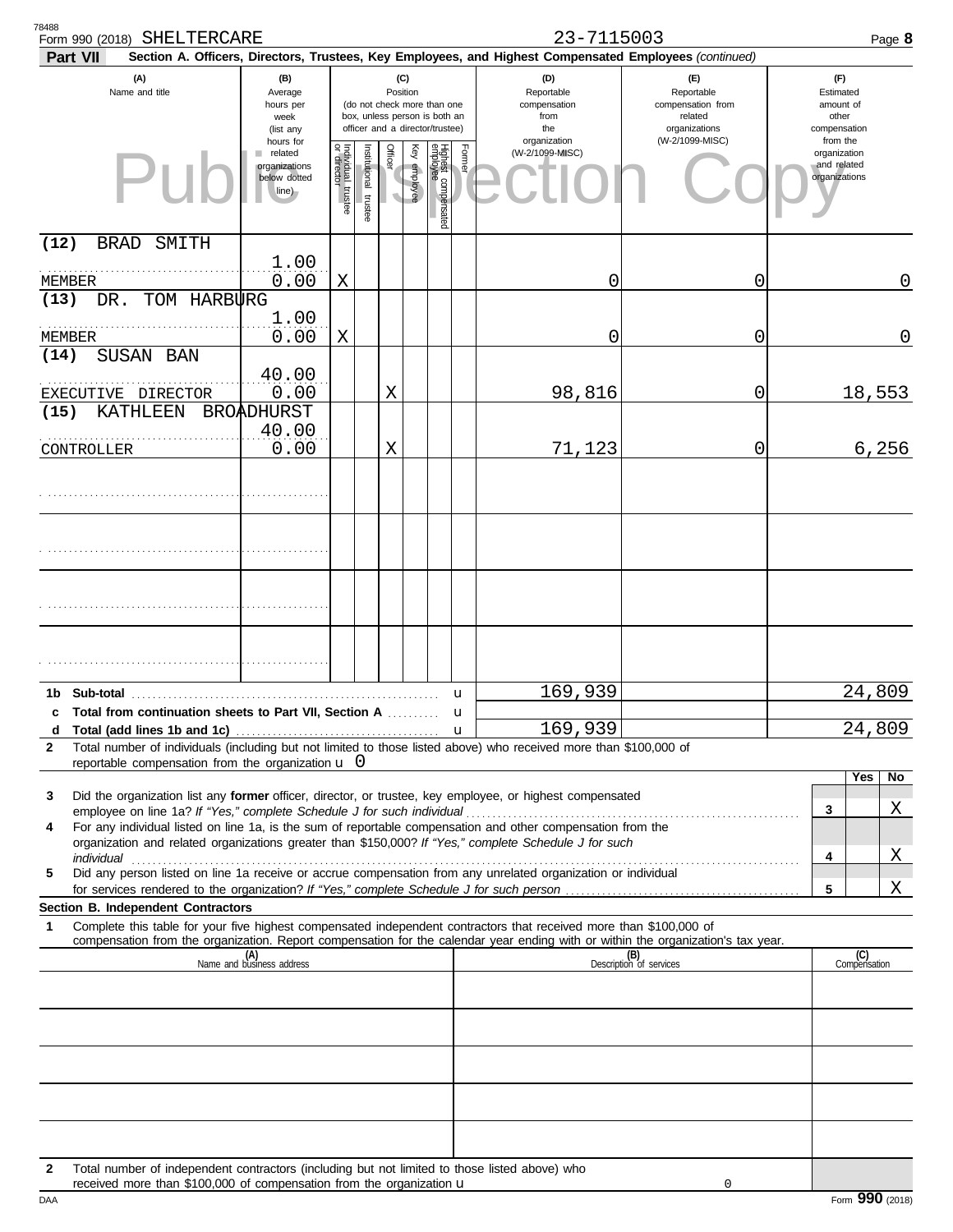### Form 990 (2018) Page **9** SHELTERCARE 23-7115003 **Part VIII Statement of Revenue**

|                              |     |                                                                                                                                                                                                                                                                                                                                                                       |                                        |                  | (A)<br>Total revenue | (B)<br>Related or<br>exempt<br>function | (C)<br>Unrelated<br>business<br>revenue | (D)<br>Revenue<br>excluded from tax<br>under sections |
|------------------------------|-----|-----------------------------------------------------------------------------------------------------------------------------------------------------------------------------------------------------------------------------------------------------------------------------------------------------------------------------------------------------------------------|----------------------------------------|------------------|----------------------|-----------------------------------------|-----------------------------------------|-------------------------------------------------------|
|                              |     | . .                                                                                                                                                                                                                                                                                                                                                                   |                                        |                  |                      | revenue                                 |                                         | 512-514                                               |
| Contributions, Gifts, Grants |     | 1a Federated campaigns<br><b>b</b> Membership dues<br>c Fundraising events                                                                                                                                                                                                                                                                                            | 1a<br>1 <sub>b</sub><br>1 <sup>c</sup> | 50,742<br>29,302 |                      |                                         |                                         |                                                       |
|                              |     | d Related organizations                                                                                                                                                                                                                                                                                                                                               | 1 <sub>d</sub>                         |                  |                      |                                         |                                         |                                                       |
|                              |     | <b>e</b> Government grants (contributions)                                                                                                                                                                                                                                                                                                                            | 1e                                     | 3,255,610        |                      |                                         |                                         |                                                       |
|                              |     | f All other contributions, gifts, grants,                                                                                                                                                                                                                                                                                                                             |                                        |                  |                      |                                         |                                         |                                                       |
|                              |     | and similar amounts not included above                                                                                                                                                                                                                                                                                                                                | 1f                                     | 1,511,764        |                      |                                         |                                         |                                                       |
|                              |     | Noncash contributions included in lines 1a-1f:                                                                                                                                                                                                                                                                                                                        |                                        | 10,063           |                      |                                         |                                         |                                                       |
|                              |     |                                                                                                                                                                                                                                                                                                                                                                       | $\mathsf{S}$ .                         |                  |                      |                                         |                                         |                                                       |
|                              |     |                                                                                                                                                                                                                                                                                                                                                                       |                                        |                  | 4,847,418            |                                         |                                         |                                                       |
| Service Revenue              |     |                                                                                                                                                                                                                                                                                                                                                                       |                                        | Busn, Code       |                      |                                         |                                         |                                                       |
|                              | 2a  | MEDICAID - TITLE XIX                                                                                                                                                                                                                                                                                                                                                  | .                                      |                  | 2,380,422            | 2,380,422                               |                                         |                                                       |
|                              | b   | GOVERNMENT CONTRACTS                                                                                                                                                                                                                                                                                                                                                  | .                                      |                  | 735,924              | 735,924                                 |                                         |                                                       |
|                              | с   | PROGRAM RENT                                                                                                                                                                                                                                                                                                                                                          |                                        |                  | 344,399              | 344,399                                 |                                         |                                                       |
|                              | d   | AQUIRED BRAIN INJURY PROGRAM                                                                                                                                                                                                                                                                                                                                          |                                        |                  | 137,667              | 137,667                                 |                                         |                                                       |
|                              | е   | OTHER FEES                                                                                                                                                                                                                                                                                                                                                            |                                        |                  | 68,908               | 68,908                                  |                                         |                                                       |
| Program                      |     | f All other program service revenue                                                                                                                                                                                                                                                                                                                                   |                                        |                  | 19,588               | 19,588                                  |                                         |                                                       |
|                              |     |                                                                                                                                                                                                                                                                                                                                                                       |                                        |                  | 3,686,908            |                                         |                                         |                                                       |
|                              | 3   | Investment income (including dividends, interest,                                                                                                                                                                                                                                                                                                                     |                                        |                  |                      |                                         |                                         |                                                       |
|                              |     |                                                                                                                                                                                                                                                                                                                                                                       |                                        | u                | 78,432               |                                         |                                         | 78,432                                                |
|                              | 4   | Income from investment of tax-exempt bond proceeds <b>u</b>                                                                                                                                                                                                                                                                                                           |                                        |                  |                      |                                         |                                         |                                                       |
|                              | 5   |                                                                                                                                                                                                                                                                                                                                                                       |                                        |                  |                      |                                         |                                         |                                                       |
|                              |     | (i) Real                                                                                                                                                                                                                                                                                                                                                              |                                        | (ii) Personal    |                      |                                         |                                         |                                                       |
|                              | 6а  | 21,667<br>Gross rents                                                                                                                                                                                                                                                                                                                                                 |                                        |                  |                      |                                         |                                         |                                                       |
|                              | b   | Less: rental exps.                                                                                                                                                                                                                                                                                                                                                    |                                        |                  |                      |                                         |                                         |                                                       |
|                              |     | 21,667<br><b>c</b> Rental inc. or (loss)                                                                                                                                                                                                                                                                                                                              |                                        |                  |                      |                                         |                                         |                                                       |
|                              | d   |                                                                                                                                                                                                                                                                                                                                                                       |                                        |                  | 21,667               | 21,667                                  |                                         |                                                       |
|                              |     | <b>7a</b> Gross amount from<br>(i) Securities                                                                                                                                                                                                                                                                                                                         |                                        | (ii) Other       |                      |                                         |                                         |                                                       |
|                              |     | sales of assets                                                                                                                                                                                                                                                                                                                                                       |                                        |                  |                      |                                         |                                         |                                                       |
|                              |     | other than inventory<br><b>b</b> Less: cost or other                                                                                                                                                                                                                                                                                                                  |                                        |                  |                      |                                         |                                         |                                                       |
|                              |     | basis & sales exps.                                                                                                                                                                                                                                                                                                                                                   |                                        |                  |                      |                                         |                                         |                                                       |
|                              |     | c Gain or (loss)                                                                                                                                                                                                                                                                                                                                                      |                                        |                  |                      |                                         |                                         |                                                       |
|                              |     |                                                                                                                                                                                                                                                                                                                                                                       |                                        |                  |                      |                                         |                                         |                                                       |
|                              |     | 8a Gross income from fundraising events                                                                                                                                                                                                                                                                                                                               |                                        |                  |                      |                                         |                                         |                                                       |
| g                            |     |                                                                                                                                                                                                                                                                                                                                                                       |                                        |                  |                      |                                         |                                         |                                                       |
| Reven                        |     | (not including $\frac{1}{2}$ , 29, 302                                                                                                                                                                                                                                                                                                                                |                                        |                  |                      |                                         |                                         |                                                       |
|                              |     | of contributions reported on line 1c).                                                                                                                                                                                                                                                                                                                                |                                        | 8,840            |                      |                                         |                                         |                                                       |
| <b>Other</b>                 |     | See Part IV, line 18<br>.                                                                                                                                                                                                                                                                                                                                             | a<br>$\mathbf{b}$                      | 17,579           |                      |                                         |                                         |                                                       |
|                              |     | <b>b</b> Less: direct expenses                                                                                                                                                                                                                                                                                                                                        |                                        |                  | $-8,739$             |                                         |                                         |                                                       |
|                              |     | c Net income or (loss) from fundraising events  u                                                                                                                                                                                                                                                                                                                     |                                        |                  |                      |                                         |                                         |                                                       |
|                              |     | 9a Gross income from gaming activities.                                                                                                                                                                                                                                                                                                                               |                                        |                  |                      |                                         |                                         |                                                       |
|                              |     | See Part IV, line 19 $\ldots$                                                                                                                                                                                                                                                                                                                                         | a <br>$\mathbf b$                      |                  |                      |                                         |                                         |                                                       |
|                              |     | <b>b</b> Less: direct expenses                                                                                                                                                                                                                                                                                                                                        |                                        |                  |                      |                                         |                                         |                                                       |
|                              |     | c Net income or (loss) from gaming activities  u                                                                                                                                                                                                                                                                                                                      |                                        |                  |                      |                                         |                                         |                                                       |
|                              |     | 10a Gross sales of inventory, less                                                                                                                                                                                                                                                                                                                                    |                                        |                  |                      |                                         |                                         |                                                       |
|                              |     | returns and allowances<br>.                                                                                                                                                                                                                                                                                                                                           | a                                      |                  |                      |                                         |                                         |                                                       |
|                              |     | <b>b</b> Less: cost of goods sold                                                                                                                                                                                                                                                                                                                                     | b                                      |                  |                      |                                         |                                         |                                                       |
|                              |     | <b>c</b> Net income or (loss) from sales of inventory $\mathbf{u}$                                                                                                                                                                                                                                                                                                    |                                        |                  |                      |                                         |                                         |                                                       |
|                              |     | Miscellaneous Revenue                                                                                                                                                                                                                                                                                                                                                 |                                        | Busn. Code       |                      |                                         |                                         |                                                       |
|                              | 11a | $\begin{minipage}{.4\linewidth} \begin{tabular}{l} \bf{OTHER} & \bf{INCOME} \\ \bf{C1} & \bf{C2} \\ \bf{D3} & \bf{D4} \\ \bf{D5} & \bf{D5} \\ \bf{D6} & \bf{D7} \\ \bf{D8} & \bf{D8} \\ \bf{D9} & \bf{D8} \\ \bf{D9} & \bf{D9} \\ \bf{D1} & \bf{D9} \\ \bf{D1} & \bf{D9} \\ \bf{D1} & \bf{D9} \\ \bf{D1} & \bf{D1} \\ \bf{D2} & \bf{D1} \\ \bf{D1} & \bf{D2} \\ \bf{$ |                                        |                  | 68,689               | 68,689                                  |                                         |                                                       |
|                              | b   |                                                                                                                                                                                                                                                                                                                                                                       |                                        |                  |                      |                                         |                                         |                                                       |
|                              |     |                                                                                                                                                                                                                                                                                                                                                                       |                                        |                  |                      |                                         |                                         |                                                       |
|                              |     | d All other revenue                                                                                                                                                                                                                                                                                                                                                   |                                        |                  |                      |                                         |                                         |                                                       |
|                              |     |                                                                                                                                                                                                                                                                                                                                                                       |                                        | $\mathbf{u}$     | 68,689               |                                         |                                         |                                                       |
|                              | 12  |                                                                                                                                                                                                                                                                                                                                                                       |                                        |                  | 8,694,375            | 3,777,264                               | $\Omega$                                | 78,432                                                |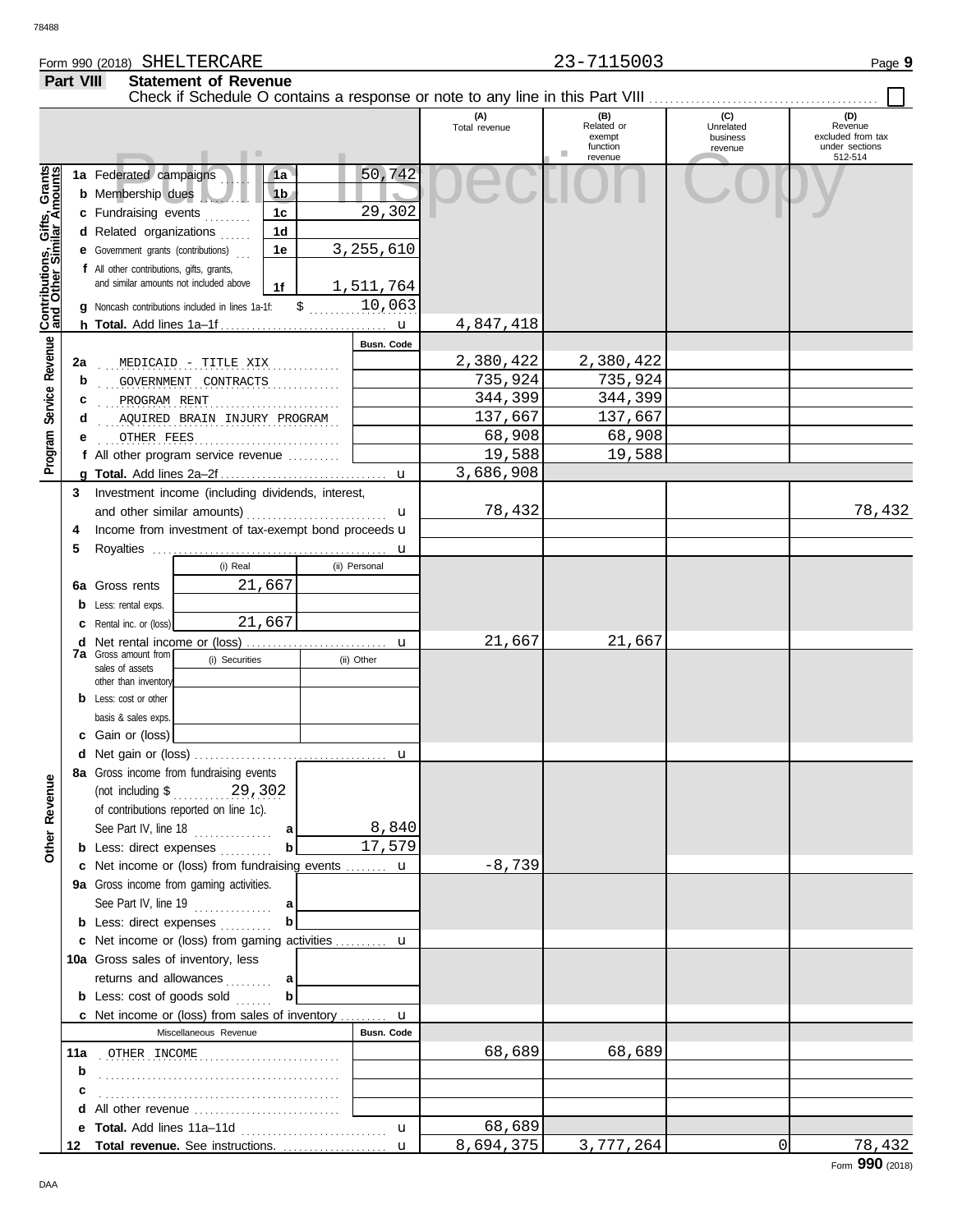#### Form 990 (2018) SHELTERCARE **23-7115003** Page 10 SHELTERCARE 23-7115003

**Part IX Statement of Functional Expenses**

|              | Section 501(c)(3) and 501(c)(4) organizations must complete all columns. All other organizations must complete column (A).                                                                                                                                                                                                                                                                                                                                                                                                  |                       |                        |                  |                |
|--------------|-----------------------------------------------------------------------------------------------------------------------------------------------------------------------------------------------------------------------------------------------------------------------------------------------------------------------------------------------------------------------------------------------------------------------------------------------------------------------------------------------------------------------------|-----------------------|------------------------|------------------|----------------|
|              | Check if Schedule O contains a response or note to any line in this Part IX                                                                                                                                                                                                                                                                                                                                                                                                                                                 |                       |                        | (C)              | (D)            |
|              | Do not include amounts reported on lines 6b,<br>7b, 8b, 9b, and 10b of Part VIII.                                                                                                                                                                                                                                                                                                                                                                                                                                           | (A)<br>Total expenses | (B)<br>Program service | Management and   | Fundraising    |
| $\mathbf 1$  | Grants and other assistance to domestic organizations                                                                                                                                                                                                                                                                                                                                                                                                                                                                       |                       | expenses               | general expenses | expenses       |
|              | and domestic governments. See Part IV, line 21                                                                                                                                                                                                                                                                                                                                                                                                                                                                              |                       |                        |                  |                |
| $\mathbf{2}$ | Grants and other assistance to domestic                                                                                                                                                                                                                                                                                                                                                                                                                                                                                     |                       |                        |                  |                |
|              | individuals. See Part IV, line 22                                                                                                                                                                                                                                                                                                                                                                                                                                                                                           |                       |                        |                  |                |
| 3            | Grants and other assistance to foreign                                                                                                                                                                                                                                                                                                                                                                                                                                                                                      |                       |                        |                  |                |
|              | organizations, foreign governments, and foreign                                                                                                                                                                                                                                                                                                                                                                                                                                                                             |                       |                        |                  |                |
|              | individuals. See Part IV, lines 15 and 16                                                                                                                                                                                                                                                                                                                                                                                                                                                                                   |                       |                        |                  |                |
| 4            | Benefits paid to or for members                                                                                                                                                                                                                                                                                                                                                                                                                                                                                             |                       |                        |                  |                |
| 5            | Compensation of current officers, directors,                                                                                                                                                                                                                                                                                                                                                                                                                                                                                |                       |                        |                  |                |
|              | trustees, and key employees<br>an an Dùbhaich an Dùbhaich an Dùbhaich an Dùbhaich an Dùbhaich an Dùbhaich an Dùbhaich an Dùbhaich an Dùbhaich<br>Bailte an Dùbhaich an Dùbhaich an Dùbhaich an Dùbhaich an Dùbhaich an Dùbhaich an Dùbhaich an Dùbhaich an Dùbh                                                                                                                                                                                                                                                             | 191,307               |                        | 189,506          | 1,801          |
| 6            | Compensation not included above, to disqualified                                                                                                                                                                                                                                                                                                                                                                                                                                                                            |                       |                        |                  |                |
|              | persons (as defined under section 4958(f)(1)) and                                                                                                                                                                                                                                                                                                                                                                                                                                                                           |                       |                        |                  |                |
|              | persons described in section 4958(c)(3)(B)                                                                                                                                                                                                                                                                                                                                                                                                                                                                                  |                       |                        |                  |                |
| 7            | Other salaries and wages                                                                                                                                                                                                                                                                                                                                                                                                                                                                                                    | 3,613,601             | 3,004,629              | 524,914          | 84,058         |
| 8            | Pension plan accruals and contributions (include                                                                                                                                                                                                                                                                                                                                                                                                                                                                            |                       |                        |                  |                |
|              | section 401(k) and 403(b) employer contributions)                                                                                                                                                                                                                                                                                                                                                                                                                                                                           | 38,266                | 28,587                 | 8,757            | 922            |
| 9            | Other employee benefits                                                                                                                                                                                                                                                                                                                                                                                                                                                                                                     | 553,372               | 452,716                | 85,470           | 15,186         |
| 10           | Payroll taxes                                                                                                                                                                                                                                                                                                                                                                                                                                                                                                               | 278,773               | 220,240                | 52, 223          | 6,310          |
| 11           | Fees for services (non-employees):                                                                                                                                                                                                                                                                                                                                                                                                                                                                                          |                       |                        |                  |                |
| а            | Management                                                                                                                                                                                                                                                                                                                                                                                                                                                                                                                  |                       |                        |                  |                |
| b            |                                                                                                                                                                                                                                                                                                                                                                                                                                                                                                                             | 12,746                | 10,774                 | 1,972            |                |
| c            |                                                                                                                                                                                                                                                                                                                                                                                                                                                                                                                             | 31,713                |                        | 31,713           |                |
| d            | Lobbying                                                                                                                                                                                                                                                                                                                                                                                                                                                                                                                    |                       |                        |                  |                |
| е            | Professional fundraising services. See Part IV, line 17                                                                                                                                                                                                                                                                                                                                                                                                                                                                     |                       |                        |                  |                |
| f            | Investment management fees<br>Other. (If line 11g amount exceeds 10% of line 25, column                                                                                                                                                                                                                                                                                                                                                                                                                                     |                       |                        |                  |                |
| g            | (A) amount, list line 11g expenses on Schedule O.)                                                                                                                                                                                                                                                                                                                                                                                                                                                                          | 268,429               | 203,711                | 63,968           | 750            |
| 12           | Advertising and promotion                                                                                                                                                                                                                                                                                                                                                                                                                                                                                                   |                       |                        |                  |                |
| 13           |                                                                                                                                                                                                                                                                                                                                                                                                                                                                                                                             | 38,450                | 34,291                 | 3,262            | 897            |
| 14           | Information technology                                                                                                                                                                                                                                                                                                                                                                                                                                                                                                      |                       |                        |                  |                |
| 15           |                                                                                                                                                                                                                                                                                                                                                                                                                                                                                                                             |                       |                        |                  |                |
| 16           |                                                                                                                                                                                                                                                                                                                                                                                                                                                                                                                             | 341,017               | 288,712                | 45,349           | 6,956          |
| 17           | $\begin{minipage}[c]{0.9\linewidth} \begin{tabular}{l} \textbf{Travel} \end{tabular} \end{minipage} \end{minipage} \begin{minipage}[c]{0.9\linewidth} \begin{tabular}{l} \textbf{True} \end{tabular} \end{minipage} \end{minipage} \begin{minipage}[c]{0.9\linewidth} \begin{tabular}{l} \textbf{True} \end{tabular} \end{minipage} \end{minipage} \begin{minipage}[c]{0.9\linewidth} \begin{tabular}{l} \textbf{True} \end{tabular} \end{minipage} \end{minipage} \begin{minipage}[c]{0.9\linewidth} \begin{tabular}{l} \$ | 76,467                | 73,194                 | 1,895            | 1,378          |
| 18           | Payments of travel or entertainment expenses                                                                                                                                                                                                                                                                                                                                                                                                                                                                                |                       |                        |                  |                |
|              | for any federal, state, or local public officials                                                                                                                                                                                                                                                                                                                                                                                                                                                                           |                       |                        |                  |                |
| 19           | Conferences, conventions, and meetings                                                                                                                                                                                                                                                                                                                                                                                                                                                                                      |                       |                        |                  |                |
| 20           | $\textbf{Interest} \hspace{0.05in} \ldots \hspace{0.05in} \ldots \hspace{0.05in} \ldots \hspace{0.05in} \ldots \hspace{0.05in} \ldots \hspace{0.05in} \ldots \hspace{0.05in} \ldots \hspace{0.05in} \ldots \hspace{0.05in} \ldots \hspace{0.05in} \ldots$                                                                                                                                                                                                                                                                   | 90,792                | 34,358                 | 53,034           | 3,400          |
| 21           | Payments to affiliates                                                                                                                                                                                                                                                                                                                                                                                                                                                                                                      |                       |                        |                  |                |
| 22           | Depreciation, depletion, and amortization                                                                                                                                                                                                                                                                                                                                                                                                                                                                                   | 139,178               | 98,575                 | 36,466           | 4,137          |
| 23           | $In surface \begin{tabular}{@{}l@{}} \hline \multicolumn{3}{c}{\textbf{}} & \multicolumn{3}{c}{\textbf{}} \\ \multicolumn{3}{c}{\textbf{}} & \multicolumn{3}{c}{\textbf{}} \\ \multicolumn{3}{c}{\textbf{}} & \multicolumn{3}{c}{\textbf{}} \\ \multicolumn{3}{c}{\textbf{}} & \multicolumn{3}{c}{\textbf{}} \\ \multicolumn{3}{c}{\textbf{}} & \multicolumn{3}{c}{\textbf{}} \\ \multicolumn{3}{c}{\textbf{}} & \multicolumn{3}{c}{\textbf{}} \\ \multicolumn{3}{c}{\textbf{}} & \multicolumn{3}{c$                        | 60,897                | 51,350                 | 8,324            | 1,223          |
| 24           | Other expenses. Itemize expenses not covered                                                                                                                                                                                                                                                                                                                                                                                                                                                                                |                       |                        |                  |                |
|              | above (List miscellaneous expenses in line 24e. If                                                                                                                                                                                                                                                                                                                                                                                                                                                                          |                       |                        |                  |                |
|              | line 24e amount exceeds 10% of line 25, column                                                                                                                                                                                                                                                                                                                                                                                                                                                                              |                       |                        |                  |                |
|              | (A) amount, list line 24e expenses on Schedule O.)                                                                                                                                                                                                                                                                                                                                                                                                                                                                          |                       |                        |                  |                |
| а            | CLIENT ASSISTANCE                                                                                                                                                                                                                                                                                                                                                                                                                                                                                                           | 1,831,493             | 1,821,664              | 9,464            | 365            |
| b            | REPAIRS AND MAINTENANCE                                                                                                                                                                                                                                                                                                                                                                                                                                                                                                     | 305,207<br>133,824    | 292,733<br>91,818      | 9,816<br>32,107  | 2,658<br>9,899 |
| c            | <b>SUPPLIES</b><br>MISCELLANEOUS                                                                                                                                                                                                                                                                                                                                                                                                                                                                                            | 24,010                | 409                    | 21,194           | 2,407          |
| d            | .                                                                                                                                                                                                                                                                                                                                                                                                                                                                                                                           | 54,643                | 15,389                 | 35,900           | 3,354          |
| е            | All other expenses<br>Total functional expenses. Add lines 1 through 24e                                                                                                                                                                                                                                                                                                                                                                                                                                                    | 8,084,185             | 6, 723, 150            | 1,215,334        | 145,701        |
| 25<br>26     | Joint costs. Complete this line only if the                                                                                                                                                                                                                                                                                                                                                                                                                                                                                 |                       |                        |                  |                |
|              | organization reported in column (B) joint costs                                                                                                                                                                                                                                                                                                                                                                                                                                                                             |                       |                        |                  |                |
|              | from a combined educational campaign and<br>fundraising solicitation. Check here $\mathbf{u}$     if                                                                                                                                                                                                                                                                                                                                                                                                                        |                       |                        |                  |                |
|              | following SOP 98-2 (ASC 958-720)                                                                                                                                                                                                                                                                                                                                                                                                                                                                                            |                       |                        |                  |                |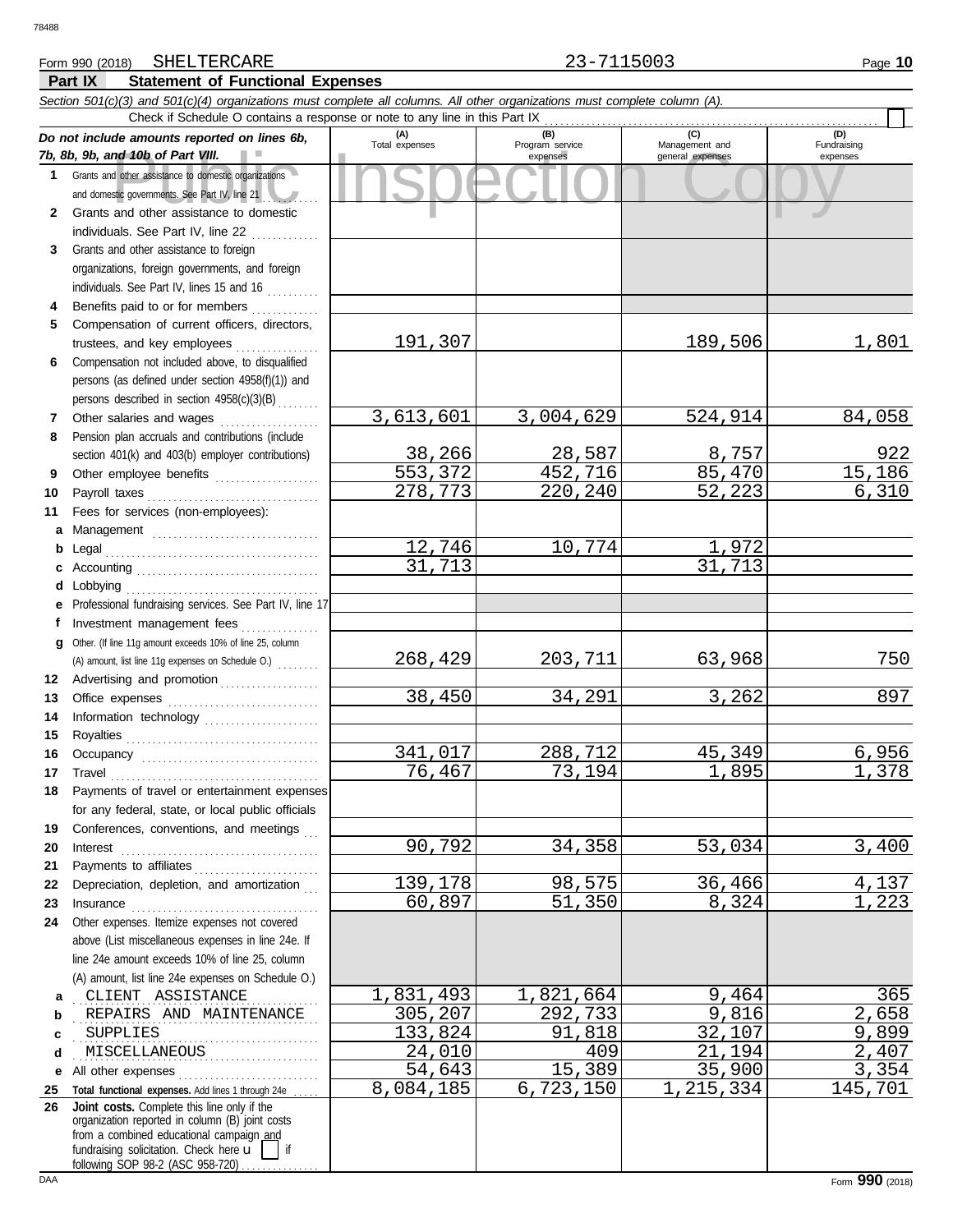## Form 990 (2018) Page **11** SHELTERCARE 23-7115003 **Part X Balance Sheet**

|                  |    |                                                                                                                                                                                                                                      |                 |                  | (A)                       |                         | (B)                          |
|------------------|----|--------------------------------------------------------------------------------------------------------------------------------------------------------------------------------------------------------------------------------------|-----------------|------------------|---------------------------|-------------------------|------------------------------|
|                  |    |                                                                                                                                                                                                                                      |                 |                  | Beginning of year         |                         | End of year                  |
|                  | 1  | Cash-non-interest bearing                                                                                                                                                                                                            |                 |                  | 146,304                   | $\mathbf{1}$            | 275,303                      |
|                  | 2  | Cash—non-interest pearing<br>Savings and temporary cash investments                                                                                                                                                                  |                 |                  | 161, 232                  | $\overline{2}$          | 274,883                      |
|                  | 3  |                                                                                                                                                                                                                                      |                 |                  | 403,370                   | 3                       | 565,346                      |
|                  | 4  | Accounts receivable, net                                                                                                                                                                                                             |                 |                  | 399, 414                  | $\overline{\mathbf{4}}$ | 228,534                      |
|                  | 5  | Loans and other receivables from current and former officers, directors,                                                                                                                                                             |                 |                  |                           |                         |                              |
|                  |    | trustees, key employees, and highest compensated employees.                                                                                                                                                                          |                 |                  |                           |                         |                              |
|                  |    | Complete Part II of Schedule L                                                                                                                                                                                                       |                 |                  |                           | 5                       |                              |
|                  | 6  | Loans and other receivables from other disqualified persons (as defined under section                                                                                                                                                |                 |                  |                           |                         |                              |
|                  |    | $4958(f)(1)$ , persons described in section $4958(c)(3)(B)$ , and contributing employers and                                                                                                                                         |                 |                  |                           |                         |                              |
|                  |    | sponsoring organizations of section 501(c)(9) voluntary employees' beneficiary                                                                                                                                                       |                 |                  |                           |                         |                              |
|                  |    | organizations (see instructions). Complete Part II of Schedule L                                                                                                                                                                     |                 |                  |                           | 6                       |                              |
| Assets           | 7  |                                                                                                                                                                                                                                      |                 |                  |                           | 7                       |                              |
|                  | 8  | Inventories for sale or use                                                                                                                                                                                                          |                 |                  |                           | 8                       |                              |
|                  | 9  |                                                                                                                                                                                                                                      |                 |                  | 203,530                   | 9                       | 186,235                      |
|                  |    | 10a Land, buildings, and equipment: cost or                                                                                                                                                                                          |                 |                  |                           |                         |                              |
|                  |    | other basis. Complete Part VI of Schedule D  10a                                                                                                                                                                                     |                 | <u>4,054,278</u> |                           |                         |                              |
|                  |    | <b>b</b> Less: accumulated depreciation                                                                                                                                                                                              | 10 <sub>b</sub> | 1,780,550        | 2,386,855                 | 10c                     | 2, 273, 728                  |
|                  | 11 |                                                                                                                                                                                                                                      |                 |                  |                           | 11                      |                              |
|                  | 12 |                                                                                                                                                                                                                                      |                 |                  |                           | 12                      |                              |
|                  | 13 |                                                                                                                                                                                                                                      |                 |                  |                           | 13                      |                              |
|                  | 14 | Intangible assets                                                                                                                                                                                                                    |                 |                  | 6,652                     | 14                      | 4,495                        |
|                  | 15 |                                                                                                                                                                                                                                      |                 |                  | 4,634,257                 | 15                      | 4,742,228                    |
|                  | 16 | Total assets. Add lines 1 through 15 (must equal line 34)                                                                                                                                                                            |                 |                  | 8,341,614                 | 16                      | 8,550,752                    |
|                  | 17 |                                                                                                                                                                                                                                      |                 |                  | 65,089                    | 17                      | 74,153                       |
|                  | 18 | Grants payable                                                                                                                                                                                                                       |                 |                  |                           | 18                      |                              |
|                  | 19 | Deferred revenue <b>contract and the contract of the contract of the contract of the contract of the contract of the contract of the contract of the contract of the contract of the contract of the contract of the contract of</b> |                 |                  | 1, 216, 944               | 19                      | 1,195,278                    |
|                  | 20 |                                                                                                                                                                                                                                      |                 |                  | 1,359,862                 | 20                      | $\overline{1}$ , 314, 714    |
|                  | 21 | Escrow or custodial account liability. Complete Part IV of Schedule D                                                                                                                                                                |                 |                  |                           | 21                      |                              |
|                  | 22 | Loans and other payables to current and former officers, directors,                                                                                                                                                                  |                 |                  |                           |                         |                              |
|                  |    | trustees, key employees, highest compensated employees, and                                                                                                                                                                          |                 |                  |                           |                         |                              |
| Liabilities      |    | disqualified persons. Complete Part II of Schedule L <sub>1111111111111111111111111111111</sub>                                                                                                                                      |                 |                  |                           | 22                      |                              |
|                  | 23 | Secured mortgages and notes payable to unrelated third parties [[[[[[[[[[[[[[[[[[[[[[[[[[[[[]]]]]]]]                                                                                                                                 |                 |                  |                           | 23                      |                              |
|                  | 24 | Unsecured notes and loans payable to unrelated third parties                                                                                                                                                                         |                 |                  |                           | 24                      |                              |
|                  | 25 | Other liabilities (including federal income tax, payables to related third                                                                                                                                                           |                 |                  |                           |                         |                              |
|                  |    | parties, and other liabilities not included on lines 17-24). Complete Part X                                                                                                                                                         |                 |                  |                           |                         |                              |
|                  |    | of Schedule D                                                                                                                                                                                                                        |                 |                  | 1,162,860                 | 25                      | 819,558                      |
|                  | 26 |                                                                                                                                                                                                                                      |                 |                  | $\overline{3}$ , 804, 755 | 26                      | 3,403,703                    |
|                  |    | Organizations that follow SFAS 117 (ASC 958), check here u                                                                                                                                                                           |                 | and              |                           |                         |                              |
|                  |    | complete lines 27 through 29, and lines 33 and 34.                                                                                                                                                                                   |                 |                  |                           |                         |                              |
|                  | 27 | Unrestricted net assets                                                                                                                                                                                                              |                 |                  | 3,984,610                 | 27                      | <u>4,421,835</u><br>725, 214 |
|                  | 28 | Temporarily restricted net assets                                                                                                                                                                                                    |                 |                  | 552,249                   | 28                      |                              |
| or Fund Balances | 29 | Permanently restricted net assets<br>Organizations that do not follow SFAS 117 (ASC 958), check here u                                                                                                                               |                 | and              |                           | 29                      |                              |
|                  |    |                                                                                                                                                                                                                                      |                 |                  |                           |                         |                              |
|                  | 30 | complete lines 30 through 34.<br>Capital stock or trust principal, or current funds                                                                                                                                                  |                 |                  |                           | 30                      |                              |
| Assets           | 31 | Paid-in or capital surplus, or land, building, or equipment fund                                                                                                                                                                     |                 |                  |                           | 31                      |                              |
|                  | 32 | Retained earnings, endowment, accumulated income, or other funds                                                                                                                                                                     |                 |                  |                           | 32                      |                              |
| ğ                | 33 | Total net assets or fund balances                                                                                                                                                                                                    |                 |                  | 4,536,859                 | 33                      | 5,147,049                    |
|                  | 34 |                                                                                                                                                                                                                                      |                 |                  | 8,341,614                 | 34                      | 8,550,752                    |
|                  |    |                                                                                                                                                                                                                                      |                 |                  |                           |                         |                              |

Form **990** (2018)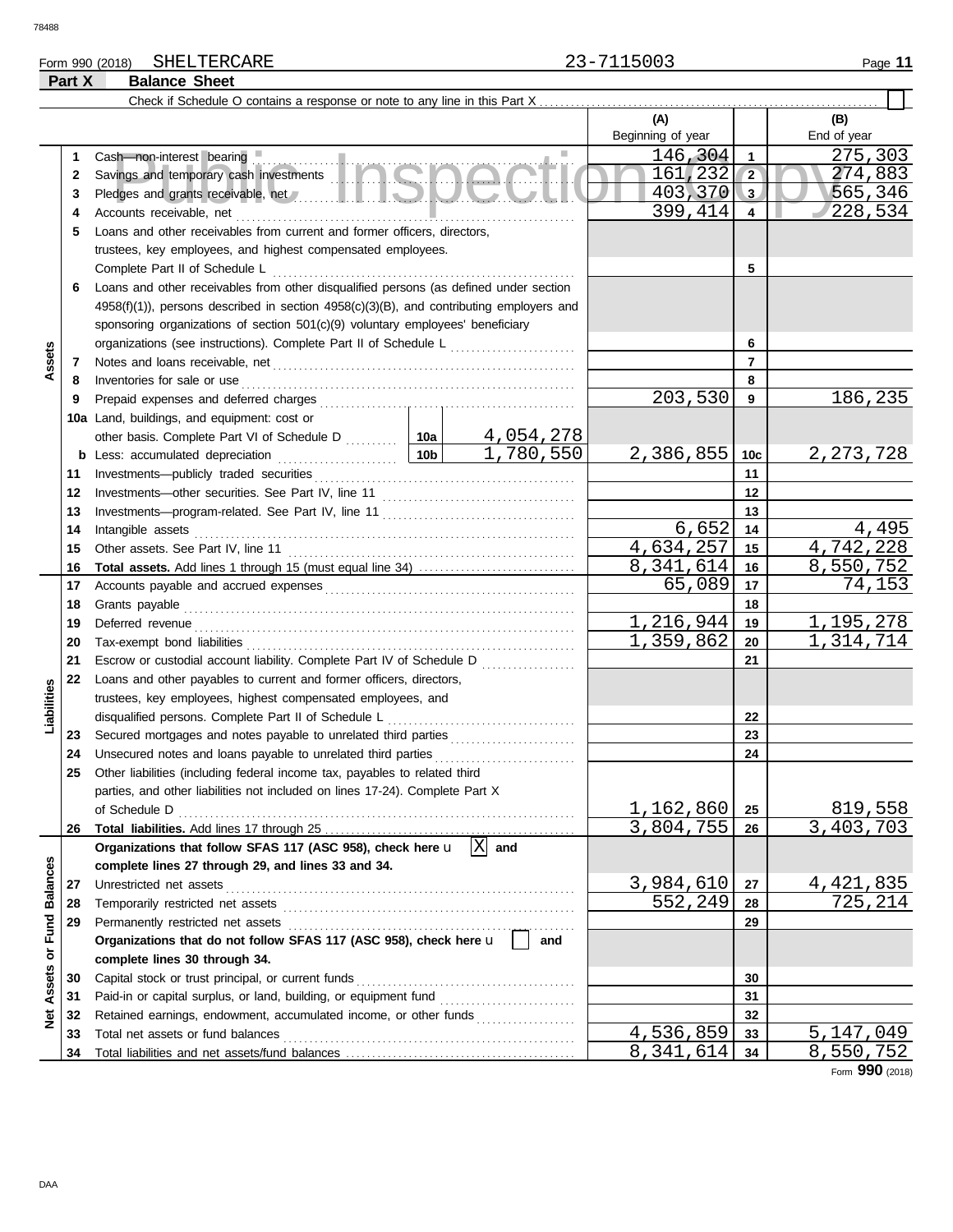|    |                       | Form 990 (2018) SHELTERCARE                                                                                                                     | 23-7115003 |                |                        |         | Page 12 |
|----|-----------------------|-------------------------------------------------------------------------------------------------------------------------------------------------|------------|----------------|------------------------|---------|---------|
|    | Part XI               | <b>Reconciliation of Net Assets</b>                                                                                                             |            |                |                        |         |         |
|    |                       |                                                                                                                                                 |            |                |                        |         |         |
| 1  |                       |                                                                                                                                                 |            | $\mathbf{1}$   | $8,694,3\overline{75}$ |         |         |
| 2  |                       |                                                                                                                                                 |            | $\overline{2}$ | 8,084,185              |         |         |
| 3  |                       | Revenue less expenses. Subtract line 2 from line 1                                                                                              |            | $\mathbf{3}$   |                        | 610,190 |         |
| 4  |                       | Revenue less expenses. Subtract line 2 from line 1<br>Net assets or fund balances at beginning of year (must equal Part X, line 33, column (A)) |            | $\overline{4}$ | 4,536,859              |         |         |
| 5  |                       |                                                                                                                                                 |            | 5.             |                        |         |         |
| 6  |                       |                                                                                                                                                 |            | 6              |                        |         |         |
| 7  |                       | Investment expenses                                                                                                                             |            | $\overline{7}$ |                        |         |         |
| 8  |                       | Prior period adjustments                                                                                                                        |            | 8              |                        |         |         |
| 9  |                       | Other changes in net assets or fund balances (explain in Schedule O)                                                                            |            | 9              |                        |         |         |
| 10 |                       | Net assets or fund balances at end of year. Combine lines 3 through 9 (must equal Part X, line                                                  |            |                |                        |         |         |
|    | $33$ , column $(B)$ ) |                                                                                                                                                 |            | 10             | 5, 147, 049            |         |         |
|    | Part XII              | <b>Financial Statements and Reporting</b>                                                                                                       |            |                |                        |         |         |
|    |                       |                                                                                                                                                 |            |                |                        |         |         |
|    |                       |                                                                                                                                                 |            |                |                        | Yes     | No      |
|    |                       | ΙX<br>Cash<br>Accounting method used to prepare the Form 990:<br>Accrual                                                                        | Other      |                |                        |         |         |
|    |                       | If the organization changed its method of accounting from a prior year or checked "Other," explain in                                           |            |                |                        |         |         |
|    | Schedule O.           |                                                                                                                                                 |            |                |                        |         |         |
|    |                       | 2a Were the organization's financial statements compiled or reviewed by an independent accountant?                                              |            |                | 2a                     |         | Χ       |
|    |                       | If "Yes," check a box below to indicate whether the financial statements for the year were compiled or                                          |            |                |                        |         |         |
|    |                       | reviewed on a separate basis, consolidated basis, or both:                                                                                      |            |                |                        |         |         |
|    |                       | Separate basis<br>  Consolidated basis<br>  Both consolidated and separate basis                                                                |            |                |                        |         |         |
|    |                       | <b>b</b> Were the organization's financial statements audited by an independent accountant?                                                     |            |                | 2b                     | Χ       |         |
|    |                       | If "Yes," check a box below to indicate whether the financial statements for the year were audited on a                                         |            |                |                        |         |         |
|    |                       | separate basis, consolidated basis, or both:                                                                                                    |            |                |                        |         |         |
|    |                       | X  Consolidated basis<br>  Both consolidated and separate basis<br>Separate basis                                                               |            |                |                        |         |         |
|    |                       | c If "Yes" to line 2a or 2b, does the organization have a committee that assumes responsibility for oversight                                   |            |                |                        |         |         |
|    |                       | of the audit, review, or compilation of its financial statements and selection of an independent accountant?                                    | .          |                | 2с                     | Χ       |         |
|    |                       | If the organization changed either its oversight process or selection process during the tax year, explain in                                   |            |                |                        |         |         |
|    | Schedule O.           |                                                                                                                                                 |            |                |                        |         |         |
|    |                       | 3a As a result of a federal award, was the organization required to undergo an audit or audits as set forth in                                  |            |                |                        |         |         |
|    |                       | the Single Audit Act and OMB Circular A-133?                                                                                                    |            |                | За                     | Χ       |         |
|    |                       | <b>b</b> If "Yes," did the organization undergo the required audit or audits? If the organization did not undergo the                           |            |                |                        |         |         |
|    |                       | required audit or audits, explain why in Schedule O and describe any steps taken to undergo such audits.                                        |            |                | 3 <sub>b</sub>         | X       |         |

Form **990** (2018)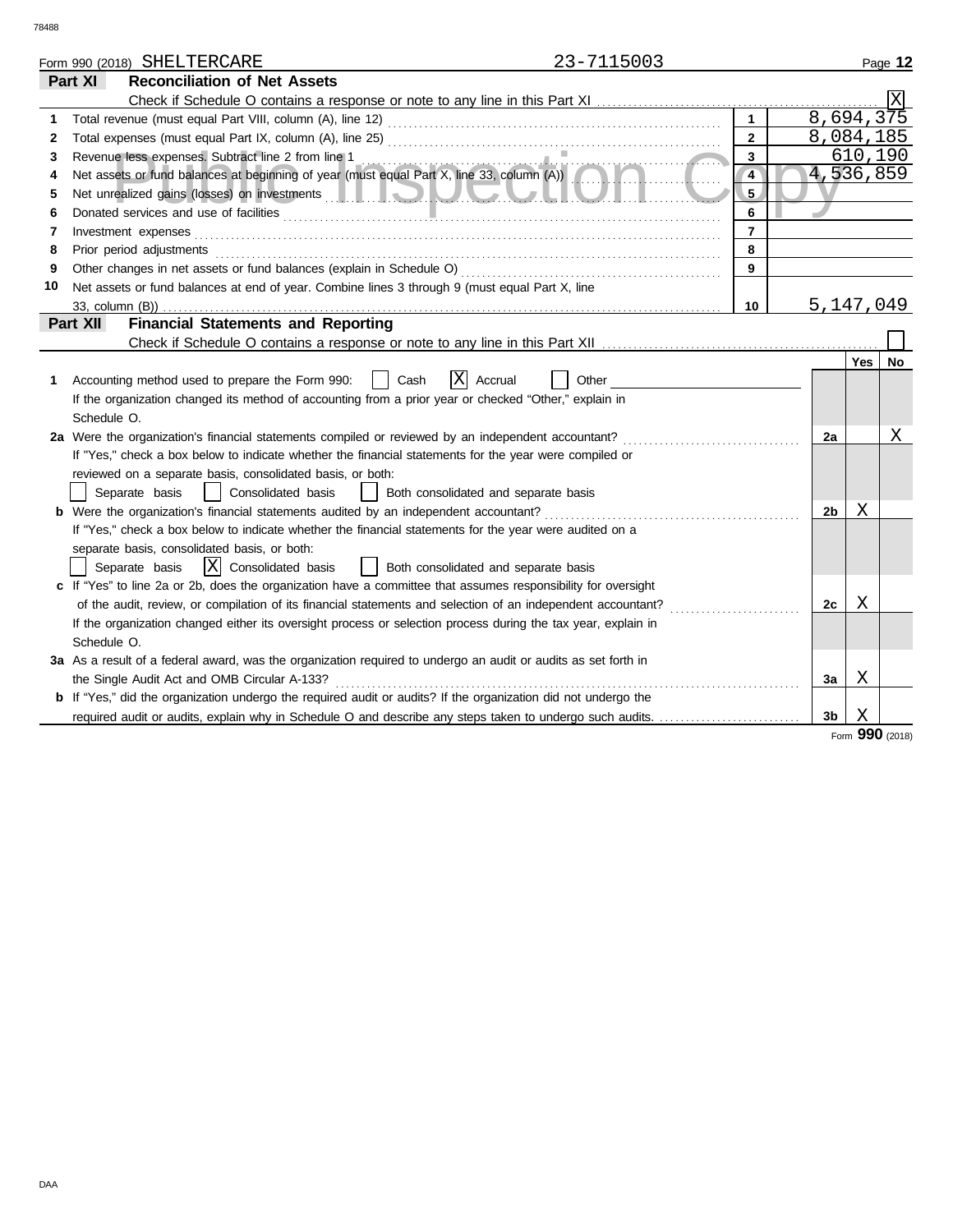78488

| 78488                                                  |                                                            |                                                                                                                                                                                                                    |                                       |                                                                                                                                                                                                                                                                 |                                     |
|--------------------------------------------------------|------------------------------------------------------------|--------------------------------------------------------------------------------------------------------------------------------------------------------------------------------------------------------------------|---------------------------------------|-----------------------------------------------------------------------------------------------------------------------------------------------------------------------------------------------------------------------------------------------------------------|-------------------------------------|
| <b>SCHEDULE A</b><br>(Form 990 or 990-EZ)              |                                                            | <b>Public Charity Status and Public Support</b>                                                                                                                                                                    |                                       |                                                                                                                                                                                                                                                                 | OMB No. 1545-0047                   |
|                                                        |                                                            | Complete if the organization is a section $501(c)(3)$ organization or a section $4947(a)(1)$ nonexempt charitable trust.                                                                                           |                                       |                                                                                                                                                                                                                                                                 | 18                                  |
| Department of the Treasury<br>Internal Revenue Service |                                                            | La Attach to Form 990 or Form 990-EZ.<br><b>u</b> Go to www.irs.gov/Form990 for instructions and the latest information.                                                                                           |                                       |                                                                                                                                                                                                                                                                 | Open to Public<br><b>Inspection</b> |
| Name of the organization                               |                                                            |                                                                                                                                                                                                                    |                                       | Employer identification number                                                                                                                                                                                                                                  |                                     |
|                                                        | SHELTERCARE                                                |                                                                                                                                                                                                                    |                                       | 23-7115003                                                                                                                                                                                                                                                      |                                     |
| Part I                                                 |                                                            | The organization is not a private foundation because it is: (For lines 1 through 12, check only one box.)                                                                                                          |                                       | Reason for Public Charity Status (All organizations must complete this part.) See instructions.                                                                                                                                                                 |                                     |
| 1                                                      |                                                            | A church, convention of churches, or association of churches described in section 170(b)(1)(A)(i).                                                                                                                 |                                       |                                                                                                                                                                                                                                                                 |                                     |
| 2                                                      |                                                            | A school described in section 170(b)(1)(A)(ii). (Attach Schedule E (Form 990 or 990-EZ).)                                                                                                                          |                                       |                                                                                                                                                                                                                                                                 |                                     |
| 3                                                      |                                                            | A hospital or a cooperative hospital service organization described in section 170(b)(1)(A)(iii).                                                                                                                  |                                       |                                                                                                                                                                                                                                                                 |                                     |
| 4<br>city, and state:                                  |                                                            |                                                                                                                                                                                                                    |                                       | A medical research organization operated in conjunction with a hospital described in section 170(b)(1)(A)(iii). Enter the hospital's name,                                                                                                                      |                                     |
| 5                                                      |                                                            | An organization operated for the benefit of a college or university owned or operated by a governmental unit described in                                                                                          |                                       |                                                                                                                                                                                                                                                                 |                                     |
| 6                                                      | section 170(b)(1)(A)(iv). (Complete Part II.)              | A federal, state, or local government or governmental unit described in section 170(b)(1)(A)(v).                                                                                                                   |                                       |                                                                                                                                                                                                                                                                 |                                     |
| X<br>7                                                 |                                                            |                                                                                                                                                                                                                    |                                       | An organization that normally receives a substantial part of its support from a governmental unit or from the general public                                                                                                                                    |                                     |
|                                                        | described in section 170(b)(1)(A)(vi). (Complete Part II.) |                                                                                                                                                                                                                    |                                       |                                                                                                                                                                                                                                                                 |                                     |
| 8<br>9                                                 |                                                            | A community trust described in section 170(b)(1)(A)(vi). (Complete Part II.)                                                                                                                                       |                                       | An agricultural research organization described in section 170(b)(1)(A)(ix) operated in conjunction with a land-grant college                                                                                                                                   |                                     |
|                                                        |                                                            | or university or a non-land-grant college of agriculture (see instructions). Enter the name, city, and state of the college or                                                                                     |                                       |                                                                                                                                                                                                                                                                 |                                     |
| university:<br>10                                      |                                                            |                                                                                                                                                                                                                    |                                       | An organization that normally receives: (1) more than 33 1/3% of its support from contributions, membership fees, and gross                                                                                                                                     |                                     |
|                                                        |                                                            | receipts from activities related to its exempt functions—subject to certain exceptions, and (2) no more than 33 1/3% of its                                                                                        |                                       |                                                                                                                                                                                                                                                                 |                                     |
|                                                        |                                                            | support from gross investment income and unrelated business taxable income (less section 511 tax) from businesses<br>acquired by the organization after June 30, 1975. See section 509(a)(2). (Complete Part III.) |                                       |                                                                                                                                                                                                                                                                 |                                     |
| 11                                                     |                                                            | An organization organized and operated exclusively to test for public safety. See section 509(a)(4).                                                                                                               |                                       |                                                                                                                                                                                                                                                                 |                                     |
| 12                                                     |                                                            |                                                                                                                                                                                                                    |                                       | An organization organized and operated exclusively for the benefit of, to perform the functions of, or to carry out the purposes<br>of one or more publicly supported organizations described in section 509(a)(1) or section 509(a)(2). See section 509(a)(3). |                                     |
|                                                        |                                                            |                                                                                                                                                                                                                    |                                       | Check the box in lines 12a through 12d that describes the type of supporting organization and complete lines 12e, 12f, and 12g.                                                                                                                                 |                                     |
| a                                                      |                                                            | the supported organization(s) the power to regularly appoint or elect a majority of the directors or trustees of the<br>supporting organization. You must complete Part IV, Sections A and B.                      |                                       | Type I. A supporting organization operated, supervised, or controlled by its supported organization(s), typically by giving                                                                                                                                     |                                     |
| b                                                      |                                                            | Type II. A supporting organization supervised or controlled in connection with its supported organization(s), by having                                                                                            |                                       |                                                                                                                                                                                                                                                                 |                                     |
|                                                        |                                                            | organization(s). You must complete Part IV, Sections A and C.                                                                                                                                                      |                                       | control or management of the supporting organization vested in the same persons that control or manage the supported                                                                                                                                            |                                     |
|                                                        |                                                            | its supported organization(s) (see instructions). You must complete Part IV, Sections A, D, and E.                                                                                                                 |                                       | Type III functionally integrated. A supporting organization operated in connection with, and functionally integrated with,                                                                                                                                      |                                     |
| d                                                      |                                                            |                                                                                                                                                                                                                    |                                       | Type III non-functionally integrated. A supporting organization operated in connection with its supported organization(s)                                                                                                                                       |                                     |
|                                                        |                                                            | requirement (see instructions). You must complete Part IV, Sections A and D, and Part V.                                                                                                                           |                                       | that is not functionally integrated. The organization generally must satisfy a distribution requirement and an attentiveness                                                                                                                                    |                                     |
| е                                                      |                                                            | Check this box if the organization received a written determination from the IRS that it is a Type I, Type II, Type III                                                                                            |                                       |                                                                                                                                                                                                                                                                 |                                     |
| f                                                      | Enter the number of supported organizations                | functionally integrated, or Type III non-functionally integrated supporting organization.                                                                                                                          |                                       |                                                                                                                                                                                                                                                                 |                                     |
| g                                                      |                                                            | Provide the following information about the supported organization(s).                                                                                                                                             |                                       |                                                                                                                                                                                                                                                                 |                                     |
| (i) Name of supported                                  | (ii) EIN                                                   | (iii) Type of organization                                                                                                                                                                                         | (iv) Is the organization              | (v) Amount of monetary                                                                                                                                                                                                                                          | (vi) Amount of                      |
| organization                                           |                                                            | (described on lines 1-10<br>above (see instructions))                                                                                                                                                              | listed in your governing<br>document? | support (see<br>instructions)                                                                                                                                                                                                                                   | other support (see<br>instructions) |
|                                                        |                                                            |                                                                                                                                                                                                                    | Yes<br>No                             |                                                                                                                                                                                                                                                                 |                                     |
| (A)                                                    |                                                            |                                                                                                                                                                                                                    |                                       |                                                                                                                                                                                                                                                                 |                                     |
| (B)                                                    |                                                            |                                                                                                                                                                                                                    |                                       |                                                                                                                                                                                                                                                                 |                                     |
| (C)                                                    |                                                            |                                                                                                                                                                                                                    |                                       |                                                                                                                                                                                                                                                                 |                                     |
| (D)                                                    |                                                            |                                                                                                                                                                                                                    |                                       |                                                                                                                                                                                                                                                                 |                                     |
| (E)                                                    |                                                            |                                                                                                                                                                                                                    |                                       |                                                                                                                                                                                                                                                                 |                                     |
| <b>Total</b>                                           |                                                            |                                                                                                                                                                                                                    |                                       |                                                                                                                                                                                                                                                                 |                                     |

**For Paperwork Reduction Act Notice, see the Instructions for Form 990 or 990-EZ.**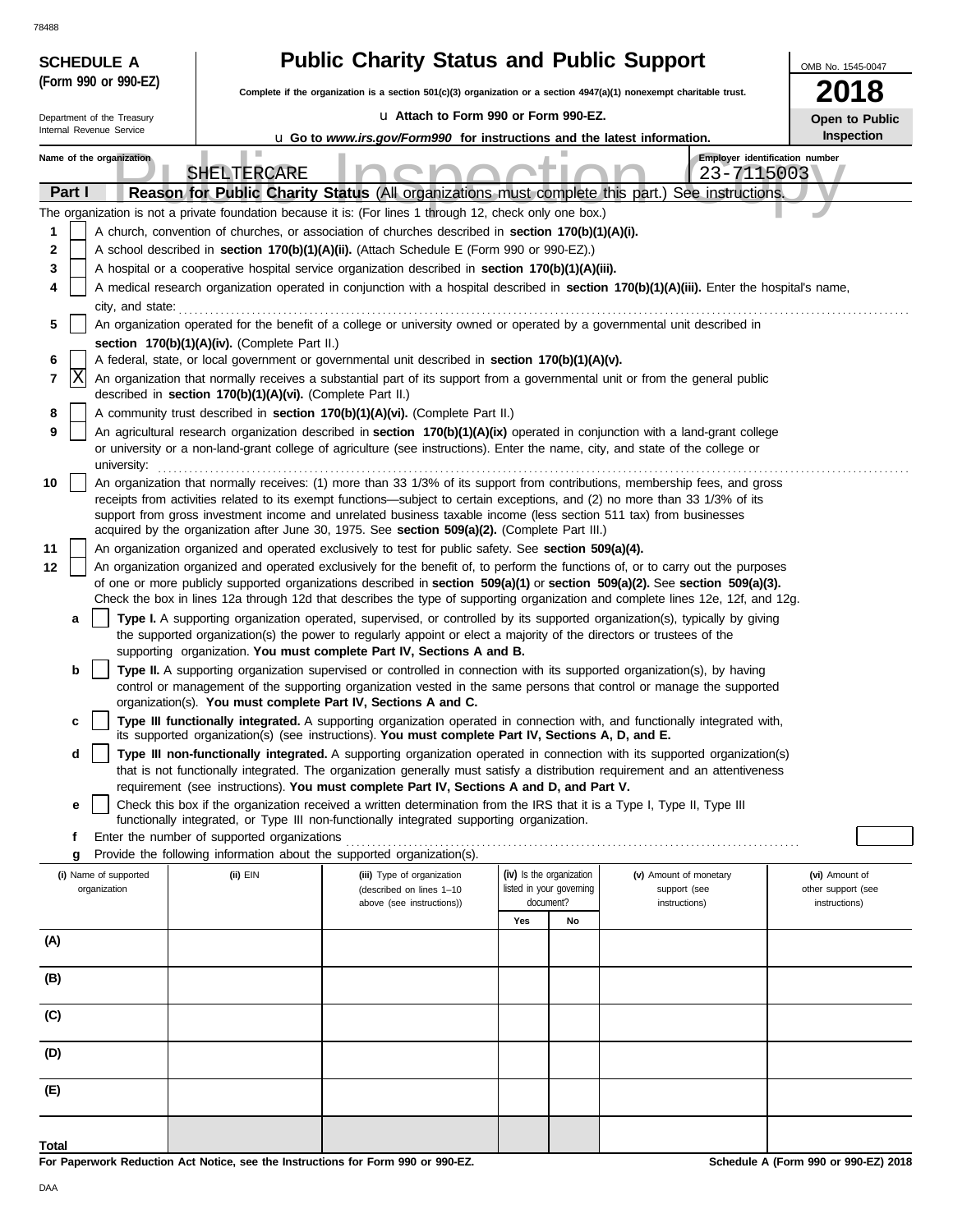| 23-7115003 |  |
|------------|--|

Schedule A (Form 990 or 990-EZ) 2018 SHELTERCARE<br>**Part II** Support Schedule for Organizations Described in Sections 170(b)(1)(A)(iv) and 170(b)(1)(A)(vi) (Complete only if you checked the box on line 5, 7, or 8 of Part I or if the organization failed to qualify under **Part II Support Schedule for Organizations Described in Sections 170(b)(1)(A)(iv) and 170(b)(1)(A)(vi)** Part III. If the organization fails to qualify under the tests listed below, please complete Part III.) SHELTERCARE 23-7115003

|              | <b>Section A. Public Support</b>                                                                                                                                                                                      |           |            |            |            |             |                                                           |
|--------------|-----------------------------------------------------------------------------------------------------------------------------------------------------------------------------------------------------------------------|-----------|------------|------------|------------|-------------|-----------------------------------------------------------|
|              | Calendar year (or fiscal year beginning in)<br>$\mathbf{u}$                                                                                                                                                           | (a) 2014  | (b) 2015   | $(c)$ 2016 | $(d)$ 2017 | (e) 2018    | (f) Total                                                 |
| 1            | Gifts, grants, contributions, and<br>membership fees received. (Do not<br>include any "unusual grants.")                                                                                                              | 2,625,303 | 2,624,283  | 3,901,001  | 4,263,309  | 4,847,418   | 18, 261, 314                                              |
| $\mathbf{2}$ | Tax revenues levied for the<br>organization's benefit and either paid<br>to or expended on its behalf                                                                                                                 |           |            |            |            |             |                                                           |
| 3            | The value of services or facilities<br>furnished by a governmental unit to the<br>organization without charge                                                                                                         |           |            |            |            |             |                                                           |
| 4            | Total. Add lines 1 through 3                                                                                                                                                                                          | 2,625,303 | 2,624,283  | 3,901,001  | 4,263,309  | 4,847,418   | 18, 261, 314                                              |
| 5            | The portion of total contributions by<br>each person (other than a<br>governmental unit or publicly<br>supported organization) included on<br>line 1 that exceeds 2% of the amount                                    |           |            |            |            |             |                                                           |
|              | shown on line 11, column (f)                                                                                                                                                                                          |           |            |            |            |             | 793,120                                                   |
| 6            | Public support. Subtract line 5 from line 4                                                                                                                                                                           |           |            |            |            |             | 17,468,194                                                |
|              | <b>Section B. Total Support</b>                                                                                                                                                                                       |           |            |            |            |             |                                                           |
|              | Calendar year (or fiscal year beginning in)<br>$\mathbf{u}$                                                                                                                                                           | (a) 2014  | (b) $2015$ | $(c)$ 2016 | (d) $2017$ | (e) $2018$  | (f) Total                                                 |
| 7            | Amounts from line 4                                                                                                                                                                                                   | 2,625,303 | 2,624,283  | 3,901,001  | 4,263,309  | 4, 847, 418 | 18, 261, 314                                              |
| 8            | Gross income from interest, dividends,<br>payments received on securities loans,<br>rents, royalties, and income from                                                                                                 | 44,406    | 55,508     | 134,178    | 118,090    | 100,098     | 452,280                                                   |
| 9            | Net income from unrelated business<br>activities, whether or not the business<br>is regularly carried on                                                                                                              |           |            |            |            |             |                                                           |
| 10           | Other income. Do not include gain or<br>loss from the sale of capital assets<br>(Explain in Part VI.)                                                                                                                 |           |            |            |            |             |                                                           |
| 11           | Total support. Add lines 7 through 10                                                                                                                                                                                 |           |            |            |            |             | 18,713,594                                                |
| 12           | Gross receipts from related activities, etc. (see instructions)                                                                                                                                                       |           |            |            |            | 12          | 21, 277, 748                                              |
| 13           | First five years. If the Form 990 is for the organization's first, second, third, fourth, or fifth tax year as a section 501(c)(3)                                                                                    |           |            |            |            |             |                                                           |
|              | organization, check this box and stop here                                                                                                                                                                            |           |            |            |            |             |                                                           |
|              | Section C. Computation of Public Support Percentage                                                                                                                                                                   |           |            |            |            |             |                                                           |
| 14           | Public support percentage for 2018 (line 6, column (f) divided by line 11, column (f)) [[[[[[[[[[[[[[[[[[[[[[                                                                                                         |           |            |            |            | 14          | 93.34%                                                    |
| 15           | Public support percentage from 2017 Schedule A, Part II, line 14                                                                                                                                                      |           |            |            |            | 15          | 95.55%                                                    |
|              | 16a 33 1/3% support test-2018. If the organization did not check the box on line 13, and line 14 is 33 1/3% or more, check this<br>box and stop here. The organization qualifies as a publicly supported organization |           |            |            |            |             | $\blacktriangleright \lceil \overline{\mathrm{X}} \rceil$ |
| b            | 33 1/3% support test-2017. If the organization did not check a box on line 13 or 16a, and line 15 is 33 1/3% or more, check                                                                                           |           |            |            |            |             |                                                           |
|              | this box and stop here. The organization qualifies as a publicly supported organization                                                                                                                               |           |            |            |            |             |                                                           |
| 17а          | 10%-facts-and-circumstances test-2018. If the organization did not check a box on line 13, 16a, or 16b, and line 14 is                                                                                                |           |            |            |            |             |                                                           |
|              | 10% or more, and if the organization meets the "facts-and-circumstances" test, check this box and stop here. Explain in                                                                                               |           |            |            |            |             |                                                           |
|              | Part VI how the organization meets the "facts-and-circumstances" test. The organization qualifies as a publicly supported                                                                                             |           |            |            |            |             |                                                           |
|              | organization                                                                                                                                                                                                          |           |            |            |            |             |                                                           |
| b            | 10%-facts-and-circumstances test-2017. If the organization did not check a box on line 13, 16a, 16b, or 17a, and line                                                                                                 |           |            |            |            |             |                                                           |
|              | 15 is 10% or more, and if the organization meets the "facts-and-circumstances" test, check this box and stop here.                                                                                                    |           |            |            |            |             |                                                           |
|              | Explain in Part VI how the organization meets the "facts-and-circumstances" test. The organization qualifies as a publicly                                                                                            |           |            |            |            |             |                                                           |
|              | supported organization                                                                                                                                                                                                |           |            |            |            |             |                                                           |
| 18           | Private foundation. If the organization did not check a box on line 13, 16a, 16b, 17a, or 17b, check this box and see                                                                                                 |           |            |            |            |             |                                                           |
|              | instructions                                                                                                                                                                                                          |           |            |            |            |             |                                                           |
|              |                                                                                                                                                                                                                       |           |            |            |            |             |                                                           |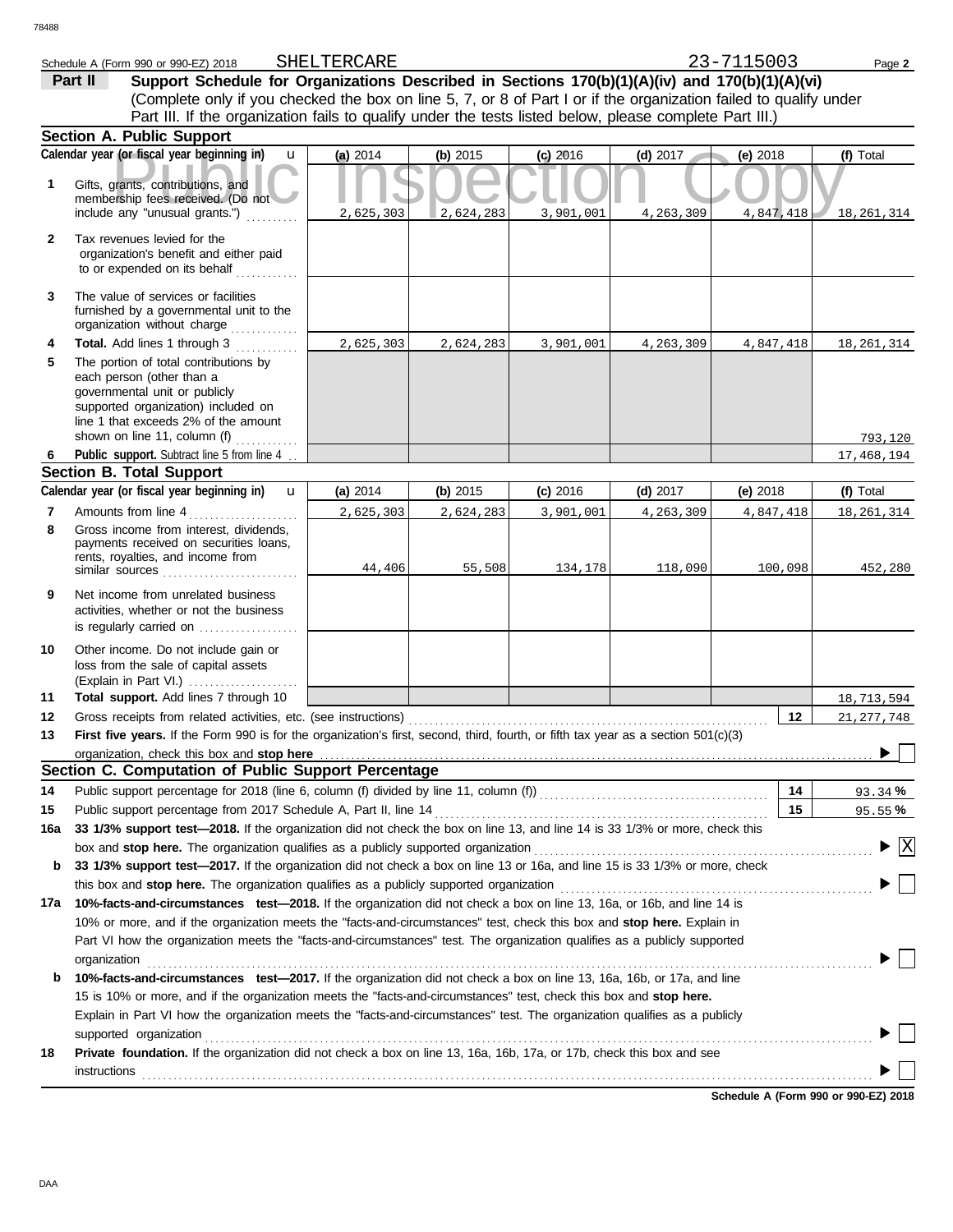#### Schedule A (Form 990 or 990-EZ) 2018 SHELTERCARE 23-7115003 Page 3 SHELTERCARE

**Part III** Support Schedule for Organizations Described in Section 509(a)(2)

(Complete only if you checked the box on line 10 of Part I or if the organization failed to qualify under Part II. If the organization fails to qualify under the tests listed below, please complete Part II.)

|     | <b>Section A. Public Support</b>                                                                                                                                                  |          |          |            |            |            |                          |
|-----|-----------------------------------------------------------------------------------------------------------------------------------------------------------------------------------|----------|----------|------------|------------|------------|--------------------------|
|     | Calendar year (or fiscal year beginning in)<br>u                                                                                                                                  | (a) 2014 | (b) 2015 | $(c)$ 2016 | $(d)$ 2017 | (e) 2018   | (f) Total                |
| 1   | Gifts, grants, contributions, and membership<br>fees received. (Do not include any "unusual grants.")                                                                             |          |          |            |            |            |                          |
| 2   | Gross receipts from admissions, merchandise<br>sold or services performed, or facilities<br>furnished in any activity that is related to the<br>organization's fax-exempt purpose |          |          |            |            |            |                          |
| 3   | Gross receipts from activities that are not an<br>unrelated trade or business under section 513                                                                                   |          |          |            |            |            |                          |
| 4   | Tax revenues levied for the<br>organization's benefit and either paid<br>to or expended on its behalf                                                                             |          |          |            |            |            |                          |
| 5   | The value of services or facilities<br>furnished by a governmental unit to the<br>organization without charge                                                                     |          |          |            |            |            |                          |
| 6   | Total. Add lines 1 through 5                                                                                                                                                      |          |          |            |            |            |                          |
| 7a  | Amounts included on lines 1, 2, and 3<br>received from disqualified persons                                                                                                       |          |          |            |            |            |                          |
| b   | Amounts included on lines 2 and 3<br>received from other than disqualified<br>persons that exceed the greater of \$5,000<br>or 1% of the amount on line 13 for the year $\ldots$  |          |          |            |            |            |                          |
| c   | Add lines 7a and 7b                                                                                                                                                               |          |          |            |            |            |                          |
| 8   | Public support. (Subtract line 7c from<br>line $6.$ )                                                                                                                             |          |          |            |            |            |                          |
|     | <b>Section B. Total Support</b>                                                                                                                                                   |          |          |            |            |            |                          |
|     | Calendar year (or fiscal year beginning in)<br>$\mathbf{u}$                                                                                                                       | (a) 2014 | (b) 2015 | $(c)$ 2016 | (d) $2017$ | (e) $2018$ | (f) Total                |
| 9   | Amounts from line 6                                                                                                                                                               |          |          |            |            |            |                          |
| 10a | Gross income from interest, dividends,<br>payments received on securities loans, rents,<br>royalties, and income from similar sources                                             |          |          |            |            |            |                          |
| b   | Unrelated business taxable income (less<br>section 511 taxes) from businesses<br>acquired after June 30, 1975                                                                     |          |          |            |            |            |                          |
|     | Add lines 10a and 10b                                                                                                                                                             |          |          |            |            |            |                          |
| 11  | Net income from unrelated business<br>activities not included in line 10b, whether<br>or not the business is regularly carried on                                                 |          |          |            |            |            |                          |
| 12  | Other income. Do not include gain or<br>loss from the sale of capital assets<br>(Explain in Part VI.)                                                                             |          |          |            |            |            |                          |
| 13  | Total support. (Add lines 9, 10c, 11,<br>and $12.$ )                                                                                                                              |          |          |            |            |            |                          |
| 14  | First five years. If the Form 990 is for the organization's first, second, third, fourth, or fifth tax year as a section 501(c)(3)<br>organization, check this box and stop here  |          |          |            |            |            |                          |
|     | Section C. Computation of Public Support Percentage                                                                                                                               |          |          |            |            |            |                          |
| 15  |                                                                                                                                                                                   |          |          |            |            | 15         | %                        |
| 16  |                                                                                                                                                                                   |          |          |            |            | 16         | %                        |
|     | Section D. Computation of Investment Income Percentage                                                                                                                            |          |          |            |            |            |                          |
| 17  | Investment income percentage for 2018 (line 10c, column (f), divided by line 13, column (f)) [[[[[[[[[[[[[[[[                                                                     |          |          |            |            | 17         | %                        |
| 18  | Investment income percentage from 2017 Schedule A, Part III, line 17                                                                                                              |          |          |            |            | 18         | %                        |
| 19а | 33 1/3% support tests-2018. If the organization did not check the box on line 14, and line 15 is more than 33 1/3%, and line                                                      |          |          |            |            |            |                          |
|     |                                                                                                                                                                                   |          |          |            |            |            | $\overline{\phantom{a}}$ |
| b   | 33 1/3% support tests-2017. If the organization did not check a box on line 14 or line 19a, and line 16 is more than 33 1/3%, and                                                 |          |          |            |            |            |                          |
|     |                                                                                                                                                                                   |          |          |            |            |            |                          |
| 20  |                                                                                                                                                                                   |          |          |            |            |            |                          |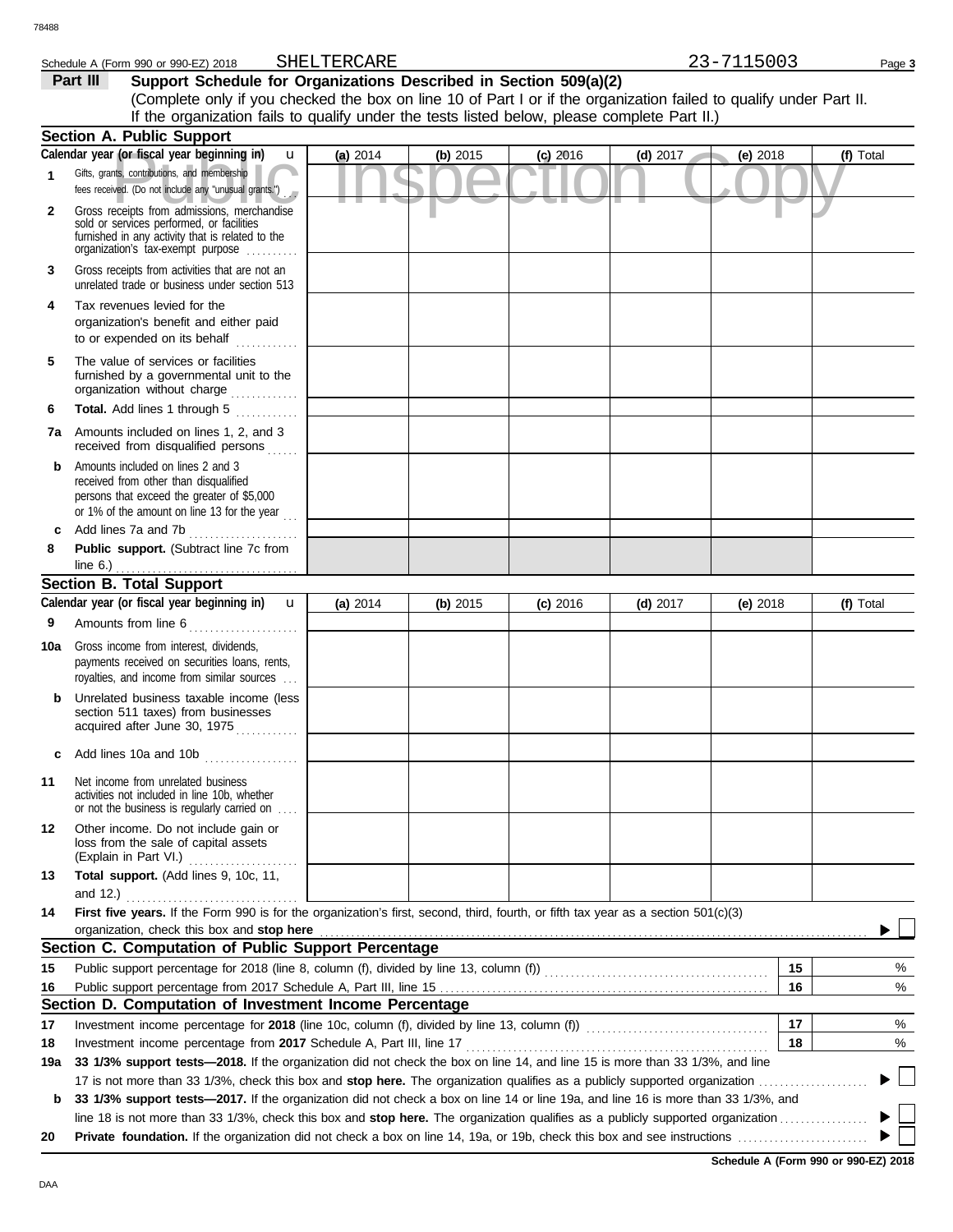|     | SHELTERCARE<br>Schedule A (Form 990 or 990-EZ) 2018                                                                      | 23-7115003                                    | Page 4 |
|-----|--------------------------------------------------------------------------------------------------------------------------|-----------------------------------------------|--------|
|     | Part IV<br><b>Supporting Organizations</b>                                                                               |                                               |        |
|     | (Complete only if you checked a box in line 12 on Part I. If you checked 12a of Part I, complete Sections A              |                                               |        |
|     | and B. If you checked 12b of Part I, complete Sections A and C. If you checked 12c of Part I, complete                   |                                               |        |
|     | Sections A, D, and E. If you checked 12d of Part I, complete Sections A and D, and complete Part V.)                     |                                               |        |
|     | Section A. All Supporting Organizations                                                                                  |                                               |        |
| 1   | Are all of the organization's supported organizations listed by name in the organization's governing                     | Yes                                           | No     |
|     | documents? If "No," describe in Part VI how the supported organizations are designated. If designated by                 |                                               |        |
|     | class or purpose, describe the designation. If historic and continuing relationship, explain.                            | 1                                             |        |
| 2   | Did the organization have any supported organization that does not have an IRS determination of status                   |                                               |        |
|     | under section 509(a)(1) or (2)? If "Yes," explain in Part VI how the organization determined that the supported          |                                               |        |
|     | organization was described in section 509(a)(1) or (2).                                                                  | 2                                             |        |
| За  | Did the organization have a supported organization described in section $501(c)(4)$ , (5), or (6)? If "Yes," answer      |                                               |        |
|     | $(b)$ and $(c)$ below.                                                                                                   | За                                            |        |
| b   | Did the organization confirm that each supported organization qualified under section $501(c)(4)$ , $(5)$ , or $(6)$ and |                                               |        |
|     | satisfied the public support tests under section 509(a)(2)? If "Yes," describe in Part VI when and how the               |                                               |        |
|     | organization made the determination.                                                                                     | 3b                                            |        |
| с   | Did the organization ensure that all support to such organizations was used exclusively for section $170(c)(2)(B)$       |                                               |        |
|     | purposes? If "Yes," explain in Part VI what controls the organization put in place to ensure such use.                   | 3c                                            |        |
| 4a  | Was any supported organization not organized in the United States ("foreign supported organization")? If                 |                                               |        |
|     | "Yes," and if you checked 12a or 12b in Part I, answer (b) and (c) below.                                                | 4a                                            |        |
| b   | Did the organization have ultimate control and discretion in deciding whether to make grants to the foreign              |                                               |        |
|     | supported organization? If "Yes," describe in Part VI how the organization had such control and discretion               |                                               |        |
|     | despite being controlled or supervised by or in connection with its supported organizations.                             | 4b                                            |        |
| с   | Did the organization support any foreign supported organization that does not have an IRS determination                  |                                               |        |
|     | under sections $501(c)(3)$ and $509(a)(1)$ or (2)? If "Yes," explain in Part VI what controls the organization used      |                                               |        |
|     | to ensure that all support to the foreign supported organization was used exclusively for section $170(c)(2)(B)$         |                                               |        |
|     | purposes.                                                                                                                | 4с                                            |        |
| 5a  | Did the organization add, substitute, or remove any supported organizations during the tax year? If "Yes,"               |                                               |        |
|     | answer (b) and (c) below (if applicable). Also, provide detail in Part VI, including (i) the names and EIN               |                                               |        |
|     | numbers of the supported organizations added, substituted, or removed; (ii) the reasons for each such action;            |                                               |        |
|     | (iii) the authority under the organization's organizing document authorizing such action; and (iv) how the action        |                                               |        |
|     | was accomplished (such as by amendment to the organizing document).                                                      | 5a                                            |        |
| b   | Type I or Type II only. Was any added or substituted supported organization part of a class already                      |                                               |        |
|     | designated in the organization's organizing document?                                                                    | 5b                                            |        |
| с   | Substitutions only. Was the substitution the result of an event beyond the organization's control?                       | 5c                                            |        |
| 6   | Did the organization provide support (whether in the form of grants or the provision of services or facilities) to       |                                               |        |
|     | anyone other than (i) its supported organizations, (ii) individuals that are part of the charitable class benefited      |                                               |        |
|     | by one or more of its supported organizations, or (iii) other supporting organizations that also support or              |                                               |        |
|     | benefit one or more of the filing organization's supported organizations? If "Yes," provide detail in Part VI.           | 6                                             |        |
| 7   | Did the organization provide a grant, loan, compensation, or other similar payment to a substantial contributor          |                                               |        |
|     | (as defined in section 4958(c)(3)(C)), a family member of a substantial contributor, or a 35% controlled entity          |                                               |        |
|     | with regard to a substantial contributor? If "Yes," complete Part I of Schedule L (Form 990 or 990-EZ).                  | 7                                             |        |
| 8   | Did the organization make a loan to a disqualified person (as defined in section 4958) not described in line 7?          |                                               |        |
|     | If "Yes," complete Part I of Schedule L (Form 990 or 990-EZ).                                                            | 8                                             |        |
| 9a  | Was the organization controlled directly or indirectly at any time during the tax year by one or more                    |                                               |        |
|     | disqualified persons as defined in section 4946 (other than foundation managers and organizations described              |                                               |        |
|     | in section $509(a)(1)$ or (2))? If "Yes," provide detail in Part VI.                                                     | 9a                                            |        |
| b   | Did one or more disqualified persons (as defined in line 9a) hold a controlling interest in any entity in which          |                                               |        |
|     | the supporting organization had an interest? If "Yes," provide detail in Part VI.                                        | 9b                                            |        |
| с   | Did a disqualified person (as defined in line 9a) have an ownership interest in, or derive any personal benefit          |                                               |        |
|     | from, assets in which the supporting organization also had an interest? If "Yes," provide detail in Part VI.             | 9c                                            |        |
| 10a | Was the organization subject to the excess business holdings rules of section 4943 because of section                    |                                               |        |
|     | 4943(f) (regarding certain Type II supporting organizations, and all Type III non-functionally integrated                |                                               |        |
|     | supporting organizations)? If "Yes," answer 10b below.                                                                   | 10a                                           |        |
| b   | Did the organization have any excess business holdings in the tax year? (Use Schedule C, Form 4720, to                   |                                               |        |
|     | determine whether the organization had excess business holdings.)                                                        | 10b<br><b>Cohodulo A (Form 000 or 000 E7)</b> |        |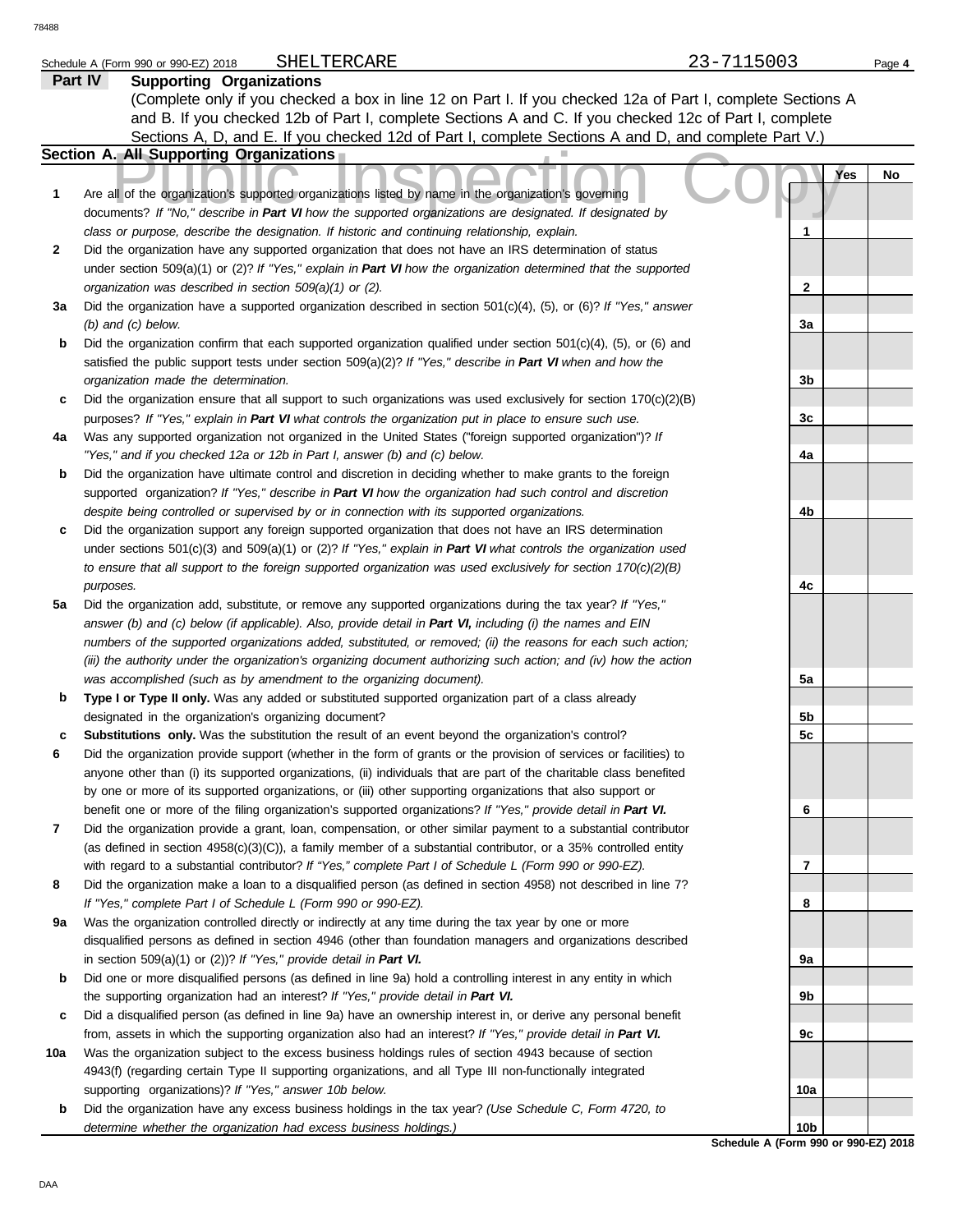|    |                                                                                                                                   | 23-7115003      |     |        |
|----|-----------------------------------------------------------------------------------------------------------------------------------|-----------------|-----|--------|
|    | SHELTERCARE<br>Schedule A (Form 990 or 990-EZ) 2018<br><b>Part IV</b>                                                             |                 |     | Page 5 |
|    | <b>Supporting Organizations (continued)</b>                                                                                       |                 |     |        |
|    |                                                                                                                                   |                 | Yes | No     |
| 11 | Has the organization accepted a gift or contribution from any of the following persons?                                           |                 |     |        |
| а  | A person who directly or indirectly controls, either alone or together with persons described in (b) and (c)                      |                 |     |        |
|    | below, the governing body of a supported organization?                                                                            | 11a             |     |        |
| b  | A family member of a person described in (a) above?                                                                               | 11 <sub>b</sub> |     |        |
| c  | A 35% controlled entity of a person described in (a) or (b) above? If "Yes" to a, b, or c, provide detail in Part VI              | 11c             |     |        |
|    | <b>Section B. Type I Supporting Organizations</b>                                                                                 |                 |     |        |
|    |                                                                                                                                   |                 | Yes | No     |
| 1  | Did the directors, trustees, or membership of one or more supported organizations have the power to                               |                 |     |        |
|    | regularly appoint or elect at least a majority of the organization's directors or trustees at all times during the                |                 |     |        |
|    | tax year? If "No," describe in Part VI how the supported organization(s) effectively operated, supervised, or                     |                 |     |        |
|    | controlled the organization's activities. If the organization had more than one supported organization,                           |                 |     |        |
|    | describe how the powers to appoint and/or remove directors or trustees were allocated among the supported                         |                 |     |        |
|    | organizations and what conditions or restrictions, if any, applied to such powers during the tax year.                            | 1               |     |        |
| 2  | Did the organization operate for the benefit of any supported organization other than the supported                               |                 |     |        |
|    | organization(s) that operated, supervised, or controlled the supporting organization? If "Yes," explain in Part                   |                 |     |        |
|    | VI how providing such benefit carried out the purposes of the supported organization(s) that operated,                            |                 |     |        |
|    | supervised, or controlled the supporting organization.                                                                            | $\mathbf{2}$    |     |        |
|    | Section C. Type II Supporting Organizations                                                                                       |                 |     |        |
|    |                                                                                                                                   |                 | Yes | No     |
| 1  | Were a majority of the organization's directors or trustees during the tax year also a majority of the directors                  |                 |     |        |
|    | or trustees of each of the organization's supported organization(s)? If "No," describe in Part VI how control                     |                 |     |        |
|    | or management of the supporting organization was vested in the same persons that controlled or managed                            |                 |     |        |
|    | the supported organization(s).                                                                                                    |                 |     |        |
|    |                                                                                                                                   | 1               |     |        |
|    | Section D. All Type III Supporting Organizations                                                                                  |                 |     |        |
|    |                                                                                                                                   |                 |     | No     |
| 1  |                                                                                                                                   |                 | Yes |        |
|    | Did the organization provide to each of its supported organizations, by the last day of the fifth month of the                    |                 |     |        |
|    | organization's tax year, (i) a written notice describing the type and amount of support provided during the prior tax             |                 |     |        |
|    | year, (ii) a copy of the Form 990 that was most recently filed as of the date of notification, and (iii) copies of the            |                 |     |        |
|    | organization's governing documents in effect on the date of notification, to the extent not previously provided?                  | 1               |     |        |
| 2  | Were any of the organization's officers, directors, or trustees either (i) appointed or elected by the supported                  |                 |     |        |
|    | organization(s) or (ii) serving on the governing body of a supported organization? If "No," explain in Part VI how                |                 |     |        |
|    | the organization maintained a close and continuous working relationship with the supported organization(s).                       | 2               |     |        |
| 3  | By reason of the relationship described in (2), did the organization's supported organizations have a                             |                 |     |        |
|    | significant voice in the organization's investment policies and in directing the use of the organization's                        |                 |     |        |
|    | income or assets at all times during the tax year? If "Yes," describe in Part VI the role the organization's                      |                 |     |        |
|    | supported organizations played in this regard.                                                                                    | 3               |     |        |
|    | Section E. Type III Functionally-Integrated Supporting Organizations                                                              |                 |     |        |
| 1  | Check the box next to the method that the organization used to satisfy the Integral Part Test during the year (see instructions). |                 |     |        |
| а  | The organization satisfied the Activities Test. Complete line 2 below.                                                            |                 |     |        |
| b  | The organization is the parent of each of its supported organizations. Complete line 3 below.                                     |                 |     |        |
| c  | The organization supported a governmental entity. Describe in Part VI how you supported a government entity (see instructions).   |                 |     |        |
|    |                                                                                                                                   |                 |     |        |
|    | 2 Activities Test. Answer (a) and (b) below.                                                                                      |                 | Yes | No     |
| а  | Did substantially all of the organization's activities during the tax year directly further the exempt purposes of                |                 |     |        |
|    | the supported organization(s) to which the organization was responsive? If "Yes," then in Part VI identify                        |                 |     |        |
|    | those supported organizations and explain how these activities directly furthered their exempt purposes,                          |                 |     |        |
|    | how the organization was responsive to those supported organizations, and how the organization determined                         |                 |     |        |
|    | that these activities constituted substantially all of its activities.                                                            | 2a              |     |        |
| b  | Did the activities described in (a) constitute activities that, but for the organization's involvement, one or more               |                 |     |        |
|    | of the organization's supported organization(s) would have been engaged in? If "Yes," explain in Part VI the                      |                 |     |        |

- **3** *activities but for the organization's involvement.* Parent of Supported Organizations. *Answer (a) and (b) below.*
	- **a** Did the organization have the power to regularly appoint or elect a majority of the officers, directors, or trustees of each of the supported organizations? *Provide details in Part VI.*
	- **b** Did the organization exercise a substantial degree of direction over the policies, programs, and activities of each of its supported organizations? *If "Yes," describe in Part VI the role played by the organization in this regard.*

DAA **Schedule A (Form 990 or 990-EZ) 2018 3b**

**2b**

**3a**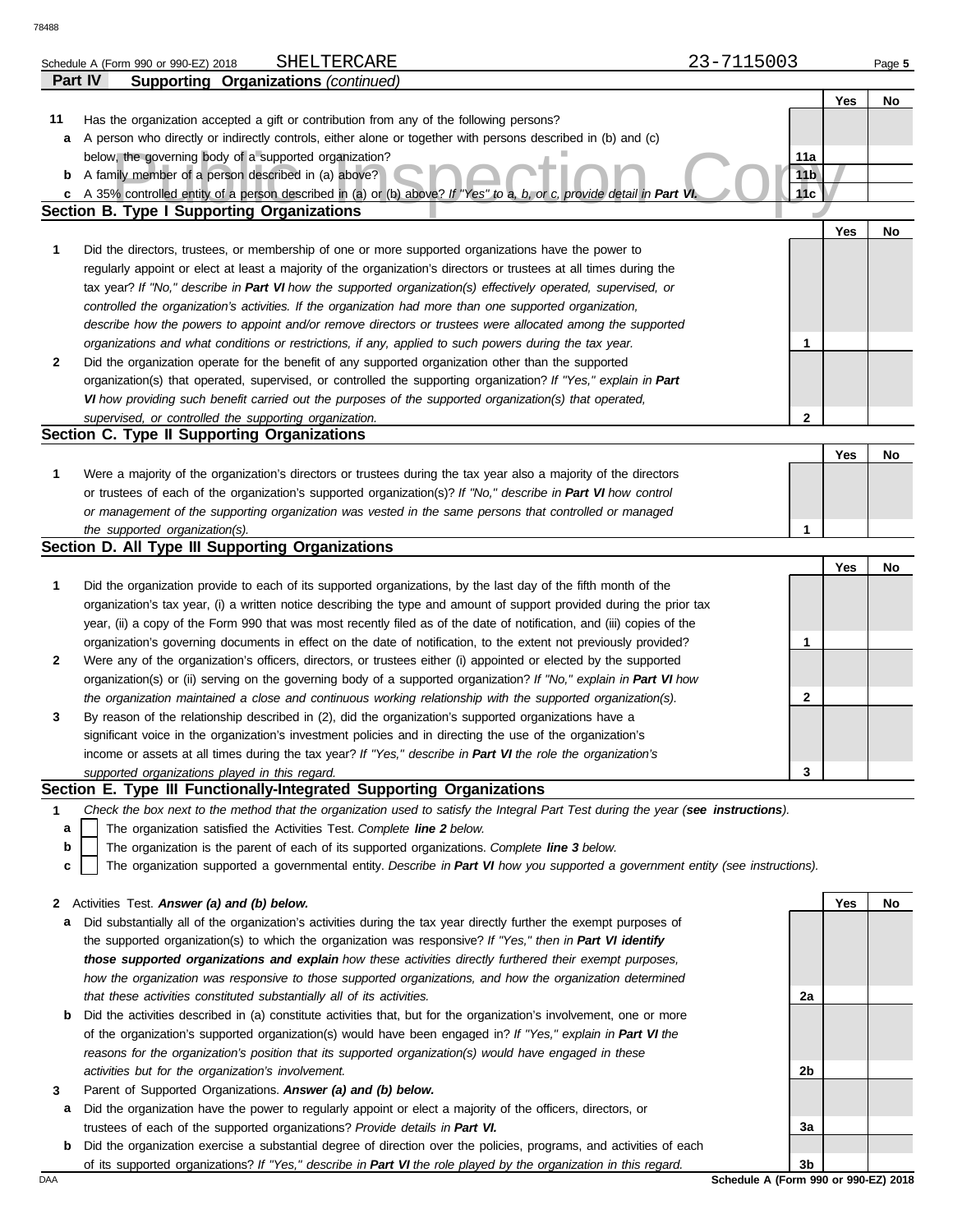| SHELTERCARE<br>Schedule A (Form 990 or 990-EZ) 2018                                                                                   |                     | 23-7115003     | Page 6                         |  |  |  |
|---------------------------------------------------------------------------------------------------------------------------------------|---------------------|----------------|--------------------------------|--|--|--|
| Type III Non-Functionally Integrated 509(a)(3) Supporting Organizations<br><b>Part V</b>                                              |                     |                |                                |  |  |  |
| Check here if the organization satisfied the Integral Part Test as a qualifying trust on Nov. 20, 1970 (explain in Part VI). See<br>1 |                     |                |                                |  |  |  |
| instructions. All other Type III non-functionally integrated supporting organizations must complete Sections A through E.             |                     |                |                                |  |  |  |
| Section A - Adjusted Net Income                                                                                                       |                     | (A) Prior Year | (B) Current Year               |  |  |  |
|                                                                                                                                       |                     |                | (optional)                     |  |  |  |
| Net short-term capital gain<br>1                                                                                                      | $\ddot{\mathbf{1}}$ |                |                                |  |  |  |
| Recoveries of prior-year distributions<br>2                                                                                           | $\overline{2}$      |                |                                |  |  |  |
| 3<br>Other gross income (see instructions)                                                                                            | 3                   |                |                                |  |  |  |
| 4<br>Add lines 1 through 3.                                                                                                           | 4                   |                |                                |  |  |  |
| 5<br>Depreciation and depletion                                                                                                       | 5                   |                |                                |  |  |  |
| Portion of operating expenses paid or incurred for production or<br>6                                                                 |                     |                |                                |  |  |  |
| collection of gross income or for management, conservation, or                                                                        |                     |                |                                |  |  |  |
| maintenance of property held for production of income (see instructions)                                                              | 6                   |                |                                |  |  |  |
| Other expenses (see instructions)<br>7                                                                                                | 7                   |                |                                |  |  |  |
| Adjusted Net Income (subtract lines 5, 6, and 7 from line 4)<br>8                                                                     | 8                   |                |                                |  |  |  |
| <b>Section B - Minimum Asset Amount</b>                                                                                               |                     | (A) Prior Year | (B) Current Year<br>(optional) |  |  |  |
| Aggregate fair market value of all non-exempt-use assets (see<br>1                                                                    |                     |                |                                |  |  |  |
| instructions for short tax year or assets held for part of year):                                                                     |                     |                |                                |  |  |  |
| a Average monthly value of securities                                                                                                 | 1a                  |                |                                |  |  |  |
| Average monthly cash balances<br>b                                                                                                    | 1b                  |                |                                |  |  |  |
| Fair market value of other non-exempt-use assets<br>$\mathbf{c}$                                                                      | 1c                  |                |                                |  |  |  |
| Total (add lines 1a, 1b, and 1c)<br>d                                                                                                 | 1d                  |                |                                |  |  |  |
| <b>Discount</b> claimed for blockage or other<br>е                                                                                    |                     |                |                                |  |  |  |
| factors (explain in detail in <b>Part VI)</b> :                                                                                       |                     |                |                                |  |  |  |
| Acquisition indebtedness applicable to non-exempt-use assets<br>$\mathbf{2}$                                                          | $\mathbf{2}$        |                |                                |  |  |  |
| Subtract line 2 from line 1d.<br>3                                                                                                    | 3                   |                |                                |  |  |  |
| Cash deemed held for exempt use. Enter 1-1/2% of line 3 (for greater amount,<br>4                                                     |                     |                |                                |  |  |  |
| see instructions).                                                                                                                    | 4                   |                |                                |  |  |  |
| 5<br>Net value of non-exempt-use assets (subtract line 4 from line 3)                                                                 | 5                   |                |                                |  |  |  |
| 6<br>.035. Multiply line 5 by                                                                                                         | 6                   |                |                                |  |  |  |
| $\overline{7}$<br>Recoveries of prior-year distributions                                                                              | $\overline{7}$      |                |                                |  |  |  |
| 8<br>Minimum Asset Amount (add line 7 to line 6)                                                                                      | 8                   |                |                                |  |  |  |
| Section C - Distributable Amount                                                                                                      |                     |                | <b>Current Year</b>            |  |  |  |
| Adjusted net income for prior year (from Section A, line 8, Column A)<br>1                                                            | 1                   |                |                                |  |  |  |
| $\mathbf{2}$<br>Enter 85% of line 1.                                                                                                  | $\mathbf 2$         |                |                                |  |  |  |
| Minimum asset amount for prior year (from Section B, line 8, Column A)<br>3                                                           | 3                   |                |                                |  |  |  |
| Enter greater of line 2 or line 3.<br>4                                                                                               | 4                   |                |                                |  |  |  |
| 5<br>Income tax imposed in prior year                                                                                                 | 5                   |                |                                |  |  |  |
| <b>Distributable Amount.</b> Subtract line 5 from line 4, unless subject to<br>6                                                      |                     |                |                                |  |  |  |
| emergency temporary reduction (see instructions).                                                                                     | 6                   |                |                                |  |  |  |

**7** instructions). Check here if the current year is the organization's first as a non-functionally integrated Type III supporting organization (see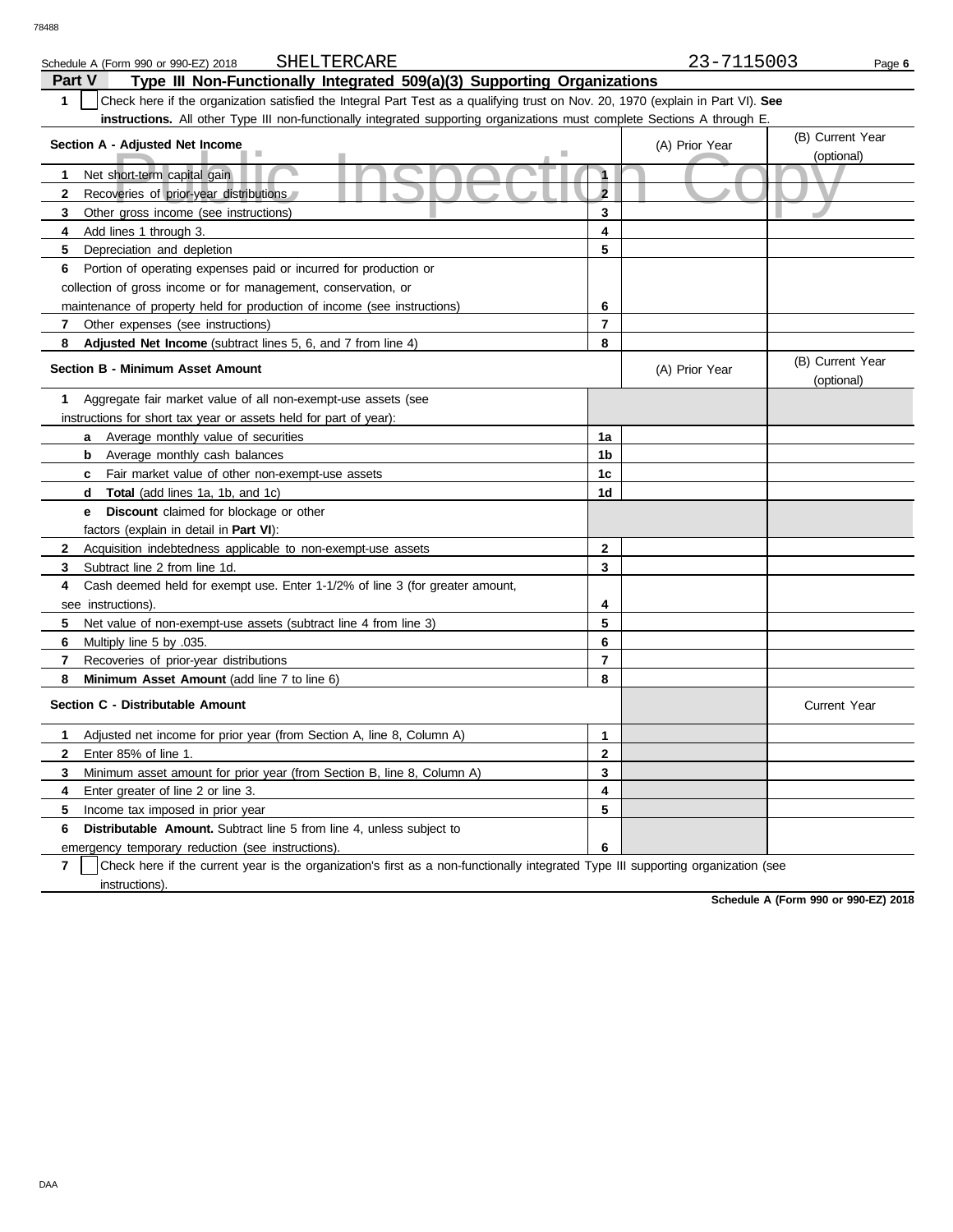| 78488        |                                                                                                                                               |                                    |                                       |                                                  |  |
|--------------|-----------------------------------------------------------------------------------------------------------------------------------------------|------------------------------------|---------------------------------------|--------------------------------------------------|--|
|              | SHELTERCARE<br>Schedule A (Form 990 or 990-EZ) 2018                                                                                           |                                    | 23-7115003                            | Page 7                                           |  |
| Part V       | Type III Non-Functionally Integrated 509(a)(3) Supporting Organizations (continued)                                                           |                                    |                                       |                                                  |  |
|              | <b>Section D - Distributions</b>                                                                                                              |                                    |                                       | <b>Current Year</b>                              |  |
| 1            | Amounts paid to supported organizations to accomplish exempt purposes                                                                         |                                    |                                       |                                                  |  |
| $\mathbf{2}$ | Amounts paid to perform activity that directly furthers exempt purposes of supported<br>organizations, in excess of income from activity      |                                    |                                       |                                                  |  |
| 3            | Administrative expenses paid to accomplish exempt purposes of supported organizations                                                         |                                    |                                       |                                                  |  |
| 4            | Amounts paid to acquire exempt-use assets                                                                                                     |                                    |                                       |                                                  |  |
| 5            | Qualified set-aside amounts (prior IRS approval required)                                                                                     |                                    |                                       |                                                  |  |
| 6            | Other distributions (describe in <b>Part VI</b> ). See instructions.                                                                          |                                    |                                       |                                                  |  |
| 7            | Total annual distributions. Add lines 1 through 6.                                                                                            |                                    |                                       |                                                  |  |
| 8            | Distributions to attentive supported organizations to which the organization is responsive<br>(provide details in Part VI). See instructions. |                                    |                                       |                                                  |  |
| 9            | Distributable amount for 2018 from Section C, line 6                                                                                          |                                    |                                       |                                                  |  |
| 10           | Line 8 amount divided by line 9 amount                                                                                                        |                                    |                                       |                                                  |  |
|              | Section E - Distribution Allocations (see instructions)                                                                                       | (i)<br><b>Excess Distributions</b> | (i)<br>Underdistributions<br>Pre-2018 | (iii)<br><b>Distributable</b><br>Amount for 2018 |  |
| 1            | Distributable amount for 2018 from Section C, line 6                                                                                          |                                    |                                       |                                                  |  |
| $\mathbf{2}$ | Underdistributions, if any, for years prior to 2018<br>(reasonable cause required-explain in Part VI). See<br>instructions.                   |                                    |                                       |                                                  |  |
| 3            | Excess distributions carryover, if any, to 2018                                                                                               |                                    |                                       |                                                  |  |
|              |                                                                                                                                               |                                    |                                       |                                                  |  |
|              |                                                                                                                                               |                                    |                                       |                                                  |  |
|              |                                                                                                                                               |                                    |                                       |                                                  |  |
|              | $d$ From 2016                                                                                                                                 |                                    |                                       |                                                  |  |
|              | e From 2017                                                                                                                                   |                                    |                                       |                                                  |  |
|              | f Total of lines 3a through e                                                                                                                 |                                    |                                       |                                                  |  |
|              | g Applied to underdistributions of prior years                                                                                                |                                    |                                       |                                                  |  |
|              | h Applied to 2018 distributable amount                                                                                                        |                                    |                                       |                                                  |  |
|              | Carryover from 2013 not applied (see instructions)                                                                                            |                                    |                                       |                                                  |  |
|              | Remainder. Subtract lines 3g, 3h, and 3i from 3f.                                                                                             |                                    |                                       |                                                  |  |
| 4            | Distributions for 2018 from                                                                                                                   |                                    |                                       |                                                  |  |

**8**

and 4c.

**5**

**7 Excess distributions carryover to 2019.** Add lines 3j

**a** Excess from 2014 . . . . . . . . . . . . . . . . . . . . . . . . . . **b** Excess from 2015 . . . . . . . . . . . . . . . . . . . . . . . . . . **c** Excess from 2016 . . . . . . . . . . . . . . . . . . . . . . . . . . . **d** Excess from 2017 . . . . . . . . . . . . . . . . . . . . . . . . . . . **e** Excess from 2018 . . . . . . . . . . . . . . . . . . . . . . . . . . .

Part VI. See instructions.

Breakdown of line 7:

**6** Remaining underdistributions for 2018. Subtract lines 3h

and 4b from line 1. For result greater than zero, explain in

Remaining underdistributions for years prior to 2018, if any. Subtract lines 3g and 4a from line 2. For result greater than zero, explain in **Part VI**. See instructions.

**a** Applied to underdistributions of prior years **b** Applied to 2018 distributable amount **c** Remainder. Subtract lines 4a and 4b from 4.

Section D, line 7: \$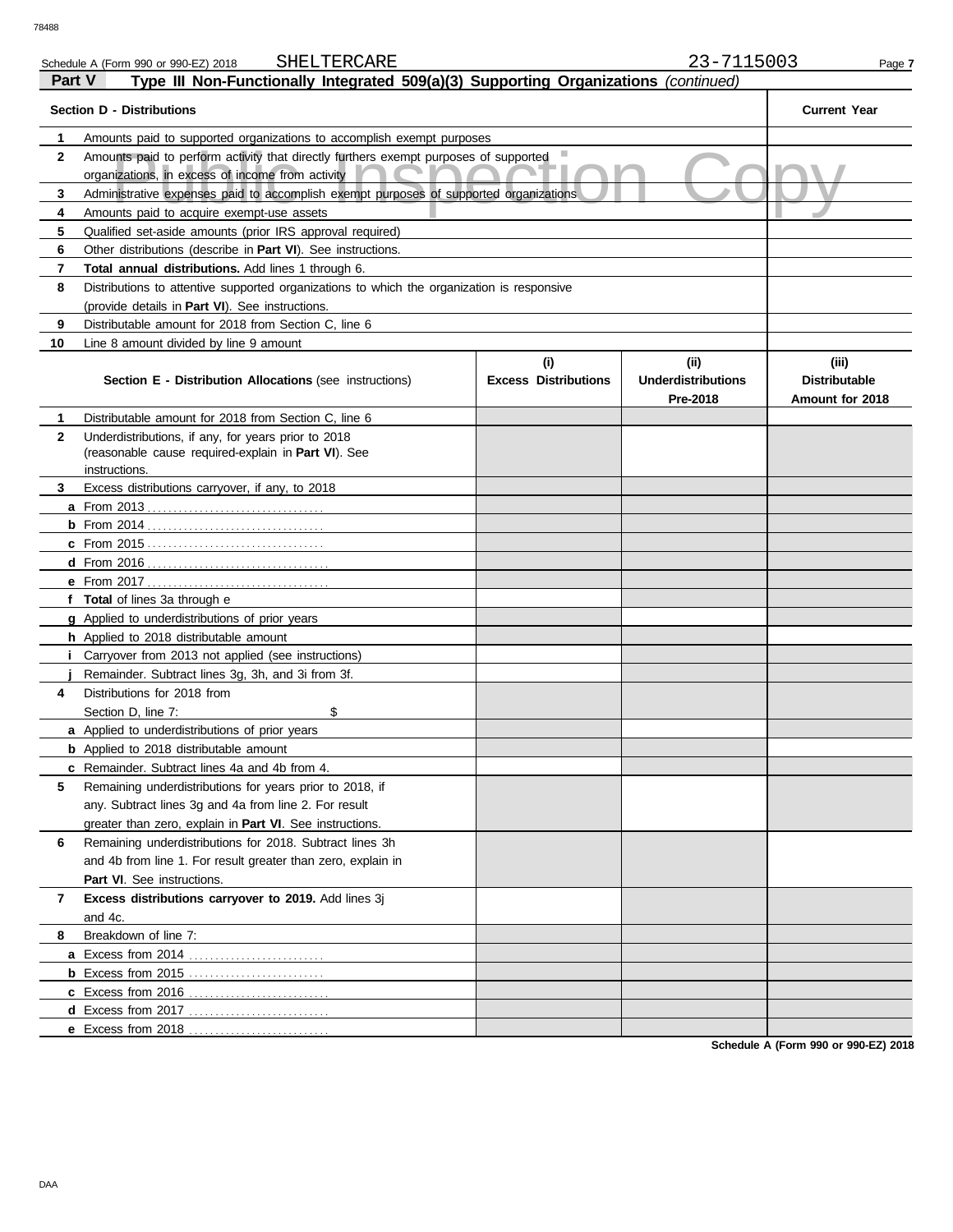|         | Schedule A (Form 990 or 990-EZ) 2018                                                           | SHELTERCARE |  | 23-7115003                                                                                                                                                                                                                              | Page 8 |
|---------|------------------------------------------------------------------------------------------------|-------------|--|-----------------------------------------------------------------------------------------------------------------------------------------------------------------------------------------------------------------------------------------|--------|
| Part VI |                                                                                                |             |  | Supplemental Information. Provide the explanations required by Part II, line 10; Part II, line 17a or 17b; Part<br>III, line 12; Part IV, Section A, lines 1, 2, 3b, 3c, 4b, 4c, 5a, 6, 9a, 9b, 9c, 11a, 11b, and 11c; Part IV, Section |        |
|         |                                                                                                |             |  | B, lines 1 and 2; Part IV, Section C, line 1; Part IV, Section D, lines 2 and 3; Part IV, Section E, lines 1c, 2a, 2b,                                                                                                                  |        |
|         |                                                                                                |             |  | 3a, and 3b; Part V, line 1; Part V, Section B, line 1e; Part V, Section D, lines 5, 6, and 8; and Part V, Section E,                                                                                                                    |        |
|         | lines 2, 5, and 6. Also complete this part for any additional information. (See instructions.) |             |  |                                                                                                                                                                                                                                         |        |
|         |                                                                                                |             |  |                                                                                                                                                                                                                                         |        |
|         |                                                                                                |             |  |                                                                                                                                                                                                                                         |        |
|         |                                                                                                |             |  |                                                                                                                                                                                                                                         |        |
|         |                                                                                                |             |  |                                                                                                                                                                                                                                         |        |
|         |                                                                                                |             |  |                                                                                                                                                                                                                                         |        |
|         |                                                                                                |             |  |                                                                                                                                                                                                                                         |        |
|         |                                                                                                |             |  |                                                                                                                                                                                                                                         |        |
|         |                                                                                                |             |  |                                                                                                                                                                                                                                         |        |
|         |                                                                                                |             |  |                                                                                                                                                                                                                                         |        |
|         |                                                                                                |             |  |                                                                                                                                                                                                                                         |        |
|         |                                                                                                |             |  |                                                                                                                                                                                                                                         |        |
|         |                                                                                                |             |  |                                                                                                                                                                                                                                         |        |
|         |                                                                                                |             |  |                                                                                                                                                                                                                                         |        |
|         |                                                                                                |             |  |                                                                                                                                                                                                                                         |        |
|         |                                                                                                |             |  |                                                                                                                                                                                                                                         |        |
|         |                                                                                                |             |  |                                                                                                                                                                                                                                         |        |
|         |                                                                                                |             |  |                                                                                                                                                                                                                                         |        |
|         |                                                                                                |             |  |                                                                                                                                                                                                                                         |        |
|         |                                                                                                |             |  |                                                                                                                                                                                                                                         |        |
|         |                                                                                                |             |  |                                                                                                                                                                                                                                         |        |
|         |                                                                                                |             |  |                                                                                                                                                                                                                                         |        |
|         |                                                                                                |             |  |                                                                                                                                                                                                                                         |        |
|         |                                                                                                |             |  |                                                                                                                                                                                                                                         |        |
|         |                                                                                                |             |  |                                                                                                                                                                                                                                         |        |
|         |                                                                                                |             |  |                                                                                                                                                                                                                                         |        |
|         |                                                                                                |             |  |                                                                                                                                                                                                                                         |        |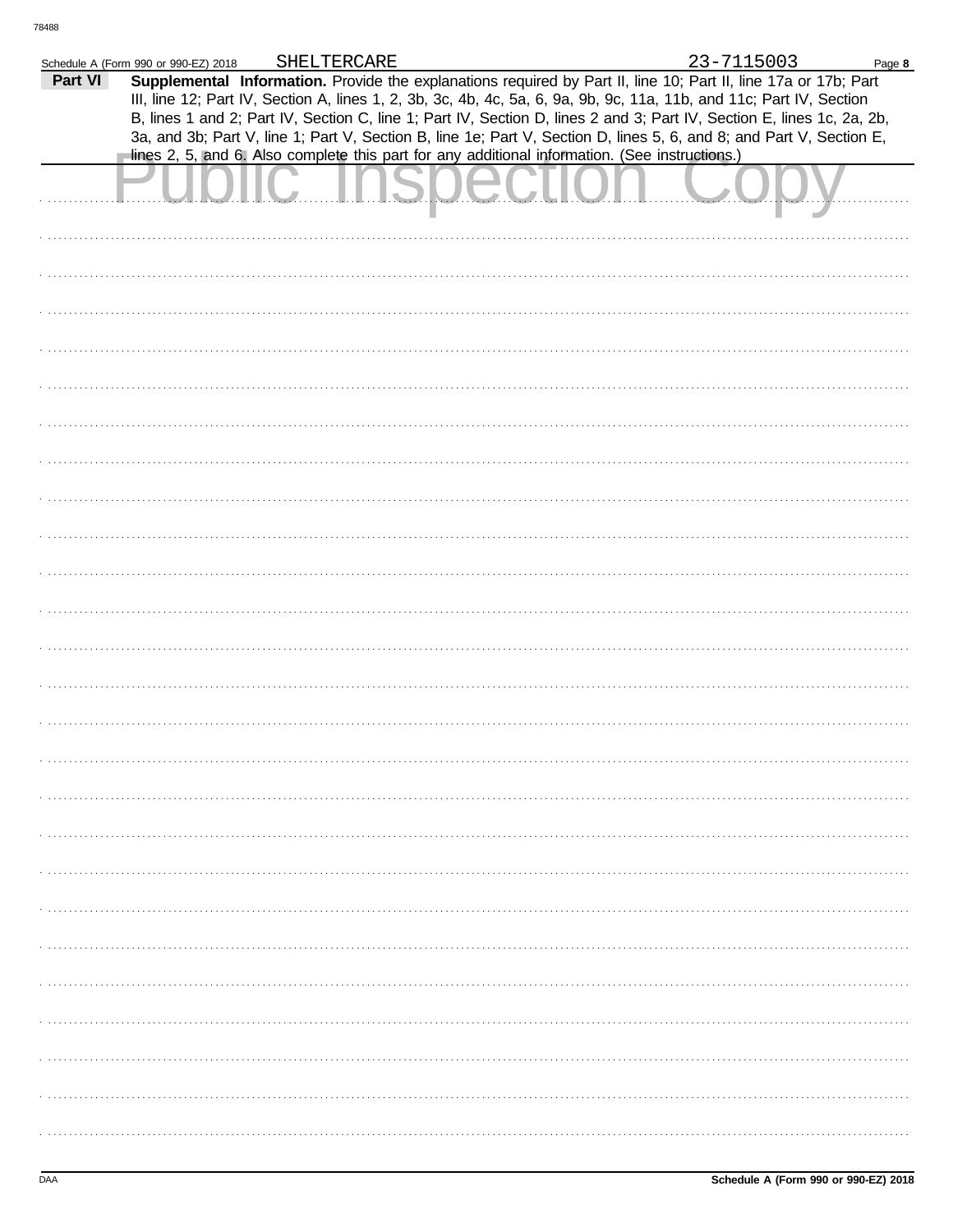| <b>Schedule B</b><br>(Form 990, 990-EZ,<br>or 990-PF)<br>Department of the Treasury<br>Internal Revenue Service | <b>Schedule of Contributors</b><br>u Attach to Form 990, Form 990-EZ, or Form 990-PF.<br>u Go to www.irs.gov/Form990 for the latest information. |            | OMB No. 1545-0047<br>2018      |
|-----------------------------------------------------------------------------------------------------------------|--------------------------------------------------------------------------------------------------------------------------------------------------|------------|--------------------------------|
| Name of the organization                                                                                        |                                                                                                                                                  |            | Employer identification number |
| SHELTERCARE<br>Organization type (check one):                                                                   |                                                                                                                                                  | 23-7115003 |                                |
| Filers of:                                                                                                      | Section:                                                                                                                                         |            |                                |
| Form 990 or 990-EZ                                                                                              | ΙXΙ<br>3 ) (enter number) organization<br>501(c)(                                                                                                |            |                                |
|                                                                                                                 | $4947(a)(1)$ nonexempt charitable trust not treated as a private foundation                                                                      |            |                                |
|                                                                                                                 | 527 political organization                                                                                                                       |            |                                |
| Form 990-PF                                                                                                     | 501(c)(3) exempt private foundation                                                                                                              |            |                                |
|                                                                                                                 | 4947(a)(1) nonexempt charitable trust treated as a private foundation                                                                            |            |                                |
|                                                                                                                 | 501(c)(3) taxable private foundation                                                                                                             |            |                                |

Check if your organization is covered by the **General Rule** or a **Special Rule. Note:** Only a section 501(c)(7), (8), or (10) organization can check boxes for both the General Rule and a Special Rule. See instructions.

## **General Rule**

78488

For an organization filing Form 990, 990-EZ, or 990-PF that received, during the year, contributions totaling \$5,000 or more (in money or property) from any one contributor. Complete Parts I and II. See instructions for determining a contributor's total contributions.

#### **Special Rules**

| $X$ For an organization described in section 501(c)(3) filing Form 990 or 990-EZ that met the 33 <sup>1</sup> /3% support test of the |
|---------------------------------------------------------------------------------------------------------------------------------------|
| regulations under sections 509(a)(1) and 170(b)(1)(A)(vi), that checked Schedule A (Form 990 or 990-EZ), Part II, line                |
| 13, 16a, or 16b, and that received from any one contributor, during the year, total contributions of the greater of (1)               |
| \$5,000; or (2) 2% of the amount on (i) Form 990, Part VIII, line 1h; or (ii) Form 990-EZ, line 1. Complete Parts I and II.           |

literary, or educational purposes, or for the prevention of cruelty to children or animals. Complete Parts I (entering) For an organization described in section  $501(c)(7)$ ,  $(8)$ , or  $(10)$  filing Form 990 or 990-EZ that received from any one contributor, during the year, total contributions of more than \$1,000 *exclusively* for religious, charitable, scientific, "N/A" in column (b) instead of the contributor name and address), II, and III.

For an organization described in section 501(c)(7), (8), or (10) filing Form 990 or 990-EZ that received from any one contributor, during the year, contributions *exclusively* for religious, charitable, etc., purposes, but no such contributions totaled more than \$1,000. If this box is checked, enter here the total contributions that were received during the year for an *exclusively* religious, charitable, etc., purpose. Don't complete any of the parts unless the **General Rule** applies to this organization because it received *nonexclusively* religious, charitable, etc., contributions totaling \$5,000 or more during the year . . . . . . . . . . . . . . . . . . . . . . . . . . . . . . . . . . . . . . . . . . . . . . . . . . . . . . . . . . . . . . . . . . . . . . . . . . . . . . . .

990-EZ, or 990-PF), but it **must** answer "No" on Part IV, line 2, of its Form 990; or check the box on line H of its Form 990-EZ or on its Form 990-PF, Part I, line 2, to certify that it doesn't meet the filing requirements of Schedule B (Form 990, 990-EZ, or 990-PF). **Caution:** An organization that isn't covered by the General Rule and/or the Special Rules doesn't file Schedule B (Form 990,

**For Paperwork Reduction Act Notice, see the instructions for Form 990, 990-EZ, or 990-PF.**

 $\blacktriangleright$   $\$\,$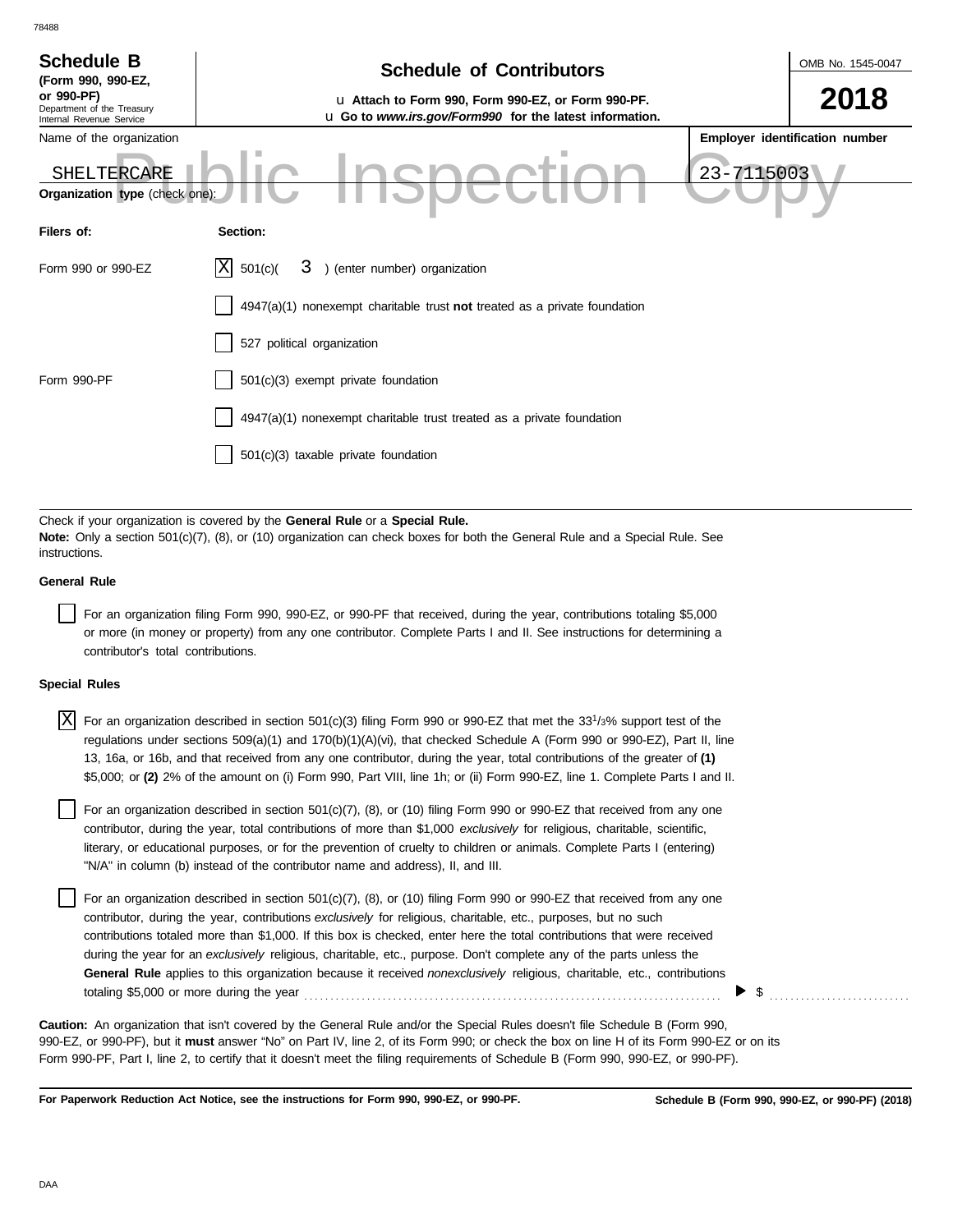| Schedule B (Form 990, 990-EZ, or 990-PF) (2018)                                                                 | PAGE 1<br>OF<br>Page 2                             |
|-----------------------------------------------------------------------------------------------------------------|----------------------------------------------------|
| Name of organization<br>SHELTERCARE                                                                             | Employer identification number<br>23-7115003       |
| Part I<br><b>Contributors</b> (see instructions). Use duplicate copies of Part I if additional space is needed. |                                                    |
| (a)<br>Name, address, and $ZIP + 4$<br>No.                                                                      | Total contributions<br><b>Type of contribution</b> |

| (a)<br>No.     | (b)<br>Name, address, and ZIP + 4 | (c)<br><b>Total contributions</b> | (d)<br>Type of contribution                                                                                 |
|----------------|-----------------------------------|-----------------------------------|-------------------------------------------------------------------------------------------------------------|
| 1              |                                   | 200,000<br>\$                     | $\overline{\mathrm{X}}$<br>Person<br>Payroll<br>Noncash<br>(Complete Part II for<br>noncash contributions.) |
| (a)<br>No.     | (b)<br>Name, address, and ZIP + 4 | (c)<br><b>Total contributions</b> | (d)<br>Type of contribution                                                                                 |
| $\frac{2}{2}$  |                                   | 2,018,732<br>\$                   | Х<br>Person<br>Payroll<br>Noncash<br>(Complete Part II for<br>noncash contributions.)                       |
| (a)            | (b)                               | (c)                               | (d)                                                                                                         |
| No.            | Name, address, and ZIP + 4        | <b>Total contributions</b>        | Type of contribution                                                                                        |
| $\frac{3}{2}$  |                                   | 101,140<br>\$                     | Х<br>Person<br>Payroll<br>Noncash<br>(Complete Part II for<br>noncash contributions.)                       |
|                |                                   |                                   |                                                                                                             |
| (a)            | (b)                               | (c)                               | (d)                                                                                                         |
| No.            | Name, address, and ZIP + 4        | <b>Total contributions</b>        | Type of contribution                                                                                        |
| $\frac{4}{1}$  |                                   | 1,229,408<br>\$                   | Χ<br>Person<br>Payroll<br>Noncash<br>(Complete Part II for<br>noncash contributions.)                       |
| (a)            | (b)                               | (c)                               | (d)                                                                                                         |
| No.            | Name, address, and ZIP + 4        | <u><b>Total contributions</b></u> | Type of contribution                                                                                        |
| $\overline{5}$ |                                   | 300,000<br>\$                     | X<br>Person<br>Payroll<br>Noncash<br>(Complete Part II for<br>noncash contributions.)                       |
| (a)            | (b)                               | (c)                               | (d)                                                                                                         |
| No.            | Name, address, and ZIP + 4        | <b>Total contributions</b>        | Type of contribution                                                                                        |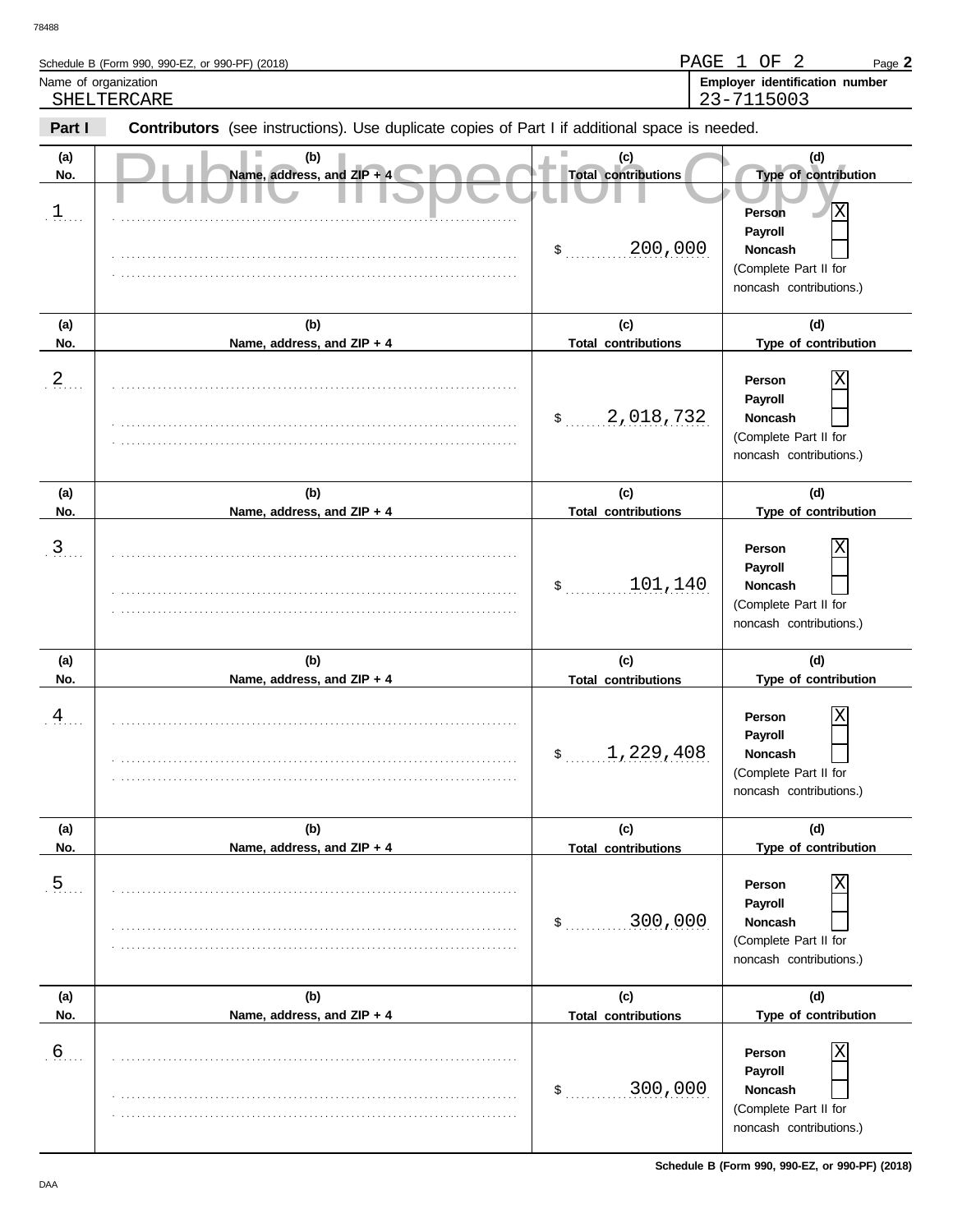|                            | Schedule B (Form 990, 990-EZ, or 990-PF) (2018)                                                |                                                                | PAGE 2 OF 2<br>Page 2                                                                                                |
|----------------------------|------------------------------------------------------------------------------------------------|----------------------------------------------------------------|----------------------------------------------------------------------------------------------------------------------|
| Name of organization       |                                                                                                |                                                                | Employer identification number                                                                                       |
|                            | SHELTERCARE                                                                                    |                                                                | 23-7115003                                                                                                           |
| Part I                     | Contributors (see instructions). Use duplicate copies of Part I if additional space is needed. |                                                                |                                                                                                                      |
| (a)<br>No.<br>$\cdot$ 7. . | (b)<br>Name, address, and ZIP + 4                                                              | (c)<br><b>Total contributions</b><br>103,674<br>$\mathsf{s}$ . | (d)<br>Type of contribution<br>X<br>Person<br>Payroll<br>Noncash<br>(Complete Part II for<br>noncash contributions.) |
| (a)                        | (b)                                                                                            | (c)                                                            | (d)                                                                                                                  |
| No.                        | Name, address, and ZIP + 4                                                                     | <b>Total contributions</b>                                     | Type of contribution                                                                                                 |
|                            |                                                                                                | \$                                                             | Person<br>Payroll<br>Noncash<br>(Complete Part II for<br>noncash contributions.)                                     |
| (a)                        | (b)                                                                                            | (c)                                                            | (d)                                                                                                                  |
| No.                        | Name, address, and ZIP + 4                                                                     | <b>Total contributions</b>                                     | Type of contribution                                                                                                 |
|                            |                                                                                                | \$                                                             | Person<br>Payroll<br>Noncash<br>(Complete Part II for<br>noncash contributions.)                                     |
| (a)                        | (b)                                                                                            | (c)                                                            | (d)                                                                                                                  |
| No.                        | Name, address, and ZIP + 4                                                                     | <b>Total contributions</b>                                     | Type of contribution                                                                                                 |
|                            |                                                                                                | $\mathfrak{s}$                                                 | Person<br>Payroll<br><b>Noncash</b><br>(Complete Part II for<br>noncash contributions.)                              |
| (a)                        | (b)                                                                                            | (c)                                                            | (d)                                                                                                                  |
| No.                        | Name, address, and ZIP + 4                                                                     | <b>Total contributions</b>                                     | Type of contribution                                                                                                 |
| .                          |                                                                                                | \$                                                             | Person<br>Payroll<br><b>Noncash</b><br>(Complete Part II for<br>noncash contributions.)                              |
| (a)                        | (b)                                                                                            | (c)                                                            | (d)                                                                                                                  |
| No.                        | Name, address, and ZIP + 4                                                                     | <b>Total contributions</b>                                     | Type of contribution                                                                                                 |
| .                          |                                                                                                | \$                                                             | Person<br>Payroll<br>Noncash                                                                                         |

. . . . . . . . . . . . . . . . . . . . . . . . . . . . . . . . . . . . . . . . . . . . . . . . . . . . . . . . . . . . . . . . . . . . . . . . . . . . . . . . . . . . . . . . . . . . . . . . . . . . . . . . . . . . . . . . . . . . . . . . . . . . . . . . . . . . . . . . . . . . . . . . . . . . . . . . . .

**Schedule B (Form 990, 990-EZ, or 990-PF) (2018)**

(Complete Part II for noncash contributions.)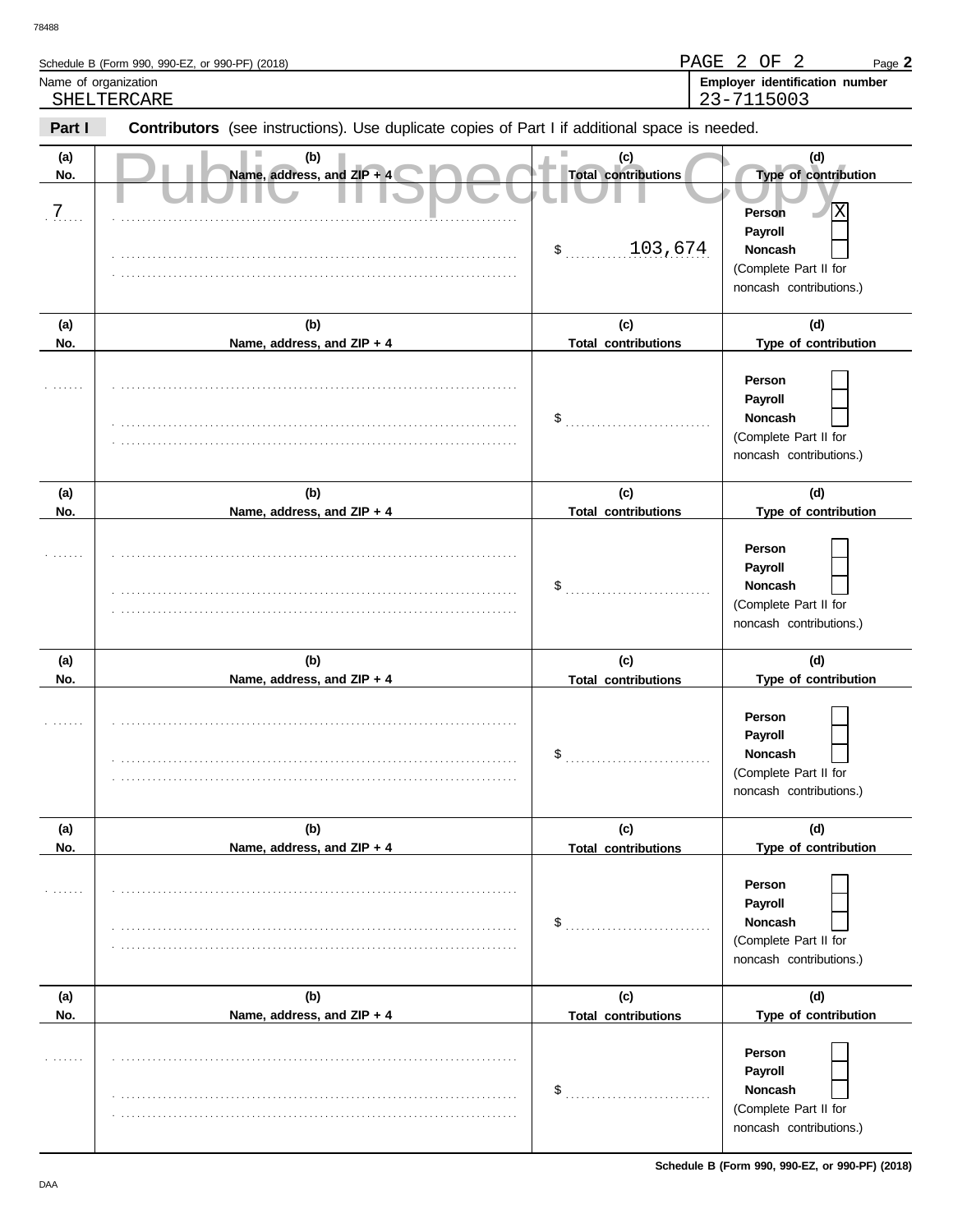| <b>SCHEDULE C</b>                                         |                                                                                                                                                                                                                                                                                                                                                                                                                                                                                                                                                                                      | <b>Political Campaign and Lobbying Activities</b>                               |                                       |                                                                             | OMB No. 1545-0047                                                                                                                                           |
|-----------------------------------------------------------|--------------------------------------------------------------------------------------------------------------------------------------------------------------------------------------------------------------------------------------------------------------------------------------------------------------------------------------------------------------------------------------------------------------------------------------------------------------------------------------------------------------------------------------------------------------------------------------|---------------------------------------------------------------------------------|---------------------------------------|-----------------------------------------------------------------------------|-------------------------------------------------------------------------------------------------------------------------------------------------------------|
| (Form 990 or 990-EZ)                                      |                                                                                                                                                                                                                                                                                                                                                                                                                                                                                                                                                                                      | For Organizations Exempt From Income Tax Under section 501(c) and section 527   |                                       |                                                                             | 018                                                                                                                                                         |
| Department of the Treasury<br>Internal Revenue Service    | <b>u</b> Complete if the organization is described below.                                                                                                                                                                                                                                                                                                                                                                                                                                                                                                                            | <b>u</b> Go to www.irs.gov/Form990 for instructions and the latest information. | L1 Attach to Form 990 or Form 990-EZ. |                                                                             | <b>Open to Public</b><br><b>Inspection</b>                                                                                                                  |
|                                                           | If the organization answered "Yes," on Form 990, Part IV, line 3, or Form 990-EZ, Part V, line 46 (Political Campaign Activities), then<br>• Section 501(c)(3) organizations: Complete Parts I-A and B. Do not complete Part I-C.<br>• Section 501(c) (other than section 501(c)(3)) organizations: Complete Parts I-A and C below. Do not complete Part I-B.<br>• Section 527 organizations: Complete Part I-A only.                                                                                                                                                                |                                                                                 |                                       |                                                                             |                                                                                                                                                             |
|                                                           | If the organization answered "Yes," on Form 990, Part IV, line 4, or Form 990-EZ, Part VI, line 47 (Lobbying Activities), then<br>· Section 501(c)(3) organizations that have filed Form 5768 (election under section 501(h)): Complete Part II-A. Do not complete Part II-B.<br>• Section 501(c)(3) organizations that have NOT filed Form 5768 (election under section 501(h)): Complete Part II-B. Do not complete Part II-A.<br>If the organization answered "Yes," on Form 990, Part IV, line 5 (Proxy Tax) (see separate instructions) or Form 990-EZ, Part V, line 35c (Proxy |                                                                                 |                                       |                                                                             |                                                                                                                                                             |
| Tax) (see separate instructions), then                    |                                                                                                                                                                                                                                                                                                                                                                                                                                                                                                                                                                                      |                                                                                 |                                       |                                                                             |                                                                                                                                                             |
|                                                           | • Section 501(c)(4), (5), or (6) organizations: Complete Part III.                                                                                                                                                                                                                                                                                                                                                                                                                                                                                                                   |                                                                                 |                                       |                                                                             |                                                                                                                                                             |
| Name of organization                                      |                                                                                                                                                                                                                                                                                                                                                                                                                                                                                                                                                                                      |                                                                                 |                                       |                                                                             | Employer identification number                                                                                                                              |
| Part I-A                                                  | SHELTERCARE<br>Complete if the organization is exempt under section 501(c) or is a section 527 organization.                                                                                                                                                                                                                                                                                                                                                                                                                                                                         |                                                                                 |                                       | 23-7115003                                                                  |                                                                                                                                                             |
| 1.<br>definition of "political campaign activities")<br>2 | Provide a description of the organization's direct and indirect political campaign activities in Part IV. (see instructions for                                                                                                                                                                                                                                                                                                                                                                                                                                                      |                                                                                 |                                       |                                                                             |                                                                                                                                                             |
| 3                                                         |                                                                                                                                                                                                                                                                                                                                                                                                                                                                                                                                                                                      |                                                                                 |                                       |                                                                             |                                                                                                                                                             |
| Part I-B                                                  | Complete if the organization is exempt under section 501(c)(3).                                                                                                                                                                                                                                                                                                                                                                                                                                                                                                                      |                                                                                 |                                       |                                                                             |                                                                                                                                                             |
| 1<br>2<br>3<br><b>b</b> If "Yes," describe in Part IV.    |                                                                                                                                                                                                                                                                                                                                                                                                                                                                                                                                                                                      |                                                                                 |                                       |                                                                             | Yes<br>No<br>Yes<br>No                                                                                                                                      |
| <b>Part I-C</b>                                           | Complete if the organization is exempt under section 501(c), except section 501(c)(3).                                                                                                                                                                                                                                                                                                                                                                                                                                                                                               |                                                                                 |                                       |                                                                             |                                                                                                                                                             |
| 1<br>activities                                           | Enter the amount directly expended by the filing organization for section 527 exempt function                                                                                                                                                                                                                                                                                                                                                                                                                                                                                        |                                                                                 |                                       |                                                                             |                                                                                                                                                             |
| 2                                                         | Enter the amount of the filing organization's funds contributed to other organizations for section                                                                                                                                                                                                                                                                                                                                                                                                                                                                                   |                                                                                 |                                       |                                                                             |                                                                                                                                                             |
| 3                                                         | Total exempt function expenditures. Add lines 1 and 2. Enter here and on Form 1120-POL,<br>line 17b                                                                                                                                                                                                                                                                                                                                                                                                                                                                                  |                                                                                 |                                       |                                                                             |                                                                                                                                                             |
|                                                           |                                                                                                                                                                                                                                                                                                                                                                                                                                                                                                                                                                                      |                                                                                 |                                       |                                                                             | Yes<br>No                                                                                                                                                   |
|                                                           | Enter the names, addresses and employer identification number (EIN) of all section 527 political organizations to which the filing<br>organization made payments. For each organization listed, enter the amount paid from the filing organization's funds. Also enter<br>the amount of political contributions received that were promptly and directly delivered to a separate political organization, such                                                                                                                                                                        |                                                                                 |                                       |                                                                             |                                                                                                                                                             |
|                                                           | as a separate segregated fund or a political action committee (PAC). If additional space is needed, provide information in Part IV.                                                                                                                                                                                                                                                                                                                                                                                                                                                  |                                                                                 |                                       |                                                                             |                                                                                                                                                             |
|                                                           | (a) Name                                                                                                                                                                                                                                                                                                                                                                                                                                                                                                                                                                             | (b) Address                                                                     | (c) EIN                               | (d) Amount paid from<br>filing organization's<br>funds. If none, enter -0-. | (e) Amount of political<br>contributions received and<br>promptly and directly<br>delivered to a separate<br>political organization.<br>If none, enter -0-. |
| (1)                                                       |                                                                                                                                                                                                                                                                                                                                                                                                                                                                                                                                                                                      |                                                                                 |                                       |                                                                             |                                                                                                                                                             |
| (2)                                                       |                                                                                                                                                                                                                                                                                                                                                                                                                                                                                                                                                                                      |                                                                                 |                                       |                                                                             |                                                                                                                                                             |
| (3)                                                       |                                                                                                                                                                                                                                                                                                                                                                                                                                                                                                                                                                                      |                                                                                 |                                       |                                                                             |                                                                                                                                                             |
| (4)                                                       |                                                                                                                                                                                                                                                                                                                                                                                                                                                                                                                                                                                      |                                                                                 |                                       |                                                                             |                                                                                                                                                             |
| (5)                                                       |                                                                                                                                                                                                                                                                                                                                                                                                                                                                                                                                                                                      |                                                                                 |                                       |                                                                             |                                                                                                                                                             |
| (6)                                                       |                                                                                                                                                                                                                                                                                                                                                                                                                                                                                                                                                                                      |                                                                                 |                                       |                                                                             |                                                                                                                                                             |

**For Paperwork Reduction Act Notice, see the Instructions for Form 990 or 990-EZ.**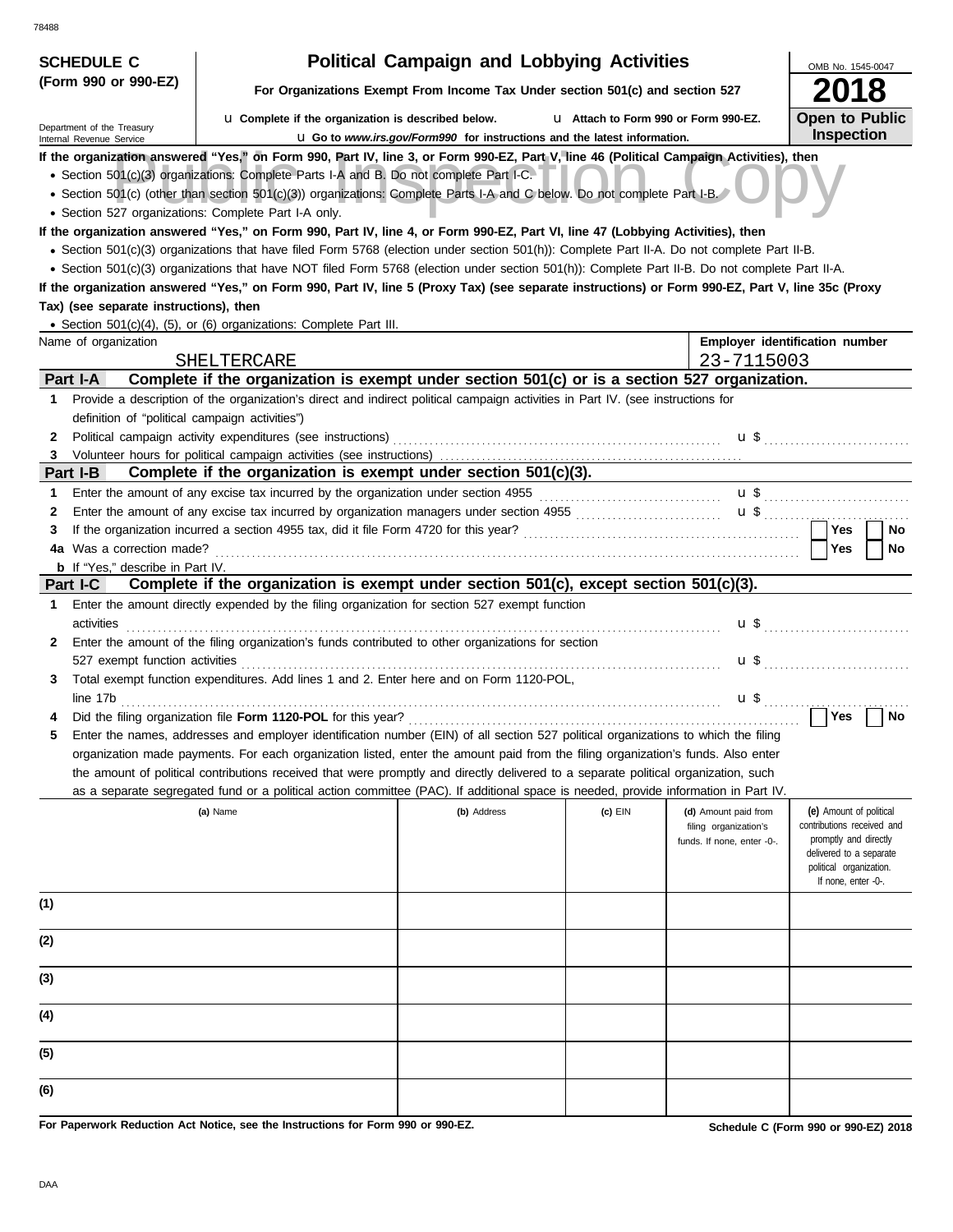| Schedule C (Form 990 or 990-EZ) 2018 SHELTERCARE                              |                                                                                                                                                                                                                                     | 23-7115003                                                            | Page 2 |
|-------------------------------------------------------------------------------|-------------------------------------------------------------------------------------------------------------------------------------------------------------------------------------------------------------------------------------|-----------------------------------------------------------------------|--------|
| Part II-A                                                                     | Complete if the organization is exempt under section 501(c)(3) and filed Form 5768 (election under                                                                                                                                  |                                                                       |        |
| section 501(h)).                                                              |                                                                                                                                                                                                                                     |                                                                       |        |
| A Check<br>$\mathbf{u}$                                                       | if the filing organization belongs to an affiliated group (and list in Part IV each affiliated group member's name,                                                                                                                 |                                                                       |        |
|                                                                               | address, EIN, expenses, and share of excess lobbying expenditures).                                                                                                                                                                 |                                                                       |        |
| <b>B</b> Check<br>$\mathbf{u}$                                                | if the filing organization checked box A and "limited control" provisions apply.                                                                                                                                                    |                                                                       |        |
|                                                                               | <b>Limits on Lobbying Expenditures</b><br>(The term "expenditures" means amounts paid or incurred.)                                                                                                                                 | (b) Affiliated<br>(a) Filing<br>organization's totals<br>group totals |        |
|                                                                               | 1a Total lobbying expenditures to influence public opinion (grass roots lobbying) [[[[[[[[[[[[[[[[[[[[[[[[[[[                                                                                                                       |                                                                       |        |
|                                                                               |                                                                                                                                                                                                                                     |                                                                       |        |
|                                                                               |                                                                                                                                                                                                                                     |                                                                       |        |
| Other exempt purpose expenditures                                             |                                                                                                                                                                                                                                     |                                                                       |        |
|                                                                               |                                                                                                                                                                                                                                     |                                                                       |        |
| Lobbying nontaxable amount. Enter the amount from the following table in both |                                                                                                                                                                                                                                     |                                                                       |        |
| columns.                                                                      |                                                                                                                                                                                                                                     |                                                                       |        |
| If the amount on line 1e, column (a) or (b) is:                               | The lobbying nontaxable amount is:                                                                                                                                                                                                  |                                                                       |        |
| Not over \$500,000                                                            | 20% of the amount on line 1e.                                                                                                                                                                                                       |                                                                       |        |
| Over \$500,000 but not over \$1,000,000                                       | \$100,000 plus 15% of the excess over \$500,000.                                                                                                                                                                                    |                                                                       |        |
| Over \$1,000,000 but not over \$1,500,000                                     | \$175,000 plus 10% of the excess over \$1,000,000.                                                                                                                                                                                  |                                                                       |        |
| Over \$1,500,000 but not over \$17,000,000                                    | \$225,000 plus 5% of the excess over \$1,500,000.                                                                                                                                                                                   |                                                                       |        |
| Over \$17,000,000                                                             | \$1.000.000.                                                                                                                                                                                                                        |                                                                       |        |
|                                                                               |                                                                                                                                                                                                                                     |                                                                       |        |
|                                                                               | h Subtract line 1g from line 1a. If zero or less, enter -0-<br>[2010]<br>12. Contract line 1g from line 1a. If zero or less, enter -0-<br>2. Contract line 3. The series of the series of the series of the series of the series of |                                                                       |        |
| Subtract line 1f from line 1c. If zero or less, enter -0-                     |                                                                                                                                                                                                                                     |                                                                       |        |
|                                                                               | j If there is an amount other than zero on either line 1h or line 1i, did the organization file Form 4720                                                                                                                           |                                                                       |        |
|                                                                               |                                                                                                                                                                                                                                     | Yes                                                                   | No     |
|                                                                               |                                                                                                                                                                                                                                     |                                                                       |        |

**4-Year Averaging Period Under Section 501(h)**

**(Some organizations that made a section 501(h) election do not have to complete all of the five columns below. See the separate instructions for lines 2a through 2f.)**

| Lobbying Expenditures During 4-Year Averaging Period                                   |            |            |            |            |           |  |
|----------------------------------------------------------------------------------------|------------|------------|------------|------------|-----------|--|
| Calendar year (or fiscal year<br>beginning in)                                         | (a) $2015$ | $(b)$ 2016 | $(c)$ 2017 | $(d)$ 2018 | (e) Total |  |
| 2a Lobbying nontaxable amount                                                          |            |            |            |            |           |  |
| <b>b</b> Lobbying ceiling amount<br>$(150\% \text{ of line } 2a, \text{ column } (e))$ |            |            |            |            |           |  |
| c Total lobbying expenditures                                                          |            |            |            |            |           |  |
| <b>d</b> Grassroots nontaxable amount                                                  |            |            |            |            |           |  |
| e Grassroots ceiling amount<br>$(150\% \text{ of line 2d, column (e))}$                |            |            |            |            |           |  |
| f Grassroots lobbying expenditures                                                     |            |            |            |            |           |  |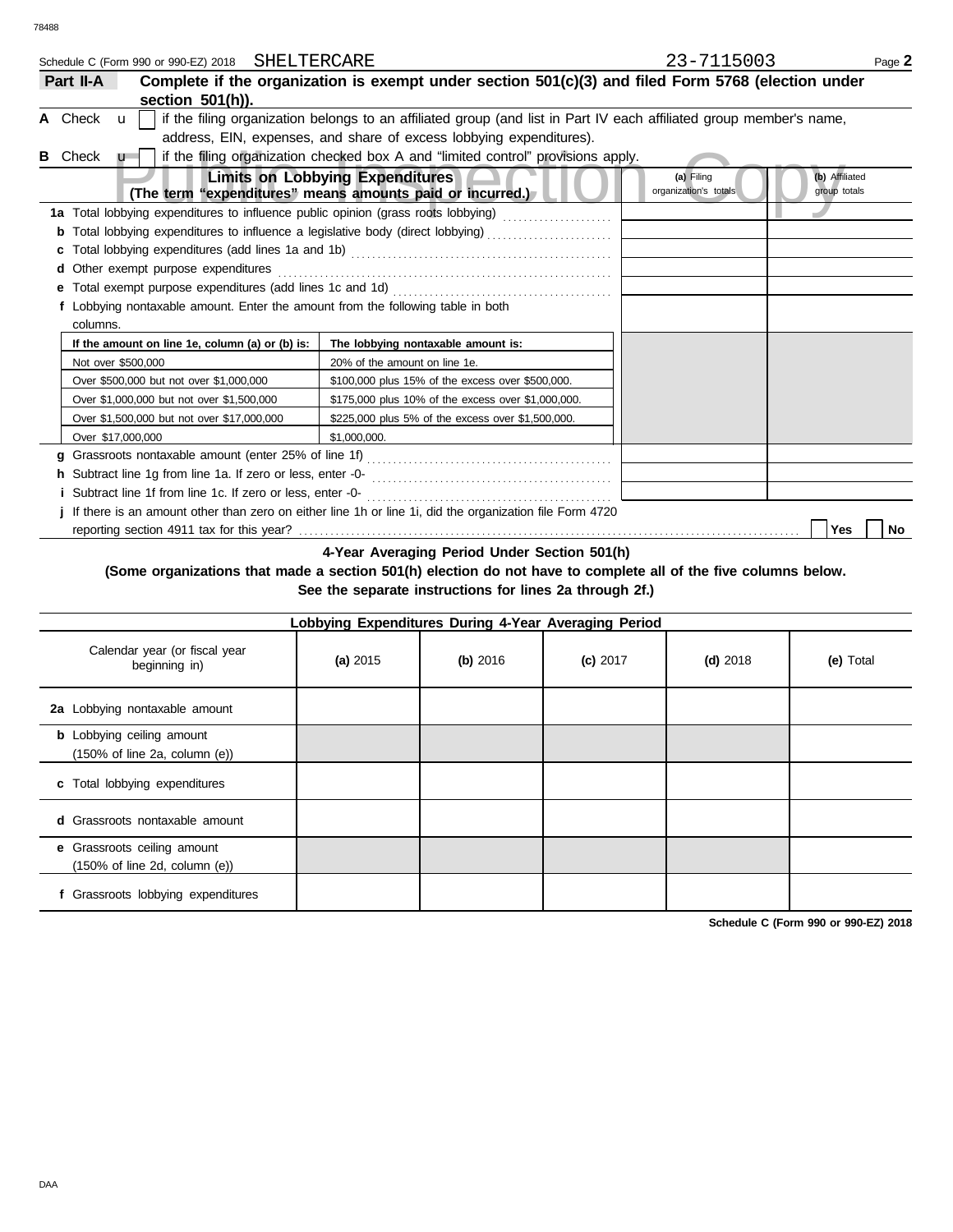|    | Schedule C (Form 990 or 990-EZ) 2018 SHELTERCARE                                                                                                                                                                                                               | 23-7115003 |                            |              |     | Page 3               |
|----|----------------------------------------------------------------------------------------------------------------------------------------------------------------------------------------------------------------------------------------------------------------|------------|----------------------------|--------------|-----|----------------------|
|    | Complete if the organization is exempt under section 501(c)(3) and has NOT filed Form 5768<br>Part II-B                                                                                                                                                        |            |                            |              |     |                      |
|    | (election under section 501(h)).                                                                                                                                                                                                                               |            |                            |              |     |                      |
|    | For each "Yes," response on lines 1a through 1i below, provide in Part IV a detailed                                                                                                                                                                           |            | (a)                        | (b)          |     |                      |
|    | description of the lobbying activity.                                                                                                                                                                                                                          | Yes        | No                         | Amount       |     |                      |
| 1. | During the year, did the filing organization attempt to influence foreign, national, state, or local<br>legislation, including any attempt to influence public opinion on a legislative matter or<br>referendum, through the use of:                           |            |                            |              |     |                      |
|    | a Volunteers?                                                                                                                                                                                                                                                  | Χ          |                            |              |     |                      |
|    | Paid staff or management (include compensation in expenses reported on lines 1c through 1i)?                                                                                                                                                                   | X          |                            |              |     |                      |
|    | Media advertisements?                                                                                                                                                                                                                                          |            | X                          |              |     |                      |
|    | d Mailings to members, legislators, or the public?                                                                                                                                                                                                             |            | $\mathbf X$<br>$\mathbf X$ |              |     |                      |
|    | e Publications, or published or broadcast statements?<br>f Grants to other organizations for lobbying purposes?                                                                                                                                                |            | $\mathbf X$                |              |     |                      |
|    | Direct contact with legislators, their staffs, government officials, or a legislative body?                                                                                                                                                                    | X          |                            |              |     | $\overline{1}$ , 801 |
|    | h Rallies, demonstrations, seminars, conventions, speeches, lectures, or any similar means?                                                                                                                                                                    |            | $\mathbf X$                |              |     |                      |
|    | <i>i</i> Other activities?                                                                                                                                                                                                                                     |            | X                          |              |     |                      |
|    | j Total. Add lines 1c through 1i                                                                                                                                                                                                                               |            |                            |              |     | 1,801                |
|    |                                                                                                                                                                                                                                                                |            | Χ                          |              |     |                      |
|    | <b>b</b> If "Yes," enter the amount of any tax incurred under section 4912                                                                                                                                                                                     |            |                            |              |     |                      |
|    | c If "Yes," enter the amount of any tax incurred by organization managers under section 4912                                                                                                                                                                   |            |                            |              |     |                      |
|    | Complete if the organization is exempt under section 501(c)(4), section 501(c)(5), or section<br>Part III-A                                                                                                                                                    |            |                            |              |     |                      |
|    | $501(c)(6)$ .                                                                                                                                                                                                                                                  |            |                            |              |     |                      |
|    |                                                                                                                                                                                                                                                                |            |                            |              | Yes | No                   |
| 1. | Were substantially all (90% or more) dues received nondeductible by members?                                                                                                                                                                                   |            |                            | $\mathbf{1}$ |     |                      |
| 2  | Did the organization make only in-house lobbying expenditures of \$2,000 or less?                                                                                                                                                                              |            |                            | $\mathbf{2}$ |     |                      |
| 3  | Did the organization agree to carry over lobbying and political campaign activity expenditures from the prior year?                                                                                                                                            |            |                            | 3            |     |                      |
|    | Complete if the organization is exempt under section 501(c)(4), section 501(c)(5), or section<br>Part III-B<br>501(c)(6) and if either (a) BOTH Part III-A, lines 1 and 2, are answered "No," OR (b) Part III-A, line 3, is                                    |            |                            |              |     |                      |
|    | answered "Yes."                                                                                                                                                                                                                                                |            |                            |              |     |                      |
|    | Dues, assessments and similar amounts from members                                                                                                                                                                                                             |            | 1                          |              |     |                      |
| 2  | Section 162(e) nondeductible lobbying and political expenditures (do not include amounts of                                                                                                                                                                    |            |                            |              |     |                      |
|    | political expenses for which the section 527(f) tax was paid).                                                                                                                                                                                                 |            |                            |              |     |                      |
|    | Current year                                                                                                                                                                                                                                                   |            | 2a                         |              |     |                      |
|    | <b>b</b> Carryover from last year <i>manufacture content of the care content of the care content of the care content of the content of the content of the content of the content of the content of the content of the content of the </i>                      |            | 2b                         |              |     |                      |
|    | Total                                                                                                                                                                                                                                                          |            | <u>zc</u>                  |              |     |                      |
| З  | Aggregate amount reported in section 6033(e)(1)(A) notices of nondeductible section 162(e) dues                                                                                                                                                                |            | 3                          |              |     |                      |
| 4  | If notices were sent and the amount on line 2c exceeds the amount on line 3, what portion of the                                                                                                                                                               |            |                            |              |     |                      |
|    | excess does the organization agree to carryover to the reasonable estimate of nondeductible lobbying                                                                                                                                                           |            |                            |              |     |                      |
| 5  | and political expenditure next year?                                                                                                                                                                                                                           |            | 4<br>5                     |              |     |                      |
|    | Part IV<br><b>Supplemental Information</b>                                                                                                                                                                                                                     |            |                            |              |     |                      |
|    | Provide the descriptions required for Part I-A, line 1; Part I-B, line 4; Part I-C, line 5; Part II-A (affiliated group list); Part II-A, lines 1 and<br>2 (see instructions); and Part II-B, line 1. Also, complete this part for any additional information. |            |                            |              |     |                      |
|    | SCHEDULE C, PART IV, ADDITIONAL INFORMATION                                                                                                                                                                                                                    |            |                            |              |     |                      |
|    | ACTIVITIES INCLUDE PROMOTION OF STATE EXPENDITURES TOWARD SERVICES FOR                                                                                                                                                                                         |            |                            |              |     |                      |
|    | SHELTERCARE CLIENTS OR TO TRY TO STOP DECREASES IN EXPENDITURES FOR                                                                                                                                                                                            |            |                            |              |     |                      |
|    | SHELTERCARE CLIENTS.                                                                                                                                                                                                                                           |            |                            |              |     |                      |
|    |                                                                                                                                                                                                                                                                |            |                            |              |     |                      |
|    |                                                                                                                                                                                                                                                                |            |                            |              |     |                      |
|    |                                                                                                                                                                                                                                                                |            |                            |              |     |                      |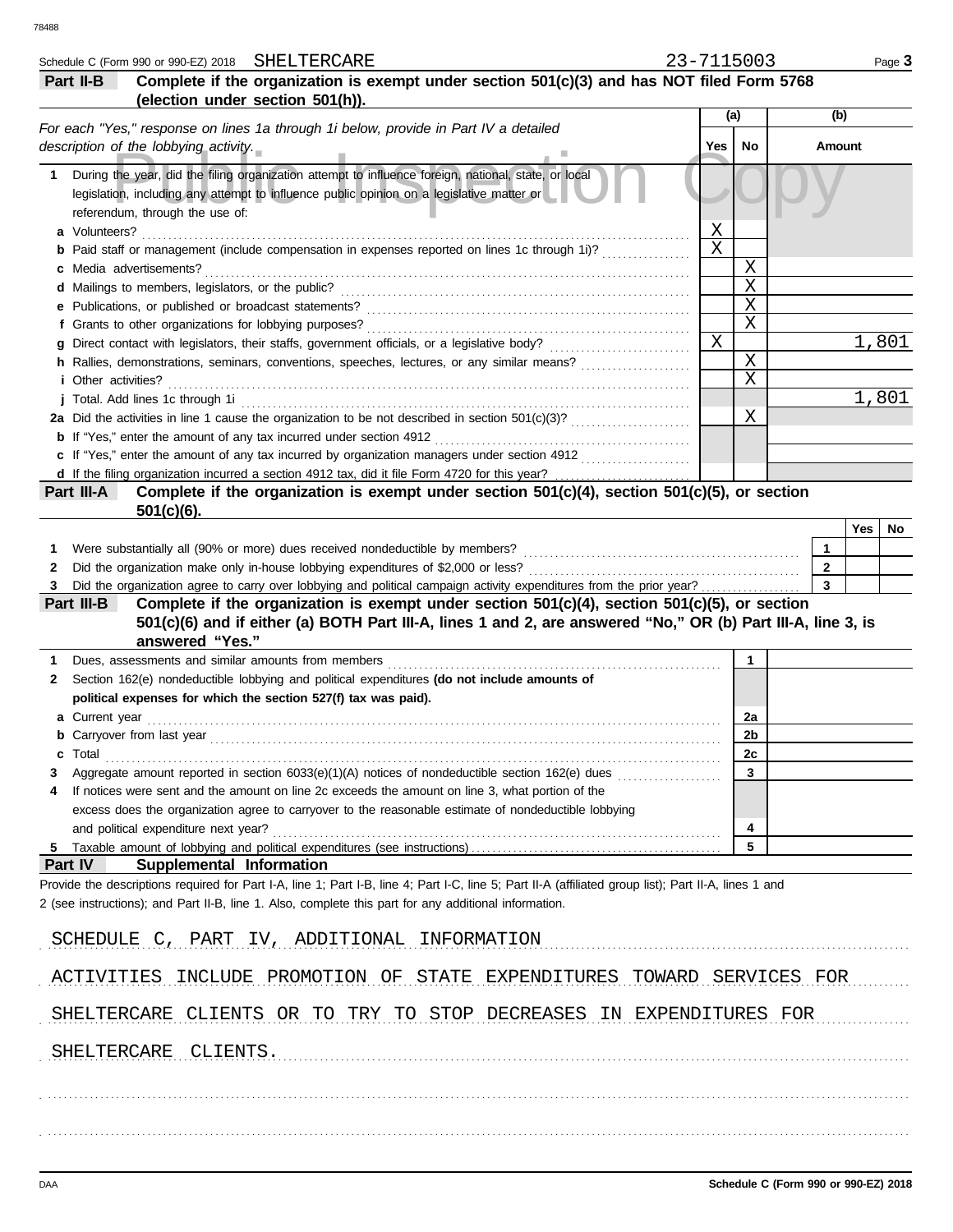Г

Part IV

Schedule C (Form 990 or 990-EZ) 2018

SHELTERCARE

Supplemental Information (continued)

| <b>Public Inspection Copy</b> |
|-------------------------------|
|                               |
|                               |
|                               |
|                               |
|                               |
|                               |
|                               |
|                               |
|                               |
|                               |
|                               |
|                               |
|                               |
|                               |
|                               |
|                               |
|                               |
|                               |
|                               |
|                               |
|                               |
|                               |
|                               |
|                               |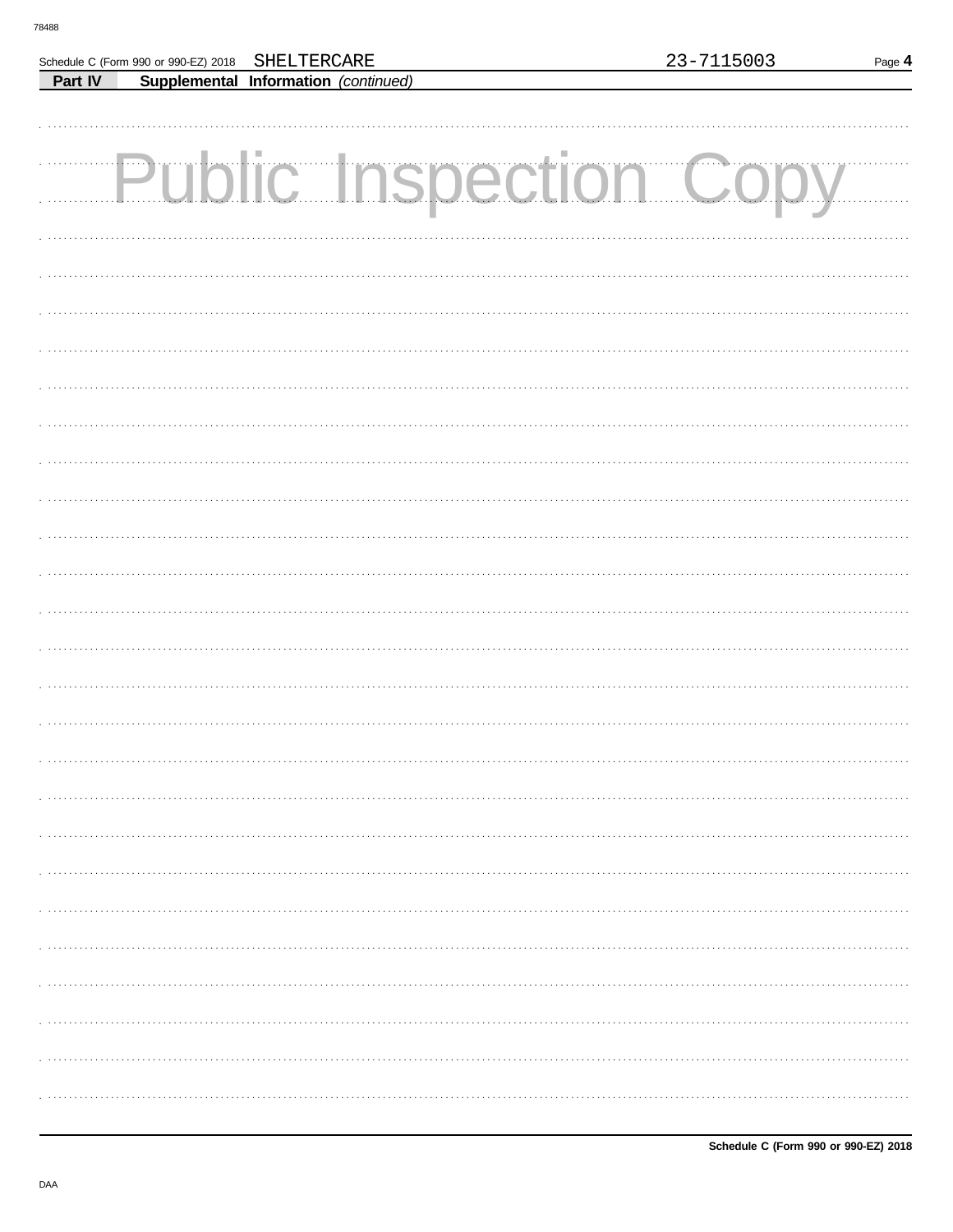|        | <b>SCHEDULE D</b>                         |                                                                                                                                           | Supplemental Financial Statements                          |                                                    | OMB No. 1545-0047                      |  |  |  |  |
|--------|-------------------------------------------|-------------------------------------------------------------------------------------------------------------------------------------------|------------------------------------------------------------|----------------------------------------------------|----------------------------------------|--|--|--|--|
|        | (Form 990)                                |                                                                                                                                           | u Complete if the organization answered "Yes" on Form 990, |                                                    |                                        |  |  |  |  |
|        | Department of the Treasury                | Part IV, line 6, 7, 8, 9, 10, 11a, 11b, 11c, 11d, 11e, 11f, 12a, or 12b.                                                                  | u Attach to Form 990.                                      |                                                    | Open to Public                         |  |  |  |  |
|        | Internal Revenue Service                  | <b>u</b> Go to www.irs.gov/Form990 for instructions and the latest information.                                                           |                                                            |                                                    | <b>Inspection</b>                      |  |  |  |  |
|        | Name of the organization                  |                                                                                                                                           |                                                            |                                                    | Employer identification number         |  |  |  |  |
|        |                                           |                                                                                                                                           |                                                            |                                                    |                                        |  |  |  |  |
|        | SHELTERCARE                               |                                                                                                                                           |                                                            | 23-7115003                                         |                                        |  |  |  |  |
|        | Part I                                    | Organizations Maintaining Donor Advised Funds or Other Similar Funds or Accounts.                                                         |                                                            |                                                    |                                        |  |  |  |  |
|        |                                           | Complete if the organization answered "Yes" on Form 990, Part IV, line 6.                                                                 |                                                            |                                                    |                                        |  |  |  |  |
|        |                                           |                                                                                                                                           | (a) Donor advised funds                                    |                                                    | (b) Funds and other accounts           |  |  |  |  |
| 1      | Total number at end of year               |                                                                                                                                           |                                                            |                                                    |                                        |  |  |  |  |
| 2      |                                           | Aggregate value of contributions to (during year) [11] Aggregate value of contributions to (during year)                                  |                                                            |                                                    |                                        |  |  |  |  |
| 3      |                                           | Aggregate value of grants from (during year)                                                                                              |                                                            |                                                    |                                        |  |  |  |  |
| 4      |                                           |                                                                                                                                           |                                                            |                                                    |                                        |  |  |  |  |
| 5      |                                           | Did the organization inform all donors and donor advisors in writing that the assets held in donor advised                                |                                                            |                                                    |                                        |  |  |  |  |
|        |                                           |                                                                                                                                           |                                                            |                                                    | Yes<br>No                              |  |  |  |  |
| 6      |                                           | Did the organization inform all grantees, donors, and donor advisors in writing that grant funds can be used                              |                                                            |                                                    |                                        |  |  |  |  |
|        |                                           | only for charitable purposes and not for the benefit of the donor or donor advisor, or for any other purpose                              |                                                            |                                                    |                                        |  |  |  |  |
|        |                                           |                                                                                                                                           |                                                            |                                                    | Yes<br>No                              |  |  |  |  |
|        | Part II                                   | <b>Conservation Easements.</b><br>Complete if the organization answered "Yes" on Form 990, Part IV, line 7.                               |                                                            |                                                    |                                        |  |  |  |  |
|        |                                           | Purpose(s) of conservation easements held by the organization (check all that apply).                                                     |                                                            |                                                    |                                        |  |  |  |  |
| 1.     |                                           | Preservation of land for public use (e.g., recreation or education)                                                                       |                                                            | Preservation of a historically important land area |                                        |  |  |  |  |
|        | Protection of natural habitat             |                                                                                                                                           | Preservation of a certified historic structure             |                                                    |                                        |  |  |  |  |
|        | Preservation of open space                |                                                                                                                                           |                                                            |                                                    |                                        |  |  |  |  |
| 2      |                                           | Complete lines 2a through 2d if the organization held a qualified conservation contribution in the form of a conservation                 |                                                            |                                                    |                                        |  |  |  |  |
|        | easement on the last day of the tax year. |                                                                                                                                           |                                                            |                                                    | Held at the End of the Tax Year        |  |  |  |  |
|        |                                           |                                                                                                                                           |                                                            | 2a                                                 |                                        |  |  |  |  |
| а<br>b |                                           |                                                                                                                                           |                                                            | 2b                                                 |                                        |  |  |  |  |
|        |                                           | Number of conservation easements on a certified historic structure included in (a) [[[[[ [ [ ]]]                                          |                                                            | 2с                                                 |                                        |  |  |  |  |
| c      |                                           | Number of conservation easements included in (c) acquired after 7/25/06, and not on a                                                     |                                                            |                                                    |                                        |  |  |  |  |
| d      |                                           | historic structure listed in the National Register                                                                                        |                                                            | 2d                                                 |                                        |  |  |  |  |
|        |                                           | Number of conservation easements modified, transferred, released, extinguished, or terminated by the organization during the              |                                                            |                                                    |                                        |  |  |  |  |
| 3      |                                           |                                                                                                                                           |                                                            |                                                    |                                        |  |  |  |  |
|        | tax year $\mathbf{u}$                     | Number of states where property subject to conservation easement is located u                                                             |                                                            |                                                    |                                        |  |  |  |  |
| 5      |                                           | Does the organization have a written policy regarding the periodic monitoring, inspection, handling of                                    |                                                            |                                                    |                                        |  |  |  |  |
|        |                                           | violations, and enforcement of the conservation easements it holds? $\Box$                                                                |                                                            |                                                    | Yes $\boxed{\phantom{a}}$<br><b>No</b> |  |  |  |  |
| 6      |                                           | Staff and volunteer hours devoted to monitoring, inspecting, handling of violations, and enforcing conservation easements during the year |                                                            |                                                    |                                        |  |  |  |  |
|        |                                           |                                                                                                                                           |                                                            |                                                    |                                        |  |  |  |  |
| 7      |                                           | Amount of expenses incurred in monitoring, inspecting, handling of violations, and enforcing conservation easements during the year       |                                                            |                                                    |                                        |  |  |  |  |
|        | $\mathbf{u}$ \$                           |                                                                                                                                           |                                                            |                                                    |                                        |  |  |  |  |
| 8      |                                           | Does each conservation easement reported on line 2(d) above satisfy the requirements of section 170(h)(4)(B)(i)                           |                                                            |                                                    |                                        |  |  |  |  |
|        |                                           |                                                                                                                                           |                                                            |                                                    | Yes<br>No                              |  |  |  |  |
| 9      |                                           | In Part XIII, describe how the organization reports conservation easements in its revenue and expense statement, and                      |                                                            |                                                    |                                        |  |  |  |  |
|        |                                           | balance sheet, and include, if applicable, the text of the footnote to the organization's financial statements that describes the         |                                                            |                                                    |                                        |  |  |  |  |
|        |                                           | organization's accounting for conservation easements.                                                                                     |                                                            |                                                    |                                        |  |  |  |  |
|        | Part III                                  | Organizations Maintaining Collections of Art, Historical Treasures, or Other Similar Assets.                                              |                                                            |                                                    |                                        |  |  |  |  |
|        |                                           | Complete if the organization answered "Yes" on Form 990, Part IV, line 8.                                                                 |                                                            |                                                    |                                        |  |  |  |  |
|        |                                           | 1a If the organization elected, as permitted under SFAS 116 (ASC 958), not to report in its revenue statement and balance sheet           |                                                            |                                                    |                                        |  |  |  |  |
|        |                                           | works of art, historical treasures, or other similar assets held for public exhibition, education, or research in furtherance of          |                                                            |                                                    |                                        |  |  |  |  |
|        |                                           | public service, provide, in Part XIII, the text of the footnote to its financial statements that describes these items.                   |                                                            |                                                    |                                        |  |  |  |  |
| b      |                                           | If the organization elected, as permitted under SFAS 116 (ASC 958), to report in its revenue statement and balance sheet                  |                                                            |                                                    |                                        |  |  |  |  |
|        |                                           | works of art, historical treasures, or other similar assets held for public exhibition, education, or research in furtherance of          |                                                            |                                                    |                                        |  |  |  |  |
|        |                                           | public service, provide the following amounts relating to these items:                                                                    |                                                            |                                                    |                                        |  |  |  |  |
|        |                                           |                                                                                                                                           |                                                            |                                                    |                                        |  |  |  |  |
|        |                                           |                                                                                                                                           |                                                            |                                                    | <b>u</b> \$                            |  |  |  |  |
| 2      |                                           | If the organization received or held works of art, historical treasures, or other similar assets for financial gain, provide the          |                                                            |                                                    |                                        |  |  |  |  |
|        |                                           | following amounts required to be reported under SFAS 116 (ASC 958) relating to these items:                                               |                                                            |                                                    |                                        |  |  |  |  |
| a      |                                           |                                                                                                                                           |                                                            | u <sup>s</sup>                                     |                                        |  |  |  |  |
| b      |                                           |                                                                                                                                           |                                                            | $u$ \$                                             |                                        |  |  |  |  |
| DAA    |                                           | For Paperwork Reduction Act Notice, see the Instructions for Form 990.                                                                    |                                                            |                                                    | Schedule D (Form 990) 2018             |  |  |  |  |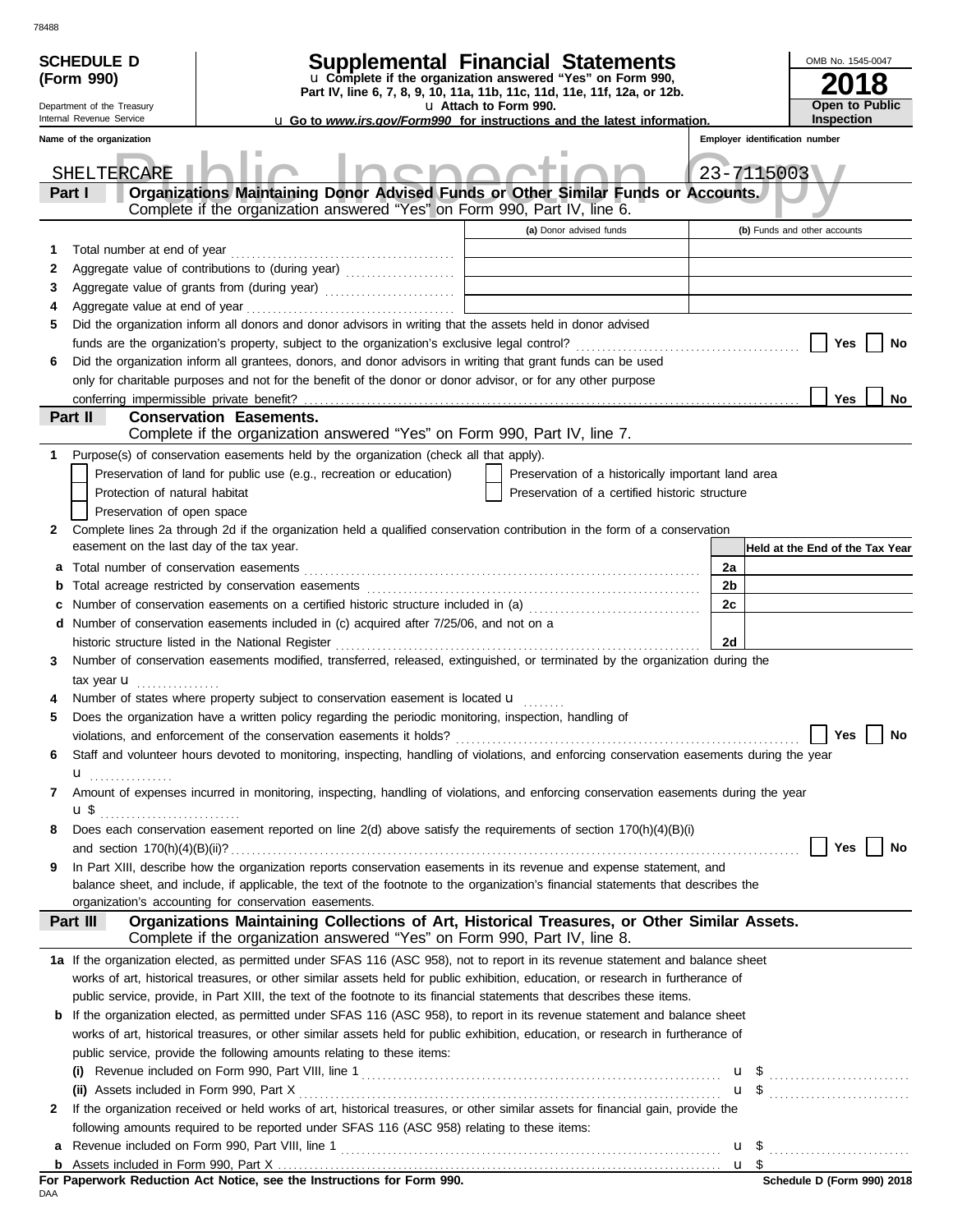78488

| Schedule D (Form 990) 2018 SHELTERCARE                                                                                                                                            |                              |                           |                    | 23-7115003           |        |                     |     | Page 2    |  |  |  |
|-----------------------------------------------------------------------------------------------------------------------------------------------------------------------------------|------------------------------|---------------------------|--------------------|----------------------|--------|---------------------|-----|-----------|--|--|--|
| Organizations Maintaining Collections of Art, Historical Treasures, or Other Similar Assets (continued)<br>Part III                                                               |                              |                           |                    |                      |        |                     |     |           |  |  |  |
| Using the organization's acquisition, accession, and other records, check any of the following that are a significant use of its<br>3<br>collection items (check all that apply): |                              |                           |                    |                      |        |                     |     |           |  |  |  |
| Public exhibition<br>a                                                                                                                                                            | d                            | Loan or exchange programs |                    |                      |        |                     |     |           |  |  |  |
| Scholarly research<br>b                                                                                                                                                           | е                            | Other                     |                    |                      |        |                     |     |           |  |  |  |
| Preservation for future generations<br>c                                                                                                                                          |                              |                           |                    |                      |        |                     |     |           |  |  |  |
| Provide a description of the organization's collections and explain how they further the organization's exempt purpose in Part<br>4                                               |                              |                           |                    |                      |        |                     |     |           |  |  |  |
| XIII.                                                                                                                                                                             |                              |                           |                    |                      |        |                     |     |           |  |  |  |
| During the year, did the organization solicit or receive donations of art, historical treasures, or other similar<br>5                                                            |                              |                           |                    |                      |        |                     |     |           |  |  |  |
|                                                                                                                                                                                   |                              |                           |                    |                      |        | Yes                 |     | <b>No</b> |  |  |  |
| <b>Escrow and Custodial Arrangements.</b><br>Part IV                                                                                                                              |                              |                           |                    |                      |        |                     |     |           |  |  |  |
| Complete if the organization answered "Yes" on Form 990, Part IV, line 9, or reported an amount on Form<br>990, Part X, line 21.                                                  |                              |                           |                    |                      |        |                     |     |           |  |  |  |
| 1a Is the organization an agent, trustee, custodian or other intermediary for contributions or other assets not                                                                   |                              |                           |                    |                      |        |                     |     |           |  |  |  |
| included on Form 990, Part X?                                                                                                                                                     |                              |                           |                    |                      |        | Yes                 |     | No        |  |  |  |
| <b>b</b> If "Yes," explain the arrangement in Part XIII and complete the following table:                                                                                         |                              |                           |                    |                      |        |                     |     |           |  |  |  |
|                                                                                                                                                                                   |                              |                           |                    |                      |        | Amount              |     |           |  |  |  |
| c Beginning balance                                                                                                                                                               |                              |                           |                    | 1c<br>1d             |        |                     |     |           |  |  |  |
|                                                                                                                                                                                   |                              |                           |                    | 1e                   |        |                     |     |           |  |  |  |
|                                                                                                                                                                                   |                              |                           |                    | 1f                   |        |                     |     |           |  |  |  |
| 2a Did the organization include an amount on Form 990, Part X, line 21, for escrow or custodial account liability?                                                                |                              |                           |                    |                      |        | <b>Yes</b>          |     | No        |  |  |  |
|                                                                                                                                                                                   |                              |                           |                    |                      |        |                     |     |           |  |  |  |
| Part V<br><b>Endowment Funds.</b>                                                                                                                                                 |                              |                           |                    |                      |        |                     |     |           |  |  |  |
| Complete if the organization answered "Yes" on Form 990, Part IV, line 10.                                                                                                        |                              |                           |                    |                      |        |                     |     |           |  |  |  |
|                                                                                                                                                                                   | (a) Current year             | (b) Prior year            | (c) Two years back | (d) Three years back |        | (e) Four years back |     |           |  |  |  |
| 1a Beginning of year balance                                                                                                                                                      | 3,930,490                    | 3,896,324                 | 3,835,124          | 3,883,965            |        |                     |     | 3,859,312 |  |  |  |
| <b>b</b> Contributions                                                                                                                                                            | 10                           |                           |                    |                      |        |                     |     |           |  |  |  |
| c Net investment earnings, gains, and                                                                                                                                             |                              |                           |                    |                      |        |                     |     |           |  |  |  |
| losses                                                                                                                                                                            | 85,308                       | 104,334                   | 119,410            |                      | 10,712 |                     |     | 33,478    |  |  |  |
| d Grants or scholarships                                                                                                                                                          | 63,882                       | 62,200                    | 51,200             |                      | 51,200 |                     |     |           |  |  |  |
| e Other expenditures for facilities and                                                                                                                                           |                              |                           |                    |                      |        |                     |     |           |  |  |  |
|                                                                                                                                                                                   |                              |                           |                    |                      |        |                     |     |           |  |  |  |
| f Administrative expenses                                                                                                                                                         | 7,189                        | 7,968                     | 7,010              |                      | 8,353  |                     |     | 8,825     |  |  |  |
| g End of year balance                                                                                                                                                             | $\overline{3,944,737}$       | 3,930,490                 | 3,896,324          | 3,835,124            |        |                     |     | 3,883,965 |  |  |  |
| 2 Provide the estimated percentage of the current year end balance (line 1g, column (a)) held as:                                                                                 |                              |                           |                    |                      |        |                     |     |           |  |  |  |
| <b>a</b> Board designated or quasi-endowment $\mathbf{u}$ 100.00 %                                                                                                                |                              |                           |                    |                      |        |                     |     |           |  |  |  |
| Permanent endowment <b>u</b> %                                                                                                                                                    |                              |                           |                    |                      |        |                     |     |           |  |  |  |
| c Temporarily restricted endowment <b>u</b> %                                                                                                                                     |                              |                           |                    |                      |        |                     |     |           |  |  |  |
| The percentages on lines 2a, 2b, and 2c should equal 100%.<br>3a Are there endowment funds not in the possession of the organization that are held and administered for the       |                              |                           |                    |                      |        |                     |     |           |  |  |  |
| organization by:                                                                                                                                                                  |                              |                           |                    |                      |        |                     | Yes | No.       |  |  |  |
|                                                                                                                                                                                   |                              |                           |                    |                      |        | 3a(i)               |     | X         |  |  |  |
| (ii) related organizations                                                                                                                                                        |                              |                           |                    |                      |        | 3a(ii)              | Χ   |           |  |  |  |
|                                                                                                                                                                                   |                              |                           |                    |                      |        | 3b                  | X   |           |  |  |  |
| Describe in Part XIII the intended uses of the organization's endowment funds.                                                                                                    |                              |                           |                    |                      |        |                     |     |           |  |  |  |
| Part VI<br>Land, Buildings, and Equipment.                                                                                                                                        |                              |                           |                    |                      |        |                     |     |           |  |  |  |
| Complete if the organization answered "Yes" on Form 990, Part IV, line 11a. See Form 990, Part X, line 10.                                                                        |                              |                           |                    |                      |        |                     |     |           |  |  |  |
| Description of property                                                                                                                                                           | (a) Cost or other basis      | (b) Cost or other basis   |                    | (c) Accumulated      |        | (d) Book value      |     |           |  |  |  |
|                                                                                                                                                                                   | (investment)                 | (other)                   |                    | depreciation         |        |                     |     |           |  |  |  |
|                                                                                                                                                                                   |                              |                           | 874,436            |                      |        |                     |     | 874,436   |  |  |  |
|                                                                                                                                                                                   |                              |                           | 1,677,205          | 832,327              |        | 844,878             |     |           |  |  |  |
| c Leasehold improvements                                                                                                                                                          |                              |                           | 842,391            | 379,795              |        |                     |     | 462,596   |  |  |  |
|                                                                                                                                                                                   | 568,428<br>89,029<br>657,457 |                           |                    |                      |        |                     |     |           |  |  |  |
| e Other                                                                                                                                                                           |                              |                           | 2,789              |                      |        |                     |     | 2,789     |  |  |  |
|                                                                                                                                                                                   |                              |                           |                    |                      | u      | 2, 273, 728         |     |           |  |  |  |

**Schedule D (Form 990) 2018**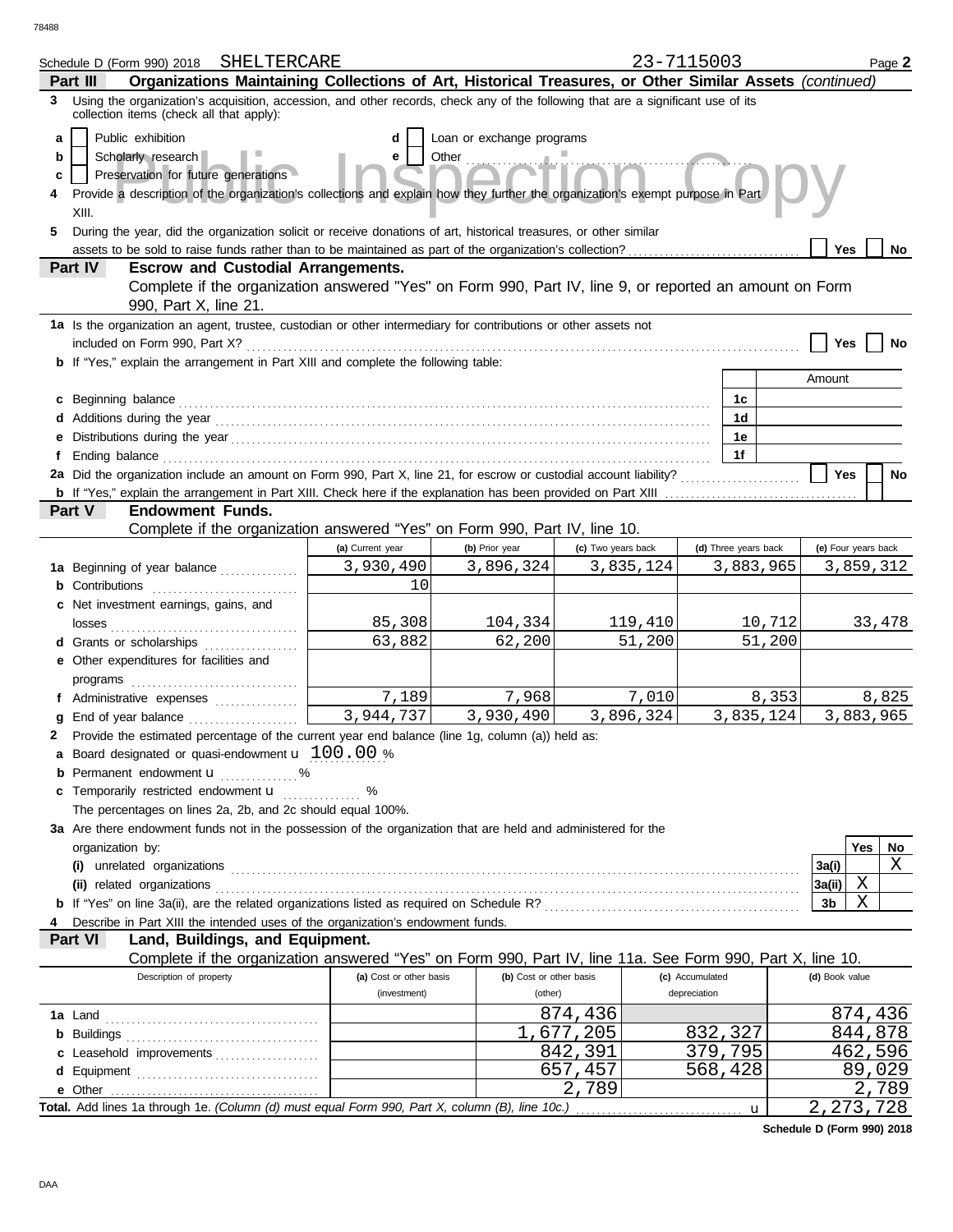DAA

|                           | SHELTERCARE<br>Schedule D (Form 990) 2018                                                                  |                | 23-7115003                       | Page 3         |
|---------------------------|------------------------------------------------------------------------------------------------------------|----------------|----------------------------------|----------------|
| Part VII                  | <b>Investments-Other Securities.</b>                                                                       |                |                                  |                |
|                           | Complete if the organization answered "Yes" on Form 990, Part IV, line 11b. See Form 990, Part X, line 12. |                |                                  |                |
|                           | (a) Description of security or category                                                                    | (b) Book value | (c) Method of valuation:         |                |
|                           | (including name of security)                                                                               |                | Cost or end-of-year market value |                |
| (1) Financial derivatives |                                                                                                            | ш              |                                  |                |
|                           | (2) Closely-held equity interests                                                                          |                |                                  |                |
|                           |                                                                                                            |                |                                  |                |
| (A)                       |                                                                                                            |                |                                  |                |
| (B)                       |                                                                                                            |                |                                  |                |
| (C)                       |                                                                                                            |                |                                  |                |
| $\bigcirc$ (D)            |                                                                                                            |                |                                  |                |
| (E)                       |                                                                                                            |                |                                  |                |
| (F)                       |                                                                                                            |                |                                  |                |
| (G)                       |                                                                                                            |                |                                  |                |
| (H)                       |                                                                                                            |                |                                  |                |
|                           | Total. (Column (b) must equal Form 990, Part X, col. (B) line 12.) u                                       |                |                                  |                |
| Part VIII                 | Investments-Program Related.                                                                               |                |                                  |                |
|                           | Complete if the organization answered "Yes" on Form 990, Part IV, line 11c. See Form 990, Part X, line 13. |                |                                  |                |
|                           | (a) Description of investment                                                                              | (b) Book value | (c) Method of valuation:         |                |
|                           |                                                                                                            |                | Cost or end-of-year market value |                |
| (1)                       |                                                                                                            |                |                                  |                |
| (2)                       |                                                                                                            |                |                                  |                |
| (3)                       |                                                                                                            |                |                                  |                |
| (4)                       |                                                                                                            |                |                                  |                |
| (5)                       |                                                                                                            |                |                                  |                |
| (6)                       |                                                                                                            |                |                                  |                |
| (7)                       |                                                                                                            |                |                                  |                |
| (8)                       |                                                                                                            |                |                                  |                |
| (9)                       | Total. (Column (b) must equal Form 990, Part X, col. (B) line 13.) $\mathbf u$                             |                |                                  |                |
| Part IX                   | Other Assets.                                                                                              |                |                                  |                |
|                           | Complete if the organization answered "Yes" on Form 990, Part IV, line 11d. See Form 990, Part X, line 15. |                |                                  |                |
|                           | (a) Description                                                                                            |                |                                  | (b) Book value |
| (1)                       | INTEREST<br>SC<br>ΙN<br>FOUNDATION                                                                         |                |                                  | 3,944,737      |
| (2)                       | FROM<br>RELATED<br>DUE                                                                                     | ORGANIZATION   |                                  | 797,491        |
| (3)                       |                                                                                                            |                |                                  |                |
| <u>(4)</u>                |                                                                                                            |                |                                  |                |
| <u>(5)</u>                |                                                                                                            |                |                                  |                |
| (6)                       |                                                                                                            |                |                                  |                |
| <u>(7)</u>                |                                                                                                            |                |                                  |                |
| (8)                       |                                                                                                            |                |                                  |                |
| (9)                       |                                                                                                            |                |                                  |                |
|                           | Total. (Column (b) must equal Form 990, Part X, col. (B) line 15.)                                         |                | u                                | 4,742,228      |
| Part X                    | Other Liabilities.                                                                                         |                |                                  |                |
|                           | Complete if the organization answered "Yes" on Form 990, Part IV, line 11e or 11f. See Form 990, Part X,   |                |                                  |                |
|                           | line 25.                                                                                                   |                |                                  |                |
| 1.                        | (a) Description of liability                                                                               | (b) Book value |                                  |                |
| (1)                       | Federal income taxes                                                                                       |                |                                  |                |
| (2)                       | LEASE PAYABLE TO RELATED ORG                                                                               | 476,729        |                                  |                |
| (3)                       | PAYROLL AND RELATED ACCRUALS                                                                               | 339,426        |                                  |                |
| (4)                       | CLIENT DEPOSITS AND<br>OTHER                                                                               | 3,403          |                                  |                |
| (5)                       |                                                                                                            |                |                                  |                |
| (6)                       |                                                                                                            |                |                                  |                |
| (7)                       |                                                                                                            |                |                                  |                |
| (8)                       |                                                                                                            |                |                                  |                |
| (9)                       |                                                                                                            |                |                                  |                |
|                           | Total. (Column (b) must equal Form 990, Part X, col. (B) line 25.) $\mathbf u$                             | 819,558        |                                  |                |

Liability for uncertain tax positions. In Part XIII, provide the text of the footnote to the organization's financial statements that reports the **2.** organization's liability for uncertain tax positions under FIN 48 (ASC 740). Check here if the text of the footnote has been provided in Part XIII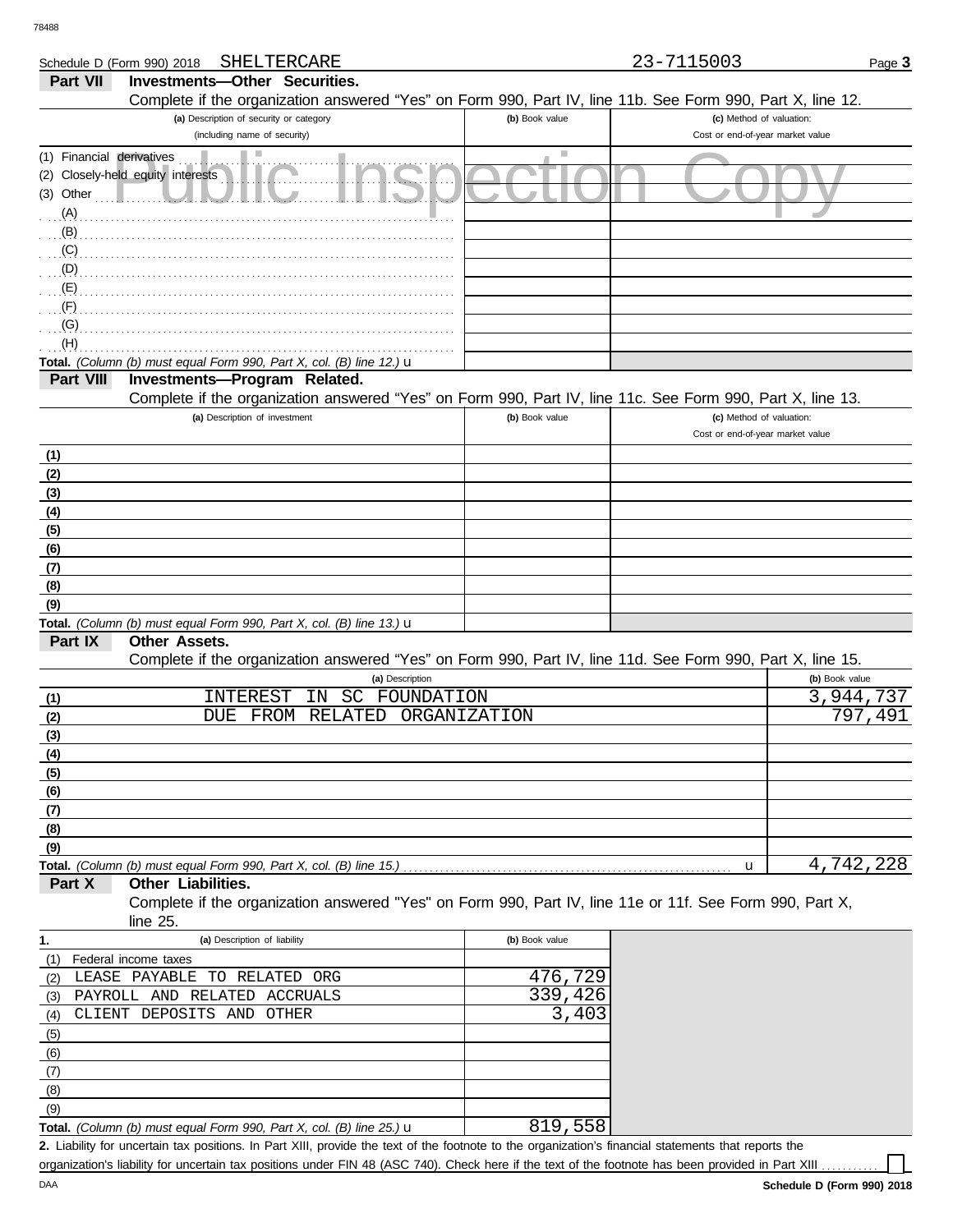|        | Schedule D (Form 990) 2018 SHELTERCARE                                                                                                                                                                                               | 23-7115003           |              | Page 4 |
|--------|--------------------------------------------------------------------------------------------------------------------------------------------------------------------------------------------------------------------------------------|----------------------|--------------|--------|
|        | Reconciliation of Revenue per Audited Financial Statements With Revenue per Return.<br>Part XI                                                                                                                                       |                      |              |        |
|        | Complete if the organization answered "Yes" on Form 990, Part IV, line 12a.                                                                                                                                                          |                      |              |        |
| 1<br>2 | Amounts included on line 1 but not on Form 990, Part VIII, line 12:                                                                                                                                                                  |                      | $\mathbf{1}$ |        |
| а      | Net unrealized gains (losses) on investments [11]                                                                                                                                                                                    | 2a                   |              |        |
| b      | Donated services and use of facilities                                                                                                                                                                                               | 2 <sub>b</sub>       |              |        |
| с      | Recoveries of prior year grants <b>All Constitution and Constitution</b> Recoveries of prior year                                                                                                                                    | 2c                   |              |        |
| d      |                                                                                                                                                                                                                                      | 2d                   |              |        |
| е      | Add lines 2a through 2d <b>contained a contained a contained a contained a contained a contained a contained a contained a contained a contained a contained a contained a contained a contained a contained a contained a conta</b> |                      | 2e           |        |
| З      |                                                                                                                                                                                                                                      |                      | 3            |        |
| 4      | Amounts included on Form 990, Part VIII, line 12, but not on line 1:                                                                                                                                                                 |                      |              |        |
| а<br>b |                                                                                                                                                                                                                                      | 4a<br>4 <sub>b</sub> |              |        |
| c      | Add lines 4a and 4b                                                                                                                                                                                                                  |                      | 4c           |        |
| 5      |                                                                                                                                                                                                                                      |                      | 5            |        |
|        | Reconciliation of Expenses per Audited Financial Statements With Expenses per Return.<br><b>Part XII</b>                                                                                                                             |                      |              |        |
|        | Complete if the organization answered "Yes" on Form 990, Part IV, line 12a.                                                                                                                                                          |                      |              |        |
| 1      | Total expenses and losses per audited financial statements                                                                                                                                                                           |                      | $\mathbf{1}$ |        |
| 2      | Amounts included on line 1 but not on Form 990, Part IX, line 25:                                                                                                                                                                    |                      |              |        |
| a<br>b |                                                                                                                                                                                                                                      | 2a<br>2 <sub>b</sub> |              |        |
| c.     |                                                                                                                                                                                                                                      | 2c                   |              |        |
| d      |                                                                                                                                                                                                                                      | 2d                   |              |        |
| е      | Add lines 2a through 2d [11] Additional Contract of Additional Contract of Additional Contract of Additional Contract of Additional Contract of Additional Contract of Additional Contract of Additional Contract of Additiona       |                      | 2e           |        |
| З      |                                                                                                                                                                                                                                      |                      | 3            |        |
| 4      | Amounts included on Form 990, Part IX, line 25, but not on line 1:                                                                                                                                                                   |                      |              |        |
| а      |                                                                                                                                                                                                                                      | 4a                   |              |        |
| b      |                                                                                                                                                                                                                                      | 4 <sub>b</sub>       |              |        |
| 5.     | c Add lines 4a and 4b                                                                                                                                                                                                                |                      | 4c<br>5      |        |
|        | Part XIII Supplemental Information.                                                                                                                                                                                                  |                      |              |        |
|        | Provide the descriptions required for Part II, lines 3, 5, and 9; Part III, lines 1a and 4; Part IV, lines 1b and 2b; Part V, line 4; Part X, line                                                                                   |                      |              |        |
|        | 2; Part XI, lines 2d and 4b; and Part XII, lines 2d and 4b. Also complete this part to provide any additional information.                                                                                                           |                      |              |        |
|        | PART V, LINE 4 - INTENDED USES FOR ENDOWMENT FUNDS                                                                                                                                                                                   |                      |              |        |
|        |                                                                                                                                                                                                                                      |                      |              |        |
|        | DURING 2006, SHELTERCARE TERMINATED ITS ENDOWMENT FUND WITH OCF AND                                                                                                                                                                  |                      |              |        |
|        | TRANSFERRED ALL REMAINING ASSETS TO A NEWLY FORMED EXEMPT ORGANIZATION,                                                                                                                                                              |                      |              |        |
|        | SHELTERCARE FOUNDATION. SHELTERCARE SPECIFIED ITSELF AS THE BENEFICIARY OF                                                                                                                                                           |                      |              |        |
|        | SHELTERCARE FOUNDATION ASSETS. VARIANCE POWER HAS NOT BEEN GRANTED BY                                                                                                                                                                |                      |              |        |
|        | SHELTERCARE TO SHELTERCARE FOUNDATION. SHELTERCARE FOUNDATION ESTABLISHED                                                                                                                                                            |                      |              |        |
|        | AN ENDOWMENT FUND WITH OCF TO MANAGE ITS INVESTMENT PORTFOLIO. SHELTERCARE                                                                                                                                                           |                      |              |        |
|        |                                                                                                                                                                                                                                      |                      |              |        |
|        | REPORTS AS AN ASSET ITS INTEREST IN THE NET ASSETS OF SHELTERCARE                                                                                                                                                                    |                      |              |        |
|        | FOUNDATION AT FAIR VALUE AS AN ASSET MEASURED WITH LEVEL 3 INPUTS. THE                                                                                                                                                               |                      |              |        |
|        | INTEREST IN THE NET ASSETS OF SHELTERCARE FOUNDATION IS CONSIDERED A                                                                                                                                                                 |                      |              |        |
|        | BOARD-DESIGNATED ENDOWMENT AND IS REPORTED WITH UNRESTRICTED NET ASSETS.                                                                                                                                                             |                      |              |        |
|        | UPON REQUEST, SHELTERCARE FOUNDATION MAY MAKE DISTRIBUTIONS TO SHELTERCARE.                                                                                                                                                          |                      |              |        |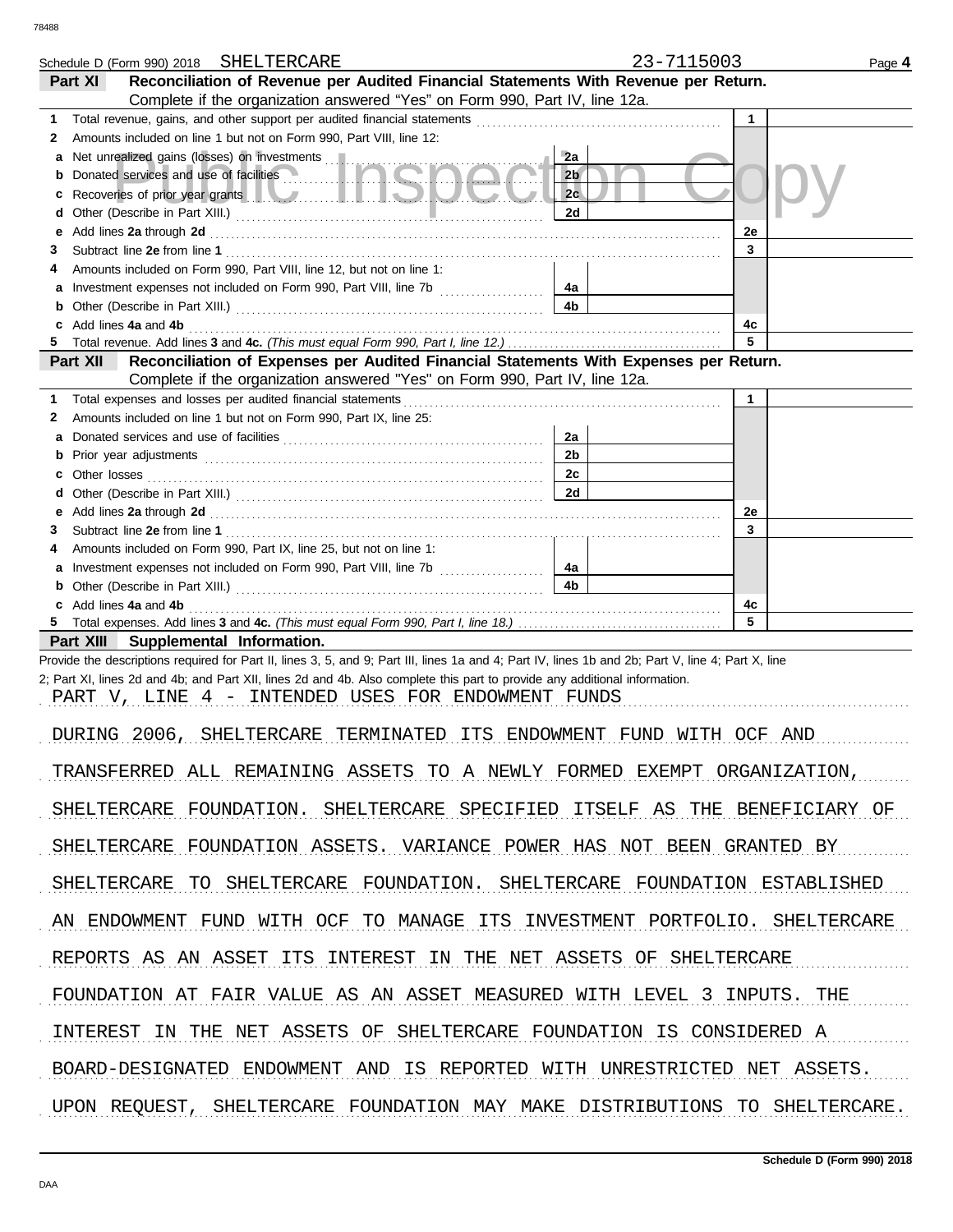Part XIII

Schedule D (Form 990) 2018 SHELTERCARE

Supplemental Information (continued)

23-7115003

THE BOARD OF DIRECTORS OF SHELTERCARE SHALL SUBMIT A REQUEST FOR DISTRIBUTION. THE REQUEST SHALL INDICATE THE AMOUNT OF THE REQUESTED DISTRIBUTION, WHICH WILL NOT EXCEED THE ANNUAL PAYOUT AMOUNT TO BE PROVIDED TO SHELTERCARE FOUNDATION BY OCF. THE DESCRIPTION MUST CONTAIN SUFFICIENT DETAIL TO ENABLE THE BOARD TO DETERMINE TO ITS SATISFACTION THAT THE INTENDED USE OF THE DISTRIBUTION MEETS THE CRITERIA. IN THE EVENT SHELTERCARE FOUNDATION'S BOARD OF DIRECTORS DETERMINES THAT THE INTENDED USE OF THE DISTRIBUTION MEETS THE CRITERIA, THEN IT SHALL APPROVE SHELTERCARE'S REQUEST FOR DISTRIBUTION AND SHALL MAKE THE REQUESTED PROCEEDS AVAILABLE TO SHELTERCARE IMMEDIATELY UPON THE AVAILABILITY OF SUCH FUNDS. IN THE EVENT SHELTERCARE FOUNDATION'S BOARD OF DIRECTORS DETERMINES THAT THE INTENDED USE OF THE DISTRIBUTION FAILS TO MEET THE CRITERIA, THEN IT MAY REQUIRE ADDITIONAL INFORMATION FROM SHELTERCARE TO MAKE A FINAL DETERMINATION ON THE MATTER.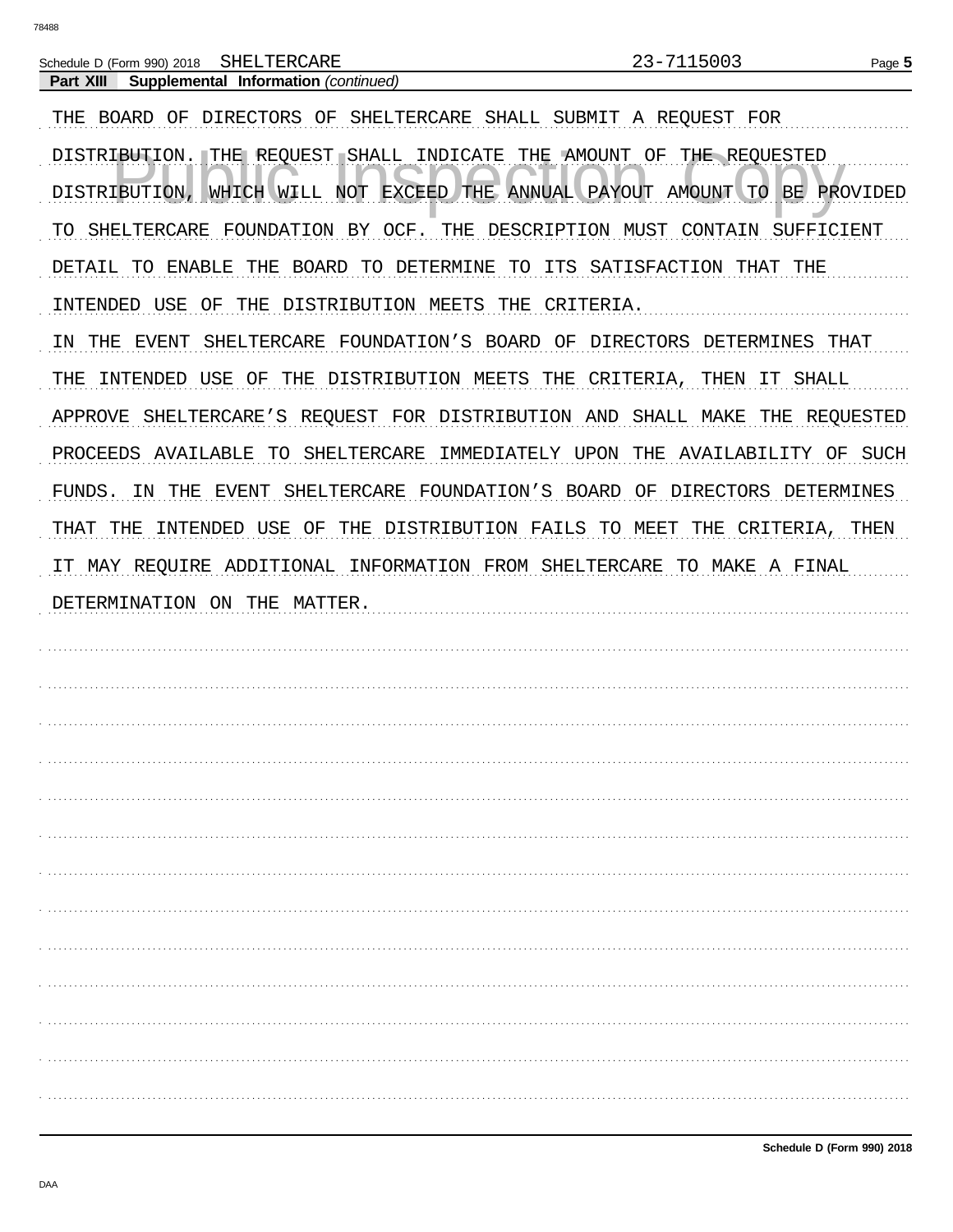| <b>SCHEDULE G</b>                                      | Supplemental Information Regarding Fundraising or Gaming Activities                                                                                                                                                                      |                                       |                              |                                |                                                                                                                                                                     |                                          | OMB No. 1545-0047                |
|--------------------------------------------------------|------------------------------------------------------------------------------------------------------------------------------------------------------------------------------------------------------------------------------------------|---------------------------------------|------------------------------|--------------------------------|---------------------------------------------------------------------------------------------------------------------------------------------------------------------|------------------------------------------|----------------------------------|
| (Form 990 or 990-EZ)                                   |                                                                                                                                                                                                                                          |                                       |                              |                                | Complete if the organization answered "Yes" on Form 990, Part IV, line 17, 18, or 19, or if the<br>organization entered more than \$15,000 on Form 990-EZ, line 6a. |                                          |                                  |
| Department of the Treasury<br>Internal Revenue Service |                                                                                                                                                                                                                                          | LI Attach to Form 990 or Form 990-EZ. |                              |                                | U Go to www.irs.gov/Form990 for instructions and the latest information.                                                                                            |                                          | Open to Public<br>Inspection     |
| Name of the organization                               |                                                                                                                                                                                                                                          |                                       |                              |                                |                                                                                                                                                                     | Employer identification number           |                                  |
| Part I                                                 | SHELTERCARE<br>Fundraising Activities. Complete if the organization answered "Yes" on Form 990, Part IV, line 17.                                                                                                                        |                                       |                              |                                |                                                                                                                                                                     | 23-7115003                               |                                  |
|                                                        | Form 990-EZ filers are not required to complete this part.                                                                                                                                                                               |                                       |                              |                                |                                                                                                                                                                     |                                          |                                  |
| 1                                                      | Indicate whether the organization raised funds through any of the following activities. Check all that apply.                                                                                                                            |                                       |                              |                                |                                                                                                                                                                     |                                          |                                  |
| Mail solicitations<br>a                                |                                                                                                                                                                                                                                          | e                                     |                              |                                | Solicitation of non-government grants                                                                                                                               |                                          |                                  |
| Internet and email solicitations<br>b                  |                                                                                                                                                                                                                                          |                                       |                              |                                | Solicitation of government grants                                                                                                                                   |                                          |                                  |
| Phone solicitations<br>c                               |                                                                                                                                                                                                                                          | Special fundraising events<br>a       |                              |                                |                                                                                                                                                                     |                                          |                                  |
| In-person solicitations<br>d                           |                                                                                                                                                                                                                                          |                                       |                              |                                |                                                                                                                                                                     |                                          |                                  |
|                                                        | 2a Did the organization have a written or oral agreement with any individual (including officers, directors, trustees,<br>or key employees listed in Form 990, Part VII) or entity in connection with professional fundraising services? |                                       |                              |                                |                                                                                                                                                                     |                                          | Yes<br>No                        |
|                                                        | b If "Yes," list the 10 highest paid individuals or entities (fundraisers) pursuant to agreements under which the fundraiser is to be<br>compensated at least \$5,000 by the organization.                                               |                                       |                              |                                |                                                                                                                                                                     |                                          |                                  |
|                                                        |                                                                                                                                                                                                                                          |                                       |                              | (iii) Did fund-<br>raiser have |                                                                                                                                                                     | (v) Amount paid to                       | (vi) Amount paid to              |
|                                                        | (i) Name and address of individual<br>or entity (fundraiser)                                                                                                                                                                             | (ii) Activity                         |                              | custody or                     | (iv) Gross receipts<br>from activity                                                                                                                                | (or retained by)<br>fundraiser listed in | (or retained by)<br>organization |
|                                                        |                                                                                                                                                                                                                                          |                                       | control of<br>contributions? |                                |                                                                                                                                                                     | col. (i)                                 |                                  |
|                                                        |                                                                                                                                                                                                                                          |                                       | Yes                          | No                             |                                                                                                                                                                     |                                          |                                  |
| 1                                                      |                                                                                                                                                                                                                                          |                                       |                              |                                |                                                                                                                                                                     |                                          |                                  |
| $\mathbf{2}$                                           |                                                                                                                                                                                                                                          |                                       |                              |                                |                                                                                                                                                                     |                                          |                                  |
|                                                        |                                                                                                                                                                                                                                          |                                       |                              |                                |                                                                                                                                                                     |                                          |                                  |
| 3                                                      |                                                                                                                                                                                                                                          |                                       |                              |                                |                                                                                                                                                                     |                                          |                                  |
|                                                        |                                                                                                                                                                                                                                          |                                       |                              |                                |                                                                                                                                                                     |                                          |                                  |
| 4                                                      |                                                                                                                                                                                                                                          |                                       |                              |                                |                                                                                                                                                                     |                                          |                                  |
|                                                        |                                                                                                                                                                                                                                          |                                       |                              |                                |                                                                                                                                                                     |                                          |                                  |
|                                                        |                                                                                                                                                                                                                                          |                                       |                              |                                |                                                                                                                                                                     |                                          |                                  |
| 5                                                      |                                                                                                                                                                                                                                          |                                       |                              |                                |                                                                                                                                                                     |                                          |                                  |
|                                                        |                                                                                                                                                                                                                                          |                                       |                              |                                |                                                                                                                                                                     |                                          |                                  |
|                                                        |                                                                                                                                                                                                                                          |                                       |                              |                                |                                                                                                                                                                     |                                          |                                  |
|                                                        |                                                                                                                                                                                                                                          |                                       |                              |                                |                                                                                                                                                                     |                                          |                                  |
| 7                                                      |                                                                                                                                                                                                                                          |                                       |                              |                                |                                                                                                                                                                     |                                          |                                  |
|                                                        |                                                                                                                                                                                                                                          |                                       |                              |                                |                                                                                                                                                                     |                                          |                                  |
| 8                                                      |                                                                                                                                                                                                                                          |                                       |                              |                                |                                                                                                                                                                     |                                          |                                  |
|                                                        |                                                                                                                                                                                                                                          |                                       |                              |                                |                                                                                                                                                                     |                                          |                                  |
|                                                        |                                                                                                                                                                                                                                          |                                       |                              |                                |                                                                                                                                                                     |                                          |                                  |
| 9                                                      |                                                                                                                                                                                                                                          |                                       |                              |                                |                                                                                                                                                                     |                                          |                                  |
|                                                        |                                                                                                                                                                                                                                          |                                       |                              |                                |                                                                                                                                                                     |                                          |                                  |
| 10                                                     |                                                                                                                                                                                                                                          |                                       |                              |                                |                                                                                                                                                                     |                                          |                                  |
|                                                        |                                                                                                                                                                                                                                          |                                       |                              |                                |                                                                                                                                                                     |                                          |                                  |
|                                                        |                                                                                                                                                                                                                                          |                                       |                              | ▶                              |                                                                                                                                                                     |                                          |                                  |
| 3<br>registration or licensing.                        | List all states in which the organization is registered or licensed to solicit contributions or has been notified it is exempt from                                                                                                      |                                       |                              |                                |                                                                                                                                                                     |                                          |                                  |
|                                                        |                                                                                                                                                                                                                                          |                                       |                              |                                |                                                                                                                                                                     |                                          |                                  |
|                                                        |                                                                                                                                                                                                                                          |                                       |                              |                                |                                                                                                                                                                     |                                          |                                  |
|                                                        |                                                                                                                                                                                                                                          |                                       |                              |                                |                                                                                                                                                                     |                                          |                                  |
|                                                        |                                                                                                                                                                                                                                          |                                       |                              |                                |                                                                                                                                                                     |                                          |                                  |
|                                                        |                                                                                                                                                                                                                                          |                                       |                              |                                |                                                                                                                                                                     |                                          |                                  |

78488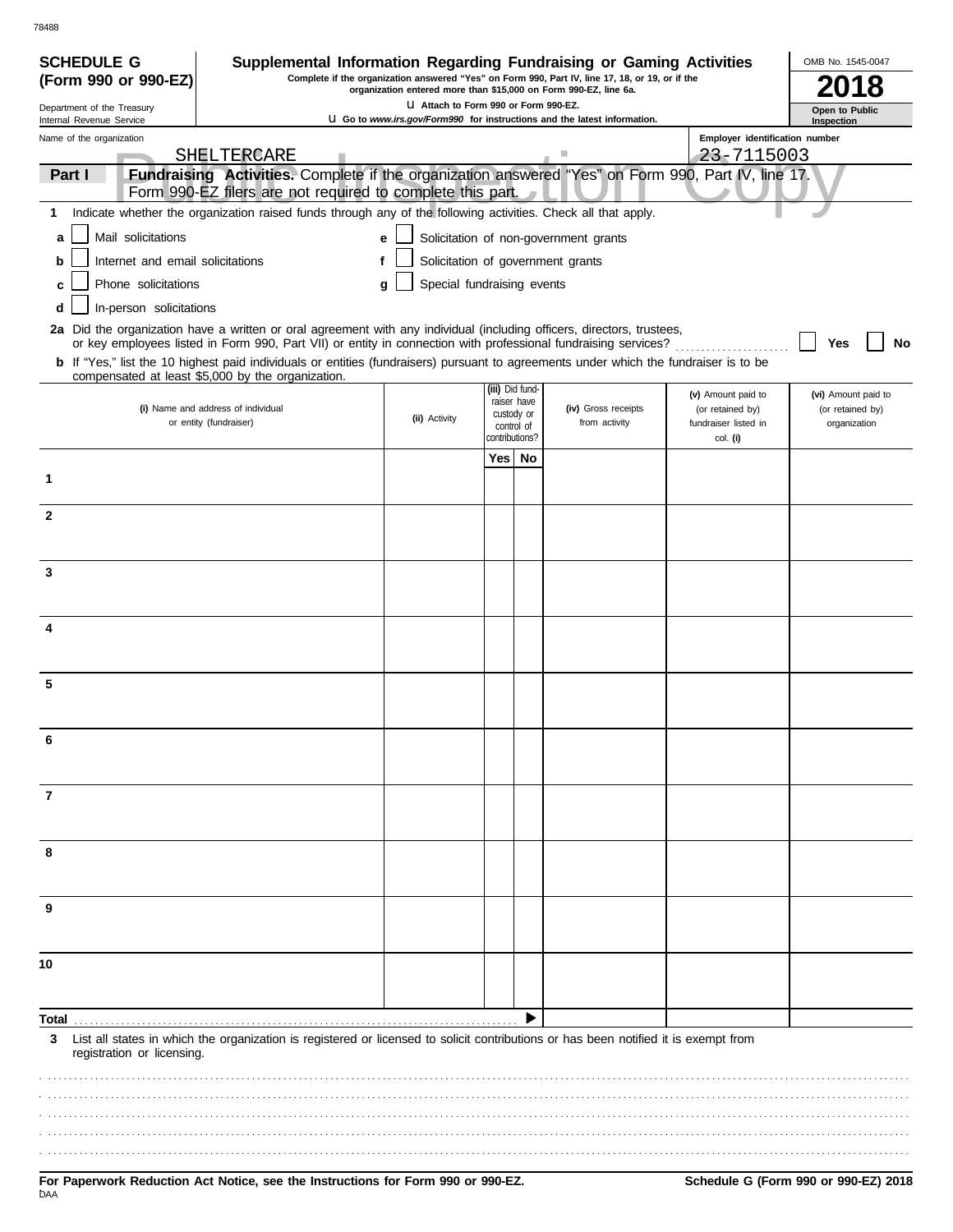| 78488           |          |                                                                  |                                                                                                                                                                                                                                                                                              |                                                  |                                                   |                                                       |
|-----------------|----------|------------------------------------------------------------------|----------------------------------------------------------------------------------------------------------------------------------------------------------------------------------------------------------------------------------------------------------------------------------------------|--------------------------------------------------|---------------------------------------------------|-------------------------------------------------------|
|                 | Part II  | Schedule G (Form 990 or 990-EZ) 2018                             | SHELTERCARE<br>Fundraising Events. Complete if the organization answered "Yes" on Form 990, Part IV, line 18, or reported more<br>than \$15,000 of fundraising event contributions and gross income on Form 990-EZ, lines 1 and 6b. List events with<br>gross receipts greater than \$5,000. |                                                  | 23-7115003                                        | Page 2                                                |
|                 |          |                                                                  | (a) Event #1<br><b>EXHIBIT</b><br><b>PHOTO</b><br>(event type)                                                                                                                                                                                                                               | (b) Event #2<br>(event type)                     | (c) Other events<br><b>NONE</b><br>(total number) | (d) Total events<br>(add col. (a) through<br>col. (c) |
| Revenue         | 1        | Gross receipts                                                   | 38,142                                                                                                                                                                                                                                                                                       |                                                  |                                                   | 38,142                                                |
|                 |          | 2 Less: Contributions<br>3 Gross income (line 1 minus<br>line 2) | 29,302<br>8,840                                                                                                                                                                                                                                                                              |                                                  |                                                   | 29,302<br>8,840                                       |
|                 |          | 4 Cash prizes                                                    |                                                                                                                                                                                                                                                                                              |                                                  |                                                   |                                                       |
|                 |          | 5 Noncash prizes                                                 |                                                                                                                                                                                                                                                                                              |                                                  |                                                   |                                                       |
|                 |          | 6 Rent/facility costs                                            | 1,200                                                                                                                                                                                                                                                                                        |                                                  |                                                   | 1,200                                                 |
| Expenses        |          | 7 Food and beverages                                             | 14,038                                                                                                                                                                                                                                                                                       |                                                  |                                                   | 14,038                                                |
| Direct          |          | 8 Entertainment                                                  | 200                                                                                                                                                                                                                                                                                          |                                                  |                                                   | 200                                                   |
|                 |          | 9 Other direct expenses                                          | 2,141                                                                                                                                                                                                                                                                                        |                                                  |                                                   | 2,141                                                 |
|                 |          |                                                                  |                                                                                                                                                                                                                                                                                              |                                                  |                                                   | <u>17,579</u><br>$-8,739$                             |
|                 | Part III |                                                                  | Gaming. Complete if the organization answered "Yes" on Form 990, Part IV, line 19, or reported more<br>than \$15,000 on Form 990-EZ, line 6a.                                                                                                                                                |                                                  |                                                   |                                                       |
| Revenue         |          |                                                                  | (a) Bingo                                                                                                                                                                                                                                                                                    | (b) Pull tabs/instant<br>bingo/progressive bingo | (c) Other gaming                                  | (d) Total gaming (add<br>col. (a) through col. (c))   |
|                 | 1        | Gross revenue                                                    |                                                                                                                                                                                                                                                                                              |                                                  |                                                   |                                                       |
|                 |          | 2 Cash prizes                                                    |                                                                                                                                                                                                                                                                                              |                                                  |                                                   |                                                       |
| Direct Expenses |          | 3 Noncash prizes                                                 |                                                                                                                                                                                                                                                                                              |                                                  |                                                   |                                                       |
|                 |          | 4 Rent/facility costs                                            |                                                                                                                                                                                                                                                                                              |                                                  |                                                   |                                                       |
|                 |          | 5 Other direct expenses                                          |                                                                                                                                                                                                                                                                                              |                                                  |                                                   |                                                       |
|                 |          | 6 Volunteer labor                                                | $\%$<br>Yes<br>No                                                                                                                                                                                                                                                                            | <b>Yes</b><br>%<br>No                            | <b>Yes</b><br>%<br><b>No</b>                      |                                                       |
|                 |          |                                                                  |                                                                                                                                                                                                                                                                                              |                                                  |                                                   |                                                       |
|                 |          |                                                                  |                                                                                                                                                                                                                                                                                              |                                                  |                                                   |                                                       |
| 9               |          | b If "No," explain:                                              | Enter the state(s) in which the organization conducts gaming activities:                                                                                                                                                                                                                     |                                                  |                                                   | <b>Yes</b><br>No                                      |
|                 |          | <b>b</b> If "Yes," explain:                                      | 10a Were any of the organization's gaming licenses revoked, suspended, or terminated during the tax year?<br>L                                                                                                                                                                               |                                                  |                                                   | Yes<br>No                                             |

. . . . . . . . . . . . . . . . . . . . . . . . . . . . . . . . . . . . . . . . . . . . . . . . . . . . . . . . . . . . . . . . . . . . . . . . . . . . . . . . . . . . . . . . . . . . . . . . . . . . . . . . . . . . . . . . . . . . . . . . . . . . . . . . . . . . . . . . . . . . . . . . . . . . . . . . . . . . . . . . . . . . . . . . . . . . . . . . . . . . . . . . . . . . . . . . . . . . . . . . . . . . . . . . . . . . . . . . . . . . . . . . . . . . . . . . . . . . . . . . . . . . . . . . . . . . . . . . . . . . . . . . . . . . . . . . . . . . . . . . . . . . . . . . . . . . . . . . . . . . . . . . . . . . . . . . . . . . . . . .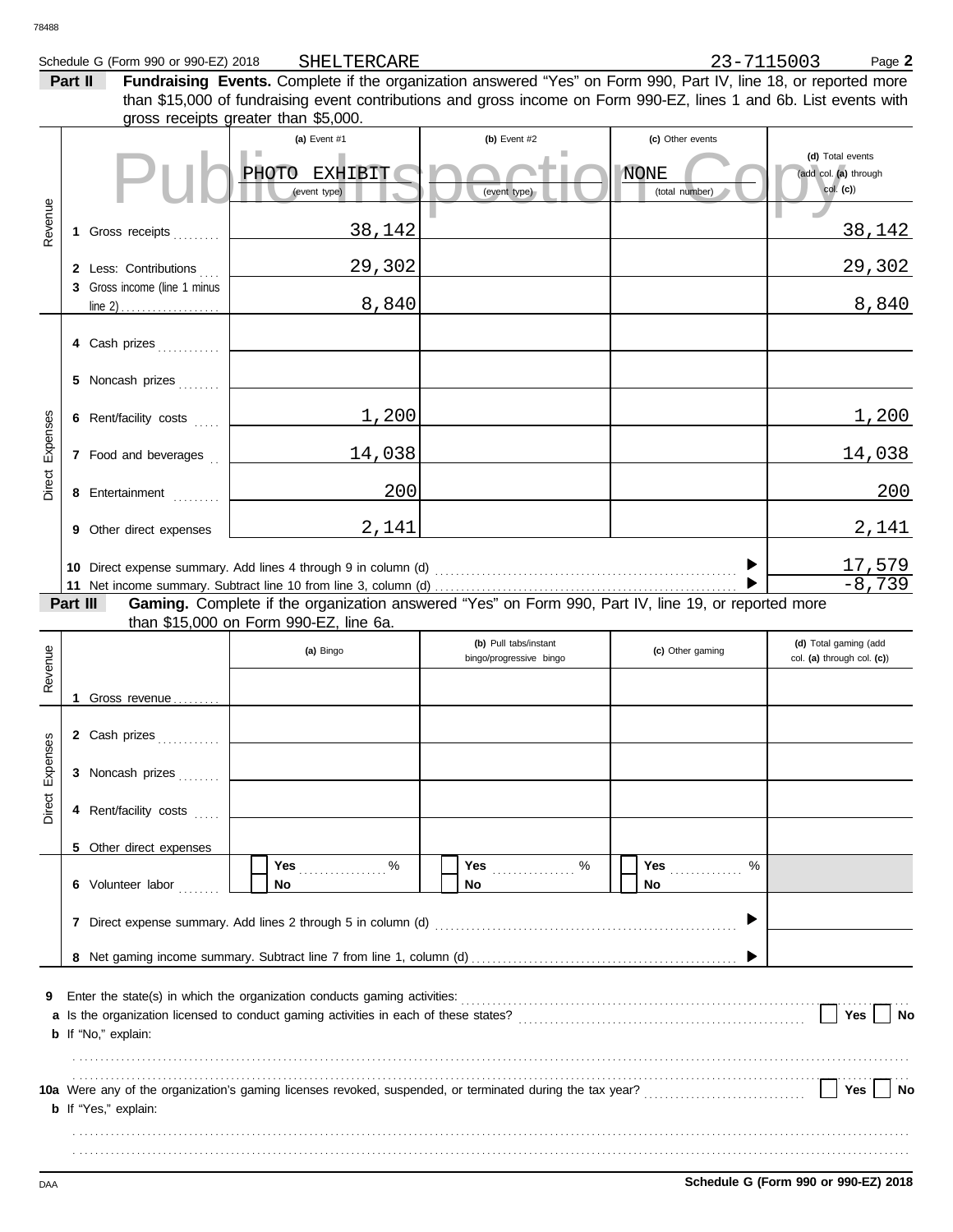78488

|    | Schedule G (Form 990 or 990-EZ) 2018 SHELTERCARE                                                        |          |                        | <u> 1980 - Johann Barbara, martxa alemaniar amerikan a</u>                                                                                                                                                                              | 23-7115003                           |     | Page 3 |
|----|---------------------------------------------------------------------------------------------------------|----------|------------------------|-----------------------------------------------------------------------------------------------------------------------------------------------------------------------------------------------------------------------------------------|--------------------------------------|-----|--------|
| 11 |                                                                                                         |          |                        |                                                                                                                                                                                                                                         |                                      | Yes | No     |
| 12 |                                                                                                         |          |                        | Is the organization a grantor, beneficiary or trustee of a trust, or a member of a partnership or other entity                                                                                                                          |                                      |     |        |
|    |                                                                                                         |          |                        |                                                                                                                                                                                                                                         |                                      | Yes | No     |
| 13 | Indicate the percentage of gaming activity conducted in:                                                |          |                        |                                                                                                                                                                                                                                         |                                      |     |        |
| a  |                                                                                                         |          |                        | The organization's facility<br>An outside facility <b>The contract of the set of the contract of the contract of the contract of the contract of the contract of the contract of the contract of the contract of the contract of th</b> | 13a                                  |     | %      |
| b  |                                                                                                         |          |                        | Enter the name and address of the person who prepares the organization's gaming/special events books and                                                                                                                                | 13b                                  |     | %      |
| 14 | records:                                                                                                |          |                        |                                                                                                                                                                                                                                         |                                      |     |        |
|    |                                                                                                         |          |                        |                                                                                                                                                                                                                                         |                                      |     |        |
|    |                                                                                                         |          |                        | Address <b>u</b>                                                                                                                                                                                                                        |                                      |     |        |
|    | 15a Does the organization have a contract with a third party from whom the organization receives gaming |          |                        |                                                                                                                                                                                                                                         |                                      |     |        |
|    |                                                                                                         |          |                        |                                                                                                                                                                                                                                         |                                      | Yes | No     |
|    |                                                                                                         |          |                        |                                                                                                                                                                                                                                         |                                      |     |        |
|    |                                                                                                         |          |                        |                                                                                                                                                                                                                                         |                                      |     |        |
|    | If "Yes," enter name and address of the third party:                                                    |          |                        |                                                                                                                                                                                                                                         |                                      |     |        |
|    |                                                                                                         |          |                        |                                                                                                                                                                                                                                         |                                      |     |        |
|    |                                                                                                         |          |                        |                                                                                                                                                                                                                                         |                                      |     |        |
|    |                                                                                                         |          |                        | Address <b>u</b>                                                                                                                                                                                                                        |                                      |     |        |
| 16 | Gaming manager information:                                                                             |          |                        |                                                                                                                                                                                                                                         |                                      |     |        |
|    |                                                                                                         |          |                        |                                                                                                                                                                                                                                         |                                      |     |        |
|    |                                                                                                         |          |                        |                                                                                                                                                                                                                                         |                                      |     |        |
|    |                                                                                                         |          |                        |                                                                                                                                                                                                                                         |                                      |     |        |
|    |                                                                                                         |          |                        | Description of services provided <b>u</b> electron contract the contract of the contract of the contract of the contract of the contract of the contract of the contract of the contract of the contract of the contract of the con     |                                      |     |        |
|    |                                                                                                         |          |                        |                                                                                                                                                                                                                                         |                                      |     |        |
|    | Director/officer                                                                                        | Employee | Independent contractor |                                                                                                                                                                                                                                         |                                      |     |        |
|    |                                                                                                         |          |                        |                                                                                                                                                                                                                                         |                                      |     |        |
| 17 | Mandatory distributions:                                                                                |          |                        |                                                                                                                                                                                                                                         |                                      |     |        |
| a  |                                                                                                         |          |                        | Is the organization required under state law to make charitable distributions from the gaming proceeds to                                                                                                                               |                                      |     |        |
|    | retain the state gaming license?                                                                        |          |                        | <b>b</b> Enter the amount of distributions required under state law to be distributed to other exempt organizations or                                                                                                                  |                                      | Yes | No     |
|    | spent in the organization's own exempt activities during the tax year $\mathbf{u}$ \$                   |          |                        |                                                                                                                                                                                                                                         |                                      |     |        |
|    | Part IV                                                                                                 |          |                        | Supplemental Information. Provide the explanations required by Part I, line 2b, columns (iii) and (v); and                                                                                                                              |                                      |     |        |
|    | See instructions.                                                                                       |          |                        | Part III, lines 9, 9b, 10b, 15b, 15c, 16, and 17b, as applicable. Also provide any additional information.                                                                                                                              |                                      |     |        |
|    |                                                                                                         |          |                        |                                                                                                                                                                                                                                         |                                      |     |        |
|    |                                                                                                         |          |                        |                                                                                                                                                                                                                                         |                                      |     |        |
|    |                                                                                                         |          |                        |                                                                                                                                                                                                                                         |                                      |     |        |
|    |                                                                                                         |          |                        |                                                                                                                                                                                                                                         |                                      |     |        |
|    |                                                                                                         |          |                        |                                                                                                                                                                                                                                         |                                      |     |        |
|    |                                                                                                         |          |                        |                                                                                                                                                                                                                                         |                                      |     |        |
|    |                                                                                                         |          |                        |                                                                                                                                                                                                                                         |                                      |     |        |
|    |                                                                                                         |          |                        |                                                                                                                                                                                                                                         |                                      |     |        |
|    |                                                                                                         |          |                        |                                                                                                                                                                                                                                         |                                      |     |        |
|    |                                                                                                         |          |                        |                                                                                                                                                                                                                                         |                                      |     |        |
|    |                                                                                                         |          |                        |                                                                                                                                                                                                                                         |                                      |     |        |
|    |                                                                                                         |          |                        |                                                                                                                                                                                                                                         |                                      |     |        |
|    |                                                                                                         |          |                        |                                                                                                                                                                                                                                         | Schedule G (Form 990 or 990-EZ) 2018 |     |        |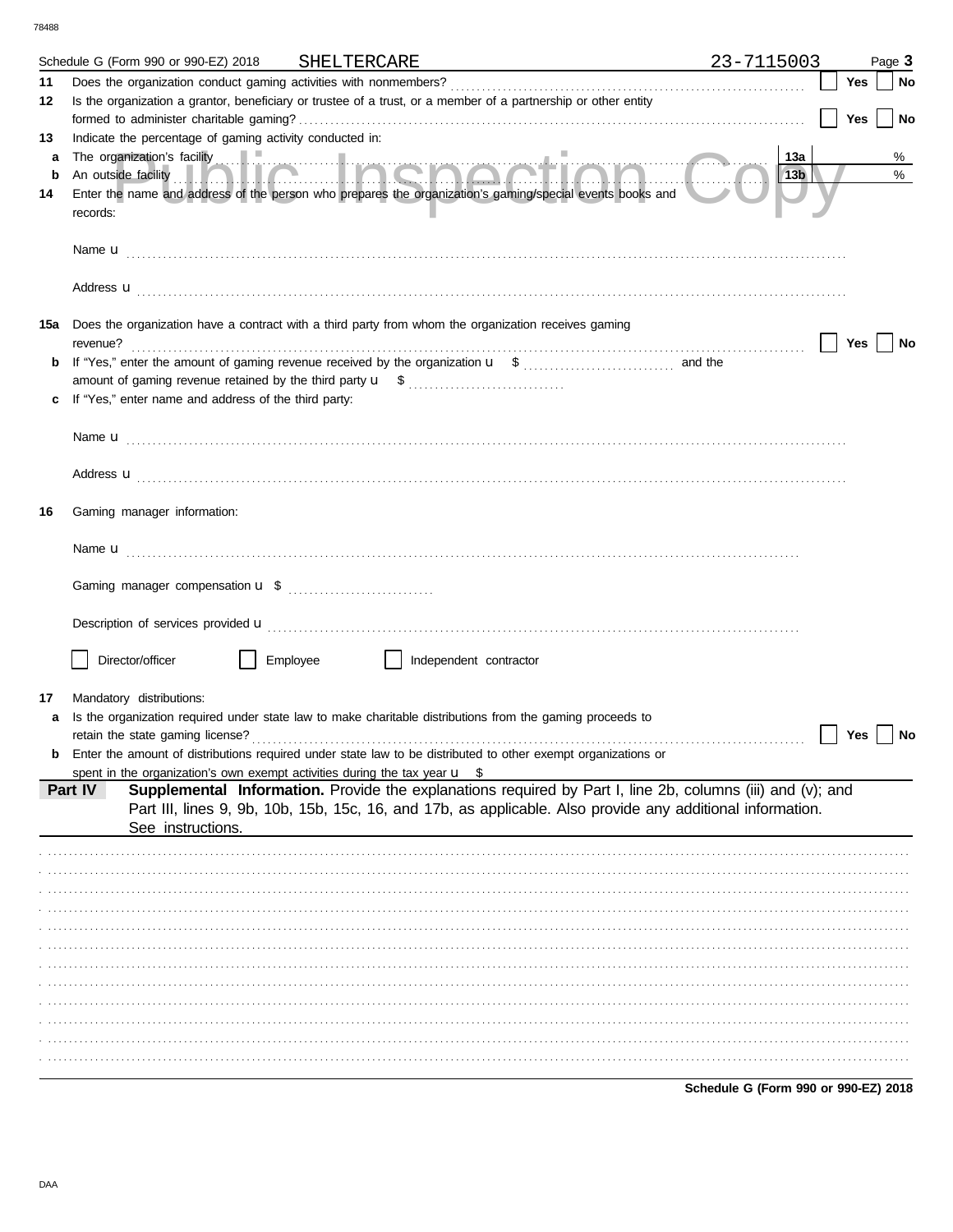| <b>SCHEDULE K</b>                                                              |                                                                                                     |                 | <b>Supplemental Information on Tax-Exempt Bonds</b>                                |           |                                               |    |                                |                                              |    |               | OMB No. 1545-0047 |                |            |
|--------------------------------------------------------------------------------|-----------------------------------------------------------------------------------------------------|-----------------|------------------------------------------------------------------------------------|-----------|-----------------------------------------------|----|--------------------------------|----------------------------------------------|----|---------------|-------------------|----------------|------------|
| (Form 990)                                                                     | u Complete if the organization answered "Yes" on Form 990, Part IV, line 24a. Provide descriptions, |                 |                                                                                    |           |                                               |    |                                |                                              |    | 2018          |                   |                |            |
|                                                                                |                                                                                                     |                 | explanations, and any additional information in Part VI.<br>Lu Attach to Form 990. |           |                                               |    |                                |                                              |    |               |                   | Open to Public |            |
| Department of the Treasury<br>Internal Revenue Service                         |                                                                                                     |                 | uGo to www.irs.gov/Form990 for instructions and the latest information.            |           |                                               |    |                                | <b>Inspection</b>                            |    |               |                   |                |            |
| Name of the organization                                                       |                                                                                                     |                 |                                                                                    |           |                                               |    |                                | Employer identification number<br>23-7115003 |    |               |                   |                |            |
| SHELTERCARE                                                                    |                                                                                                     |                 |                                                                                    |           |                                               |    |                                |                                              |    |               |                   |                |            |
| <b>Bond Issues</b><br>Part I                                                   |                                                                                                     |                 |                                                                                    |           |                                               |    |                                |                                              |    | $(h)$ On      |                   |                | (i) Pooled |
| (a) Issuer name                                                                | (b) Issuer EIN                                                                                      | $(c)$ CUSIP $#$ | (d) Date issued                                                                    |           | (f) Description of purpose<br>(e) Issue price |    |                                | (g) Defeased                                 |    |               | behalf of         |                | financing  |
|                                                                                |                                                                                                     |                 |                                                                                    |           |                                               |    |                                | Yes                                          | No | issuer<br>Yes | No                | Yes            | No         |
| A STATE OF OREGON, OR FACILIITES AUTH93-6001787                                |                                                                                                     |                 | 08/26/11                                                                           |           |                                               |    | 1,610,000 BUILDING ACQUISITION |                                              | X  |               | $\rm X$           |                | X          |
|                                                                                |                                                                                                     |                 |                                                                                    |           |                                               |    |                                |                                              |    |               |                   |                |            |
| В                                                                              |                                                                                                     |                 |                                                                                    |           |                                               |    |                                |                                              |    |               |                   |                |            |
|                                                                                |                                                                                                     |                 |                                                                                    |           |                                               |    |                                |                                              |    |               |                   |                |            |
| C                                                                              |                                                                                                     |                 |                                                                                    |           |                                               |    |                                |                                              |    |               |                   |                |            |
|                                                                                |                                                                                                     |                 |                                                                                    |           |                                               |    |                                |                                              |    |               |                   |                |            |
| D                                                                              |                                                                                                     |                 |                                                                                    |           |                                               |    |                                |                                              |    |               |                   |                |            |
| Part II<br><b>Proceeds</b>                                                     |                                                                                                     |                 |                                                                                    |           |                                               |    |                                |                                              |    |               |                   |                |            |
|                                                                                |                                                                                                     |                 | A                                                                                  |           |                                               | в  | C                              |                                              |    |               | D                 |                |            |
| 1 Amount of bonds retired                                                      |                                                                                                     |                 |                                                                                    |           |                                               |    |                                |                                              |    |               |                   |                |            |
|                                                                                |                                                                                                     |                 |                                                                                    |           |                                               |    |                                |                                              |    |               |                   |                |            |
|                                                                                |                                                                                                     |                 |                                                                                    | 1,610,000 |                                               |    |                                |                                              |    |               |                   |                |            |
|                                                                                |                                                                                                     |                 |                                                                                    |           |                                               |    |                                |                                              |    |               |                   |                |            |
|                                                                                |                                                                                                     |                 |                                                                                    |           |                                               |    |                                |                                              |    |               |                   |                |            |
|                                                                                |                                                                                                     |                 | 32,200                                                                             |           |                                               |    |                                |                                              |    |               |                   |                |            |
|                                                                                |                                                                                                     |                 |                                                                                    |           |                                               |    |                                |                                              |    |               |                   |                |            |
|                                                                                |                                                                                                     |                 |                                                                                    |           |                                               |    |                                |                                              |    |               |                   |                |            |
|                                                                                |                                                                                                     |                 |                                                                                    | 1,577,800 |                                               |    |                                |                                              |    |               |                   |                |            |
|                                                                                |                                                                                                     |                 |                                                                                    |           |                                               |    |                                |                                              |    |               |                   |                |            |
| 12 Other unspent proceeds                                                      |                                                                                                     |                 |                                                                                    |           |                                               |    |                                |                                              |    |               |                   |                |            |
|                                                                                |                                                                                                     |                 | 2011                                                                               |           |                                               |    |                                |                                              |    |               |                   |                |            |
|                                                                                |                                                                                                     |                 | Yes                                                                                | <b>No</b> | Yes                                           | No | Yes                            | No                                           |    | <b>Yes</b>    |                   | No             |            |
| 14 Were the bonds issued as part of a refunding issue of tax-exempt bonds (or, |                                                                                                     |                 |                                                                                    |           |                                               |    |                                |                                              |    |               |                   |                |            |
|                                                                                |                                                                                                     |                 |                                                                                    | Χ         |                                               |    |                                |                                              |    |               |                   |                |            |
| 15 Were the bonds issued as part of a refunding issue of taxable bonds (or, if |                                                                                                     |                 |                                                                                    |           |                                               |    |                                |                                              |    |               |                   |                |            |
|                                                                                |                                                                                                     |                 |                                                                                    | Χ         |                                               |    |                                |                                              |    |               |                   |                |            |
|                                                                                |                                                                                                     |                 | Χ                                                                                  |           |                                               |    |                                |                                              |    |               |                   |                |            |
| 17 Does the organization maintain adequate books and records to support the    |                                                                                                     |                 |                                                                                    |           |                                               |    |                                |                                              |    |               |                   |                |            |
|                                                                                |                                                                                                     |                 | Χ                                                                                  |           |                                               |    |                                |                                              |    |               |                   |                |            |

**For Paperwork Reduction Act Notice, see the Instructions for Form 990.**

**Schedule K (Form 990) 2018**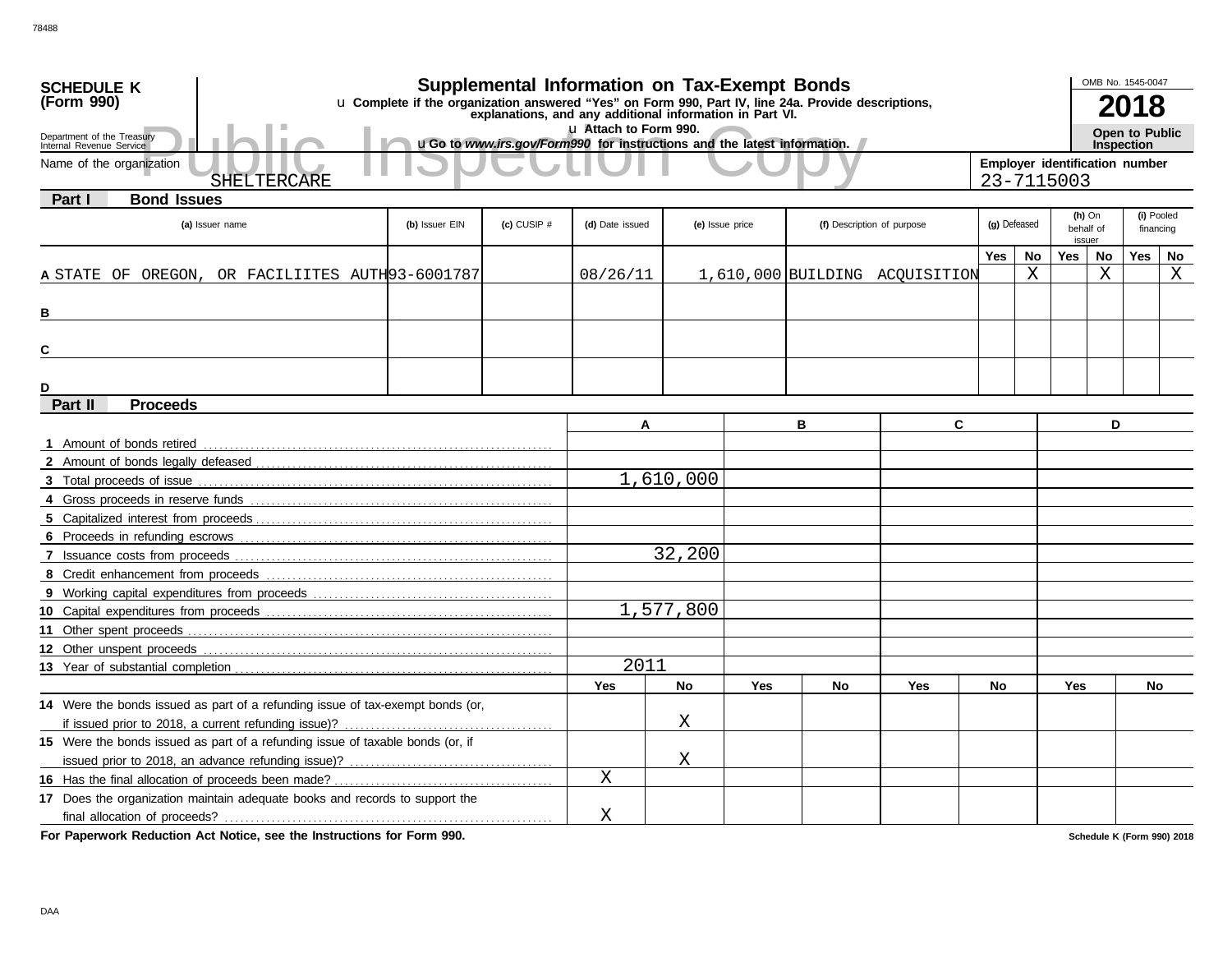# SHELTERCARE

| Schor'<br>U) ∠U R<br><b>POLICATIO</b> | $- - - - - -$<br>SHE.<br>_ARF<br>r.r | $-0.02$<br>50 U.<br>- | Doo-<br>aut |
|---------------------------------------|--------------------------------------|-----------------------|-------------|
| Part III<br>'rıvate                   | Use<br><b>Business</b>               |                       |             |

| Part III<br><b>Private Business Use</b>                                                                  |            |                         |            |               |            |               |            |           |
|----------------------------------------------------------------------------------------------------------|------------|-------------------------|------------|---------------|------------|---------------|------------|-----------|
|                                                                                                          |            |                         |            | B             |            | C.            |            | D         |
| Was the organization a partner in a partnership, or a member of an LLC,<br>1                             | <b>Yes</b> | <b>No</b>               | <b>Yes</b> | No            | <b>Yes</b> | No            | Yes        | <b>No</b> |
| which owned property financed by tax-exempt bonds?                                                       |            | Χ                       |            |               |            |               |            |           |
| 2 Are there any lease arrangements that may result in private business use of<br>bond-financed property? |            | $\overline{\mathsf{x}}$ |            |               |            |               |            |           |
| 3a Are there any management or service contracts that may result in private                              |            |                         |            |               |            |               |            |           |
|                                                                                                          |            | $\mathbf X$             |            |               |            |               |            |           |
| <b>b</b> If "Yes" to line 3a, does the organization routinely engage bond counsel or other outside       |            |                         |            |               |            |               |            |           |
| counsel to review any management or service contracts relating to the financed property?                 |            |                         |            |               |            |               |            |           |
| c Are there any research agreements that may result in private business use of                           |            |                         |            |               |            |               |            |           |
|                                                                                                          |            | $\mathbf X$             |            |               |            |               |            |           |
| d If "Yes" to line 3c, does the organization routinely engage bond counsel or other                      |            |                         |            |               |            |               |            |           |
| outside counsel to review any research agreements relating to the financed property?                     |            |                         |            |               |            |               |            |           |
| Enter the percentage of financed property used in a private business use by entities<br>4                |            |                         |            |               |            |               |            |           |
| other than a section 501(c)(3) organization or a state or local government $\ldots$                      |            | %                       |            | %             |            | %             |            | ℅         |
| 5 Enter the percentage of financed property used in a private business use as a                          |            |                         |            |               |            |               |            |           |
| result of unrelated trade or business activity carried on by your organization,                          |            |                         |            |               |            |               |            |           |
| another section 501(c)(3) organization, or a state or local government $\mathbf{u}$                      |            | %                       |            | %             |            | %             |            |           |
| 6                                                                                                        |            | $\frac{1}{2}$           |            | $\frac{1}{2}$ |            | $\frac{0}{0}$ |            | $\%$      |
| Does the bond issue meet the private security or payment test?<br>7                                      |            | $\mathbf X$             |            |               |            |               |            |           |
| 8a Has there been a sale or disposition of any of the bond-financed property to a                        |            |                         |            |               |            |               |            |           |
| nongovernmental person other than a 501(c)(3) organization since the bonds were issued?                  |            | Χ                       |            |               |            |               |            |           |
| <b>b</b> If "Yes" to line 8a, enter the percentage of bond-financed property sold or                     |            |                         |            |               |            |               |            |           |
|                                                                                                          |            | $\frac{0}{0}$           |            | $\%$          |            | $\frac{0}{0}$ |            |           |
| c If "Yes" to line 8a, was any remedial action taken pursuant to Regulations                             |            |                         |            |               |            |               |            |           |
|                                                                                                          |            |                         |            |               |            |               |            |           |
| 9 Has the organization established written procedures to ensure that all                                 |            |                         |            |               |            |               |            |           |
| nonqualified bonds of the issue are remediated in accordance with the                                    |            |                         |            |               |            |               |            |           |
| requirements under Regulations sections 1.141-12 and 1.145-2?                                            |            | X                       |            |               |            |               |            |           |
| Part IV<br>Arbitrage                                                                                     |            |                         |            |               |            |               |            |           |
|                                                                                                          |            |                         |            | B             |            | C             |            | D         |
| Has the issuer filed Form 8038-T, Arbitrage Rebate, Yield Reduction and<br>1                             | <b>Yes</b> | No                      | <b>Yes</b> | No            | <b>Yes</b> | No            | <b>Yes</b> | <b>No</b> |
|                                                                                                          |            | X                       |            |               |            |               |            |           |
|                                                                                                          |            |                         |            |               |            |               |            |           |
|                                                                                                          |            | $\mathbf X$             |            |               |            |               |            |           |
|                                                                                                          | X          |                         |            |               |            |               |            |           |
|                                                                                                          |            | $\mathbf X$             |            |               |            |               |            |           |
| If "Yes" to line 2c, provide in Part VI the date the rebate computation was                              |            |                         |            |               |            |               |            |           |
| performed                                                                                                |            |                         |            |               |            |               |            |           |
| Is the bond issue a variable rate issue?<br>3                                                            |            | X                       |            |               |            |               |            |           |

**Schedule K (Form 990) 2018**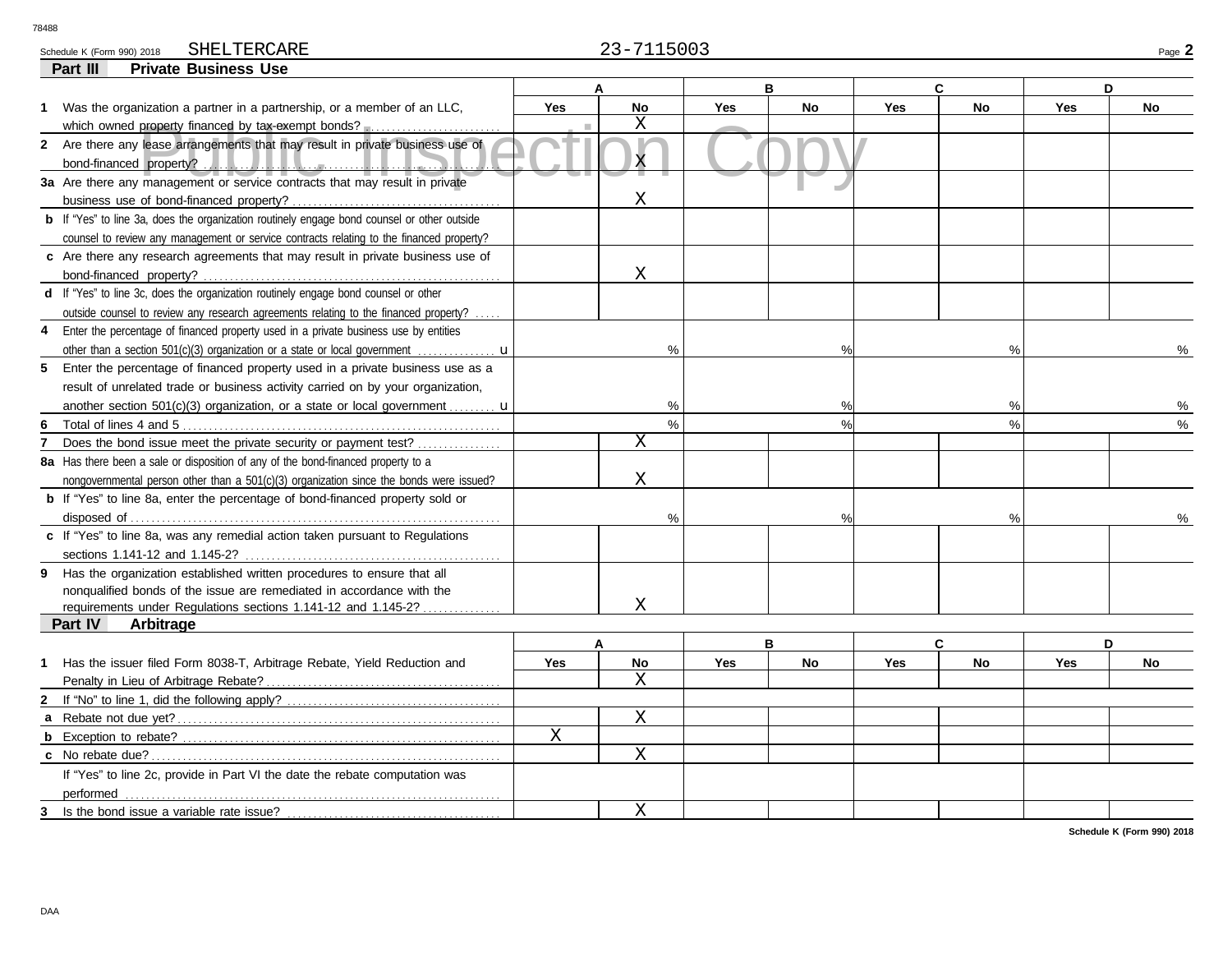Schedule K (Form 990) 2018 SHELTERCARE Page 3 SHELTERCARE

### **Part IV Arbitrage** *(Continued)*

| Andrage Command                                                                                                                |                |             |            |           |            |           |            |           |  |  |  |
|--------------------------------------------------------------------------------------------------------------------------------|----------------|-------------|------------|-----------|------------|-----------|------------|-----------|--|--|--|
|                                                                                                                                |                | A           |            | В         |            | C         | D          |           |  |  |  |
| 4a Has the organization or the governmental issuer entered into a qualified                                                    | <b>Yes</b>     | <b>No</b>   | <b>Yes</b> | <b>No</b> | <b>Yes</b> | <b>No</b> | <b>Yes</b> | <b>No</b> |  |  |  |
|                                                                                                                                | $\mathbb{R}^n$ | Χ           |            |           |            |           |            |           |  |  |  |
|                                                                                                                                |                |             |            |           |            |           |            |           |  |  |  |
| $\mathcal{M}$<br>.<br>44. L<br>ЛL.                                                                                             |                |             |            |           |            |           |            |           |  |  |  |
|                                                                                                                                |                |             |            |           |            |           |            |           |  |  |  |
|                                                                                                                                |                |             |            |           |            |           |            |           |  |  |  |
| 5a Were gross proceeds invested in a guaranteed investment contract (GIC)?                                                     |                | $\mathbf X$ |            |           |            |           |            |           |  |  |  |
|                                                                                                                                |                |             |            |           |            |           |            |           |  |  |  |
| c Term of GIC                                                                                                                  |                |             |            |           |            |           |            |           |  |  |  |
| d Was the regulatory safe harbor for establishing the fair market value of the GIC satisfied?                                  |                |             |            |           |            |           |            |           |  |  |  |
| Were any gross proceeds invested beyond an available temporary period?<br>6                                                    |                | $\mathbf X$ |            |           |            |           |            |           |  |  |  |
| 7 Has the organization established written procedures to monitor the                                                           |                |             |            |           |            |           |            |           |  |  |  |
| requirements of section 148?                                                                                                   |                | $\mathbf X$ |            |           |            |           |            |           |  |  |  |
| Procedures To Undertake Corrective Action<br>Part V                                                                            |                |             |            |           |            |           |            |           |  |  |  |
|                                                                                                                                |                | A           |            | B         |            | C         | D          |           |  |  |  |
| Has the organization established written procedures to ensure that violations                                                  | Yes            | <b>No</b>   | <b>Yes</b> | No        | <b>Yes</b> | No        | Yes        | No        |  |  |  |
| of federal tax requirements are timely identified and corrected through the                                                    |                |             |            |           |            |           |            |           |  |  |  |
| voluntary closing agreement program if self-remediation isn't available under                                                  |                |             |            |           |            |           |            |           |  |  |  |
| applicable regulations?                                                                                                        |                | X           |            |           |            |           |            |           |  |  |  |
| Supplemental Information. Provide additional information for responses to questions on Schedule K. See instructions<br>Part VI |                |             |            |           |            |           |            |           |  |  |  |
|                                                                                                                                |                |             |            |           |            |           |            |           |  |  |  |
|                                                                                                                                |                |             |            |           |            |           |            |           |  |  |  |
|                                                                                                                                |                |             |            |           |            |           |            |           |  |  |  |
|                                                                                                                                |                |             |            |           |            |           |            |           |  |  |  |
|                                                                                                                                |                |             |            |           |            |           |            |           |  |  |  |
|                                                                                                                                |                |             |            |           |            |           |            |           |  |  |  |
|                                                                                                                                |                |             |            |           |            |           |            |           |  |  |  |
|                                                                                                                                |                |             |            |           |            |           |            |           |  |  |  |
|                                                                                                                                |                |             |            |           |            |           |            |           |  |  |  |
|                                                                                                                                |                |             |            |           |            |           |            |           |  |  |  |
|                                                                                                                                |                |             |            |           |            |           |            |           |  |  |  |
|                                                                                                                                |                |             |            |           |            |           |            |           |  |  |  |
|                                                                                                                                |                |             |            |           |            |           |            |           |  |  |  |
|                                                                                                                                |                |             |            |           |            |           |            |           |  |  |  |
|                                                                                                                                |                |             |            |           |            |           |            |           |  |  |  |
|                                                                                                                                |                |             |            |           |            |           |            |           |  |  |  |
|                                                                                                                                |                |             |            |           |            |           |            |           |  |  |  |
|                                                                                                                                |                |             |            |           |            |           |            |           |  |  |  |
|                                                                                                                                |                |             |            |           |            |           |            |           |  |  |  |
|                                                                                                                                |                |             |            |           |            |           |            |           |  |  |  |
|                                                                                                                                |                |             |            |           |            |           |            |           |  |  |  |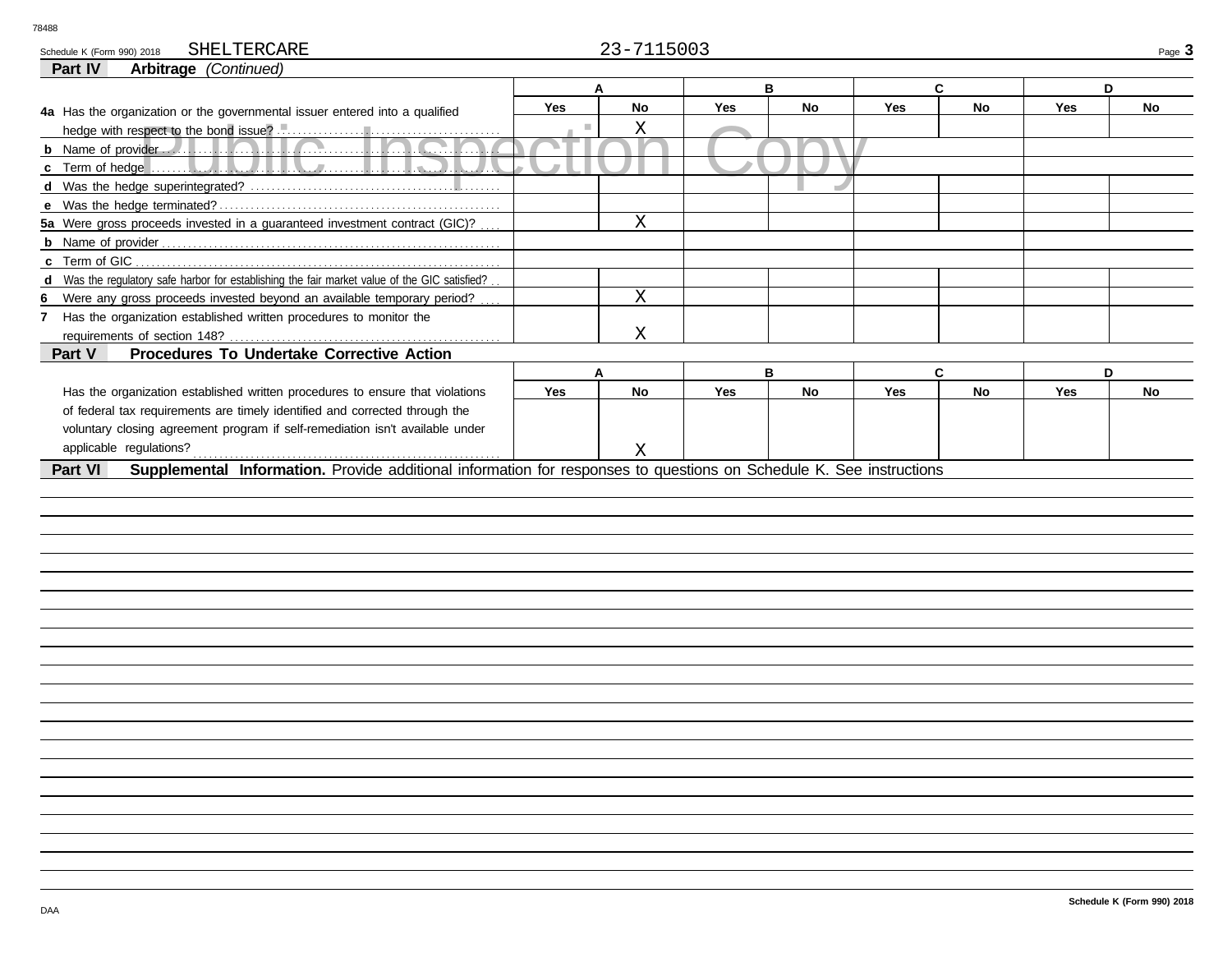**Part VI Supplemental Information.** Provide additional information for responses to questions on Schedule K. See instructions *(Continued)*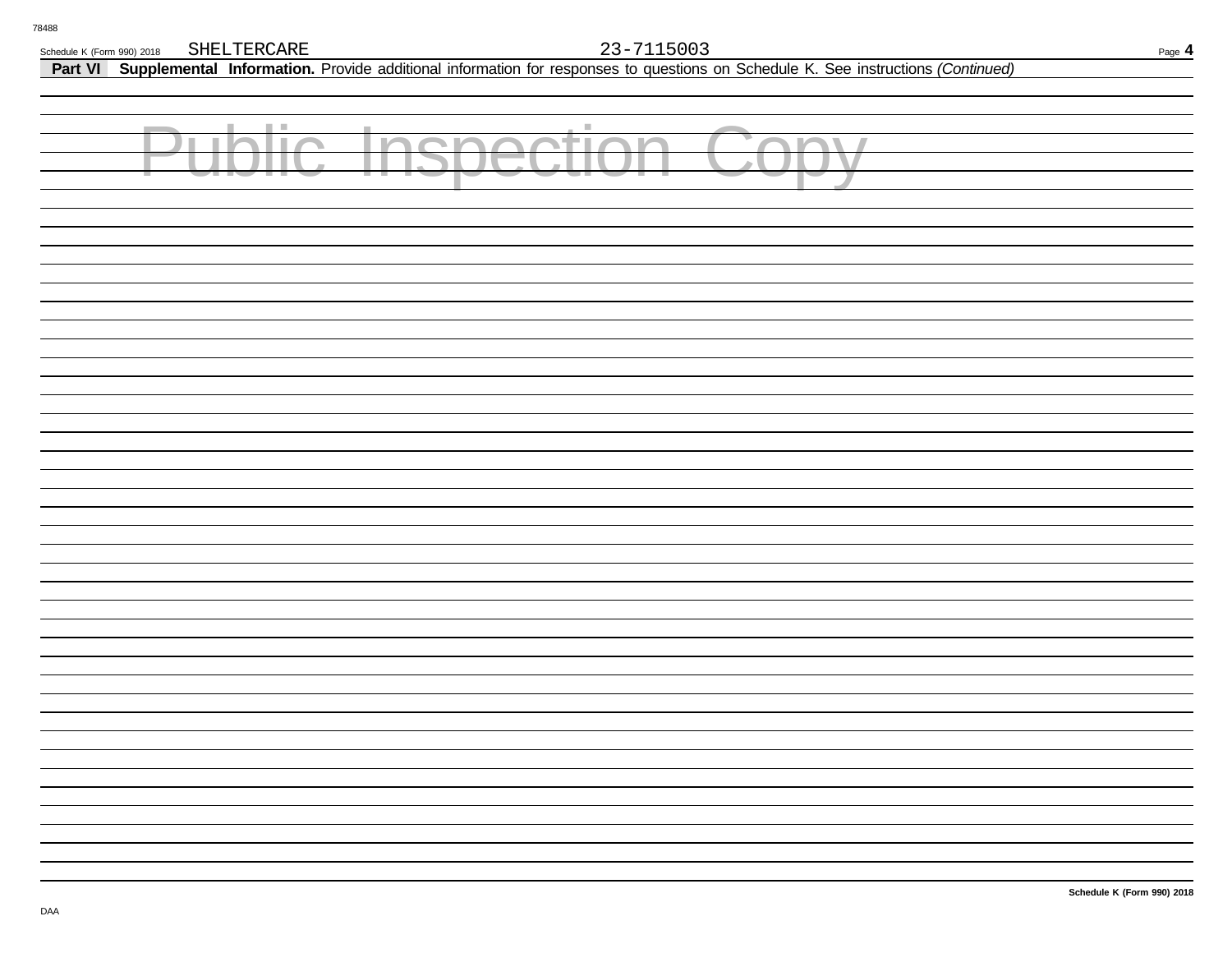OMB No 1545-0047 Supplemental Information to Form 990 or 990-EZ **SCHEDULE O** (Form 990 or 990-EZ) Complete to provide information for responses to specific questions on 2018 Form 990 or 990-EZ or to provide any additional information. **Open to Public** u Attach to Form 990 or 990-EZ. Department of the Treasury u Go to www.irs.gov/Form990 for the latest information. Internal Revenue Service Inspection Employer identification number Name of the organization 23-7115003 **SHELTERCARE** FORM 990 - ORGANIZATION'S MISSION SHELTERCARE OFFERS A VARIETY OF HOUSING AND SUPPORT SERVICES FOR PEOPLE WHO ARE HOMELESS OR THOSE FACING HOMELESSNESS WITH A COMMITTED FOCUS ON THE COMMUNITY'S MOST VULNERABLE INDIVIDUALS DEALING WITH PSYCHIATRIC DISABILITIES, ACOUIRED BRAIN INJURIES AND HOMELESS FAMILIES. SHELTERCARE PROVIDES EMERGENCY HOUSING, SHORT TERM HOUSING AND PERMANENT SUPPORTED HOUSING. ADDITIONALLY, SHELTERCARE PROVIDES SUPPORT TO BUILD SKILLS FOR INDEPENDENT LIVING AND HOUSEHOLD STABILITY. WE ALSO OFFER A COMMUNITY CENTER CALLED UHLHORN DAY CENTER, WHICH IS FOR INDIVIDUALS LIVING WITH BRAIN INJURY, DEMENTIA, AND OTHER COGNITIVE DISORDERS. FORM 990, PART I, LINE 6 VOLUNTEERS ASSIST SHELTERCARE IN A VARIETY OF ACTIVITIES INCLUDING WORKING WITH ADMIN AND PROGRAM STAFF. THEY MAY WORK ON SPECIAL PROJECTS SUCH AS DOING MARKET RESEARCH OR ADVISING ON WAYS TO IMPROVE EFFICIENCY IN OUR PROGRAMS. THEY ASSIST PROGRAM STAFF WITH PROVIDING SERVICES TO OUR CLIENTS SUCH AS LIFE SKILLS TRAINING AND MONEY MANAGEMENT SKILLS. THEY MAY ALSO POSSESS SKILLS THAT OUR STAFF MAY LACK SUCH AS PROVIDING HAIRCUTS. IN ADDITION, VOLUNTEERS ASSIST OUR PROGRAM STAFF IN PROVIDING MENTORING, CRISIS INTERVENTION, AND SOME LIMITED CASE MANAGEMENT FOR PROGRAM PARTICIPANTS. VOLUNTEERS PROVIDE A CONSIDERABLE AMOUNT OF SOCIALIZATION OPPORTUNITIES (BOTH WITHIN THE PROGRAM AND IN THE COMMUNITY) TO CLIENTS AS WELL.

FORM 990, PART III, LINE 4A - FIRST ACCOMPLISHMENT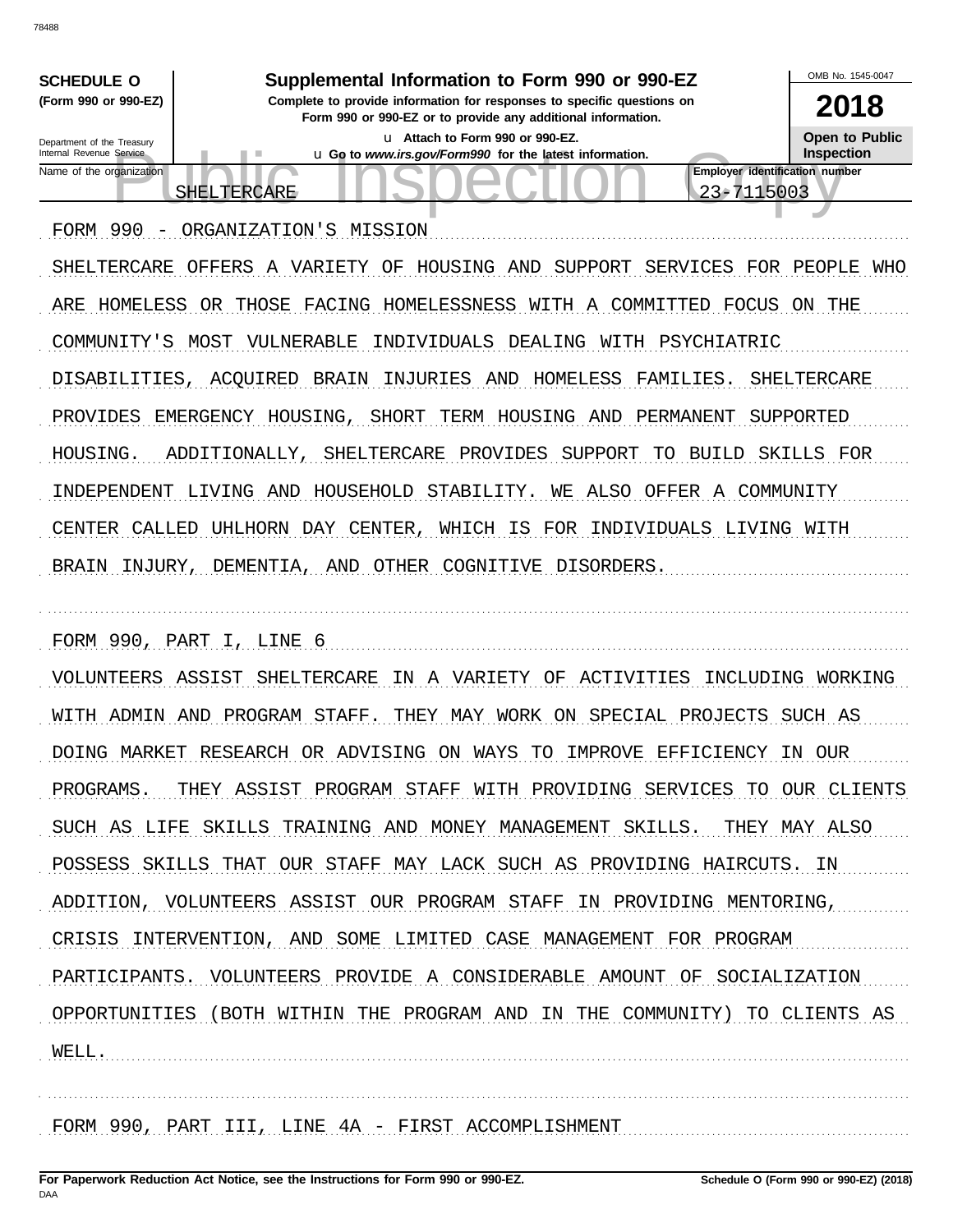| Schedule O (Form 990 or 990-EZ) (2018) |                                       | $P$ aqe $\blacktriangle$ |
|----------------------------------------|---------------------------------------|--------------------------|
| Name of the organization               | <b>Employer identification number</b> |                          |
| SHELTERCARE                            | ົ່າລົ<br>15003                        |                          |

HOMELESS SERVICES: EMERGENCY SHELTER, HOMELESSNESS PREVENTION PROGRAM AND TRANSITIONAL SERVICES. SERVICES INCLUDE EMERGENCY SHELTER AND  $(HPP)$ , SUPPORT FOR FAMILIES WITH CHILDREN AND OTHER SERVICES FOR FAMILIES AND INDIVIDUALS NEEDING ASSISTANCE TO ACQUIRE OR MAINTAIN HOUSING. FACILITIES INCLUDE FAMILY HOUSING AND SHELTERCARE MEDICAL RECUPERATION. OTHER PROGRAMS OPERATING FROM THE CENTER FOR PROGRAMS AND SERVICES ARE MCKENZIE RAPID REHOUSING AND HOMELESSNESS PREVENTION. 221 FAMILIES WERE PROVIDED FINANCIAL ASSISTANCE AND CASE MANAGEMENT TO AVOID LOSING THEIR HOUSING. 13 FAMILIES WERE TEMPORARILY HOUSED WHEN EXPERIENCING A CRISIS IN THEIR HOUSING. DURING THEIR STAY, THOSE FAMILIES WORK WITH STAFF TO SECURE PERMANENT AFFORDABLE HOUSING UPON THERE EXIT, 7 OUT OF 13 TRANSITIONED TO PERMANENT HOUSING. IN ADDITION, SHELTERCARE ALSO PROVIDED SHORT TERM HOUSING FOR 110 HOMELESS ADULTS WHO NEEDED A SAFE PLACE TO CONTINUE RECOVERY AFTER A HOSPITAL STAY.

FORM 990, PART III, LINE 4B - SECOND ACCOMPLISHMENT MENTAL HEALTH SERVICES: HOMELESS AND TRANSITIONAL SERVICES INCLUDE TRANSITIONAL AND LONGER-TERM SUPPORTED HOUSING FOR INDIVIDUALS WITH PSYCHIATRIC DISABILITIES, INCLUDING SUPPORTED EMPLOYMENT SERVICES. PROGRAMS INCLUDE THE SHANKLE PROGRAM, STATE RENTAL ASSISTANCE PROGRAM, AND SCATTERED SITE SUPPORTED HOUSING AND SERVICES OFFERED AT HAWTHORN APARTMENTS, SIGNPOST APARTMENTS, AND AFIYA APARTMENTS. GARDEN PLACE RESIDENCE IS AN INTENSIVE RESIDENTIAL CARE PROGRAM PROVIDING LONGER-TERM SERVICES FOR INDIVIDUALS WITH PSYCHIATRIC DISABILITIES NEEDING MORE INTENSIVE TREATMENT. SERVICES ARE PROVIDED THROUGH THE SHELTERCARE SUPPORTED HOUSING PROGRAM. SHELTERCARE PROVIDED LONG TERM SUPPORTED HOUSING TO 246 HOMELESS ADULTS WHO ARE LIVING WITH A MENTAL ILLNESS. 275 INDIVIDUALS RECEIVED BEHAVIORAL HEALTH SERVICES AND DEVELOPED TREATMENT PLANS TO LEARN HOW TO MANAGE THEIR

PAGE 1 OF 4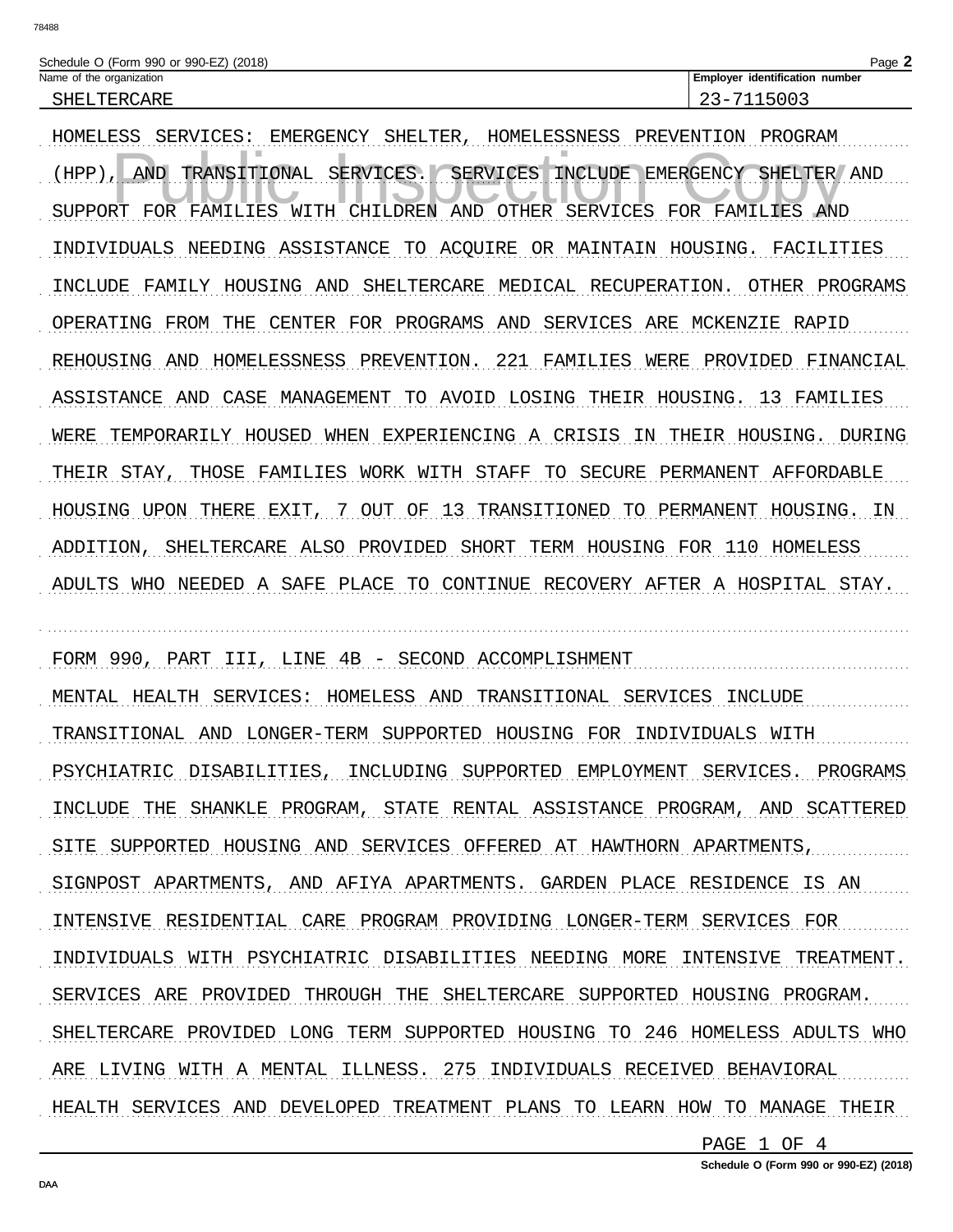| 78488                                                                                                                                                                                                                                                                                                                                                                                                                                                                                                                                                                                                                                                         |                                                                                                                                                                                    |
|---------------------------------------------------------------------------------------------------------------------------------------------------------------------------------------------------------------------------------------------------------------------------------------------------------------------------------------------------------------------------------------------------------------------------------------------------------------------------------------------------------------------------------------------------------------------------------------------------------------------------------------------------------------|------------------------------------------------------------------------------------------------------------------------------------------------------------------------------------|
| Schedule O (Form 990 or 990-EZ) (2018)<br>Name of the organization<br>SHELTERCARE<br>MENTAL HEALTH<br>SYMPTOMS.<br>31<br>INDIVIDUALS RECEIVED<br>CARE<br>ENHANCED RESIDENTIAL<br>TREATMENT (FACILITY WHICH PROVIDES<br>SETTING FOR ADULTS TRANSITIONING<br><b>STATE</b><br>OUT<br>OF<br>THE                                                                                                                                                                                                                                                                                                                                                                   | Page 2<br>Employer identification number<br>23-7115003<br>OUR MEDICALLY-<br>AT<br>SAFE<br>HOME-LIKE<br>A<br>HOSPITAL                                                               |
| FORM 990,<br>4D - ALL OTHER ACCOMPLISHMENTS<br>PART<br>III,<br>LINE<br>PROPERTY<br>MANAGEMENT<br>SERVICES:<br><b>SERVICES</b><br>INCLUDE<br>PROVIDING<br>SUPPORTED<br>MANAGEMENT<br>SERVICES<br>FOR<br>HOUSING PROGRAMS                                                                                                                                                                                                                                                                                                                                                                                                                                       | PROPERTY<br>IN EUGENE.                                                                                                                                                             |
| FORM 990,<br>LINE<br>11B - ORGANIZATION'S PROCESS TO REVIEW FORM 990<br>PART VI,<br>FORM 990,<br>THE<br>EACH YEAR,<br>PRIOR TO<br>THE<br>FILING OF<br>THE<br>DRAFT FORM 990<br>DIRECTORS REVIEWS<br>THE<br>THE<br>BOARD<br>OF<br>OF<br>990<br>AVAILABLE<br>HAS<br>BEEN REVIEWED AND ANY CHANGES<br>ONCE<br>THE<br>DRAFT<br>990<br>IS<br>THE REVISED<br>SENT<br>THE<br>FULL BOARD.<br>IS<br>APPROVED<br>TО<br>IΤ.<br>IS<br>ITS<br>NEXT<br><b>BOARD</b><br>MEETING.<br>THE<br>DRAFT<br>AUDIT<br>REVIEWED<br>AТ<br>A FINANCE<br>MEETING AND ANY QUESTIONS ARE<br>COMMITTEE<br><b>BOARD</b><br>DIRECTORS,<br>THE AUDIT/FINANCE<br>FULL MEETING<br>ΟF<br>THE<br>OF | AUDIT/FINANCE COMMITTEE<br>AS<br>SOON AS IT IS<br>ARE MADE,<br>THE<br>FULL BOARD<br>ВY<br>WITH<br>THE<br>AUDITOR AT<br>ANSWERED.<br>NEXT<br>AТ<br>THE<br>COMMITTEE<br><b>CHAIR</b> |

PRESENTS A SUMMARY OF THE AUDIT TO THE FULL BOARD FOR ITS ACCEPTANCE AND APPROVAL. THE FULL BOARD IS SENT THE FORM 990 BY EMAIL AS SOON AS IT IS AVAILABLE.

FORM 990, PART VI, LINE 12C - ENFORCEMENT OF CONFLICTS POLICY SHELTERCARE RARELY HAS A SITUATION THAT INVOLVES A CONFLICT OF INTEREST. THE ORGANIZATION CHOOSES NOT TO DO BUSINESS WITH THE BOARD MEMBERS OR FAMILY MEMBERS OF BOARD MEMBERS OR THEIR COMPANIES WHENEVER POSSIBLE TO KEEP THE OPPORTUNITY FOR A CONFLICT TO A MINIMUM. IF THERE IS A CONFLICT OF INTEREST, THE BOARD MEMBER IS ASKED TO ABSTAIN FROM VOTING ON ANY MATTER WHERE THE CONFLICT OF INTEREST COMES INTO PLAY.

PAGE 2 OF 4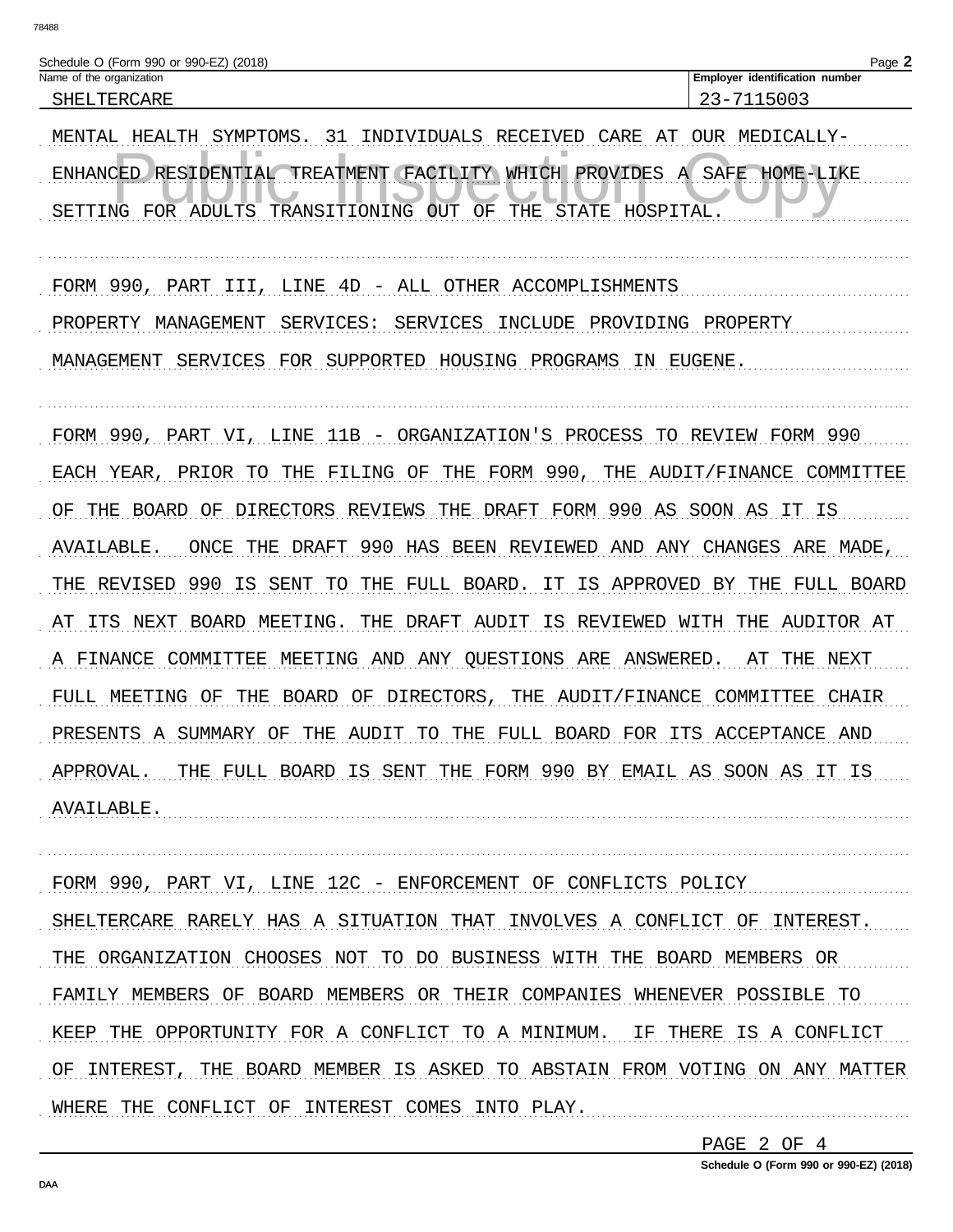Page 2

FORM  $990.$ PART VI, LINE 15A - COMPENSATION PROCESS FOR TOP OFFICIAL THE SALARY FOR THE EXECUTIVE DIRECTOR IS DETERMINED BY REVIEWING A BI-ANNUAL SURVEY PROVIDED BY AN INDEPENDENT ORGANIZATION OF AGENCIES IN OUR AREA DOING SIMILAR WORK WITH SIMILAR BUDGETS AND BY USING COMPARABLE DATA GATHERED FROM LOCAL SOURCES LIKE THE EMPLOYMENT DEPARTMENT, REGISTER GUARD AND EMAIL NOTIFICATION OF LOCAL POSTINGS. THIS INFORMATION IS GATHERED BY THE HUMAN RESOURCES MANAGER AND PRESENTED TO THE CHAIR OF THE PERSONNEL COMMITTEE OF THE BOARD OF DIRECTORS WHEN DETERMINING INCREASES IN THE SALARY OF THE EXECUTIVE DIRECTOR. IN THE CASE OF SHETERCARE, THE SALARY OF THE EXECUTIVE DIRECTOR IS SIGNIFICANTLY BELOW COMPARABLE POSITIONS IN OUR AREA BASED ON THE TWO WAYS WE HAVE OF GATHERING DATA.

FORM 990, PART VI, LINE 15B - COMPENSATION PROCESS FOR OFFICERS SHELTERCARE DOES NOT COMPENSATE ITS BOARD MEMBERS IN ANY WAY. THE SALARIES FOR THE KEY EMPLOYEES FOR THE ORGANIZATION ARE DETERMINED BY REVIEWING A BI-ANNUAL SURVEY PROVIDED BY AN INDEPENDENT ORGANIZATION OF AGENCIES IN OUR AREA DOING SIMILAR WORK WITH SIMILAR BUDGETS AND BY USING COMPARABLE DATA GATHERED FROM LOCAL SOURCES LIKE THE EMPLOYMENT DEPARTMENT, REGISTER GUARD AND EMAIL NOTIFICATION OF LOCAL POSTINGS. FOR KEY EMPLOYEES, THE INFORMATION IS PROVIDED TO THE EXECUTIVE DIRECTOR FOR ANALYSIS AND ULTIMATE DECISION ON SALARIES. IN THE CASE OF SHETERCARE, THE SALARIES OF KEY PERSONNEL ARE SIGNIFICANTLY BELOW COMPARABLE POSITIONS IN OUR AREA BASED ON THE TWO WAYS WE HAVE OF GATHERING DATA.

FORM 990, PART VI, LINE 19 - GOVERNING DOCUMENTS DISCLOSURE EXPLANATION THE GOVERNING DOCUMENTS, CONFLICT OF INTEREST POLICY, AND FINANCIAL

PAGE 3 OF 4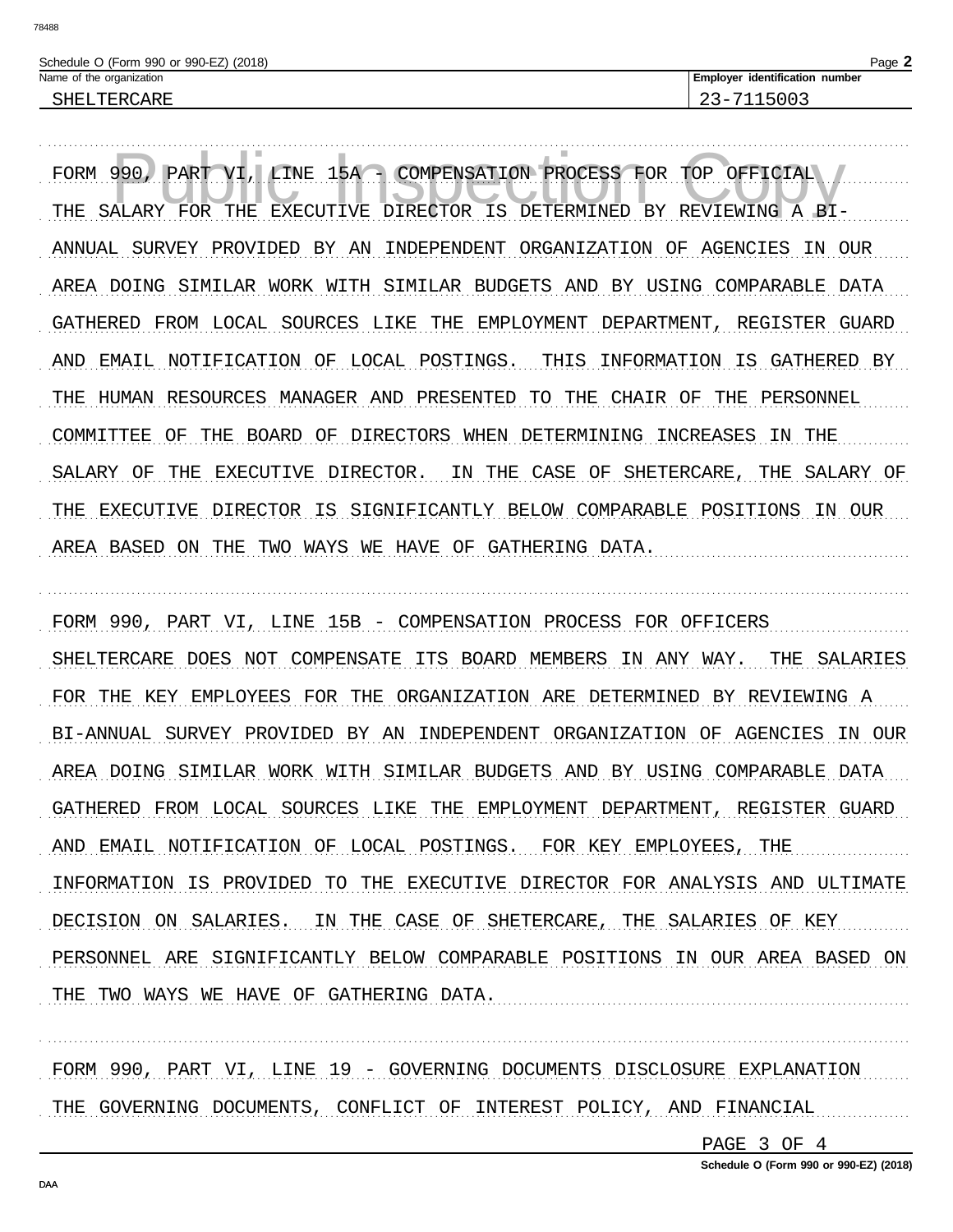| Schedule O (Form 990 or 990-EZ) (2018)                                             |                        | Page 2                         |
|------------------------------------------------------------------------------------|------------------------|--------------------------------|
| Name of the organization                                                           |                        | Employer identification number |
| SHELTERCARE                                                                        | 23-7115003             |                                |
| <b>STATEMENTS</b><br>ARE<br>AVAILABLE<br>THE<br>PUBLIC<br>AT<br>TO<br>THE          | PHYSICAL LOCATION UPON |                                |
| REQUEST.                                                                           |                        |                                |
| 9 <sub></sub><br>FORM 990, PART XI,<br>LINE<br>- OTHER CHANGES<br>ASSETS<br>IN NET | EXPLANATION            |                                |
| <b>EXPENSES</b><br>SPECIAL<br>EVENT                                                | $\boldsymbol{\xi}$     | 17,579                         |
| SPECIAL<br>EVENT<br><b>EXPENSES</b>                                                | \$                     | $-17,579$                      |
|                                                                                    |                        |                                |
|                                                                                    |                        |                                |
|                                                                                    |                        |                                |
|                                                                                    |                        |                                |
|                                                                                    |                        |                                |
|                                                                                    |                        |                                |
|                                                                                    |                        |                                |
|                                                                                    |                        |                                |
|                                                                                    |                        |                                |
|                                                                                    |                        |                                |
|                                                                                    |                        |                                |
|                                                                                    |                        |                                |
|                                                                                    |                        |                                |
|                                                                                    |                        |                                |
|                                                                                    |                        |                                |
|                                                                                    |                        |                                |
|                                                                                    |                        |                                |
|                                                                                    |                        |                                |
|                                                                                    |                        |                                |
|                                                                                    |                        |                                |
|                                                                                    | DACF 4 OF 4            |                                |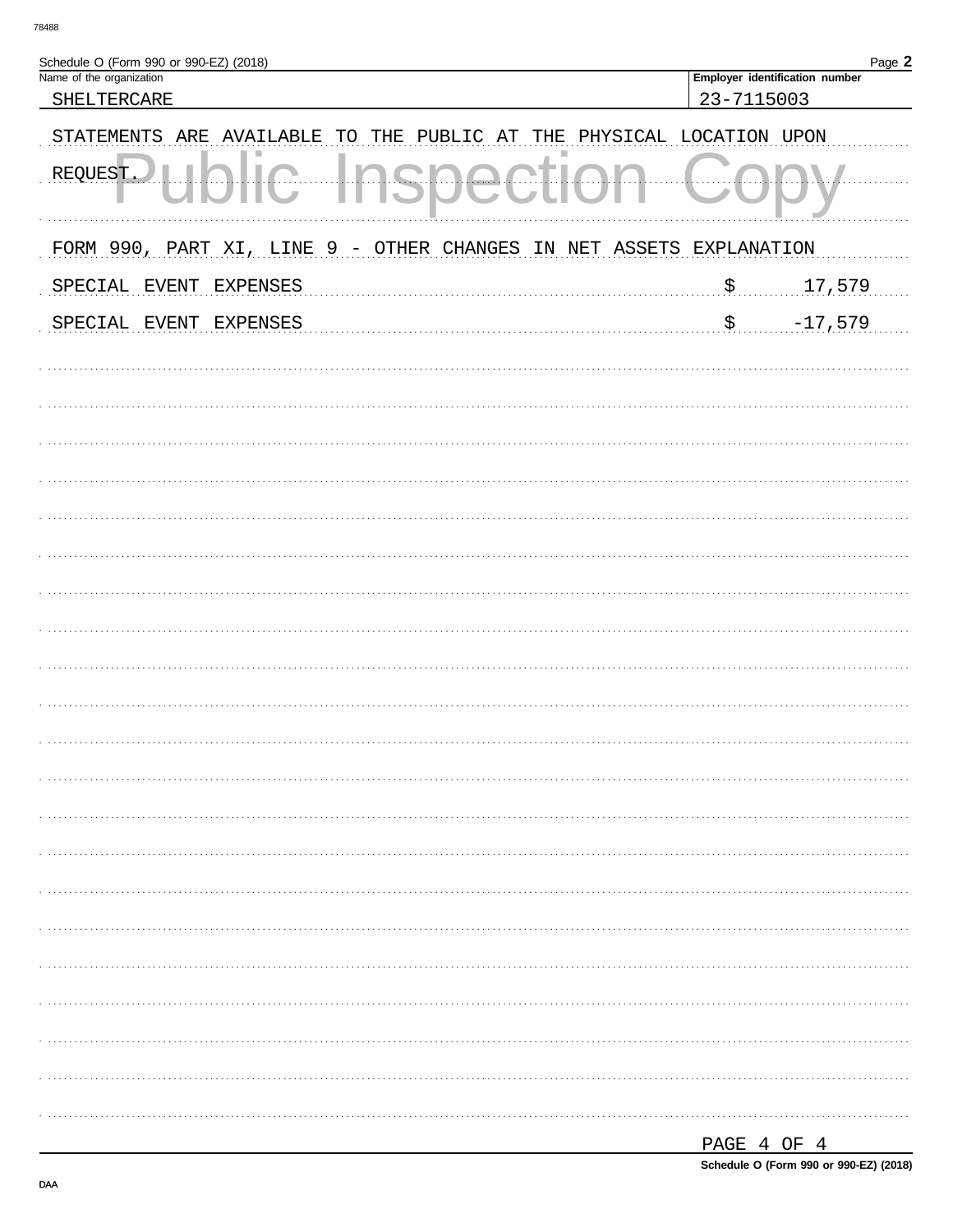| <b>SCHEDULE R</b>                                      |                                                                                                                                               |                                                                          |                                                     |                                                     |       |                            |                                                           |                                |                                     | OMB No. 1545-0047                   |                                                         |  |
|--------------------------------------------------------|-----------------------------------------------------------------------------------------------------------------------------------------------|--------------------------------------------------------------------------|-----------------------------------------------------|-----------------------------------------------------|-------|----------------------------|-----------------------------------------------------------|--------------------------------|-------------------------------------|-------------------------------------|---------------------------------------------------------|--|
| (Form 990)                                             | u Complete if the organization answered "Yes" on Form 990, Part IV, line 33, 34, 35b, 36, or 37.                                              | <b>Related Organizations and Unrelated Partnerships</b>                  |                                                     |                                                     |       |                            |                                                           |                                |                                     | 2018                                |                                                         |  |
|                                                        |                                                                                                                                               | u Attach to Form 990.                                                    |                                                     |                                                     |       |                            |                                                           |                                |                                     | <b>Open to Public</b>               |                                                         |  |
| Department of the Treasury<br>Internal Revenue Service |                                                                                                                                               | u Go to www.irs.gov/Form990 for instructions and the latest information. |                                                     |                                                     |       |                            |                                                           |                                |                                     | <b>Inspection</b>                   |                                                         |  |
| Name of the organization                               |                                                                                                                                               |                                                                          |                                                     |                                                     |       |                            |                                                           | Employer identification number |                                     |                                     |                                                         |  |
|                                                        | SHELTERCARE                                                                                                                                   |                                                                          |                                                     |                                                     |       |                            |                                                           |                                | 23-7115003                          |                                     |                                                         |  |
| Part I                                                 | Identification of Disregarded Entities. Complete if the organization answered "Yes" on Form 990, Part IV, line 33.                            |                                                                          |                                                     |                                                     |       |                            |                                                           |                                |                                     |                                     |                                                         |  |
|                                                        | (a)<br>Name, address, and EIN (if applicable) of disregarded entity                                                                           | (b)<br>Primary activity                                                  |                                                     | (c)<br>Legal domicile (state<br>or foreign country) |       |                            | (d)<br>Total income                                       |                                | (e)<br>End-of-year assets           | (f)<br>Direct controlling<br>entity |                                                         |  |
| (1)                                                    |                                                                                                                                               |                                                                          |                                                     |                                                     |       |                            |                                                           |                                |                                     |                                     |                                                         |  |
|                                                        |                                                                                                                                               |                                                                          |                                                     |                                                     |       |                            |                                                           |                                |                                     |                                     |                                                         |  |
| (2)                                                    |                                                                                                                                               |                                                                          |                                                     |                                                     |       |                            |                                                           |                                |                                     |                                     |                                                         |  |
|                                                        |                                                                                                                                               |                                                                          |                                                     |                                                     |       |                            |                                                           |                                |                                     |                                     |                                                         |  |
| (3)                                                    |                                                                                                                                               |                                                                          |                                                     |                                                     |       |                            |                                                           |                                |                                     |                                     |                                                         |  |
|                                                        |                                                                                                                                               |                                                                          |                                                     |                                                     |       |                            |                                                           |                                |                                     |                                     |                                                         |  |
| (4)                                                    |                                                                                                                                               |                                                                          |                                                     |                                                     |       |                            |                                                           |                                |                                     |                                     |                                                         |  |
|                                                        |                                                                                                                                               |                                                                          |                                                     |                                                     |       |                            |                                                           |                                |                                     |                                     |                                                         |  |
| (5)                                                    |                                                                                                                                               |                                                                          |                                                     |                                                     |       |                            |                                                           |                                |                                     |                                     |                                                         |  |
|                                                        |                                                                                                                                               |                                                                          |                                                     |                                                     |       |                            |                                                           |                                |                                     |                                     |                                                         |  |
|                                                        | Identification of Related Tax-Exempt Organizations. Complete if the organization answered "Yes" on Form 990, Part IV, line 34, because it had |                                                                          |                                                     |                                                     |       |                            |                                                           |                                |                                     |                                     |                                                         |  |
| Part II                                                | one or more related tax-exempt organizations during the tax year.                                                                             |                                                                          |                                                     |                                                     |       |                            |                                                           |                                |                                     |                                     |                                                         |  |
|                                                        | (a)<br>Name, address, and EIN of related organization                                                                                         | (b)<br>Primary activity                                                  | (c)<br>Legal domicile (state<br>or foreign country) |                                                     |       | (d)<br>Exempt Code section | (e)<br>Public charity status<br>(if section $501(c)(3)$ ) |                                | (f)<br>Direct controlling<br>entity | Yes                                 | (g)<br>Section $512(b)(13)$<br>controlled entity?<br>No |  |
| DH INCORPORATED<br>(1)                                 |                                                                                                                                               |                                                                          |                                                     |                                                     |       |                            |                                                           |                                |                                     |                                     |                                                         |  |
| 499 W. 4TH AVE.<br><b>EUGENE</b>                       | 94-3046552<br>97401<br>OR                                                                                                                     | HOUSING                                                                  | 0 <sub>R</sub>                                      |                                                     | 501C3 |                            | 7                                                         |                                | N/A                                 |                                     | Χ                                                       |  |
| SHELTERCARE FOUNDATION<br>(2)                          |                                                                                                                                               |                                                                          |                                                     |                                                     |       |                            |                                                           |                                |                                     |                                     |                                                         |  |
| 499 W. 4TH AVE.<br><b>EUGENE</b>                       | 37-1495367<br>97401<br>OR                                                                                                                     | CHARITABLE                                                               | 0R                                                  |                                                     | 501C3 |                            | 12C                                                       |                                | N/A                                 |                                     | Χ                                                       |  |
| (3) AFYIA APARTMENTS, INC.                             |                                                                                                                                               |                                                                          |                                                     |                                                     |       |                            |                                                           |                                |                                     |                                     |                                                         |  |
| 499 W. 4TH AVE.<br>.                                   | 90-0455089                                                                                                                                    |                                                                          |                                                     |                                                     |       |                            |                                                           |                                |                                     |                                     |                                                         |  |
| EUGENE<br>(4) SHELTERCARE 499 PROJECT                  | OR 97401                                                                                                                                      | HOUSING                                                                  | OR                                                  |                                                     | 501C3 |                            | $7^{\circ}$                                               |                                | $\mathrm{N}/\mathrm{A}$             |                                     | X                                                       |  |
| 499 W. 4TH AVE.                                        | 46-3534725                                                                                                                                    |                                                                          |                                                     |                                                     |       |                            |                                                           |                                |                                     |                                     |                                                         |  |
| $\alpha$ , and $\alpha$ , and $\alpha$<br>EUGENE       | OR 97401                                                                                                                                      | CHARITABLE                                                               | OR                                                  |                                                     | 501C3 |                            | 12A                                                       |                                | SHELTERCAR                          | X                                   |                                                         |  |
| (5) RIVER KOURT APARTMENTS                             |                                                                                                                                               |                                                                          |                                                     |                                                     |       |                            |                                                           |                                |                                     |                                     |                                                         |  |
| 499 W. 4TH AVE.<br>EUGENE                              | $93-1161391$<br>OR 97401                                                                                                                      | HOUSING                                                                  | OR                                                  |                                                     | 501C3 |                            | 7                                                         |                                | N/A                                 |                                     | $\boldsymbol{\mathrm{X}}$                               |  |
|                                                        |                                                                                                                                               |                                                                          |                                                     |                                                     |       |                            |                                                           |                                |                                     |                                     |                                                         |  |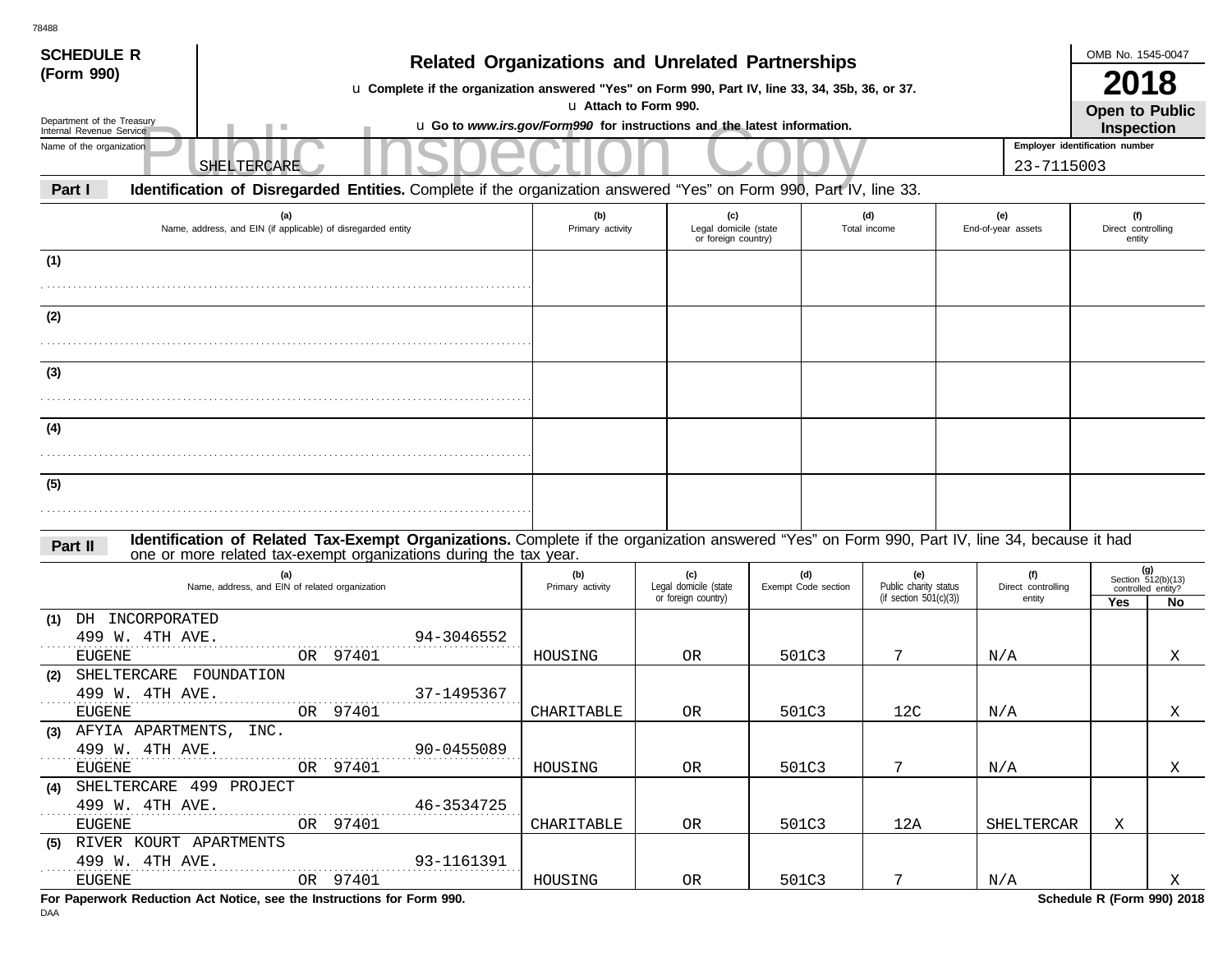# Schedule R (Form 990) 2018 SHELTERCARE 23-7115003 Page 2

## SHELTERCARE 23-7115003

| Part III | Identification of Related Organizations Taxable as a Partnership. Complete if the organization answered "Yes" on Form 990, Part IV, line 34,<br>because it had one or more related organizations treated as a partnership during the tax year.                   |                         |                                                              |                                                        |                                                                                                         |                                                        |                                        |                                                   |                                                                         |                           |                        |                                                       |  |
|----------|------------------------------------------------------------------------------------------------------------------------------------------------------------------------------------------------------------------------------------------------------------------|-------------------------|--------------------------------------------------------------|--------------------------------------------------------|---------------------------------------------------------------------------------------------------------|--------------------------------------------------------|----------------------------------------|---------------------------------------------------|-------------------------------------------------------------------------|---------------------------|------------------------|-------------------------------------------------------|--|
|          | (a)<br>Name, address, and EIN of<br>related organization                                                                                                                                                                                                         | (b)<br>Primary activity | (c)<br>Legal<br>domicile<br>(state or<br>foreign<br>country) | (d)<br>Direct controlling<br>entity                    | (e)<br>Predominant<br>income (related,<br>unrelated,<br>excluded from<br>tax under<br>sections 512-514) | (f)<br>Share of total<br>income                        | (g)<br>Share of end-of-<br>year assets | (h)<br>Dispro-<br>portionate<br>alloc.?<br>Yes No | (i)<br>Code V-UBI<br>amount in box 20<br>of Schedule K-1<br>(Form 1065) | (j)<br>partner?<br>Yes No | General or<br>managing | (k)<br>Percentage<br>ownership                        |  |
| (1)      |                                                                                                                                                                                                                                                                  |                         |                                                              |                                                        |                                                                                                         |                                                        |                                        |                                                   |                                                                         |                           |                        |                                                       |  |
| (2)      |                                                                                                                                                                                                                                                                  |                         |                                                              |                                                        |                                                                                                         |                                                        |                                        |                                                   |                                                                         |                           |                        |                                                       |  |
| (3)      |                                                                                                                                                                                                                                                                  |                         |                                                              |                                                        |                                                                                                         |                                                        |                                        |                                                   |                                                                         |                           |                        |                                                       |  |
| (4)      |                                                                                                                                                                                                                                                                  |                         |                                                              |                                                        |                                                                                                         |                                                        |                                        |                                                   |                                                                         |                           |                        |                                                       |  |
| Part IV  | Identification of Related Organizations Taxable as a Corporation or Trust. Complete if the organization answered "Yes" on Form 990, Part IV,<br>line 34, because it had one or more related organizations treated as a corporation or trust during the tax year. |                         |                                                              |                                                        |                                                                                                         |                                                        |                                        |                                                   |                                                                         |                           |                        |                                                       |  |
|          | (a)<br>Name, address, and EIN of related organization                                                                                                                                                                                                            | (b)<br>Primary activity |                                                              | (c)<br>Legal domicile<br>(state or<br>foreign country) | (d)<br>Direct controlling<br>entity                                                                     | (e)<br>Type of entity<br>(C corp, S corp,<br>or trust) | (f)<br>Share of total<br>income        | (g)<br>Share of<br>end-of-year assets             | (h)<br>Percentage<br>ownership                                          |                           |                        | (i)<br>Section<br>512(b)(13)<br>controlled<br>entity? |  |
| (1)      |                                                                                                                                                                                                                                                                  |                         |                                                              |                                                        |                                                                                                         |                                                        |                                        |                                                   |                                                                         |                           |                        | $Yes \mid No$                                         |  |
| (2)      |                                                                                                                                                                                                                                                                  |                         |                                                              |                                                        |                                                                                                         |                                                        |                                        |                                                   |                                                                         |                           |                        |                                                       |  |
| (3)      |                                                                                                                                                                                                                                                                  |                         |                                                              |                                                        |                                                                                                         |                                                        |                                        |                                                   |                                                                         |                           |                        |                                                       |  |
| (4)      |                                                                                                                                                                                                                                                                  |                         |                                                              |                                                        |                                                                                                         |                                                        |                                        |                                                   |                                                                         |                           |                        |                                                       |  |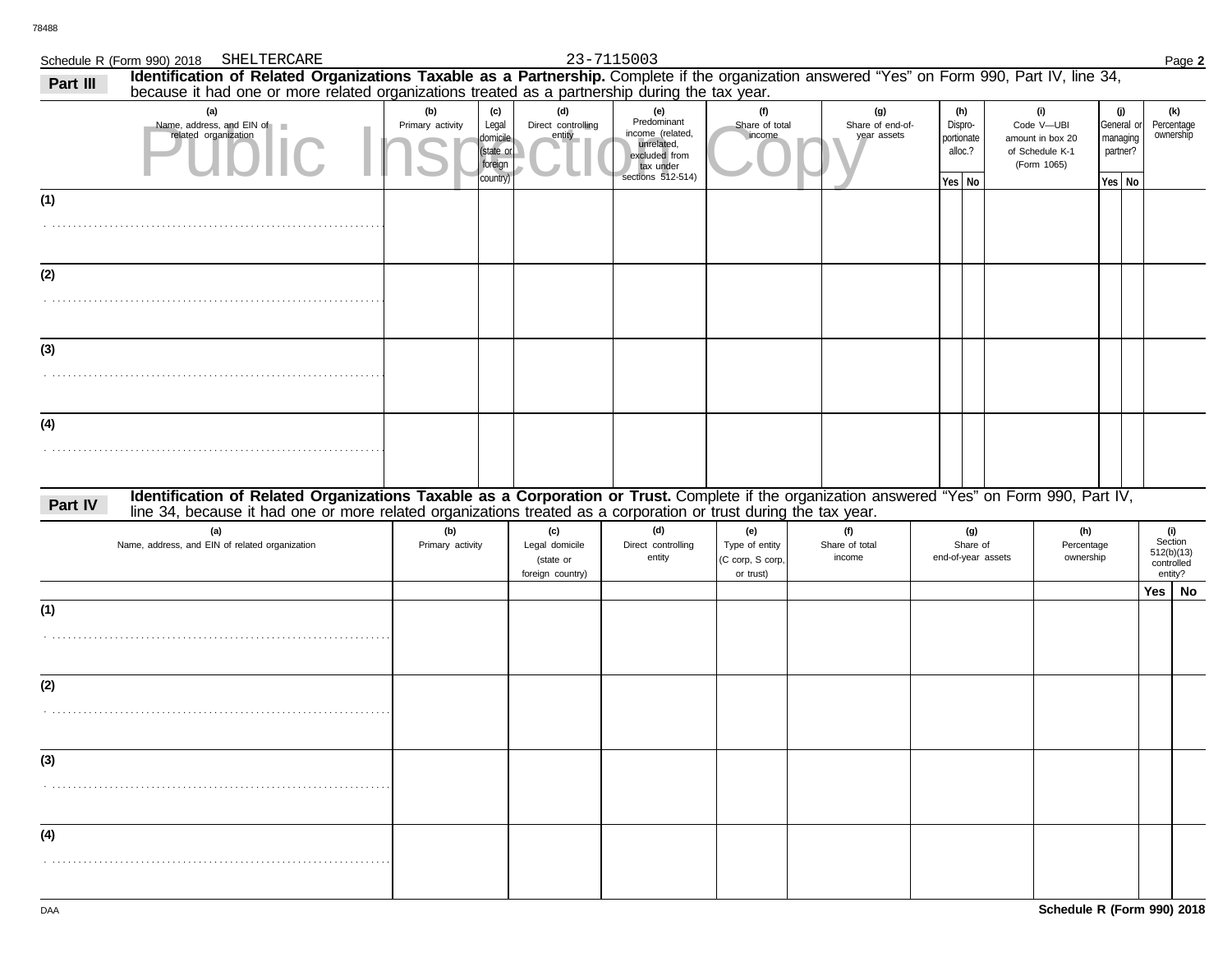Schedule R (Form 990) 2018 Page **3** SHELTERCARE 23-7115003

# **Part V Transactions With Related Organizations.** Complete if the organization answered "Yes" on Form 990, Part IV, line 34, 35b, or 36.

| <b>Note:</b> Complete line 1 if any entity is listed in Parts II, III, or IV of this schedule.                                                                                                                                 |              |                 |                                       |                | Yes          | No           |  |  |
|--------------------------------------------------------------------------------------------------------------------------------------------------------------------------------------------------------------------------------|--------------|-----------------|---------------------------------------|----------------|--------------|--------------|--|--|
| During the tax year, did the organization engage in any of the following transactions with one or more related organizations listed in Parts II-IV?                                                                            |              |                 |                                       |                |              |              |  |  |
| a Receipt of (i) interest, (ii) annuities, (iii) royalties, or (iv) rent from a controlled entity enter the controlled entity of the controlled entity of the controlled entity of the controlled entity of the controlled ent |              |                 |                                       | 1a             | $\,$ X       |              |  |  |
| b Gift, grant, or capital contribution to related organization(s) encourage contact the contribution to related organization(s)                                                                                                |              |                 |                                       | 1 <sub>b</sub> |              | $\mathbf X$  |  |  |
|                                                                                                                                                                                                                                |              |                 |                                       | 1 <sub>c</sub> |              | $\mathbf X$  |  |  |
| d Loans or loan guarantees to or for related organization(s) encourance contained and contained and contained and contained and contained and contained and contained and contained and contained and contained and contained  |              |                 |                                       | 1 <sub>d</sub> | X            |              |  |  |
|                                                                                                                                                                                                                                |              |                 |                                       | 1e             |              | X            |  |  |
|                                                                                                                                                                                                                                |              |                 |                                       |                |              |              |  |  |
|                                                                                                                                                                                                                                |              |                 |                                       | 1f             |              | X            |  |  |
|                                                                                                                                                                                                                                |              |                 |                                       |                |              |              |  |  |
| h Purchase of assets from related organization(s) encourance contains and contains a container and container and container and container and container and container and container and container and container and container a |              |                 |                                       |                |              |              |  |  |
|                                                                                                                                                                                                                                |              |                 |                                       |                |              |              |  |  |
|                                                                                                                                                                                                                                |              |                 |                                       |                |              |              |  |  |
|                                                                                                                                                                                                                                |              |                 |                                       |                |              |              |  |  |
|                                                                                                                                                                                                                                |              |                 |                                       | 1k             | Χ            |              |  |  |
|                                                                                                                                                                                                                                |              |                 |                                       | 11             | $\mathbf{X}$ |              |  |  |
|                                                                                                                                                                                                                                |              |                 |                                       | 1 <sub>m</sub> | $\mathbf X$  |              |  |  |
|                                                                                                                                                                                                                                |              |                 |                                       | 1n             | X            |              |  |  |
| o Sharing of paid employees with related organization(s) encourance contains an array contains a substantial contains and contains a starting of paid employees with related organization(s) encourance contains and contains  |              |                 |                                       | 1 <sub>o</sub> | X            |              |  |  |
|                                                                                                                                                                                                                                |              |                 |                                       |                |              |              |  |  |
|                                                                                                                                                                                                                                |              |                 |                                       | 1 <sub>p</sub> | Χ            |              |  |  |
|                                                                                                                                                                                                                                |              |                 |                                       | 1 <sub>q</sub> | X            |              |  |  |
|                                                                                                                                                                                                                                |              |                 |                                       |                |              |              |  |  |
|                                                                                                                                                                                                                                |              |                 |                                       | 1r             |              | Χ            |  |  |
|                                                                                                                                                                                                                                |              |                 |                                       | 1s             |              | $\mathbf{X}$ |  |  |
| 2 If the answer to any of the above is "Yes," see the instructions for information on who must complete this line, including covered relationships and transaction thresholds.                                                 |              |                 |                                       |                |              |              |  |  |
| (a)                                                                                                                                                                                                                            | (b)          | (c)             | (d)                                   |                |              |              |  |  |
| Name of related organization                                                                                                                                                                                                   | Transaction  | Amount involved | Method of determining amount involved |                |              |              |  |  |
|                                                                                                                                                                                                                                | type $(a-s)$ |                 |                                       |                |              |              |  |  |
|                                                                                                                                                                                                                                |              |                 |                                       |                |              |              |  |  |

| (1) | SHELTERCARE<br>FOUNDATION  | $\mathcal{C}$ | 63,882    | CASH GRANT RECEIVED  |
|-----|----------------------------|---------------|-----------|----------------------|
| (2) | SHELTERCARE 499 PROJECT    | Α             | 21,667    | PER GROUND LEASE     |
| (3) | SHELTERCARE 499 PROJECT    | D             | 3,840,000 | GUARANTOR OF LOAN    |
| (4) | SHELTERCARE 499 PROJECT    | K             | 210,874   | PER LEASE AGREEMENT  |
| (5) | 499 PROJECT<br>SHELTERCARE |               | 143,723   | REIMBURSEMENT OF EXP |
| (6) | DH INCORPORATED            | M             | 56,905    | INVOICED AMOUNTS     |

**Schedule R (Form 990) 2018**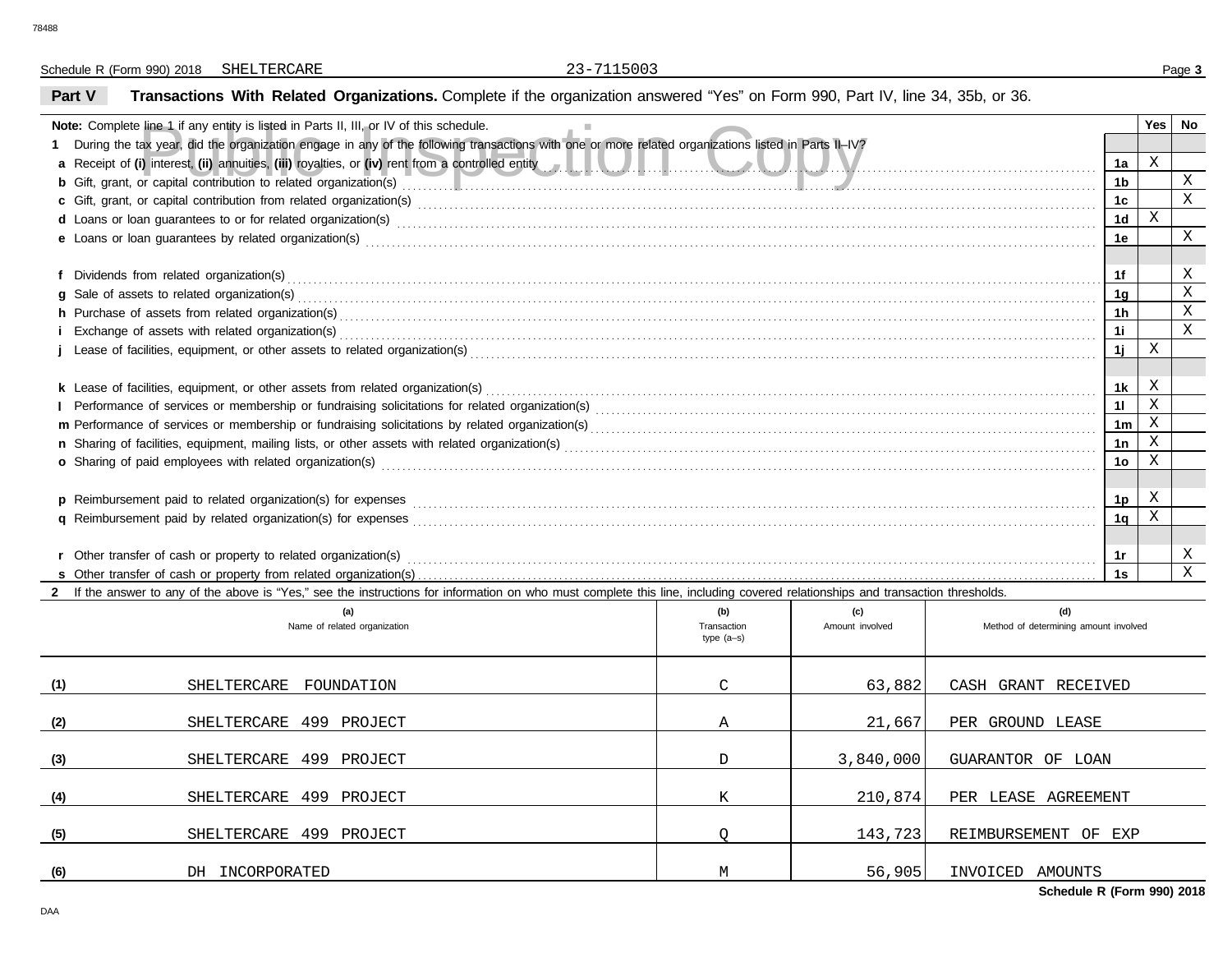## Part VI **Unrelated Organizations Taxable as a Partnership.** Complete if the organization answered "Yes" on Form 990, Part IV, line 37.

Provide the following information for each entity taxed as a partnership through which the organization conducted more than five percent of its activities (measured by total assets or gross revenue) that was not a related organization. See instructions regarding exclusion for certain investment partnerships.

|      | Provide the following information for each entity taxed as a partnership through which the organization conducted more than five percent of its activities (measured by total assets<br>or gross revenue) that was not a related organization. See instructions regarding exclusion for certain investment partnerships. |                         |                                                  |                                                                                 |                                                            |     |                                 |                                          |                  |                     |                                                                         |                                           |    |                                |
|------|--------------------------------------------------------------------------------------------------------------------------------------------------------------------------------------------------------------------------------------------------------------------------------------------------------------------------|-------------------------|--------------------------------------------------|---------------------------------------------------------------------------------|------------------------------------------------------------|-----|---------------------------------|------------------------------------------|------------------|---------------------|-------------------------------------------------------------------------|-------------------------------------------|----|--------------------------------|
|      | (a)<br>Name, address, and EIN of entity                                                                                                                                                                                                                                                                                  | (b)<br>Primary activity | (c)<br>Legal<br>domicile<br>(state or<br>foreign | (d)<br>Predominant<br>income (related,<br>unrelated, excluded<br>from tax under | Are all partners<br>section<br>501(c)(3)<br>organizations? | (e) | (1)<br>Share of<br>total income | (g)<br>Share of<br>end-of-year<br>assets | Disproportionate | (h)<br>allocations? | (i)<br>Code V-UBI<br>amount in box 20<br>of Schedule K-1<br>(Form 1065) | (j)<br>General or<br>managing<br>partner? |    | (k)<br>Percentage<br>ownership |
|      |                                                                                                                                                                                                                                                                                                                          |                         | country)                                         | sections 512-514)                                                               | Yes   No                                                   |     |                                 |                                          | Yes              | No                  |                                                                         | Yes                                       | No |                                |
| (1)  |                                                                                                                                                                                                                                                                                                                          |                         |                                                  |                                                                                 |                                                            |     |                                 |                                          |                  |                     |                                                                         |                                           |    |                                |
| (2)  |                                                                                                                                                                                                                                                                                                                          |                         |                                                  |                                                                                 |                                                            |     |                                 |                                          |                  |                     |                                                                         |                                           |    |                                |
|      |                                                                                                                                                                                                                                                                                                                          |                         |                                                  |                                                                                 |                                                            |     |                                 |                                          |                  |                     |                                                                         |                                           |    |                                |
| (3)  |                                                                                                                                                                                                                                                                                                                          |                         |                                                  |                                                                                 |                                                            |     |                                 |                                          |                  |                     |                                                                         |                                           |    |                                |
|      |                                                                                                                                                                                                                                                                                                                          |                         |                                                  |                                                                                 |                                                            |     |                                 |                                          |                  |                     |                                                                         |                                           |    |                                |
| (4)  |                                                                                                                                                                                                                                                                                                                          |                         |                                                  |                                                                                 |                                                            |     |                                 |                                          |                  |                     |                                                                         |                                           |    |                                |
| (5)  |                                                                                                                                                                                                                                                                                                                          |                         |                                                  |                                                                                 |                                                            |     |                                 |                                          |                  |                     |                                                                         |                                           |    |                                |
|      |                                                                                                                                                                                                                                                                                                                          |                         |                                                  |                                                                                 |                                                            |     |                                 |                                          |                  |                     |                                                                         |                                           |    |                                |
| (6)  |                                                                                                                                                                                                                                                                                                                          |                         |                                                  |                                                                                 |                                                            |     |                                 |                                          |                  |                     |                                                                         |                                           |    |                                |
| (7)  |                                                                                                                                                                                                                                                                                                                          |                         |                                                  |                                                                                 |                                                            |     |                                 |                                          |                  |                     |                                                                         |                                           |    |                                |
| (8)  |                                                                                                                                                                                                                                                                                                                          |                         |                                                  |                                                                                 |                                                            |     |                                 |                                          |                  |                     |                                                                         |                                           |    |                                |
| (9)  |                                                                                                                                                                                                                                                                                                                          |                         |                                                  |                                                                                 |                                                            |     |                                 |                                          |                  |                     |                                                                         |                                           |    |                                |
| (10) |                                                                                                                                                                                                                                                                                                                          |                         |                                                  |                                                                                 |                                                            |     |                                 |                                          |                  |                     |                                                                         |                                           |    |                                |
| (11) |                                                                                                                                                                                                                                                                                                                          |                         |                                                  |                                                                                 |                                                            |     |                                 |                                          |                  |                     |                                                                         |                                           |    |                                |
|      |                                                                                                                                                                                                                                                                                                                          |                         |                                                  |                                                                                 |                                                            |     |                                 |                                          |                  |                     |                                                                         |                                           |    |                                |

**Schedule R (Form 990) 2018**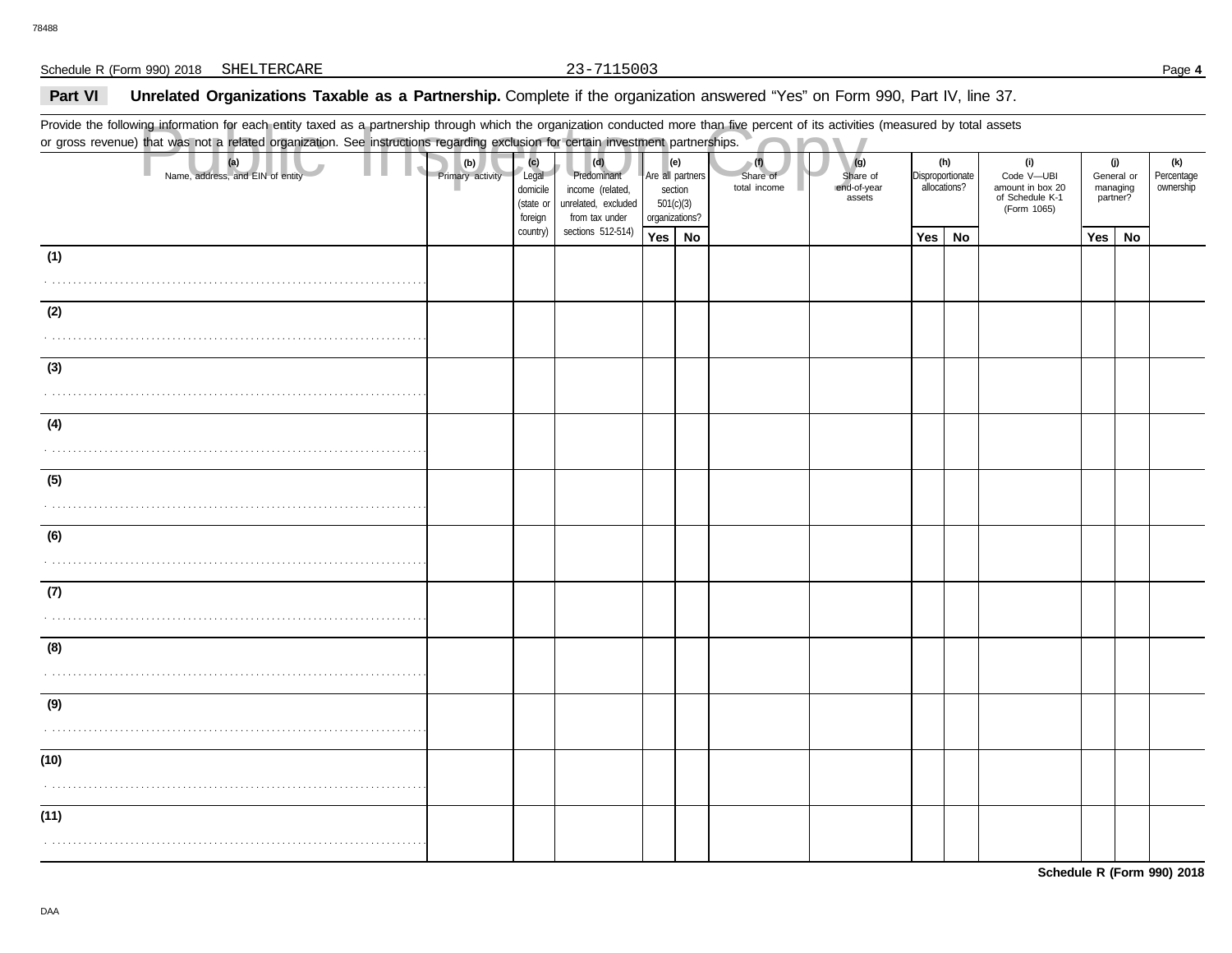|          | SHELTERCARE<br>Schedule R (Form 990) 2018                                                                               | 23-7115003 | Page 5 |
|----------|-------------------------------------------------------------------------------------------------------------------------|------------|--------|
| Part VII | Supplemental Information.<br>Provide additional information for responses to questions on Schedule R. See Instructions. |            |        |
|          | $\sum_{i=1}^{n}$                                                                                                        |            |        |
|          |                                                                                                                         |            |        |
|          |                                                                                                                         |            |        |
|          |                                                                                                                         |            |        |
|          |                                                                                                                         |            |        |
|          |                                                                                                                         |            |        |
|          |                                                                                                                         |            |        |
|          |                                                                                                                         |            |        |
|          |                                                                                                                         |            |        |
|          |                                                                                                                         |            |        |

Schedule R (Form 990) 2018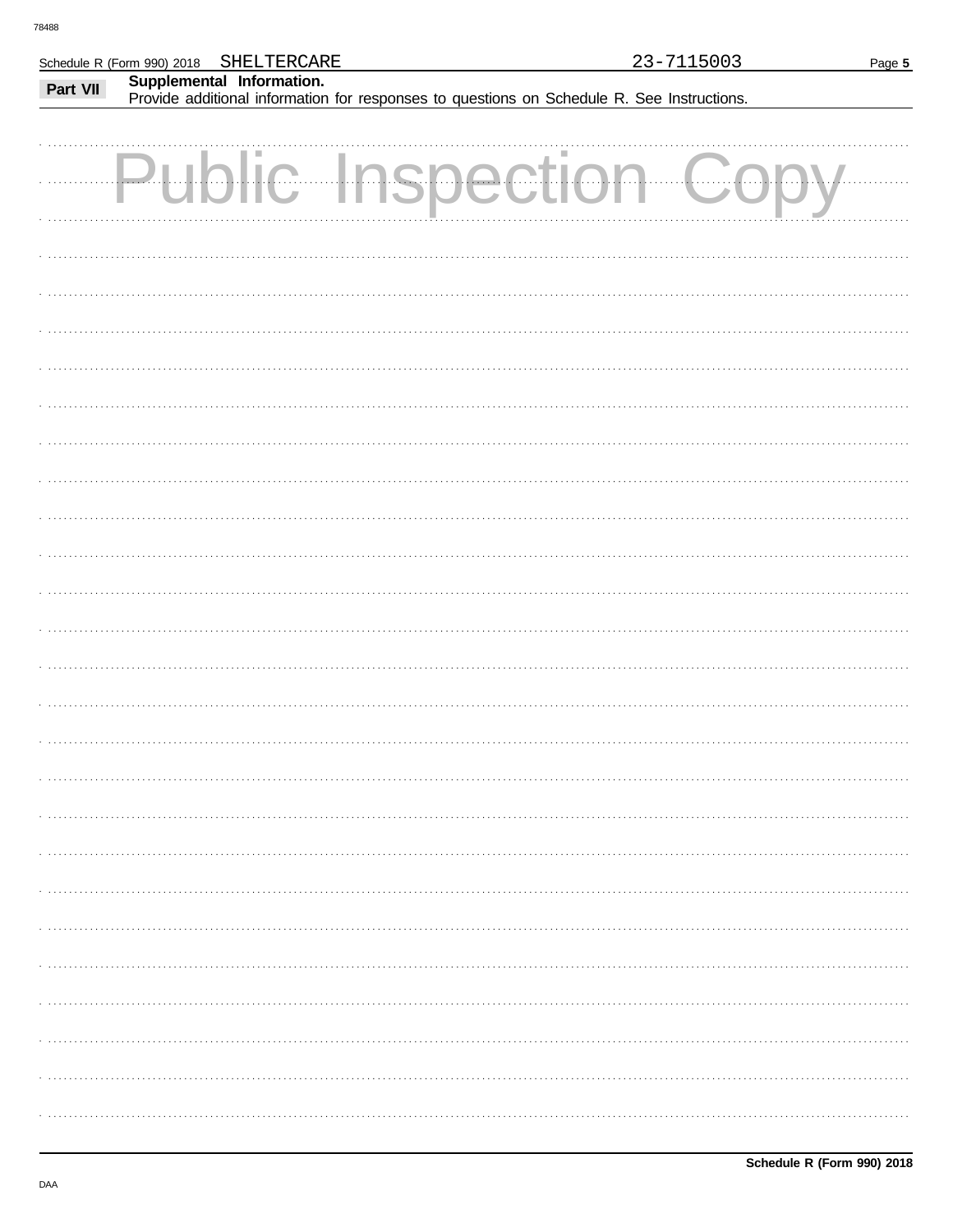| 78488  |                                                                                                     |                                                                                                                                                                                                               |                                                                                                                    |                              |                |                  |                    |                            |          |
|--------|-----------------------------------------------------------------------------------------------------|---------------------------------------------------------------------------------------------------------------------------------------------------------------------------------------------------------------|--------------------------------------------------------------------------------------------------------------------|------------------------------|----------------|------------------|--------------------|----------------------------|----------|
|        | Form 4562                                                                                           |                                                                                                                                                                                                               | <b>Depreciation and Amortization</b><br>(Including Information on Listed Property)<br>u Attach to your tax return. |                              |                |                  |                    | OMB No. 1545-0172<br>2018  |          |
|        | Department of the Treasury<br>(99)<br>Internal Revenue Service                                      |                                                                                                                                                                                                               | u Go to www.irs.gov/Form4562 for instructions and the latest information.                                          |                              |                |                  |                    | Attachment<br>Sequence No. | 179      |
|        | Name(s) shown on return<br>Business or activity to which this form relates<br>INDIRECT DEPRECIATION | SHELTERCARE                                                                                                                                                                                                   |                                                                                                                    |                              |                |                  | Identifying number | 23-7115003                 |          |
|        | Part I                                                                                              | Election To Expense Certain Property Under Section 179                                                                                                                                                        |                                                                                                                    |                              |                |                  |                    |                            |          |
| 1      | Maximum amount (see instructions)                                                                   | Note: If you have any listed property, complete Part V before you complete Part I.                                                                                                                            |                                                                                                                    |                              |                |                  | 1                  | 1,000,000                  |          |
| 2      |                                                                                                     | Total cost of section 179 property placed in service (see instructions)                                                                                                                                       |                                                                                                                    |                              |                |                  | $\mathbf{2}$       |                            |          |
| 3      |                                                                                                     |                                                                                                                                                                                                               |                                                                                                                    |                              |                |                  | 3                  | 2,500,000                  |          |
| 4      |                                                                                                     | Reduction in limitation. Subtract line 3 from line 2. If zero or less, enter -0-                                                                                                                              |                                                                                                                    |                              |                |                  | 4                  |                            |          |
| 5      |                                                                                                     | Dollar limitation for tax year. Subtract line 4 from line 1. If zero or less, enter -0-. If married filing separately, see instructions                                                                       |                                                                                                                    |                              |                |                  | 5                  |                            |          |
| 6      |                                                                                                     | (a) Description of property                                                                                                                                                                                   |                                                                                                                    | (b) Cost (business use only) |                | (c) Elected cost |                    |                            |          |
|        |                                                                                                     |                                                                                                                                                                                                               |                                                                                                                    |                              |                |                  |                    |                            |          |
| 7      | Listed property. Enter the amount from line 29                                                      |                                                                                                                                                                                                               |                                                                                                                    |                              | $\overline{7}$ |                  |                    |                            |          |
| 8      |                                                                                                     | Total elected cost of section 179 property. Add amounts in column (c), lines 6 and 7 [[[[[[[[[[[[[[[[[[[[[[[[[                                                                                                |                                                                                                                    |                              |                |                  | 8                  |                            |          |
| 9      |                                                                                                     | Tentative deduction. Enter the smaller of line 5 or line 8                                                                                                                                                    |                                                                                                                    |                              |                |                  | 9                  |                            |          |
| 10     |                                                                                                     |                                                                                                                                                                                                               |                                                                                                                    |                              |                |                  | 10                 |                            |          |
| 11     |                                                                                                     | Business income limitation. Enter the smaller of business income (not less than zero) or line 5. See instructions                                                                                             |                                                                                                                    |                              |                |                  | 11                 |                            |          |
| 12     |                                                                                                     | Section 179 expense deduction. Add lines 9 and 10, but don't enter more than line 11                                                                                                                          |                                                                                                                    |                              |                |                  | 12                 |                            |          |
| 13     |                                                                                                     | Carryover of disallowed deduction to 2019. Add lines 9 and 10, less line 12 ▶<br>Note: Don't use Part II or Part III below for listed property. Instead, use Part V.                                          |                                                                                                                    |                              | 13             |                  |                    |                            |          |
|        | Part II                                                                                             | Special Depreciation Allowance and Other Depreciation (Don't include listed property. See instructions.)                                                                                                      |                                                                                                                    |                              |                |                  |                    |                            |          |
| 14     |                                                                                                     | Special depreciation allowance for qualified property (other than listed property) placed in service                                                                                                          |                                                                                                                    |                              |                |                  |                    |                            |          |
|        | during the tax year. See instructions                                                               |                                                                                                                                                                                                               |                                                                                                                    |                              |                |                  | 14                 |                            |          |
| 15     |                                                                                                     |                                                                                                                                                                                                               |                                                                                                                    |                              |                |                  | 15                 |                            |          |
| 16     |                                                                                                     |                                                                                                                                                                                                               |                                                                                                                    |                              |                |                  | 16                 |                            | 140,771  |
|        | Part III                                                                                            | <b>MACRS Depreciation (Don't include listed property. See instructions.)</b>                                                                                                                                  |                                                                                                                    |                              |                |                  |                    |                            |          |
|        |                                                                                                     |                                                                                                                                                                                                               | <b>Section A</b>                                                                                                   |                              |                |                  |                    |                            |          |
| 17     |                                                                                                     |                                                                                                                                                                                                               |                                                                                                                    |                              |                |                  | 17                 |                            | $\Omega$ |
| 18     |                                                                                                     | If you are electing to group any assets placed in service during the tax year into one or more general asset accounts, check here                                                                             |                                                                                                                    |                              |                | $\mathbf{u}$     |                    |                            |          |
|        |                                                                                                     | Section B-Assets Placed in Service During 2018 Tax Year Using the General Depreciation System<br>(b) Month and year                                                                                           | (c) Basis for depreciation                                                                                         |                              |                |                  |                    |                            |          |
|        | (a) Classification of property                                                                      | placed in<br>service                                                                                                                                                                                          | (business/investment use<br>only-see instructions)                                                                 | (d) Recovery<br>period       | (e) Convention | (f) Method       |                    | (g) Depreciation deduction |          |
| 19a    | 3-year property                                                                                     |                                                                                                                                                                                                               |                                                                                                                    |                              |                |                  |                    |                            |          |
| b      | 5-year property                                                                                     |                                                                                                                                                                                                               |                                                                                                                    |                              |                |                  |                    |                            |          |
| c      | 7-year property                                                                                     |                                                                                                                                                                                                               |                                                                                                                    |                              |                |                  |                    |                            |          |
| d      | 10-year property                                                                                    |                                                                                                                                                                                                               |                                                                                                                    |                              |                |                  |                    |                            |          |
| е<br>f | 15-year property<br>20-year property                                                                |                                                                                                                                                                                                               |                                                                                                                    |                              |                |                  |                    |                            |          |
| g      | 25-year property                                                                                    |                                                                                                                                                                                                               |                                                                                                                    | 25 yrs.                      |                | S/L              |                    |                            |          |
|        | h Residential rental                                                                                |                                                                                                                                                                                                               |                                                                                                                    | 27.5 yrs.                    | MМ             | S/L              |                    |                            |          |
|        | property                                                                                            |                                                                                                                                                                                                               |                                                                                                                    | 27.5 yrs.                    | MМ             | S/L              |                    |                            |          |
| i.     | Nonresidential real                                                                                 |                                                                                                                                                                                                               |                                                                                                                    | 39 yrs.                      | MМ             | S/L              |                    |                            |          |
|        | property                                                                                            |                                                                                                                                                                                                               |                                                                                                                    |                              | МM             | S/L              |                    |                            |          |
|        |                                                                                                     | Section C-Assets Placed in Service During 2018 Tax Year Using the Alternative Depreciation System                                                                                                             |                                                                                                                    |                              |                |                  |                    |                            |          |
| 20a    | Class life                                                                                          |                                                                                                                                                                                                               |                                                                                                                    |                              |                | S/L              |                    |                            |          |
| b      | 12-year                                                                                             |                                                                                                                                                                                                               |                                                                                                                    | 12 yrs.                      |                | S/L              |                    |                            |          |
| c      | 30-year                                                                                             |                                                                                                                                                                                                               |                                                                                                                    | 30 yrs.                      | МM             | S/L              |                    |                            |          |
| d      | 40-year                                                                                             |                                                                                                                                                                                                               |                                                                                                                    | 40 yrs.                      | МM             | S/L              |                    |                            |          |
|        | Part IV                                                                                             | <b>Summary</b> (See instructions.)                                                                                                                                                                            |                                                                                                                    |                              |                |                  |                    |                            |          |
| 21     | Listed property. Enter amount from line 28                                                          |                                                                                                                                                                                                               |                                                                                                                    |                              |                |                  | 21                 |                            |          |
| 22     |                                                                                                     | Total. Add amounts from line 12, lines 14 through 17, lines 19 and 20 in column (g), and line 21. Enter<br>here and on the appropriate lines of your return. Partnerships and S corporations—see instructions |                                                                                                                    |                              |                |                  | 22                 |                            | 140,771  |
| 23     |                                                                                                     | For assets shown above and placed in service during the current year, enter the                                                                                                                               |                                                                                                                    |                              |                |                  |                    |                            |          |
|        |                                                                                                     |                                                                                                                                                                                                               |                                                                                                                    |                              | 23             |                  |                    |                            |          |
|        |                                                                                                     | For Paperwork Reduction Act Notice, see separate instructions.                                                                                                                                                |                                                                                                                    |                              |                |                  |                    | Form 4562 (2018            |          |